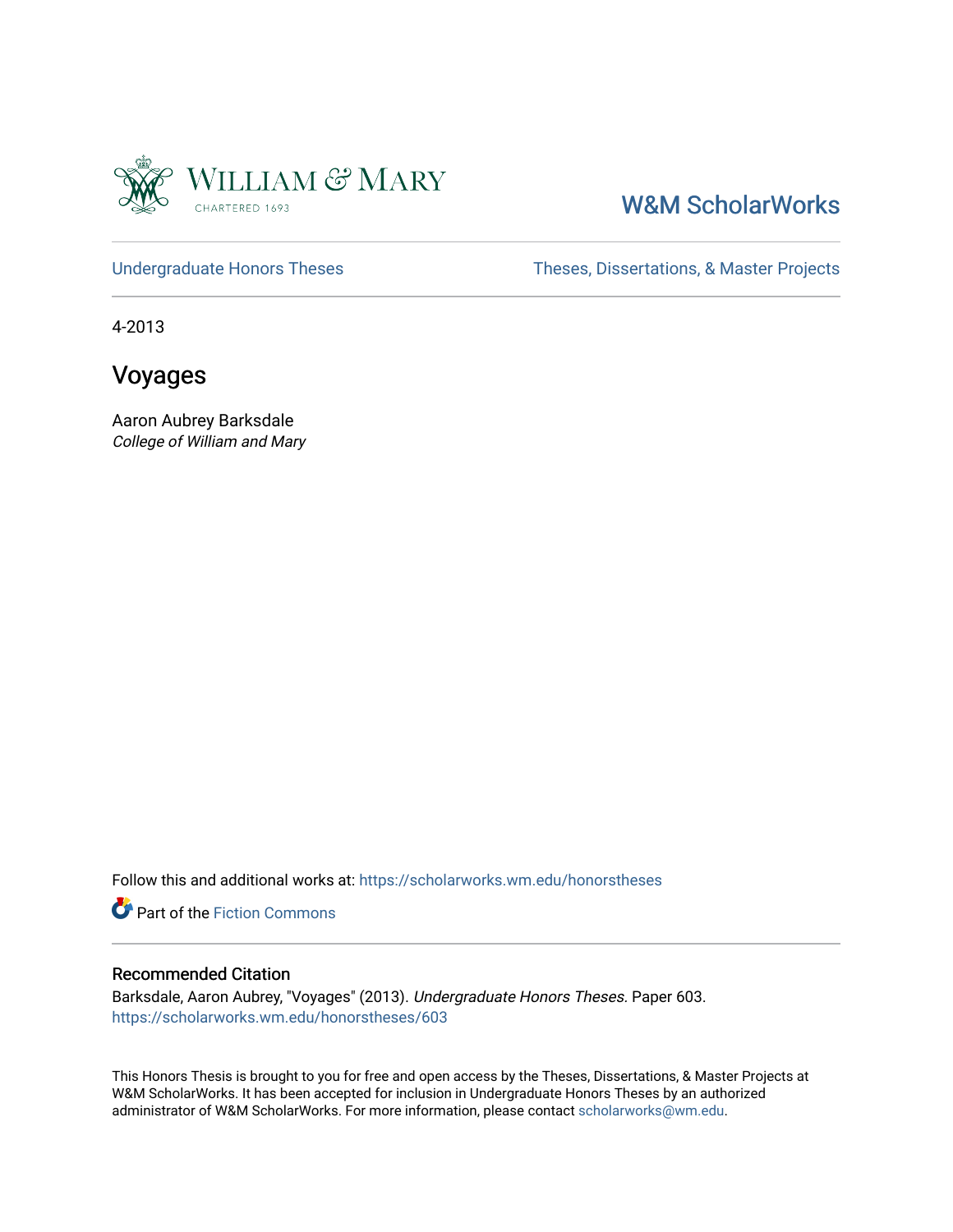Voyages

A thesis submitted in partial fulfillment of the requirement for the degree of Bachelor of Arts in English from The College of William and Mary

by

Aaron Aubrey Barksdale

Accepted for \_

(Honors, High Honors, Highest Honors)

\_\_\_\_\_\_\_\_\_\_\_\_\_\_\_\_\_\_\_\_\_\_\_\_\_\_\_\_\_\_\_\_\_\_\_\_\_\_\_\_

\_\_\_\_\_\_\_\_\_\_\_\_\_\_\_\_\_\_\_\_\_\_\_\_\_\_\_\_\_\_\_\_\_\_\_\_\_\_\_\_

\_\_\_\_\_\_\_\_\_\_\_\_\_\_\_\_\_\_\_\_\_\_\_\_\_\_\_\_\_\_\_\_\_\_\_\_\_\_\_\_

\_\_\_\_\_\_\_\_\_\_\_\_\_\_\_\_\_\_\_\_\_\_\_\_\_\_\_\_\_\_\_\_\_\_\_\_\_\_\_\_

Christy Burns, Director

Christopher MacGowan

Brian Castleberry

John Lee

Williamsburg, VA April 30, 2013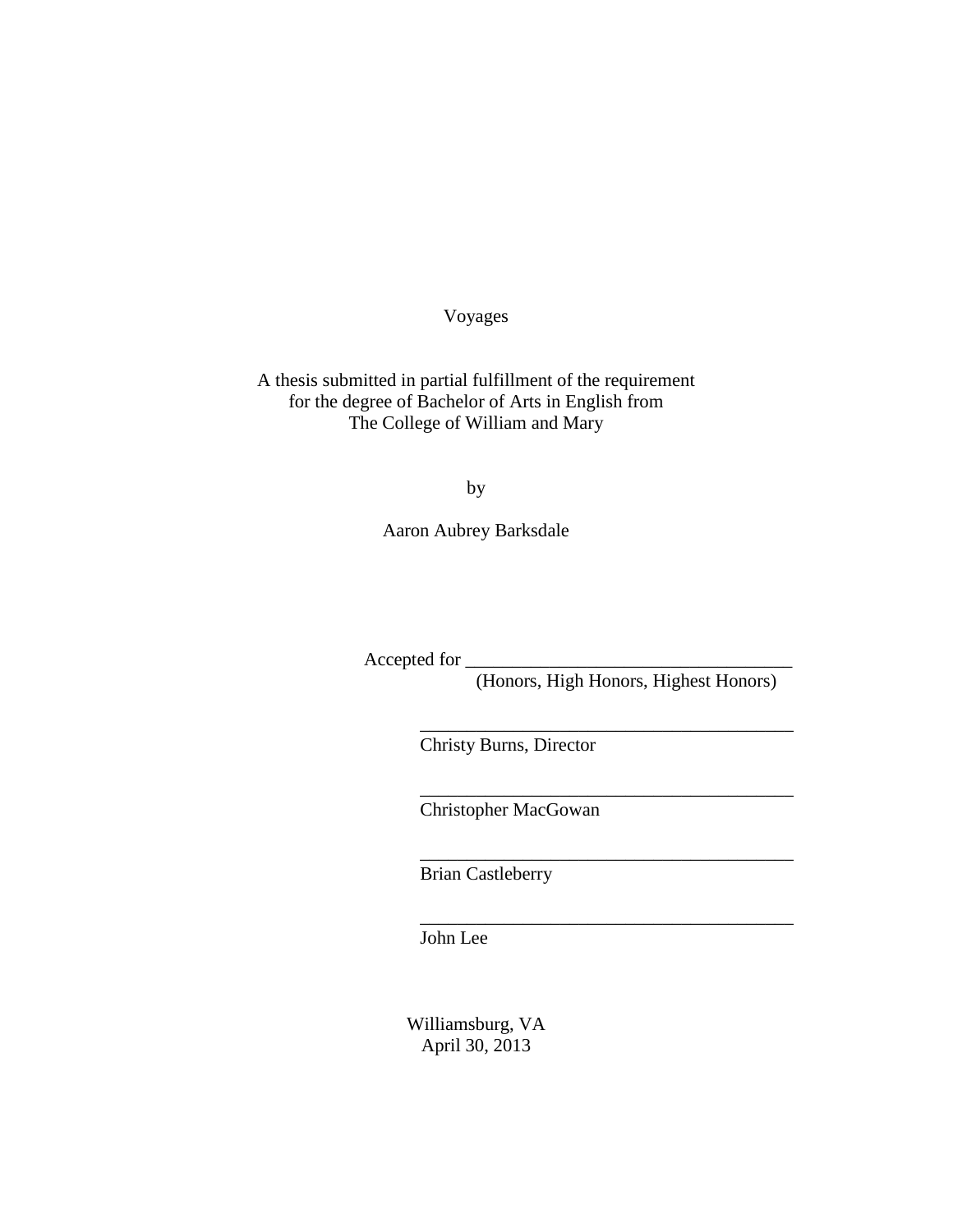#### Telemachus

…Wrapped in some sort of prenatal dream, warm and flying. He hears his mother's voice singing him awake, "Dats da mommies little pumpkin, that's the mommy's little man."

5 The dull light of the room blurs against her smiling face. He questions whether he is dreaming or awake? Remembering that he had felt like this before, and that sometimes couldn't tell the difference between the two states. "Five more minutes," says he, Jude Gnomon, turning over and nestling deeper in the blankets. He sighs in deep satisfaction, eyes still closed, in the warmth and stillness of the morning hours.

10 "Jude, you got to ready hon." She, Vanessa Gnomon, looks down at her son clothed in the cotton pajamas that she had bought for him. They have characters from one of his cartoons on it. *The Rugrats?* She prods him gently with her kind hands, and kisses him on his forehead. "Come on bookah-boo. You're gonna to make mommy late."

- *It's really morning then*. *Ahhhh Mondays*. The sleep is still in his eyes as he walks 15 a few paces from his room in their apartment to the bathroom while he hears his mother making food in the kitchen down the hall. He flinches as his feet touch the linoleum floor then standing on the step stool he looks at himself in the mirror. He recognizes his face in the looking glass, which he had often tried to walk through. He had pressed his fingertips against it while looking into his eyes. *Solid—no world on the other side*. Inside his eyes
- 20 he sees himself looking back at himself, looking back at himself, in a strange hallway of reflections. Turning on the water he, Jude Gnomon, splashes his face. Looking into the mirror his reflection apes him, almost mocking his vain attempt to brusquely wake himself. He reaches for the towel, soft, blue linen, kind to the skin*.* He gently rubs his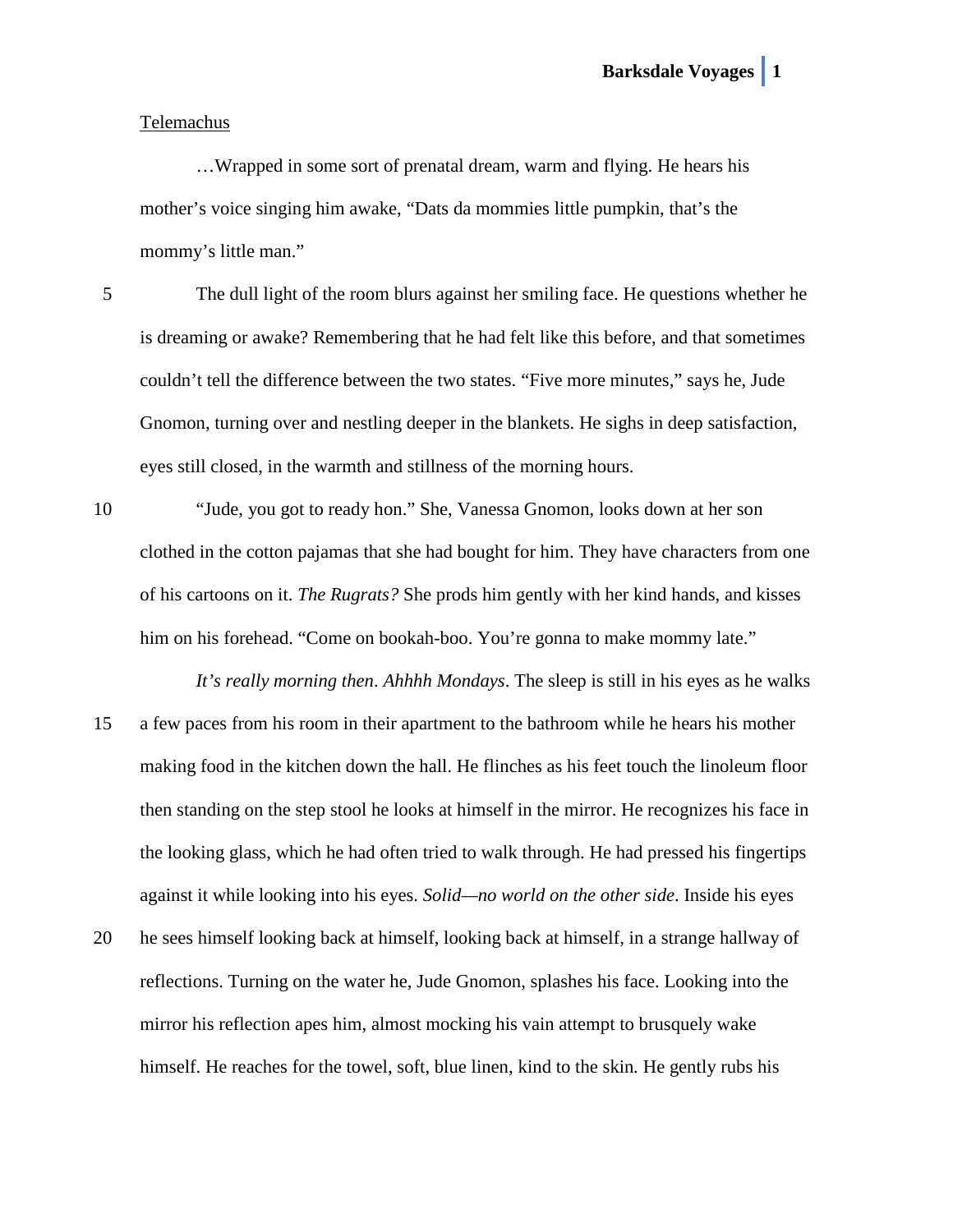face into the textured cloth then drapes it around his head like hair. He tosses it to and fro

- 25 in the mirror, posing and laughing at his feminine imitation. *Still looks like me.* He places the towel back on the hook beside the door and squeezes a strip of pink bubble-gum flavored toothpaste out the tube. He had begged his mother for the candy-flavored paste the last time they were at the grocery store.
- She had initially said no, but after his sullen pouting through the store she decided 30 to capitulate. "What harm could it do," she thought to herself, "better than not brushing his teeth at tall. Its just so damn expensive for a tiny bottle." Brushing his teeth with a Cyclops-modeled toothbrush: another trinket inspired from a TV show that he had pleaded with his mother to buy. He pushes the foamy pink paste around his teeth. He sticks his tongue between the gaps where his lower teeth had fallen out. *Shoff, shoff,*
- 35 *shoff, patut. Warm, rinse, shhhhhhhhh, little waterfall. Glalalllaalala patut. Teeth milky white cream colored but hard. Chomp chomp.* He envisions himself a T-Rex with small arms and sharp teeth as he grins at his double across the reflective screen He turns off the faucet as he scrubs. *I never let the water run no, no it might be fun but I never let the water run*. A purple dinosaur that sings about dental hygiene: how
- 40 ridiculous, how funny, and yet still he has learned something. At school Jordan had asked whether the tooth fairy had brought him any money, and he told her that the tooth fairy wasn't real. "Says who," said she. "Says my mom!" He told her defiantly.

"Hurry up in there!"

*She never gives me more than five minutes*. The apartment is small, but seems big 45 to a smaller person, clean, and tidy—his mother will not accept anything less. He hurries to his room and puts on the clothes set aside. First the socks, and the pants *one leg after*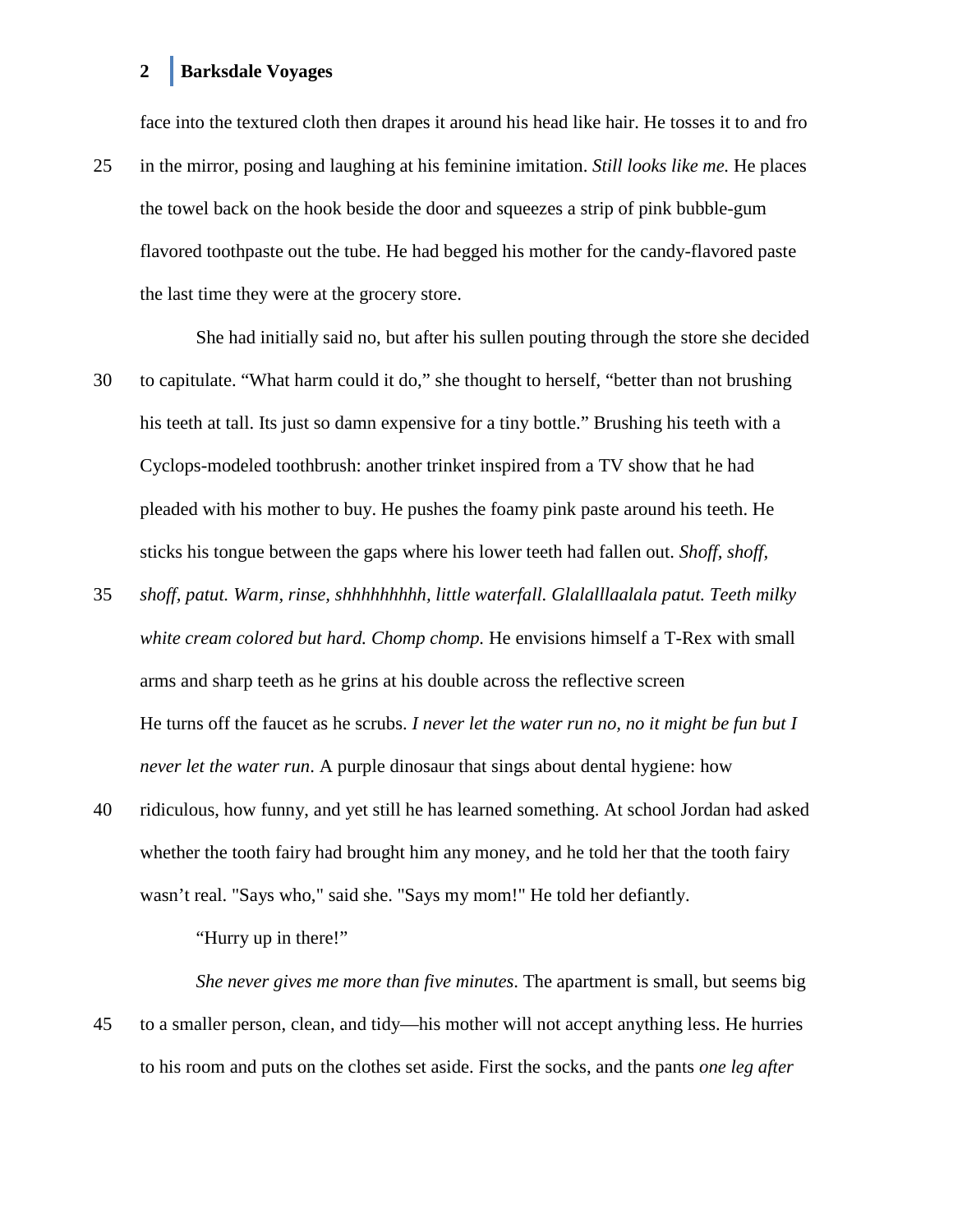*the*. Then his shirt *buttons button buttoned missed a loop*. He hurries to the living room and grabs his backpack from the closet. He looks for his jacket, but realizes that he left it in the car. He is disappointed with himself for not remembering to bring it inside the day

50 before because it was cold in the early August morning. She looks him over an assessment of how well he performs his daily rituals. It is a kind look yet entertained by his smallness and dependency on her for help. Smiling, more of a smirk, she fixes the buttons that he has missed on his shirt. "What am I going to do with you?" A rhetorical question, yet there is a bit of truth behind the comment. She, Vanessa Gnomon, a single 55 mother and divorcée, is raising a male a child on her own. *Lord gimme strength*.

"I have your breakfast and lunch money. Come on baby hurry up." *This boy, he drags his feet so slow in the morning*. Her voice is exasperated by the thought of full day's work ahead of her and then frustrated by her son's lackadaisical pace. Let's go Jude—on the double!"

- 60 Devil, he hears: *What does this have to do with him? If she says his name too loud he's bound to pop up.* Her phrases and sayings confused him, and that one in particular. The sermons on Sunday morning and Wednesday evenings made him fearful of that name—*the devil, Satan, Lucifer*. *Mischievous, plump dark ghoul with a shrill laugh at his evil deeds.* He fears the demons and spirits spoken of in the scriptures, and pictured in his
- 65 illustrated bible. Yet he has a mild confidence in his assertion of divine power on his behalf. In frightening situations and encounters with the devil, usually in his sleep, he would chant Jesus, as if it were a curse word, louder and louder until waking up to the sound of his own voice in a cold sweat. The thoughts of spiritual matters weigh heavily on his mind, and he unintentionally contemplates them in moments of silence when he is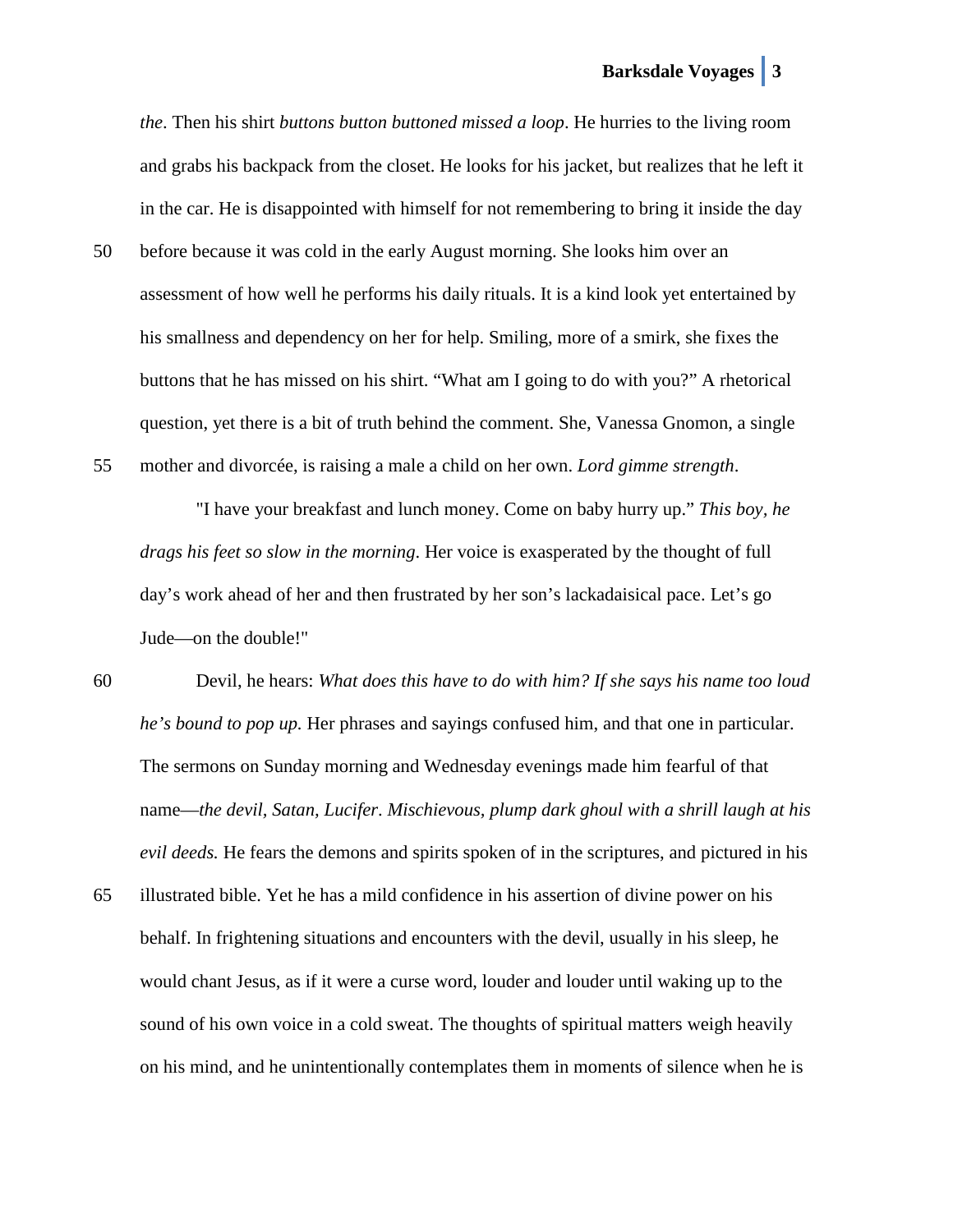70 vaguely aware of supernatural presence. The sound of his thoughts are always on, a kind voice, the Holy Spirit, residing inside him. *I am a C, I am a C-H, I am a C-H-R-I-S-T-I-A-N and I have C-H-R-I-S-T in my H-E-A-R-T and I will L-I-V-E E-T-E-R-N-A-L-L-Y.*

He throws his backpack on the back seat and then climbs into the front seat of the car. Sitting down and he secures himself with the safety belt. *Click,* the satisfying

- 75 metallic sound of the belt fastening in place. *Click,* he imitates the sound striking his tongue against the roof of his mouth and the back of his teeth. He looks up and sees the glow of the traffic lights and lampposts from the window. The glimmer fades in and out of the dark as he nods off and wakes up in the twilight. And so they ride to the bus station where his mother works as a driver. He puts on his coat, a difficult ordeal with the
- 80 seatbelt restraining the freedom of his movement, which he found on the floor of the car where it must have fallen the day before. The cozy bundle of clothes cradles him softly amid the chill brisk air. The sun hovers slowly from its resting place on the other side of the world, and its rays light the condensation on the windshield. He stares at the sun, though he knows it's unhealthy, almost as if it's a challenge. *Amun-Ra— the sun god*. He

85 is the young pharaoh is beaming in his heavenly opulence.

"Isn't the sky beautiful," says his mother, "The pinks and the corals, and the lavenders, and the blues."

He nods in agreement both conferring her statement with silence and accordance. *How is the sun so hot and I'm still freezing?* He nestles one hand in his crotch for warmth 90 the other against the vent of the car streaming heat. A thermos of hot chocolate like his

mother's thermos of coffee sits next to him in the cup holder.

"Why do you always sit like that?"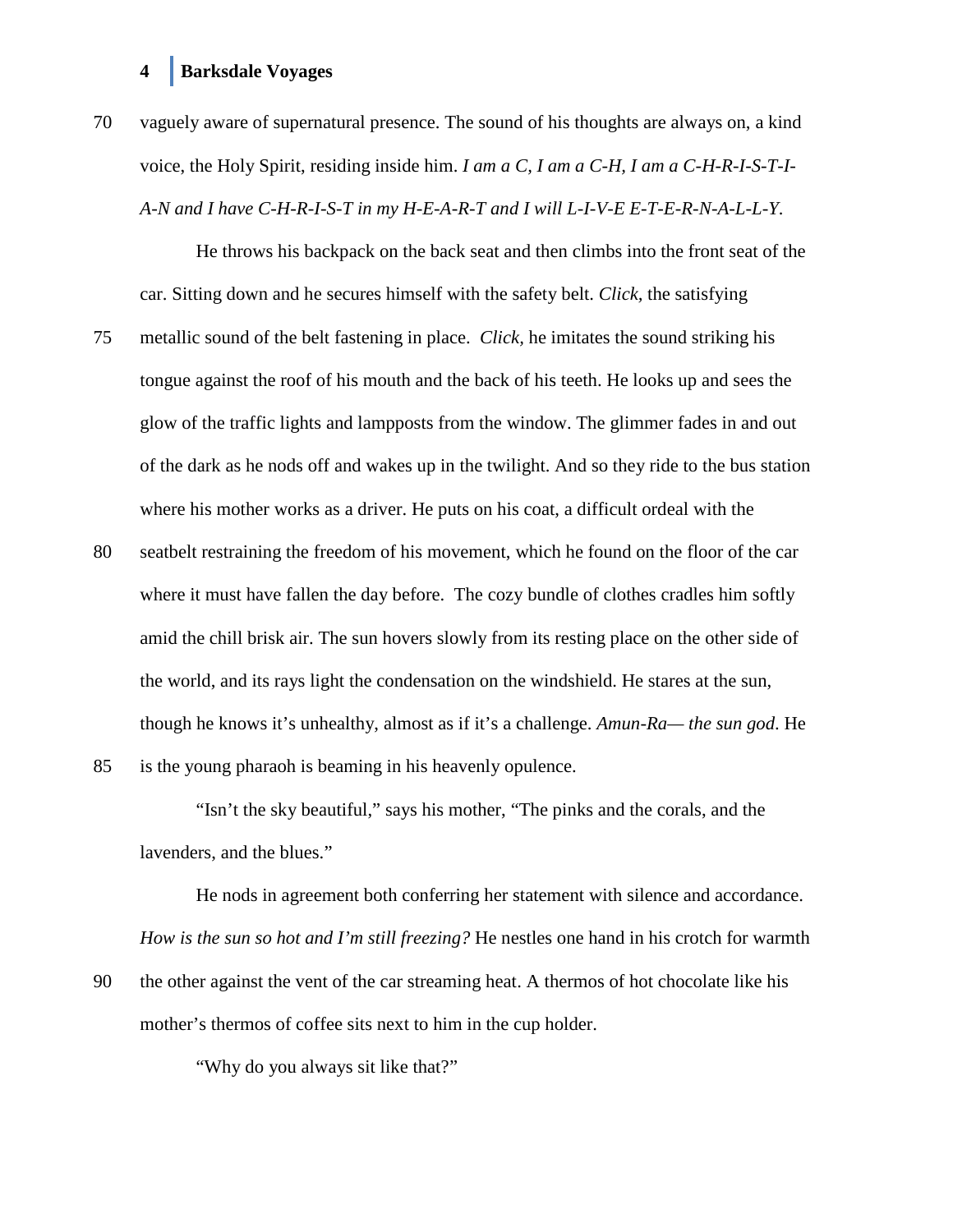He shrugs his shoulders. "I'm cold."

She sighs and her response turns to smoke in icy air. He puts together two fingers

95 and imitates Cruella DeVille. Tipping his fingers from side to side to shake off the imaginary ash. He peers out the window looking at the street signs, and his eyes strain to read them. Speed limit thirty-five miles an hour, Loisdale road… *Always have to squint*. Once he tried rubbing mud on his eyes to perform a miracle. *It didn't do much good*. *My fault it didn't work. Not enough faith*. He presses the dial for the radio.

100 *Monday, Monday, bah dum bah bah dum dum. So good to me bah dum.* 

"This is my favorite song."

"Do you know who sings it?"

"Mhmm. The Mamas and the Papas."

"You don't know about them…you're too young for that. Hehe lord have

105 mercy."

*Ham mercy? Just like on the Devil. Don't understand*. The people at the church always said ham mercy at service and bible study. And his mother always says on the devil when she wanted him to hurry. He thinks again about a portly little spirit with the menacing grin, but this time getting squashed by a foot every time she called out those 110 words.

" Course I know. The oldie station is all I'm allowed to listen to."

"That's right you don't need any of that worldly music."

"Are we almost there?"

"Almost. You wait in the car while I get the bus ready."

115 She turns off the radio station. "Let's sing a praise song."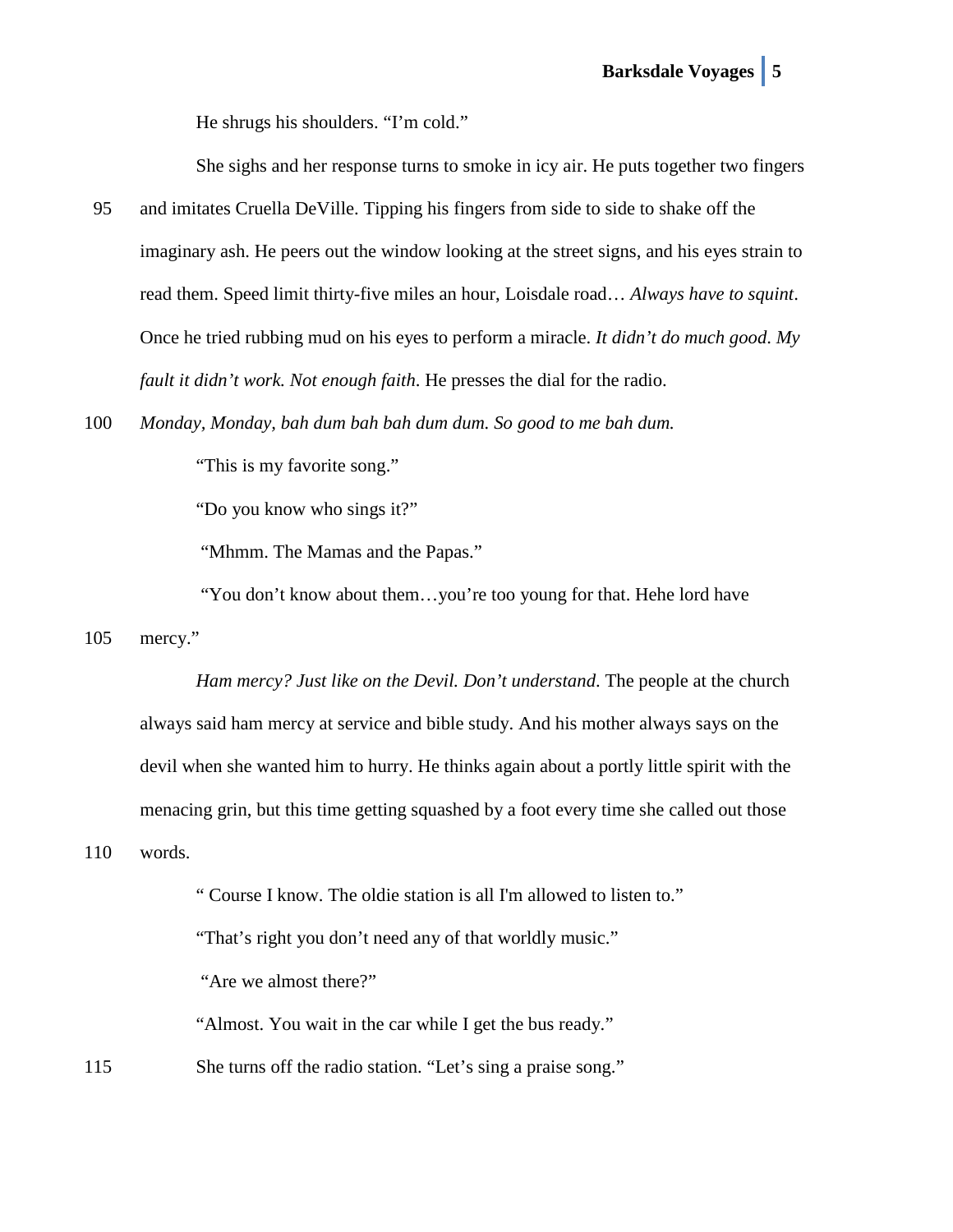The sounds of Kirk Franklin, Cece Winans, and Fred Hammond were the spiritual anthems of their humble home. Hymns about the lord and grace, and he, Jude Gnomon, is familiar with the lyrics of the songs.

"I will bless." He sings in a round, repeating the words in echo like the continuous 120 reflection in the mirror and his eyes. "I will bless—*I will bless—*Your holy name— *Naaaaame*."

"Sing it baby!"

"I'll give you, *I'll give you,* all my praise."

"Mm getting funky now. Hehe."

125 " I will bless your holy name, I'll give you all my praise. I will dwell in the shelter of the almighty I'll hide under your wing. You're my rock…and my shield. That's all I can remember from that one."

"We're here."

He has a view of the lot filled with Crayola yellow school buses. His mother parks 130 the car and he watches as she performs the maintenance routine for starting the bus. She, he thinks, is an Israelite working one of the golden pyramids. She has a full belly, fleshy arms and legs, her breasts like two pillows, and her cheeks plump and sallow. He would kiss her cheeks, stare at her dark brown almond eyes, showing his affection with loving embraces and tender hugs. His mother is a slave, in many ways, working for a paycheck 135 under the oversight of a taskmaster by proxy of timesheet. She toils for this master and

monthly checks is barely able to make ends meet. He envisions her wading through the water of the Nile with a basket made of pitch and papyrus reeds, placing him inside and

two others at two plantation-like jobs, and even with the assistance of his father's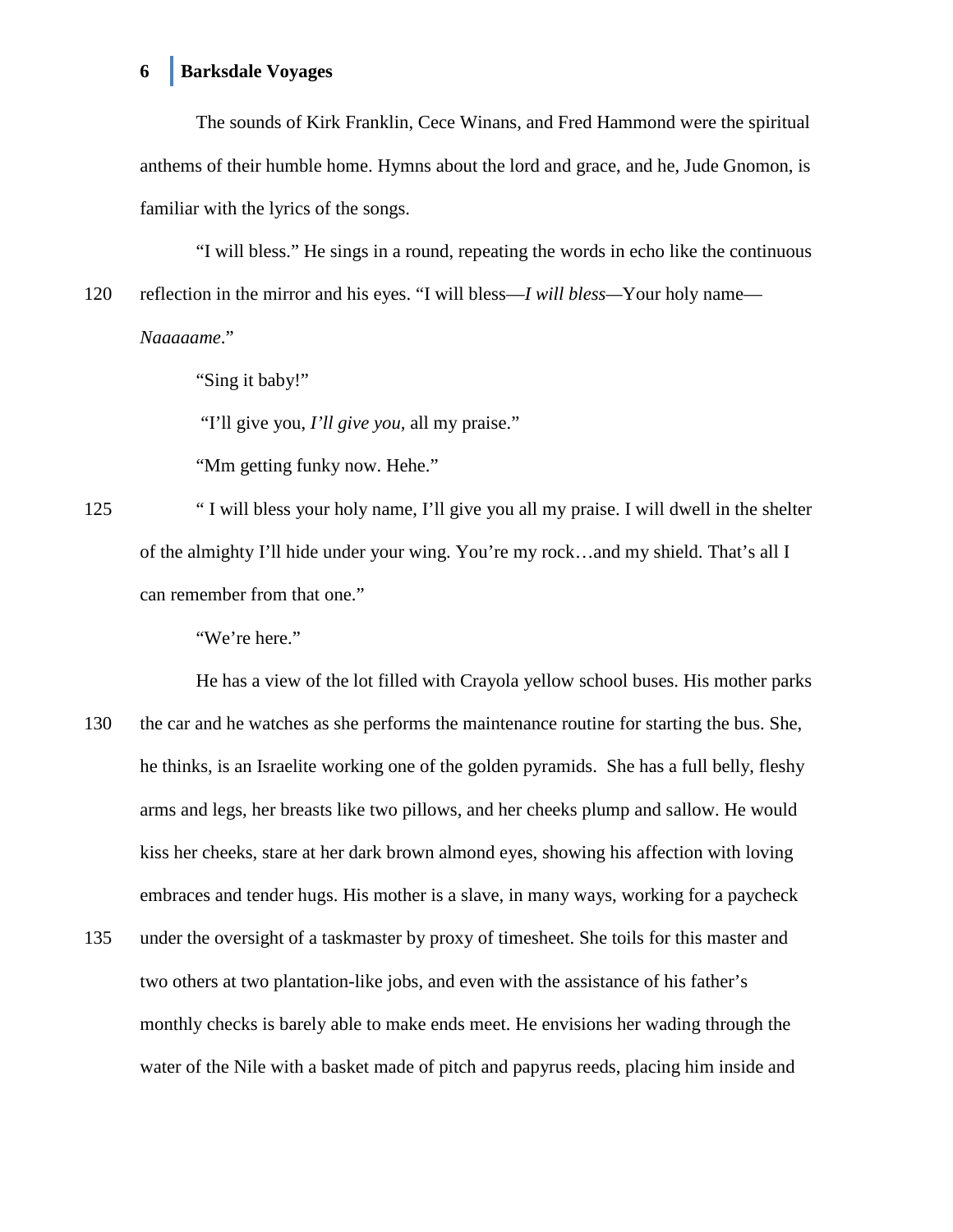sending him to the Egyptians. His other mother Nefertiti, who has her attendant fetch him

- 140 out of the water, is glamorous. Her neck is long and elegant, her hair perfectly coiffed, and her make-up flawlessly applied; she is a queen and consort to the son of the sun. She has ambitions of starting her own business, answering to no one but herself and God. Not concerned with bills to pay but instead how the artists will commemorate her in hieroglyphics on the sphinx.
- 145 He unclips his seatbelt and puts his face near the warm vent in the car dashboard. *Mm. co*zy. His mom had prepared a small breakfast sandwich for him that was resting on the backseat. He sits back in the chair and pours a cup of hot chocolate from his thermos. He remembers the napkins in the armrest, and makes a small place mat. *Better not spill*. Closes his eyes and clasps his hands.
- 150 "Dear Lord I thank you for my hot chocolate, I bless the hands that prepared it and this delicious breakfast. In Jesus' name amen." He tears off the bread of the sandwich and dips it in the steaming chocolate blend. *Do this in remembrance of me. Yum*. Pushes the button for the radio. *Eat, drink, listens, watches*.

#### *Time it was*

155 *And what a time it was, it was A time of innocence A time of confidences Long ago it must be I have a photograph*  160 *Preserve your memories They're all that left you*.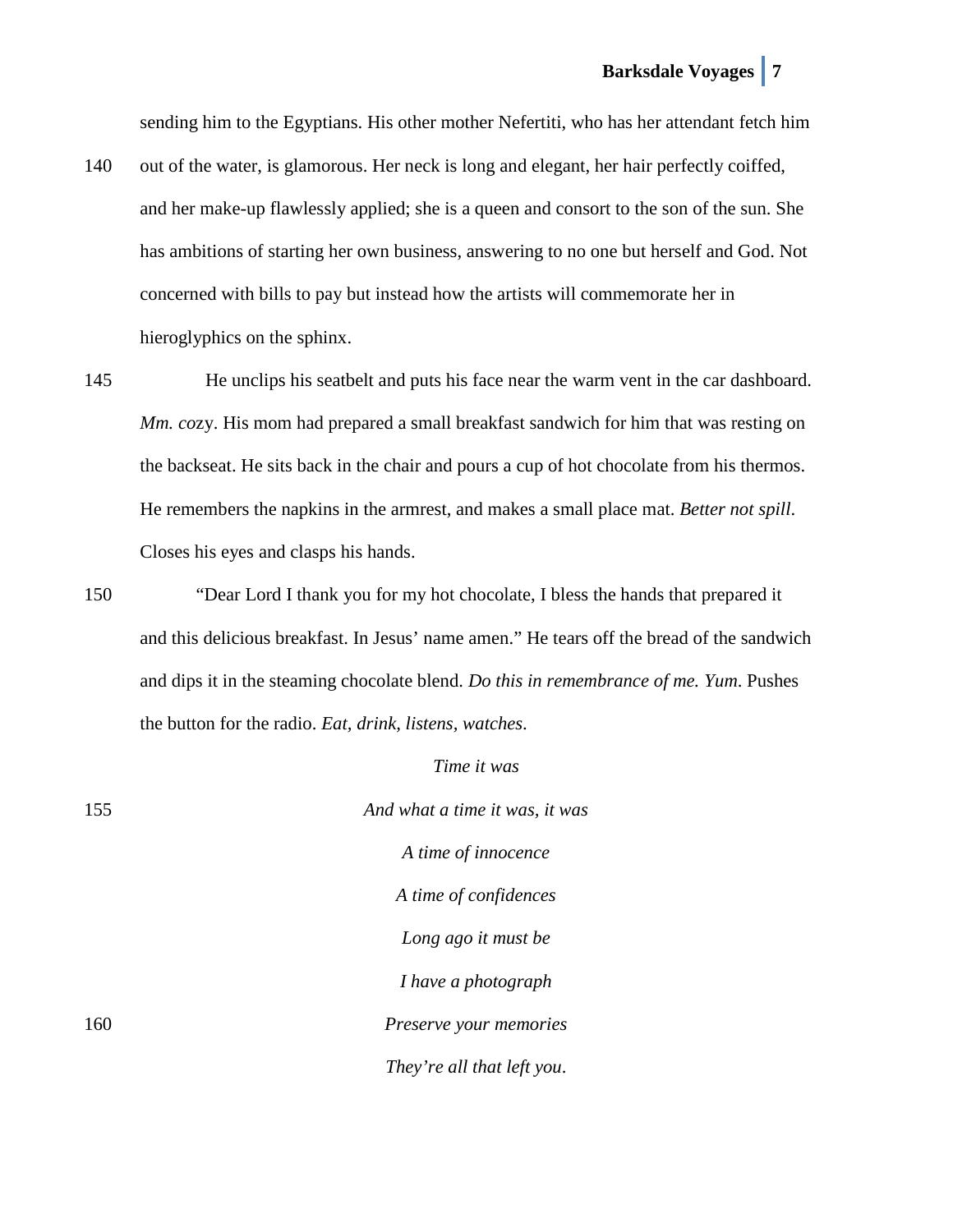As he finishes breakfast his mother beckons him to come to the bus. *Turn the key in the ignition off and put away the trash*. Grabbing his backpack and the keys he walked to the bus and took the seat behind his mother. "You got everything?"

165 *Books, backpack, keys, lunch…* "Yes."

"Okay lets go pick up these chilren." The inside is like a hollow tree trunk hewn out and artificially furnished with metallic insulation and thin leathery seats. The windows are rectangular slots, and the bus is no longer a tree but an aquarium and he and his mother are on their way to pick up the other fish in school. He hops from one seat to

170 the next in the golden, gigantic, empty vehicle. Now it's the inside of a volcano and the floor is lava. He climbs over the seats carefully avoiding the ground, jumping from one chair to the next.

"Jude," says his mother, "Sit your tail down and cut out all that horseplay." He trots back to the front of the bus; he is a centaur, *no more horseplay.* He pulls out his

- 175 action figures from his backpack, *wonder how Mary Poppins can fit so much in hers—it's a movie nothing's real,* and fights imaginary battles. He kneels on the floor, using the seat as a bench and props the Megazord in his left hand, and the Transformer in his right. He had found the toys at a secondhand store, and the Power Ranger Megazord was his favorite: a composite machine made of dinosaurs and prehistoric creatures. The other was
- 180 a robot that could change into a cassette player. *Crash. Smash*, plastic figures beating each other up. One good, one bad, light versus dark, good versus evil on the battlefield of the brown leather seat of a school bus.

He, Jude Gnomon, has invented an innumerable amount of ways for entertaining himself while his mother drives the bus. Sometimes he will hide underneath the seats of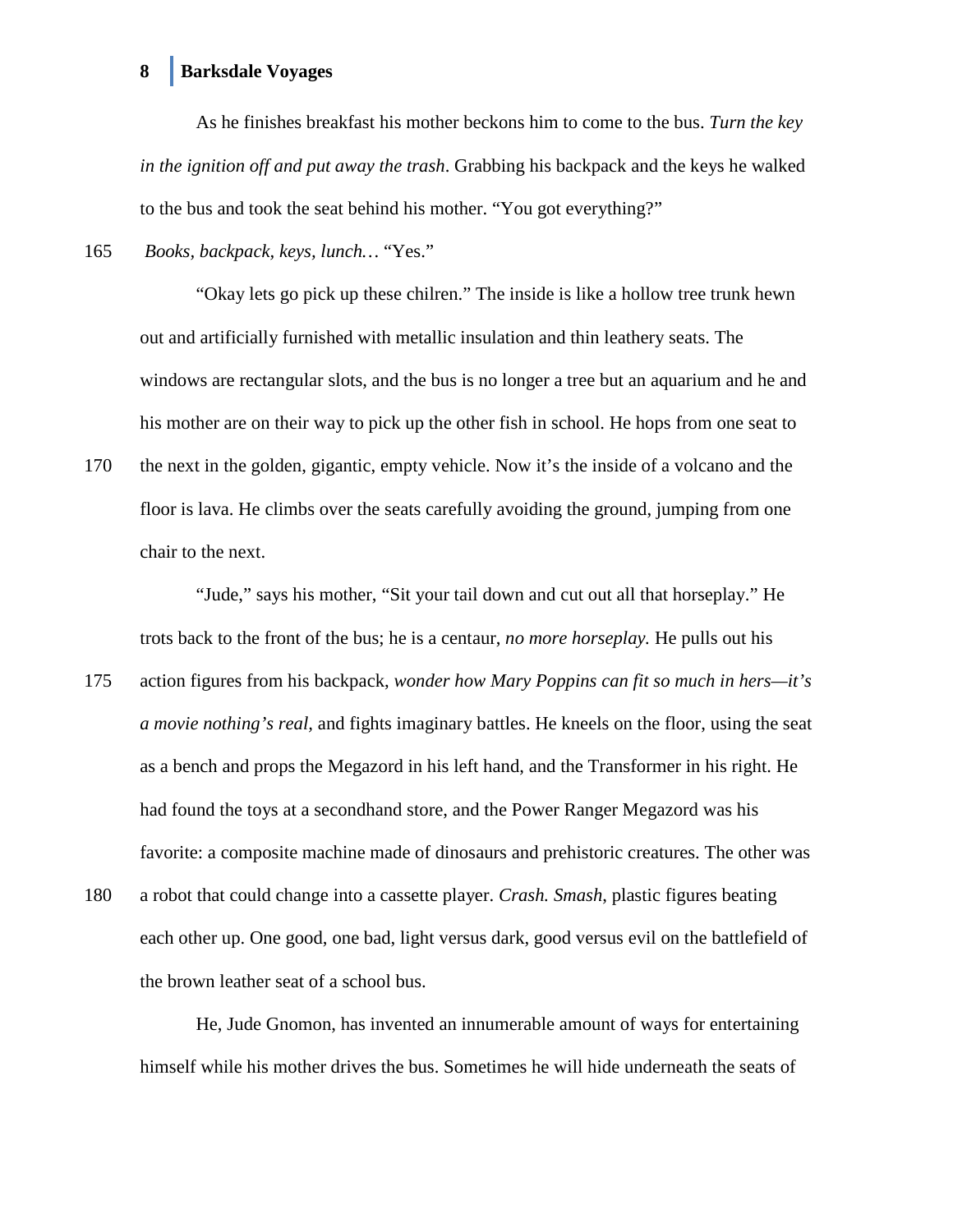185 the bus, calling out in little voices to the high-schoolers who ride in the morning. *Heeelloooooo this is your seatbelt talking to you.* He wishes that he wasn't an only child. It would be nice to have fellows to play with when he feels like lonely Eleanor Rigby. And he would complain to his mother as he tagged along with her to her second job at the convenience store. "I want to have someone to play with after school. I want a brother 190 who can watch me when you come home from work. And I want to have a puppy. If I

can't have a brother or any fun then I least want a puppy." His complaints would neither tender a sibling nor a pet. That's the way life is. Win some lose.

Most days on the bus he sits calmly in his seat, the one behind the driver, reading one of his books either from the library or one from home. He has all different kinds of 195 books from picture stories to novels, bible stories to fiction, science books and history books, and he immerses himself in the narrative of the plot. When he reads something funny he laughs out in an unselfconscious and uninhibited manner, throwing his head back, slapping his knee, and gasping for air. *Hawhawhawha*. His laugh is neither ashamed nor socially aware; it's his own private joke shared between him, the author, and

- 200 the characters from the page. He delights in this secret knowledge that brings him such satisfaction and undiluted joy. This morning he devours the chapters of another book: Ramona and Beezus. He reads at a ravenous pace as though the words on the page are substantive and filling, and he is the sole guest to a decadent meal of literary bounty. He sits and reads gluttonously and soaks up every aspect of the author's work. The day
- 205 before he had finished reading *The Twits,* a Roald Dahl book, which is one of his favorites. What's a twit? He thought when he began reading it.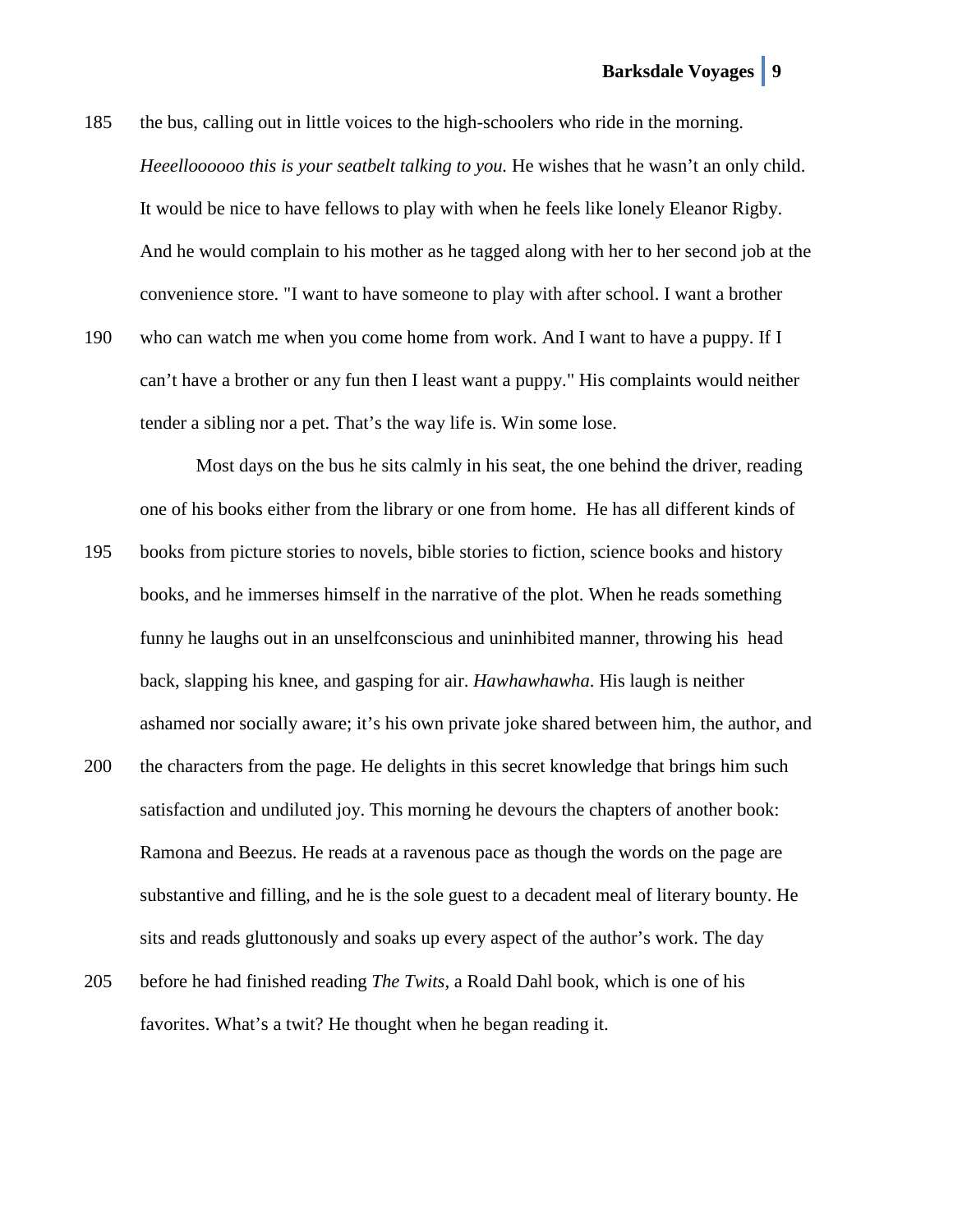At the moment his literary enthusiasm is waning since he has been re-reading another one of his tried and true favorites. He bites his tongue and offers words of encouragement to keep his heavy eyelids from setting. The last time he fell asleep on the

210 bus he chipped his tooth. He had swallowed the chip and was scared for it to come out of the other end. If it had he hadn't felt it, but if it hadn't he supposed it was all the same it should rot in his belly. The bus grinds to a stop as the first students board the machine, watching these massive figures cram inside alerts him.

He glances at the seat across the aisle.

215 Thing One: "Well did you see last night's episode?"

Thing Two: looks in her make-up glass: "No, I didn't get to see it. I was working late at the mall, and then I had homework."

Thing One: "Can I copy your notes from Peterson's class?"

Thing Two: "Yeah no problem. They're a little sloppy though it's from the day 220 we had a substitute."

Thing-One: "Oh god, was it that old bitch with the mom pants and bad dye job?" Thing-Two: "Yeah Mrs. Hawthorne. God help the world if all women were her sort. Down on low-risers and spaghetti straps."

Thing one: Of course! Nobody would want her to wear them.

225 Thing-Two makes gestures with her hands around her waist and they laugh, but Jude doesn't understand the joke. She flips her brown hair with a toss of her neck. *Pretty*. He apes her actions. *None to toss. Too short*. Questions whether his mother has seen him in the mirror. *No, she would have said something otherwise.* The two of them are as giddy as characters that live in a hat. They amuse themselves with shenanigans and inside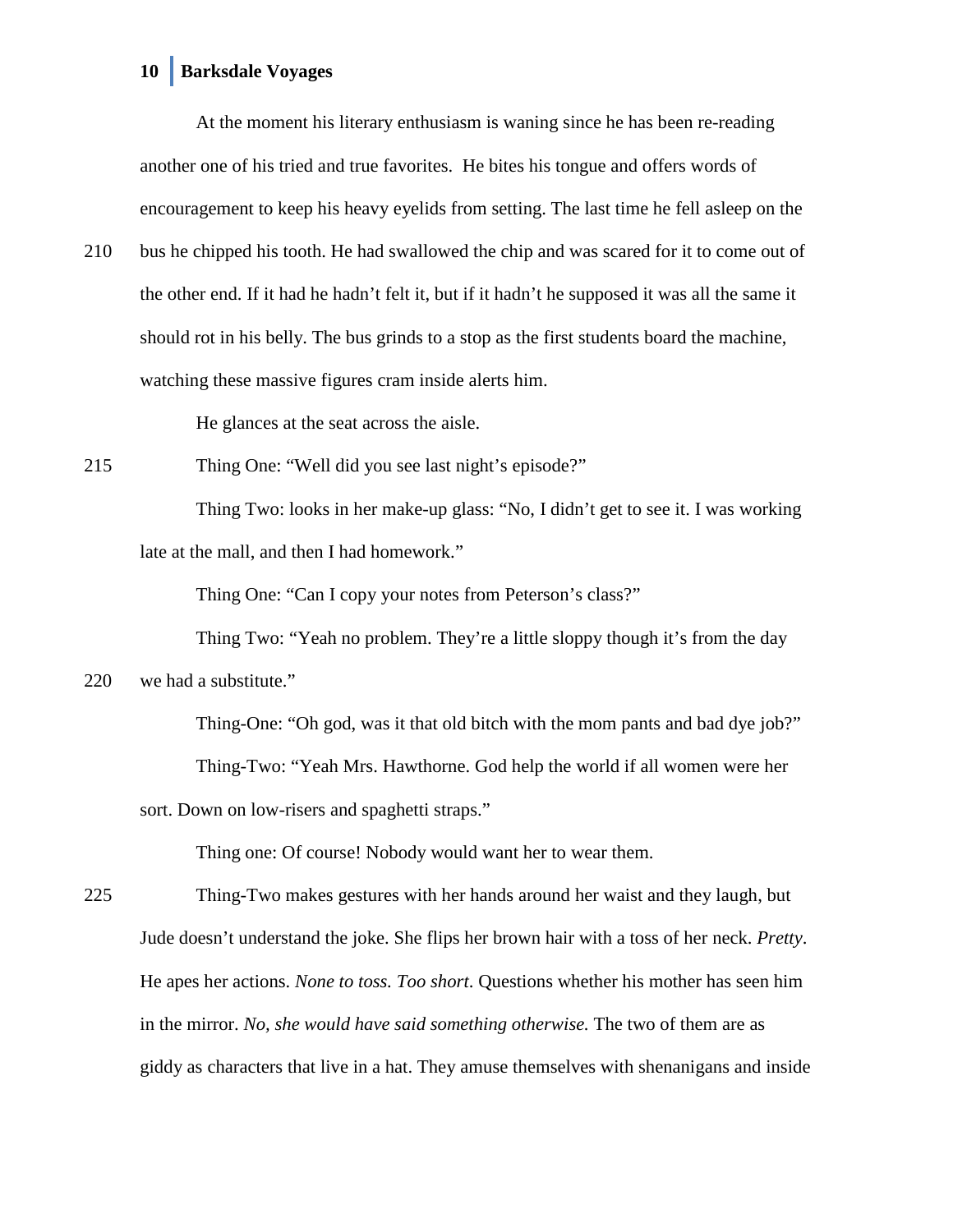230 jokes, which intrigue him. He watches the students as they walk off the bus and peers out the window as they enter the gigantic school. Their bedeviled charm, a parade of green eggs and ham and a lyrical nursery rhyme, gives him an overwhelming desire to rush the aging process. There was a janitor outside scrubbing letters off the wall of the building.

"F-U-C-K. You!"

235 "Ugh graffiti. Bleh! I can't stand it," his mother said.

He muses, what does that word mean, and why did it elicit such a reaction from her? *Probably shouldn't say it. Makes her mad. Wonder what our words mean in other languages. Does bear mean sorry in Spanish? Does hello mean F-U-C-K in French? Best not to speak English in a foreign country.* Bus empty again as all the high-schoolers

240 leave.

"Alright. Time pick up those young ones." He sees her eyes from the rear view mirror and she smiles at him. "Yo tay key-arrow." *Sesame Street Spanish*.

"I love you too."

Once again they are alone together, which has become routine in their

- 245 relationship. Mother and son: Madonna and child. He remembers seeing a painting in the large, white, gilded bible underneath the coffee table in his aunt's house. Rarely used and covered in a thin film of dust he would open it to the pictures. Mary and the infant Jesus illustrated in glossy pages in between the gospels. She, Mary, mother of Jesus, is in a cloak of blue and he is in a swaddling cloth and glimmering halo. He peers around the
- 250 barrier between his seat and his mother. She doesn't take her eyes off the road. She wears a navy blue hoodie. *Mary the mother of Jesus*. "Did you finish your books?"

"Almost it's pretty long."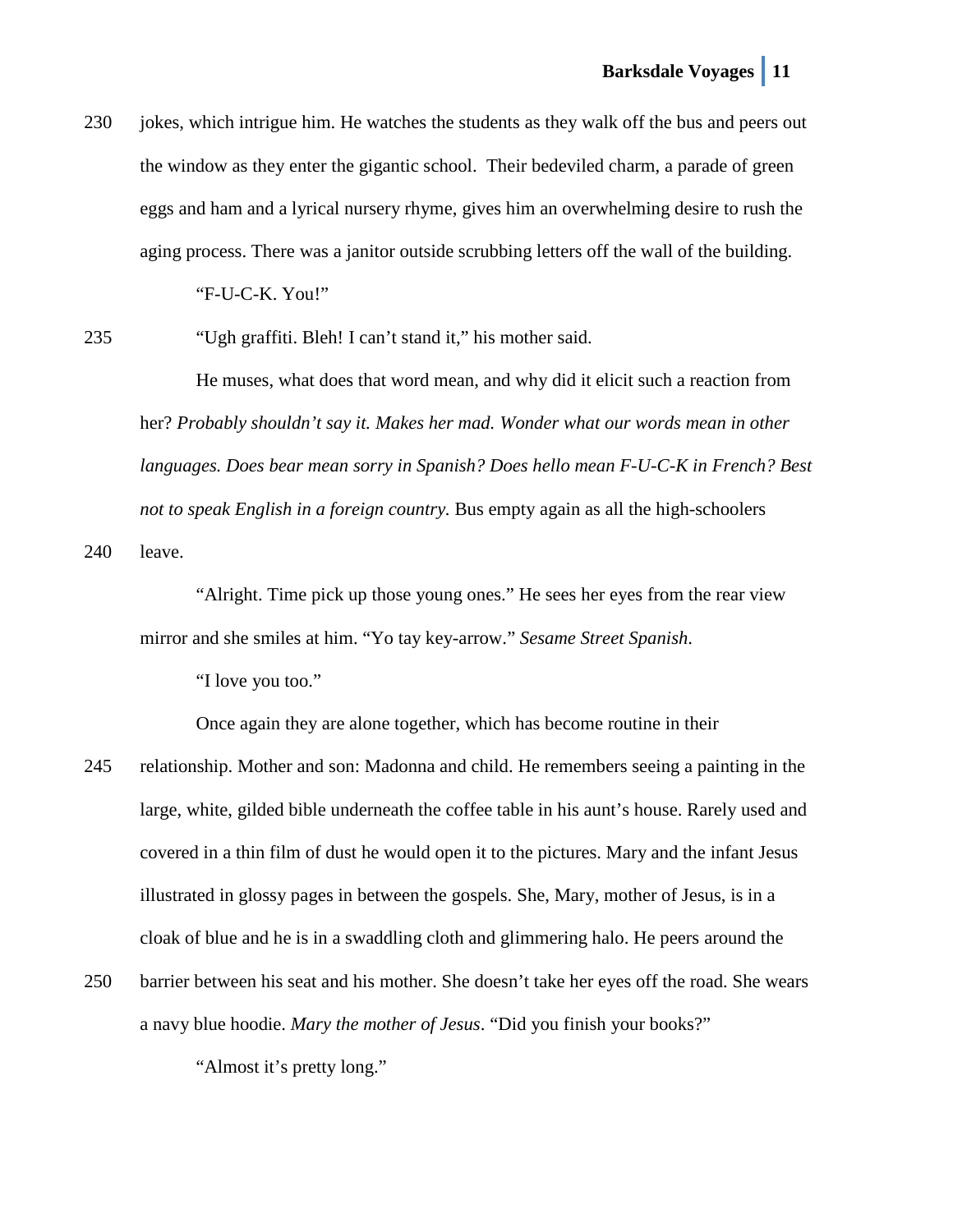"Are you bored?"

"A little bit…"

255 "Have you heard from your father?"

"I called him on Sunday and left a message."

"And he hasn't gotten back?" They locked eyes in the rear-view mirror. "Not yet."

"Humph. That Negro. I can't stand him." His father, a man, like Joseph,

- 260 responsible in someway for bringing him, Jude Gnomon, into the world, but he knows that God is his true father. He, like Jesus, is of divine origin. His father, John Gnomon, a man who is barely literate, a man who reads aloud at a pace so slow that he, Jude, could have read ten times as much material. His father, who art on the earth, hallow be his name. He works with the drug dealers, prostitutes, and criminals, and, preaches the
- 265 gospel of law enforcement to these wayward souls. And yet, in spite of his holy attributes his father too needs Christ. The temptation of the adulteress Mary Magdalene, with her full hips, light skin, and long hair, veered him off of the road less traveled. In a yellow wood where two paths diverge one with Madonna and child in blue and swaddling cloth at the end, and the other with Magdalene the black gypsy. He, John Gnomon, chooses the 270 road more travelled by, and it has made all the difference for their family.

He, Jude, is one of many children. His father and Delilah, and Magdalene, and Sarah, and Hagar, and Mary, the mother of Christ, are each the members of an intertwined series of bloodlines that could be the bastardized version of a family. The children from outside the union between his father and mother, his half-siblings, are the

275 nephilim. Their bones are stronger, frames broader, powerful daemons with a divine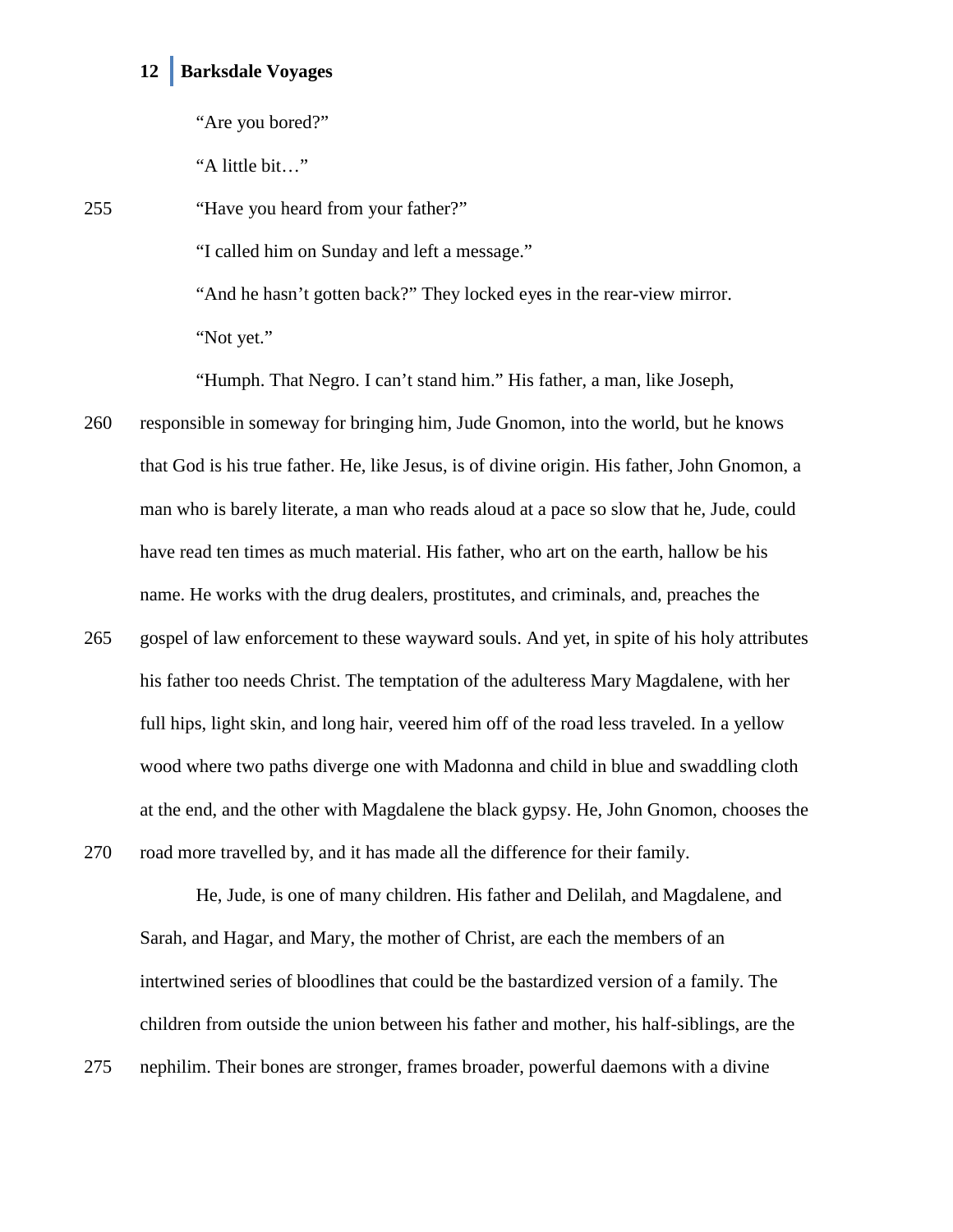quality similar to his own and yet different. He dwells on the last time he spent time with his father. A moment, a few hours or so, most of the time his father slept. He is always so tired. Never reads to him never plays games. "Watch some T.V.," he would say, and so he did while Father God and Delilah smelled each other's breath in the bedroom.

280 "Don't be mad. He's probably busy. Or tired"

"What did ya'll do the last time you were at his house?"

"We watched TV." He props his arms on the divider and rests his head on his

folded elbows. "Then we had dinner at his girlfriend's house."

"Ms. Anne?"

285 "No Ms. Glenn."

"Ha! He's still talking to Grandma Glenn?"

Laughter. "I don't like her as much as Ms. Anne. Ms. Glenn doesn't know how to cook. Plus she makes faces when I don't eat her food."

"Well I'll talk to your dad about that. Sit back in your seat we're about to pick up 290 them kids now."

And the bus loads up with children from around the neighborhood. He stares at the houses, and thinks of them as homes. The apartment isn't really home because you have to share it with everyone else, and yet it is all that he knows. A house with a backyard and fence would be nice, but for now a manger made of hay with animal

295 neighbors who speak in indecipherable languages is just as well.

The students who come inside are his friends and he waves as they board the vehicle: Susan, Laura, Sam, Jessie, and Matthew. Their parents, mostly mothers, make conversation with each other and issue pleasantries to his mother. "How are you?" "Well,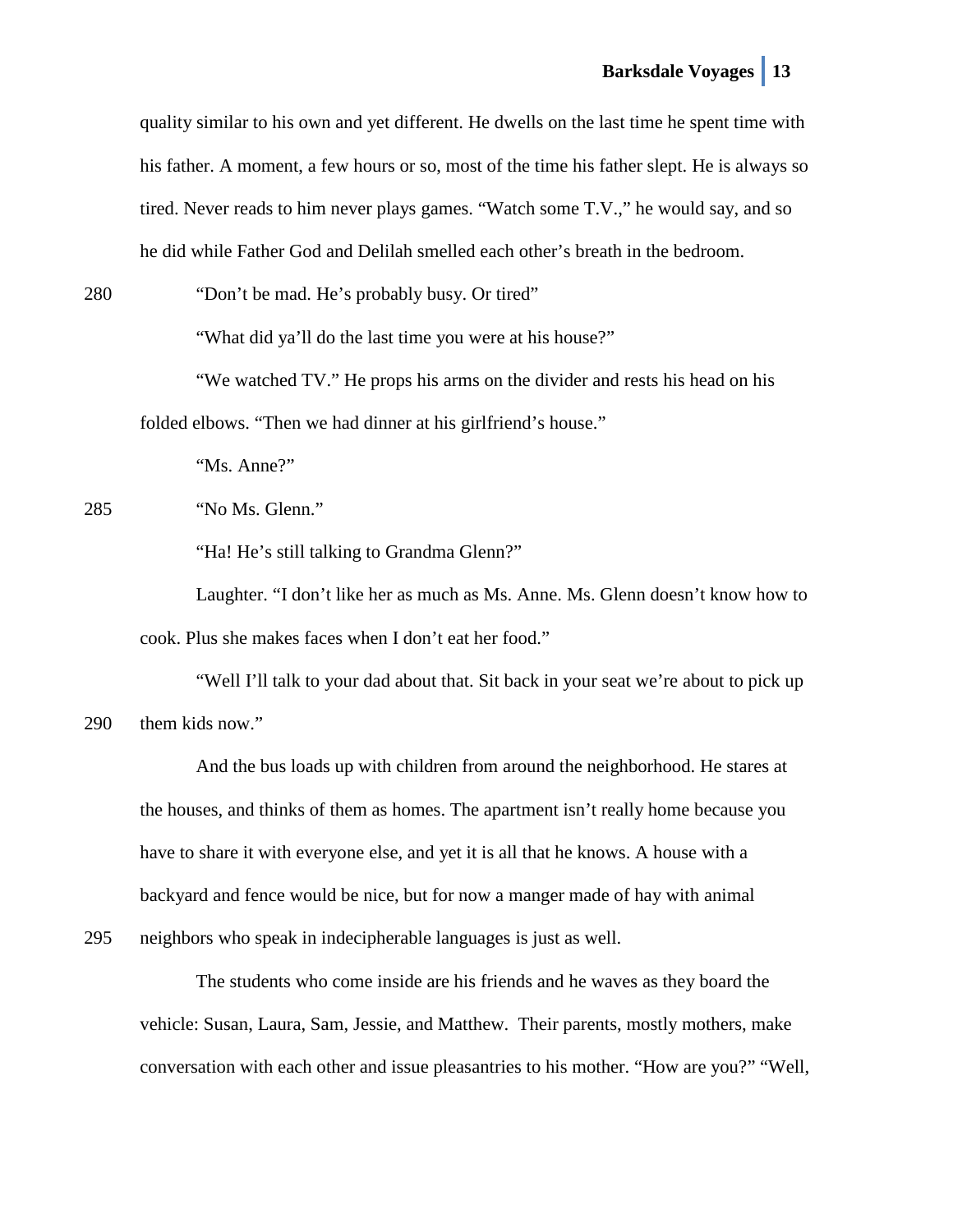and yourself?" "Fine, thanks." His mother's voice changes a bit when she speaks to these 300 posh white people from nice neighborhoods.

"Hi," he says as each one passes him and finds a seat.

"Good morning, Jude!" they reply. *Smile, wave, smile, wave, smile, smile, wave, smile, wave, wave, wave, the seeeeaaaaaaaa. An ocean of smiles and hands.* In this moment he feels most content, moving on the bus and yet standing still. The chill of the

305 early morning air warms to the crisp of this August day. Here in the town that he has known all his life—*There must be more than this provincial life. The wheels on the bus go round and round, round and round, round and round, the wheels on the bus go round…and…round.* 

The last stop on the bus route was at his school. He kisses his mother goodbye 310 and he steps off the bus.

"I love you. See ya later"

"See you later." The door to the bus closes as he walks away and the procession of gigantic, yellow, protruding nose and flat nose caterpillars rev their engines and begin to drive away.

- 315 "Jude, come inside sweetheart." He looks up and sees the face of an elderly white woman with a blonde pixie haircut, blue eyes, and freckles. He comes toward her, and her familiar face reminds him of the sun from the Raisin Bran cereal box with her big golden smile and expressive eyes. He smiles back at her as she greets him. What a wellbehaved child she thinks to herself. *He's just like my son was at the age, a mama's boy.*
- 320 *He's so handsome, so precocious, so adorable, and so smart.* Even at age fifty-four, the children she encounters still amaze her.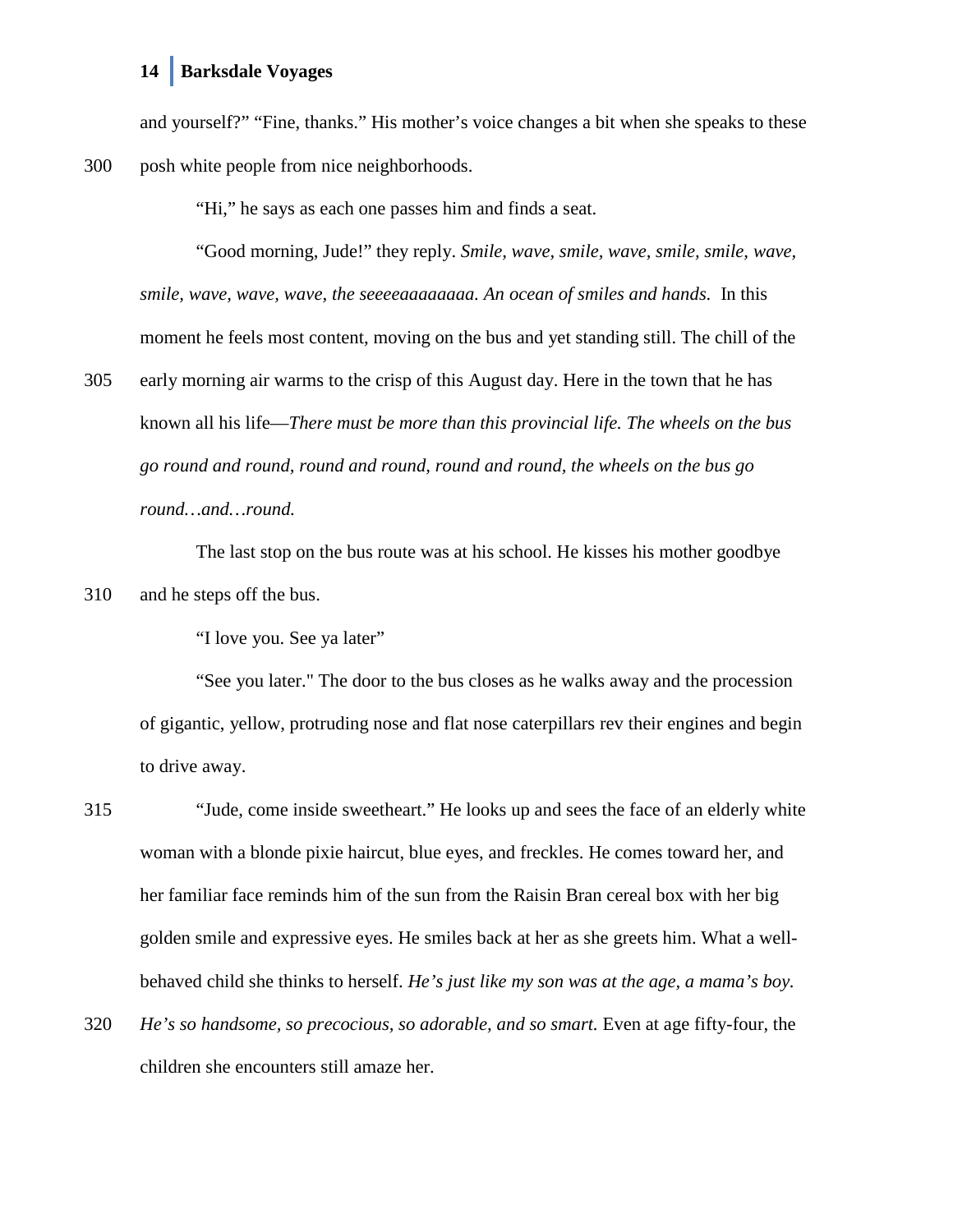"How are you Mrs. Walsh?"

"I'm doing well. You the same?"

"Yes ma'am. I got up pretty early this morning." *Ma'am. Yes.* She laughs, feeling 325 like the patron mother of the school.

"Is that so?" She holds the door open for him and traces the squeals of sneakers with the click clack of her heels against the linoleum floor. "Don't be late to class. The bell will ring soon"

"Alright."

330 She turns into the school's office and he sees her through the glass pane taking her place behind the secretary's desk. He waves and the staff inside smile and wave back. *Ocean*. The florescent lights glow on the floor. He watches the stationary lights stretch on the ground as he walks down the hallway underneath the light. Students flood the hallways on either side: a sea of kindergarteners through the sixth grade. He wades

- 335 through the waters of Tech-Deck Dude T-shirts, light-up sketcher shoes, kick-roller-skate shoes, Spider-man backpacks, Looney Toons characters, Mickey, Minnie, Donald duck, Pooh Bear, JanSports, and sport jerseys. His own clothes are evident that his mother has chosen them from his buttoned down shirt to his pressed jeans, which make him feel vaguely dislocated. A forty-year old man stuck in an eight-year old body. The walls have
- 340 posters of children in bright colors posing with books with the caption "READ!" at the bottom. There are posters of movie stars, athletes, and musicians with milk mustaches and the caption "got milk?"

"Hey Jude," *Don't make it bad. Take a sad song—.* "Hey Daniel."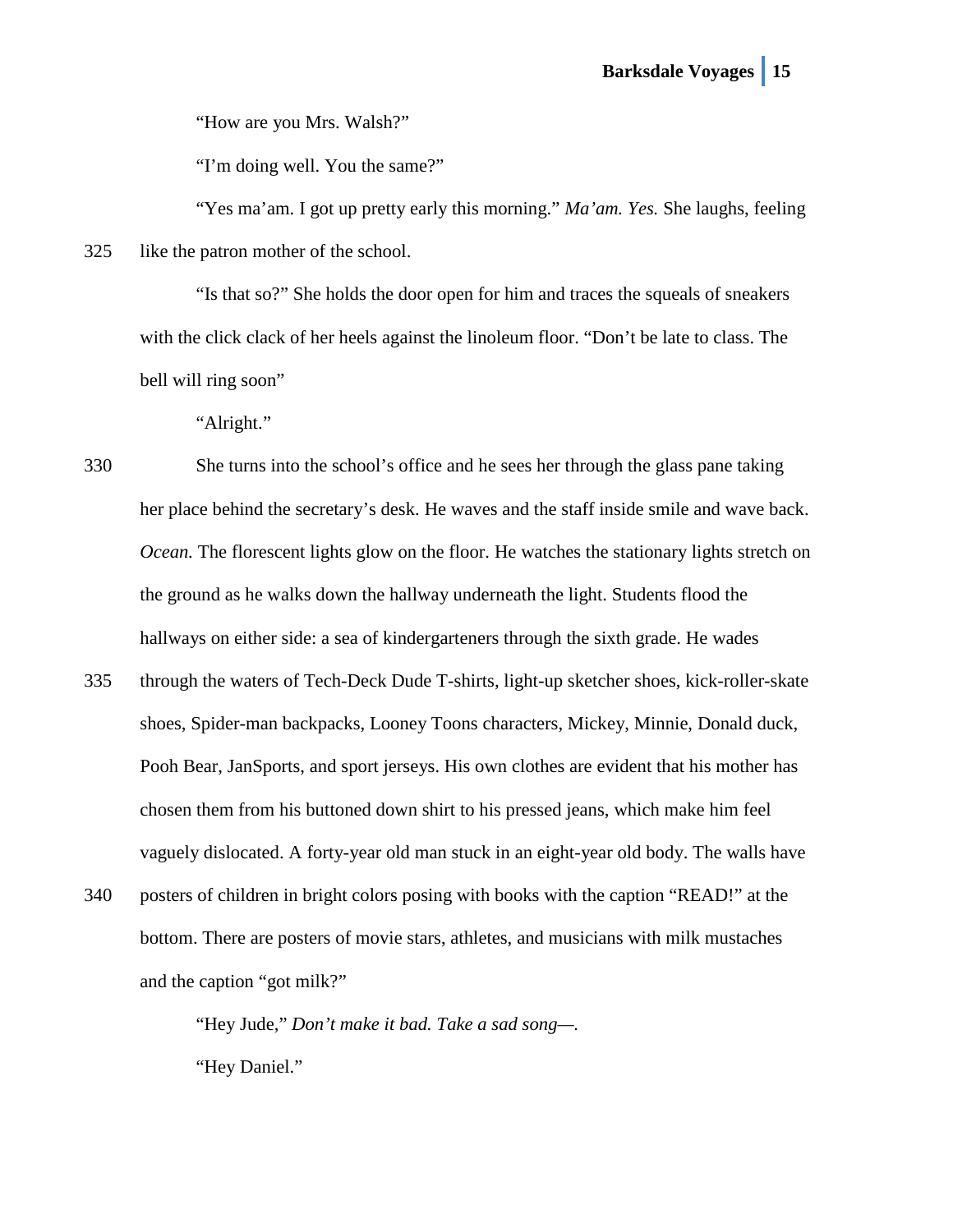345 His reflection bounces back in Daniel's glasses. A contrast between Daniel's palepinkish skin, blonde bowl cut, and blue eyes and his own rich chocolate features, dark cropped hair, and tree-bark brown eyes.

"How was your weekend?"

"It was fine. On Friday and Saturday I didn't really do anything, but on Sunday 350 we went to church."

"That's cool. We didn't do too much either. Still unpacking stuff."

Lines of children swarm as they try to enter the classroom at once. *Rumble of voices from students inside*. Rabble rabble rabble. *Beep—*the first bell. They stand outside the classroom in a clumped throng of third graders. Blanca is in front of him. Her long

- 355 dark brown hair is much different from his curly black strands. "Brush out those naps," his mother would usually say in the mornings, "You can't embarrass the family." And he would sigh as he had to painfully drag the coarse brush against his sensitive head. *Ouch.*  She reminds him of a moment from one of his favorite books. *Ramona.* The time that she got in trouble for pulling the curly blonde springy hair of the girl who sat in front of her
- 360 during class—*Boing!* He imagines pulling Saraviya's hair from out of the wrap *something to do with her religion*—on her head and smirks—*how amusing, how devilish, what a joke*. One time Mark touched the wrap and she screamed so loud that you could hear it from the playground to the cafeteria.

Her hair, Blanca Gonzalez, had volume and beauty. Different than his hair, his 365 mother's, or that of his teacher, Mrs. Buchanan, which is puffy and red. *Hair.* He would often think of what it meant to be black or white or a boy or a girl and the difference between them. He would pose in the mirror and tuck in his dweedle as he spoke in a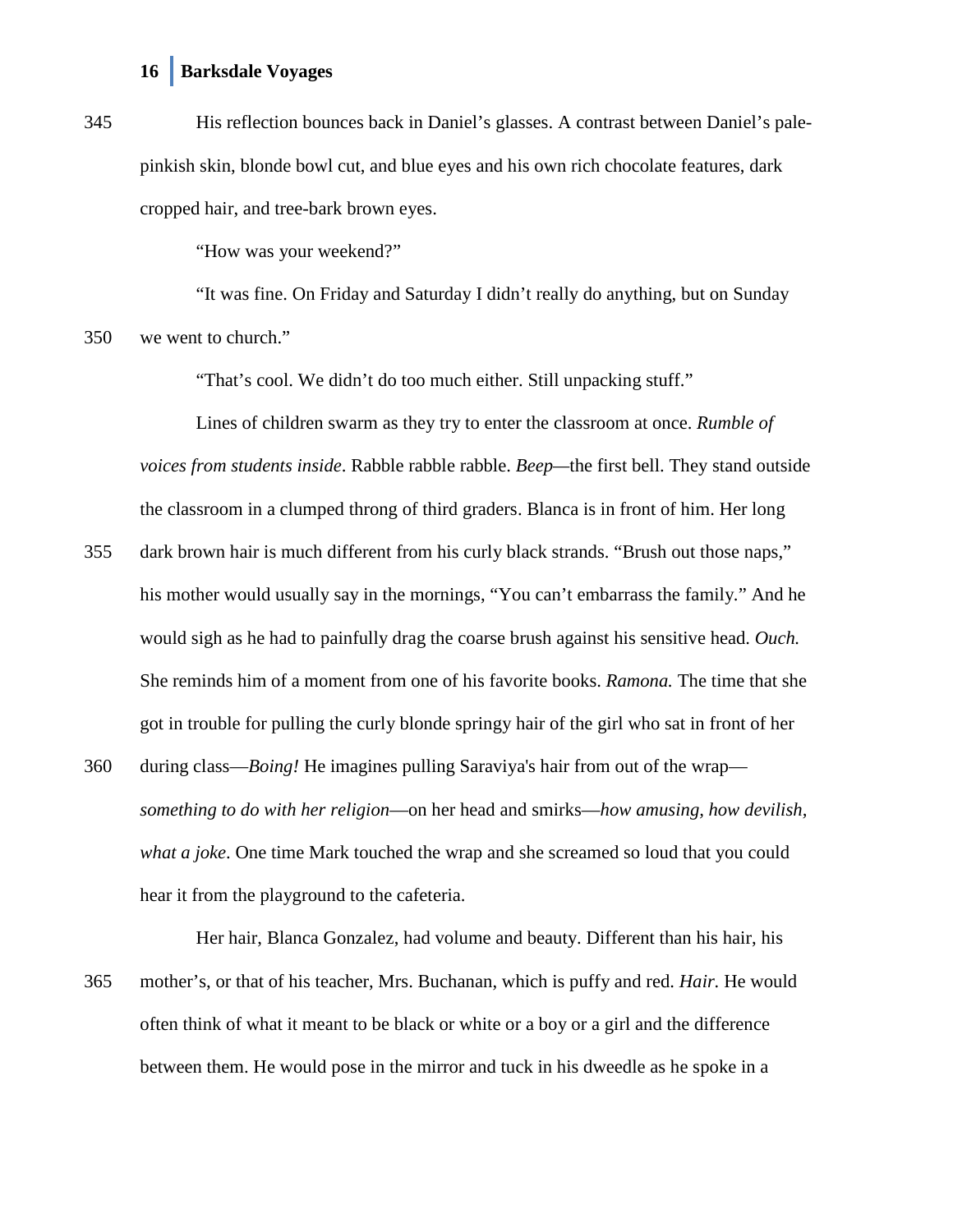squeaky voice *I want to be where the people are…I wanna see, wanna see em dancing.* He strokes his hair as they walk into the classroom, and paces his steps with her stride.

370 *Left foot, right foot, left fo—*

She turns to him. "Hi Jude."

"Hi. I like your hair."

"Thanks."

*Blanca. So kind!* He follows her into the classroom and they each hang their

- 375 backpacks up on hooks in the corner: a Spider-man and an indigo JanSport. Despite his familiarity with the room he marvels at the colorful decorations and student art hung around the walls. He looks at his own artwork proud and slightly obnoxious as he compares it to others in his class. He can't wait for the next family event, so he can show his mother his most recent creation. His eyes dance around the room. *Blue, red, yellow,*
- 380 *the primaries. Green, purpl—, two large white computers with the rainbow appl—. Gray carpet on one half and marble swirl tile on the othe—*. He glances at the hanging chart with reward points and tickets. He had twenty-three. Each student started the month with twenty-five and would lose one as a consequence for breaking a rule or misbehaving. Last week he lost one for bringing in late homework, and for a time when he had kicked a
- 385 ball so hard it went over the roof of the building. He gleefully reminisces on the approval of his strength from the other boys for kicking the ball so high.

Cubbies with each student's name—Boys: Colin, Alex, Eduardo, Jason, Mohammed, Daniel, Nick, Mark, Victor, Jude, Kyle, Tran, and Ari; Girls: Sarah, Jordan, Erin, Meha, Lauren, Saraviya, Blanca, Deidre, Belen, Jada, Nitra, Asia, Jamie, Nene,

390 Kim, Jannie, Nicole, Kara, and Maria. Large oak desk in the front, pens and papers and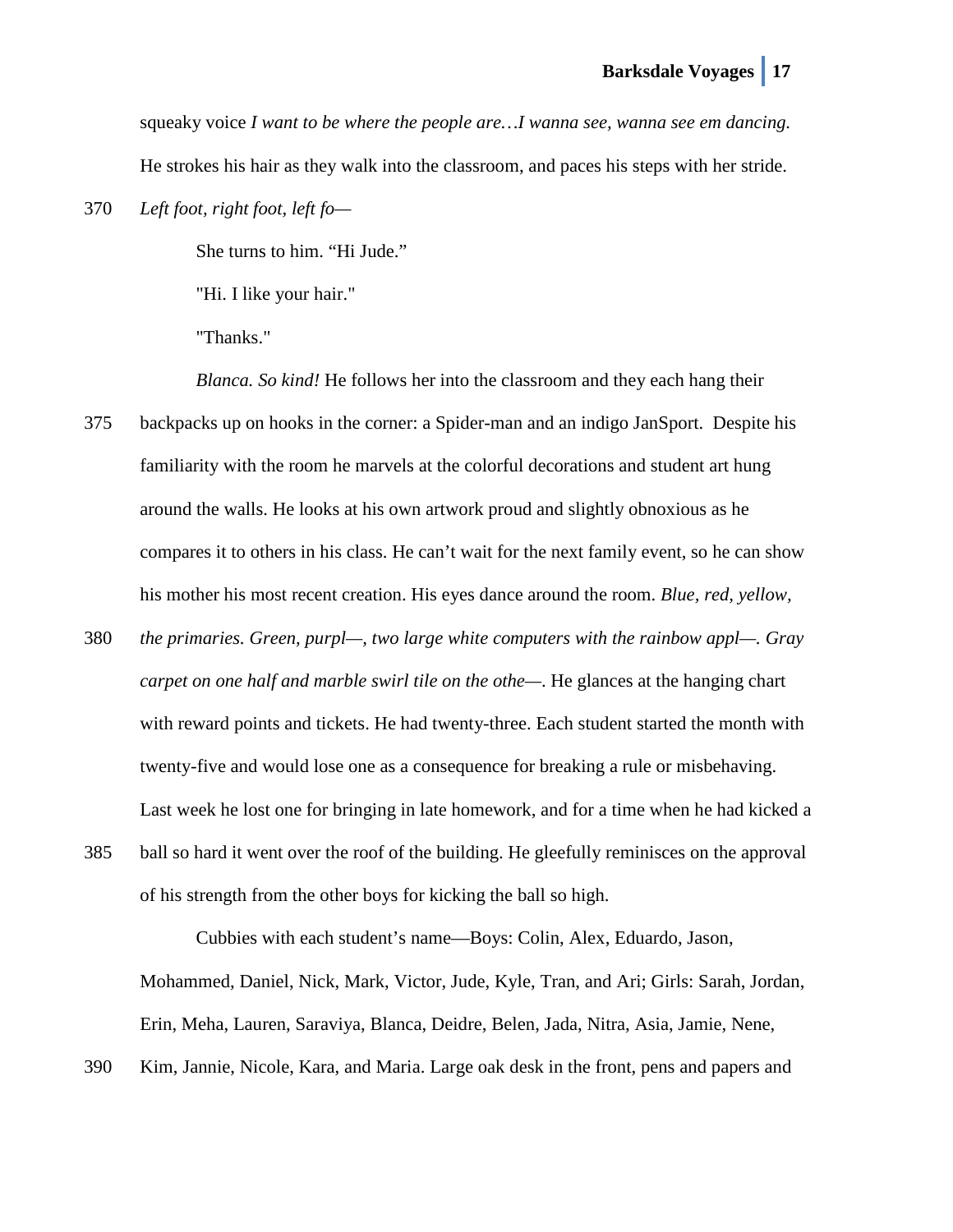festoons piled on top. Twenty-eight smaller desks with wood paneling on top and hard plastic underneath attach to a plastic blue chair clusters in five groups of five and one group of three. Large windows on the left that looked out a courtyard.

He sat down at the triple desk cluster with Daniel on one side Saraviya at the 395 other. A cup of crayons and art supplies was the centerpiece—blues: cerulean, indigo, cornflower, and aquamarine. *All the same color and yet different*. At the head of the classroom struts Mrs. Buchanan. *So kind!* Once he had fallen asleep in class and she

gently woke him, and in a lucid daze he thought she was his mother.

"Good Morning," She says. *Today's lesson is brought by the letter…* "Respond if 400 you're present: Roger Abrams, Jordon Aviv, Deidre Bowers, Nitra Carr…" In between each name a voice pipes "here" or "present," except for Nicole who is absent for today. *How do those decorations stick to the wall? Tape, glue, put—* "Blanca Gonzalez?"

"Here!"

As she calls out the roll he thinks about his name, Gnomon, in the Euclid. But 405 now it sounds like the name of some maleficent and sinful being that filled him with fear. And yet his first name, Jude, is the name of a saint. Jude, the patron saint of lost causes, and near second to last book of the bible.

"…Jude Gnomon?"

"Yes?" He looks around and hears laughter. He realizes that it wasn't a question, and

410 chuckles with the other students as if his mistake was intentional*.* She puts a check next to his name and then continues, "Eduardo Manuel? He marvels at his teacher's height and appearance. *Orange fluffy curly hair with pale white skin and speckled with light freckles. Bright blue eyes colored like Crayola. Plain, white, high-waist pants.*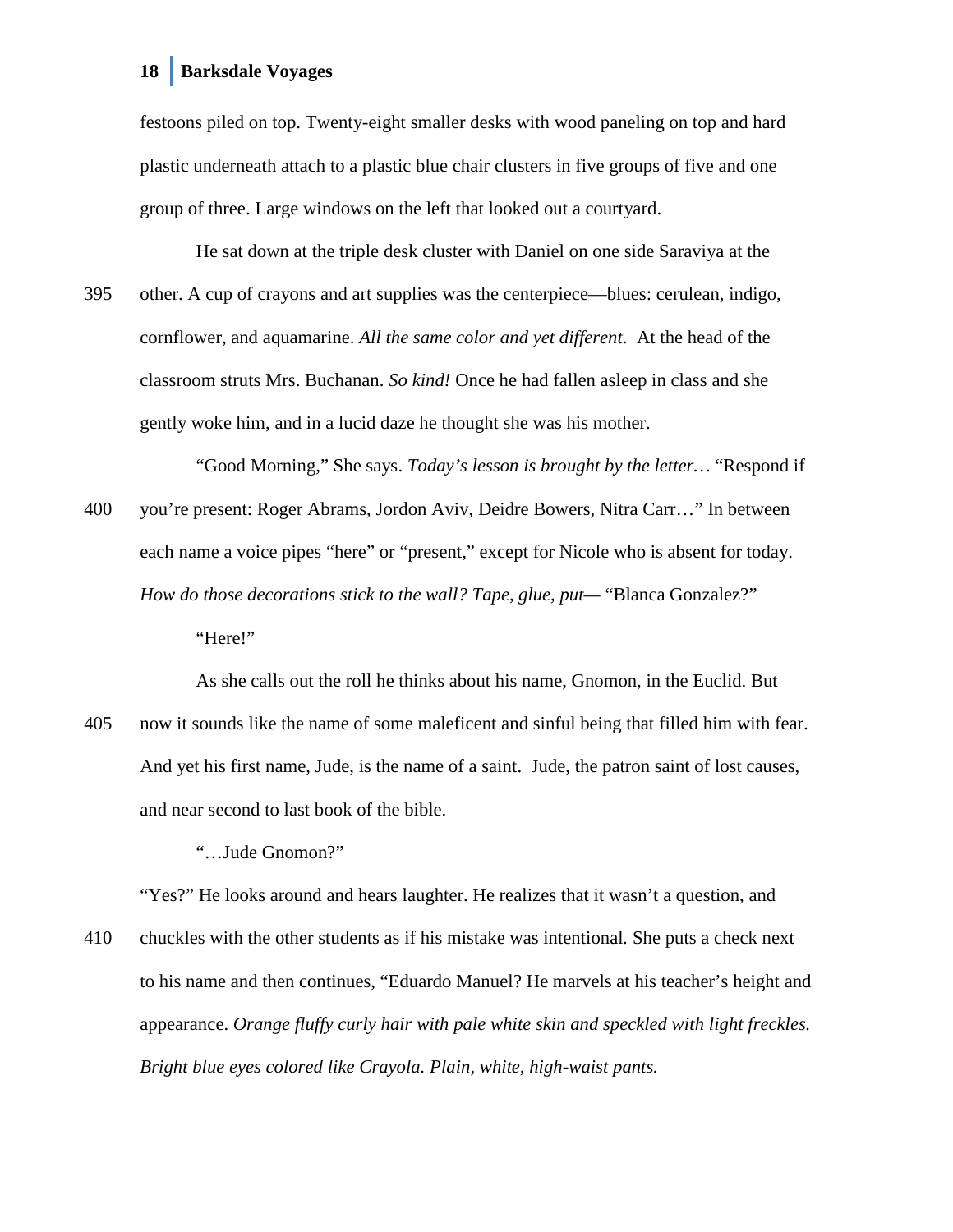He focuses on the overhead projector as she places slides on the illuminated

415 screen. "Alright class we're going to continue our lesson on ancient world history in Egypt. Now the ancient Egyptians were a polytheistic people. Does anyone know what that means?

She, Mrs. Buchanan, is recently married and embracing the newness of her job and this small-town city. She surveys the class and sees the regular hands are raised. The 420 typical students who are always the most vocal volunteer the answer, Jude is among them. Her desire to encourage her more reserved students to participate counters her desire to choose one of the more gifted students. She looks at Saraviya. *She's so quiet.* "Saraviya do you know the answer?"

Saraviya, of all people, thinks Jude. She doesn't even have her hand raised. The 425 answer to the question burns in him with a frustration to be recognized and yet he stays quiet. Silently, he broods over his teacher's neglect towards his contribution. Why wouldn't she choose me Saraviya probably doesn't know the answer.

Saraviya's face flushes and she is aware that the class is waiting on her for a response, judging her on her ability to respond to a simple question that everyone knew

430 the answer. She sits there and says nothing in response, shrugging her shoulders although she wants to blurt out that it means they worshipped multiple gods.

*She's so quiet*. "Well can anyone help Saraviya out?" says Mrs. Buchanan.

"It means that they had more than one god," Jude exclaims. He feels a sense of satisfaction asserting his intelligence to the room. He relieves himself from the burden of 435 silence and the social construct of "raising your hand."

"That's correct Jude.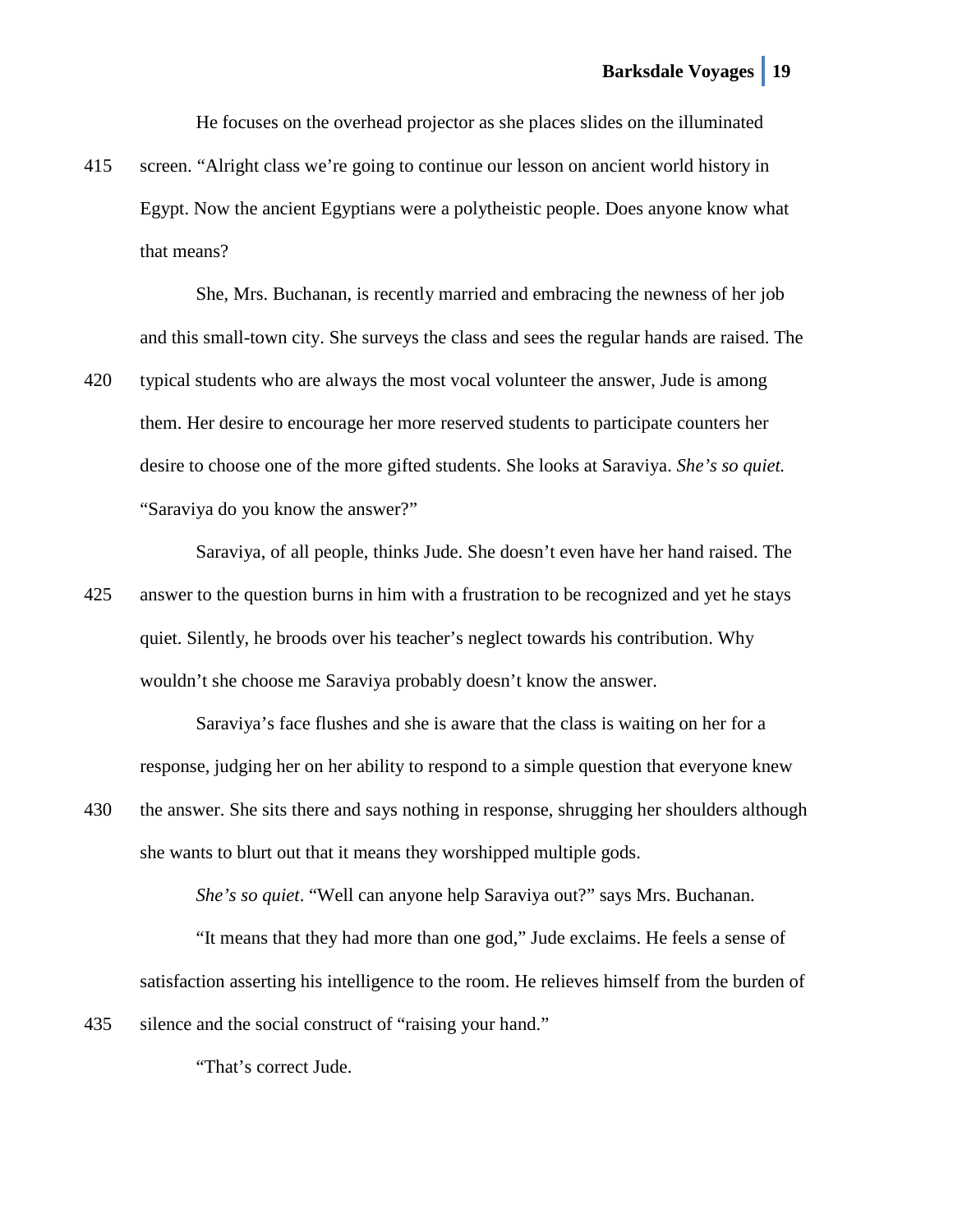He is elated by the affirmation of her comment, and it echoes in his head *that's correct…that's correct…that's…*

She sees the effect of her approbation *He has a touch of the bird about him—a*  440 *little Mr. Dalloway with the egotist and yet the innocent blissful ignorance of childhood*.

"Last class we talked about the social structure of the Egyptian community and how that was represented in historical records, buildings, and monuments. Right?" She nods her head in response to the rhetorical question.

"In analyzing the myths and their religion we"—Beep!

445 "Good Morning Students!" Mrs. Clearwater, the vice-principal, starts the morning announcements and cuts off Mrs. Buchanan's early lecture. "Join me in reciting the pledge.

Jude stands and stares at the flag. It hangs over the chalkboard, and he thinks that its small stature pales in comparison to the student made mural of the nations around the 450 world. "I pledge allegiance to the flag of the United States of America…. He recites the pledge like a prayer with his hand over his heart.

"Thank you," chimes Mrs. Clearwater, "You may now be seated." He sits down and notices that Roger and Mark do not rise from their seats and their disobedience to the ominous disembodied voice baffles him. He could never go without saying the pledge or

455 not stand without his hand over his heart. Although he didn't fully understand why, he had been told to do it; therefore he had to comply. *I wonder why they didn't stand.* He looks blankly at the two of them, and zones out of Mrs. Clearwater's statements. He tries to make sense of their motives, and why he admires them for their rebellion.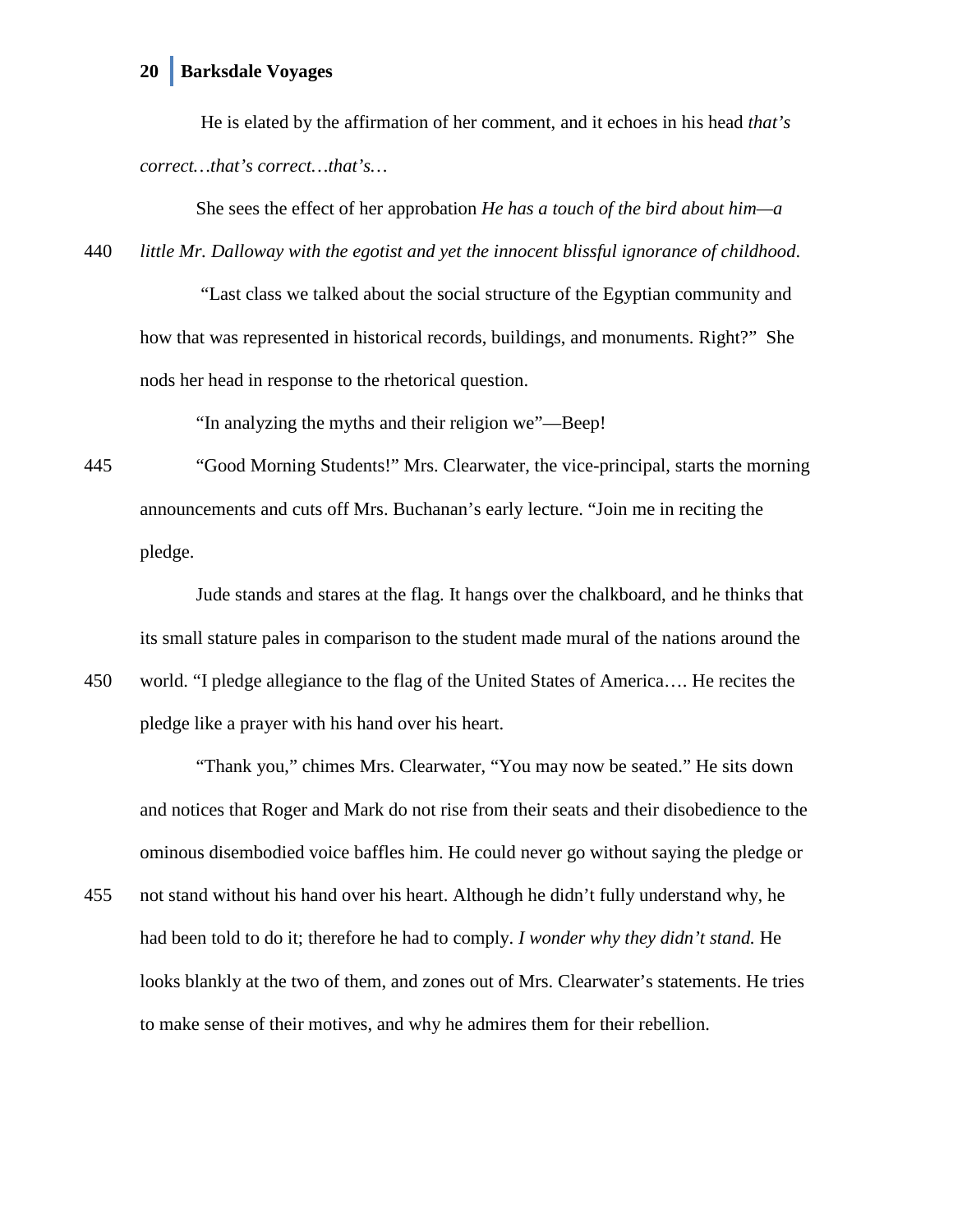We're trying to gain a better perspective of what shaped Ancient Egyptian

- 460 society. *Mrs. Buchanan used to be Ms. Allen until she got married. Why is it always the lady who has to change her name? I hate the sound of gnomon. Dark and mysterious. I'll change my last name to whatever my wife's name is.* "Let's look at these hieroglyphics. Remember Ancient Egyptians had a written language of pictures, yeah? The first hieroglyph is of a falcon, which is representative of who? Does anyone remember?"
- 465 "Horus," shouts an anonymous voice in the room. She continues writing on the overhead—*Wonder if that's how the writing got on the wall in the temple—*H-O-R-U-S*. I knew the answer to that question. Why then didn't you say anything?* He converses with himself and dwells on his inaction. He sometimes questions the non-stop activity of his mind. *If you talk to yourself even if it's not out loud is that a sign of being crazy? Talking*
- 470 *to spirits.* He shakes the thought away by listening more attentively during the lesson.

Now Horus was the sky God, He hears Mark, Roger, and Collin laughing in the desks behind him. He envisions the laughter and the lesson crashing into each other: both pulling at the game of tug war for his concentration. *What could possibly so funny? Doesn't she hear them? Should I tell? I'd just get the others in trouble.* The boys in the

475 back always snicker and jeer. Their sense of humor is in toilet jokes and the ooze. *What's worth that much laughter?* He pulls down his shirt. *Maybe it's riding up in the back.* Still muffled chuckles in the back. *Quiet now.* He feels the back of his collar to make sure his shirt is tucked in, and smoothes out the front.

"Hey," calls Roger. His voice is low like that of a conspirator—*Judas. Perhaps* 

480 *they wish to include me in the joke. Nothing is more fulfilling than an inside joke.* He immediately feels embraced as one of them; a part of the boyish cult that can shun or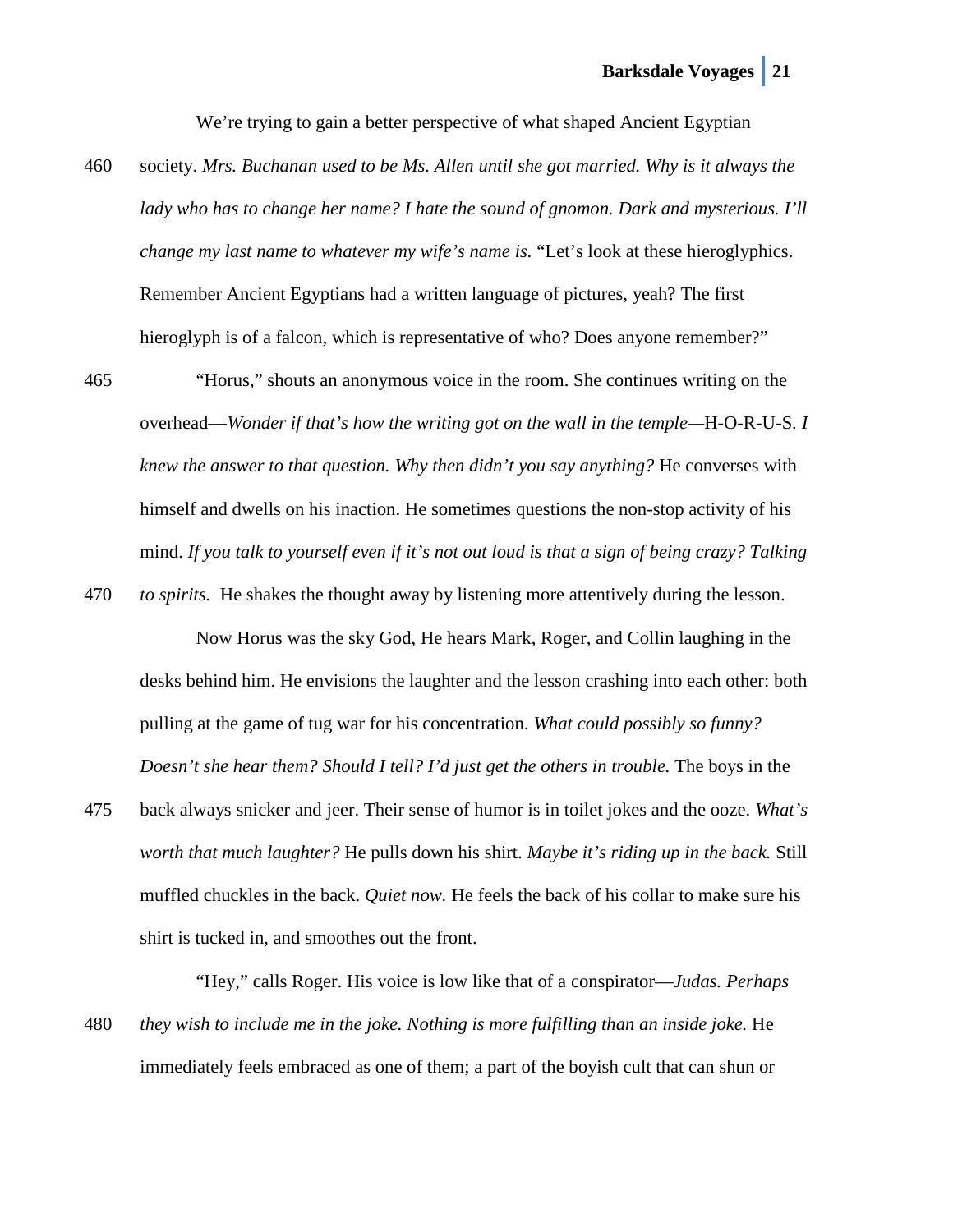exalt whom they please because they are the cool kids. "Are you a Twinkie or a Ho-Ho?" He looks back to see Mark and Collin each smirking at Roger's questions.

His mind races as he contemplates the choices. *Sweets. Which one do I like more?*  485 *Both cream filled, one's yellow and the other's brown. Should I be the brown one? Is that what he's expecting?* Should he experience this much anxiety; it's only a question, and it's supposed to be funny. And yet he struggles to find the logic behind it. "What?" He repeats the question.

"A Ho-Ho" he whispers back afraid to catch the attention of his teacher or his

490 peers. They all cackle with gleeful enthusiasm, and he knows that they have taken advantage of his naivety. He wishes he could think of a witty remark, and remembers the graffiti scribbled against the wall of the high school. Instead, he chuckles feebly as if he were in on the joke, resenting both them and himself. *A Twinkie or a Ho-Ho?*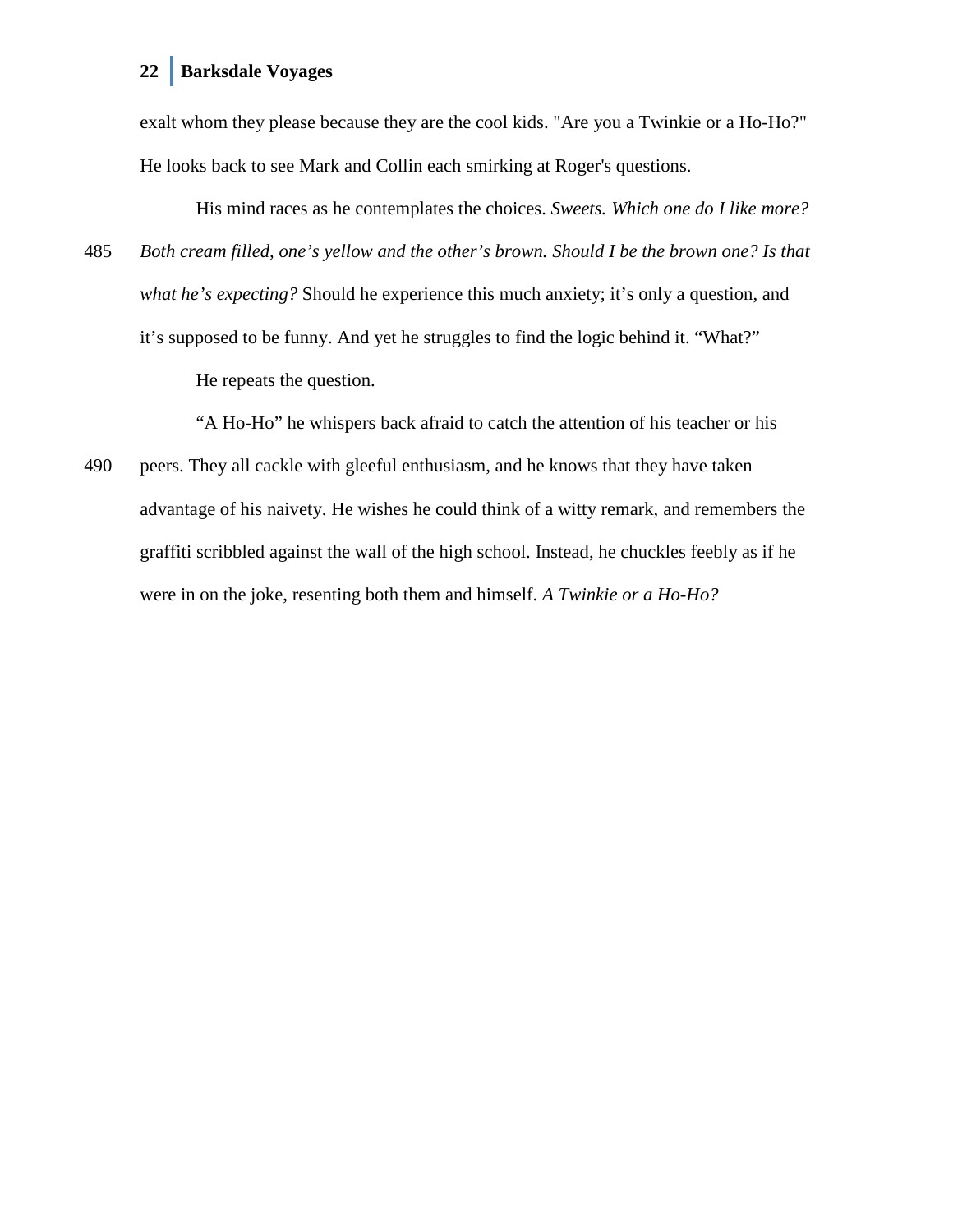Nestor

Fathers are a necessary evil. *When you were young you were the king of carrot flowers…and dad would throw the garbage all across the floor as we would* type *and learn what each other's bodies were for. And this is the* chat room *where I knew that I* 

5 *would love you* and cyber-sexed as I masturbated *on the floo*r to pictures of *that secret place where no one dares to go. And your mom would* pray *until she was no longer speaking* and *dad would dream of all the different ways to die…each one a little more than he could dare to try.* Blood is thicker than water…*the son is drowning in the blood!* Mucus and unborn children lay together in clumps of white tissues—A modern version of

10 Medea.

Through the wire fence I could see them running. I tried to look inconspicuous as I walked past the team practice. It's too cold to run today, but I wouldn't want the coaches to notice me skipping practice. Not that it would matter—I'm not that good anyways and they know it. Still it's a shame that I won't get the chance to see John in

15 those shorts. Best part of being on the team is lingering slowly behind his ass during the run.

*That's what I call love I bet you'd pick it up and mess around with it if I put it down—*I loved this band. Turning up the volume on the click wheel. I looked across the street waiting for the traffic to die down for a moment to jaywalk—*The blue jay way*. The

20 light takes forever to signal the pedestrian. *Please don't be long.* Made it to the median strip, but still have to wait for more cars. There are too many cars on the road. People should bike more places. It wouldn't take too long to get where you need to be—*estar.* I needed to do my Spanish homework as soon as I got home.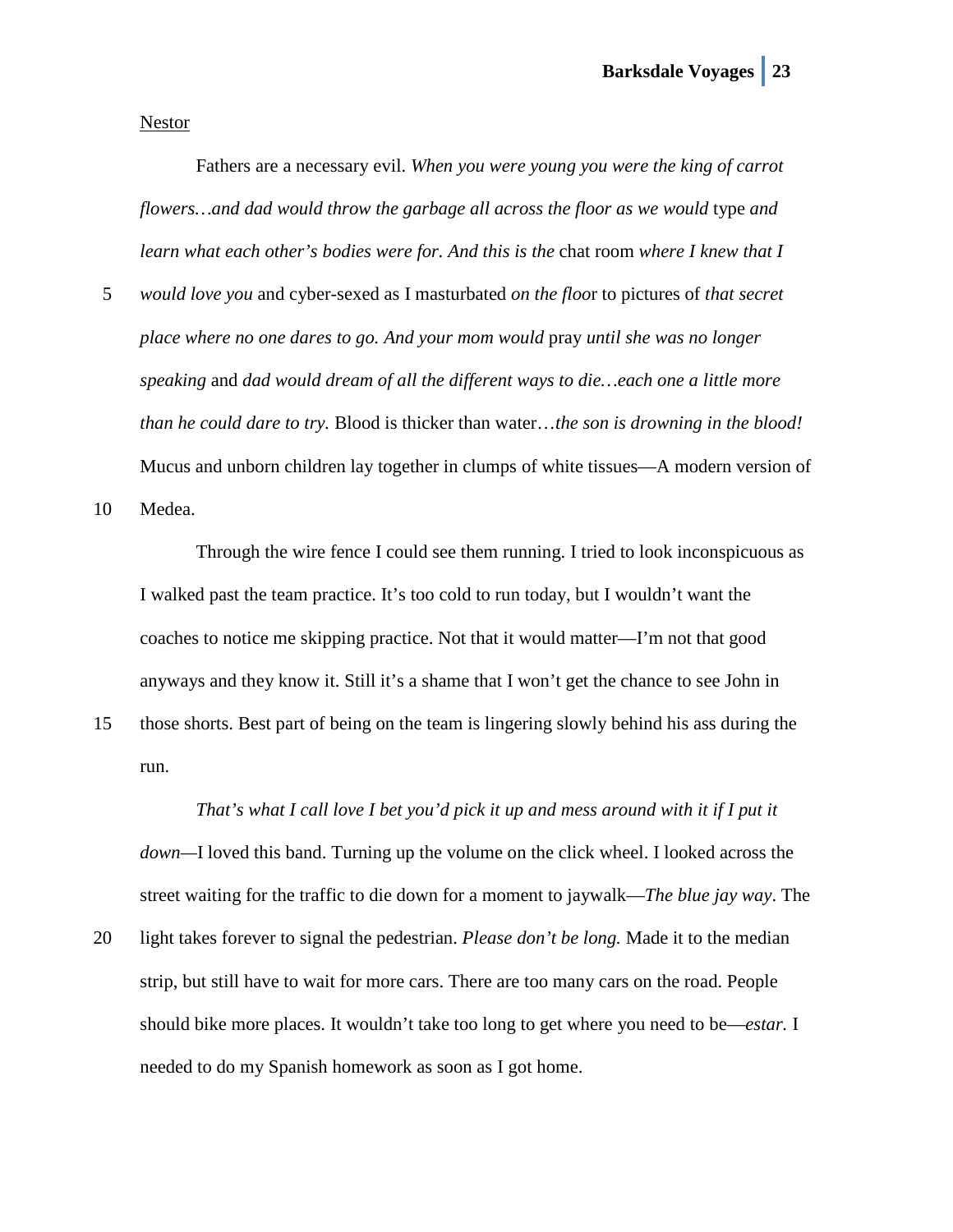Now the light's red. Crossing the street has become as bad as navigating Scylla

- 25 and Charybdis—*Beware of the beast with seven heads*. I couldn't feel my keys when I pat down my pockets. Damn—I'll have to go around back if I want to get inside. Walking up the driveway I pulled out an old library card from my wallet and gently slid it in between the lock and the edge of the door. Humph—I wonder what the white neighbors will think: "Look at the little black-boy breaking into that house." We never introduced ourselves
- 30 when we moved into the neighborhood. Who gives a fuck about those Beaver-Cleaver families anyway? Come on fucking card work! Push in gently and press down—be patient…deep breaths—Push in gently and press down. *Pmph*—Finally open. Rubbing my finger on the door I feel the weathered edges of the insulated lining. I have to stop abusing this house.
- 35 I closed the door and kicked off my shoes on the kitchen's linoleum tile. The little faces in the tessellated pattern frowned and grinned at me from different angles. She gets home at five so I'll have a couple of hours to myself. Looking at the bare shelves I knew she hadn't been shopping. I tossed my backpack to the floor and my homework spilled every which way. Little insect-like books crawled out and I watched as they scampered 40 like roaches across the floor. I stepped on some loose papers as they tried to hide under the fridge. I picked up the carcass from the floor to examine my kill. Still writhing, the text on the page shook as I read it.

*I found a dimpled spider, fat and white, On a white heal-all, holding up a moth* 45 *Like a white piece of rigid satin cloth -- Assorted characters of death and blight*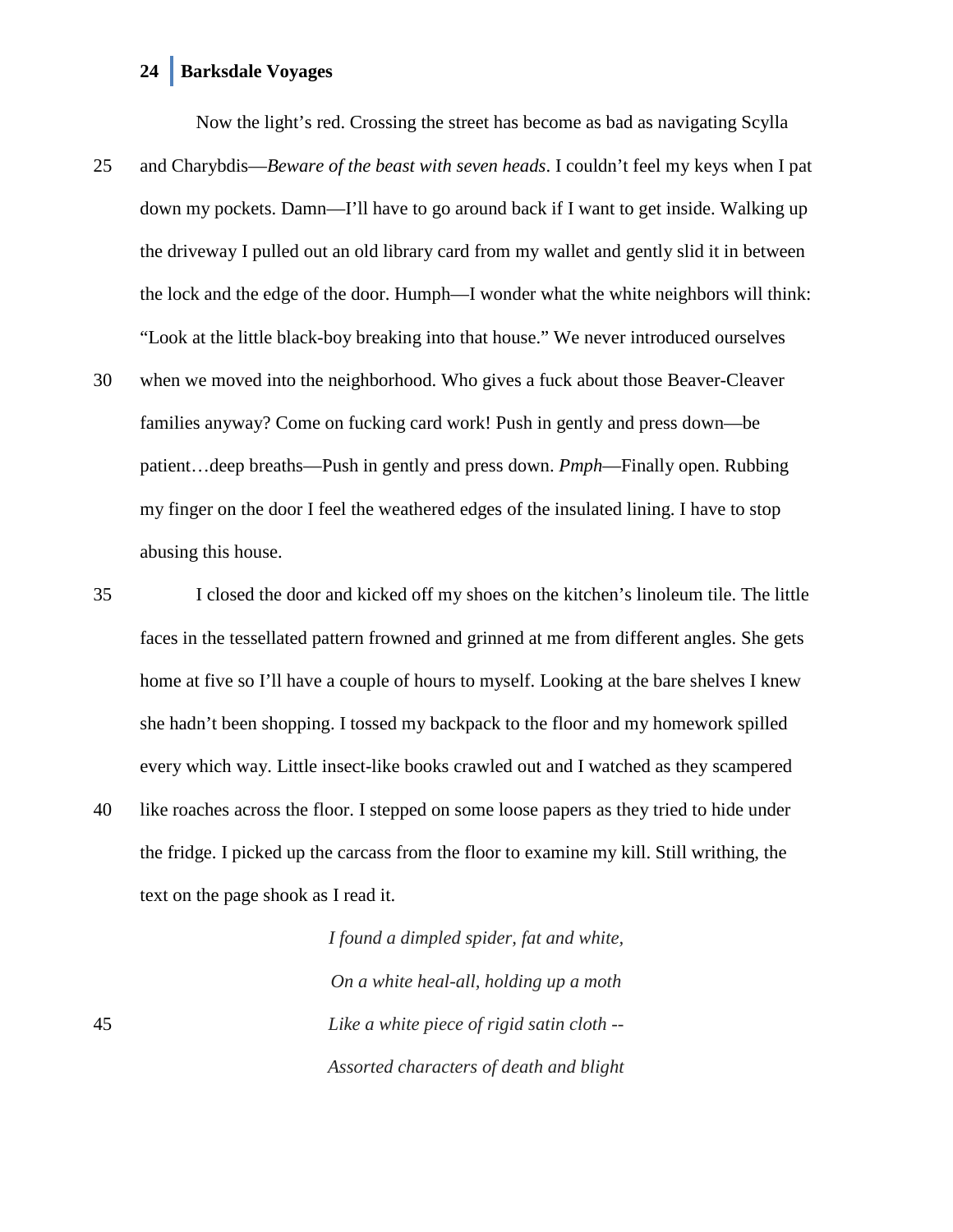*Mixed ready to begin the morning right, Like the ingredients of a witches' broth -- A snow-drop spider, a flower like a froth,* 50 *And dead wings carried like a paper kite. What had that flower to do with being white, The wayside blue and innocent heal-all? What brought the kindred spider to that height, Then steered the white moth thither in the night?* 55 *What but design of darkness to appall?— If design govern in a thing so small.*

A sonnet. I was the mangled moth who should have been the spider. I flicked on the lights and the linoleum tile path to the fridge became a runway. I strutted my stuff to the photographers on my right and left. *Sashay Shanté!* Yes, hunty! Paris is Burning 60 lingered in my mind in those late nights of sneaking films on the DVR. Peppa LaBeija. All I do is pose dahling. Fierce! It's not just a runway; it's a stage with glitter on the floor and a gilded curtain—chocolate drops from the gilded six bits.

The refrigerator was as empty as the cabinets. "It looks like it'll be cereal for dinner tonight." Cue the audience's laughter as my close-up appeared on the imaginary

65 screen. A joke at the expense of the camera, but I am alone and the only one laughing. A reoccurring theme in most of my humor, but if you can't laugh at yourself…

There's a picture of me on the fridge, and I wonder if my head was ever really that big? It's hard to imagine that I was once the image in that photo—a different person than I am now. And there he is. He's just standing there not saying anything, but I feel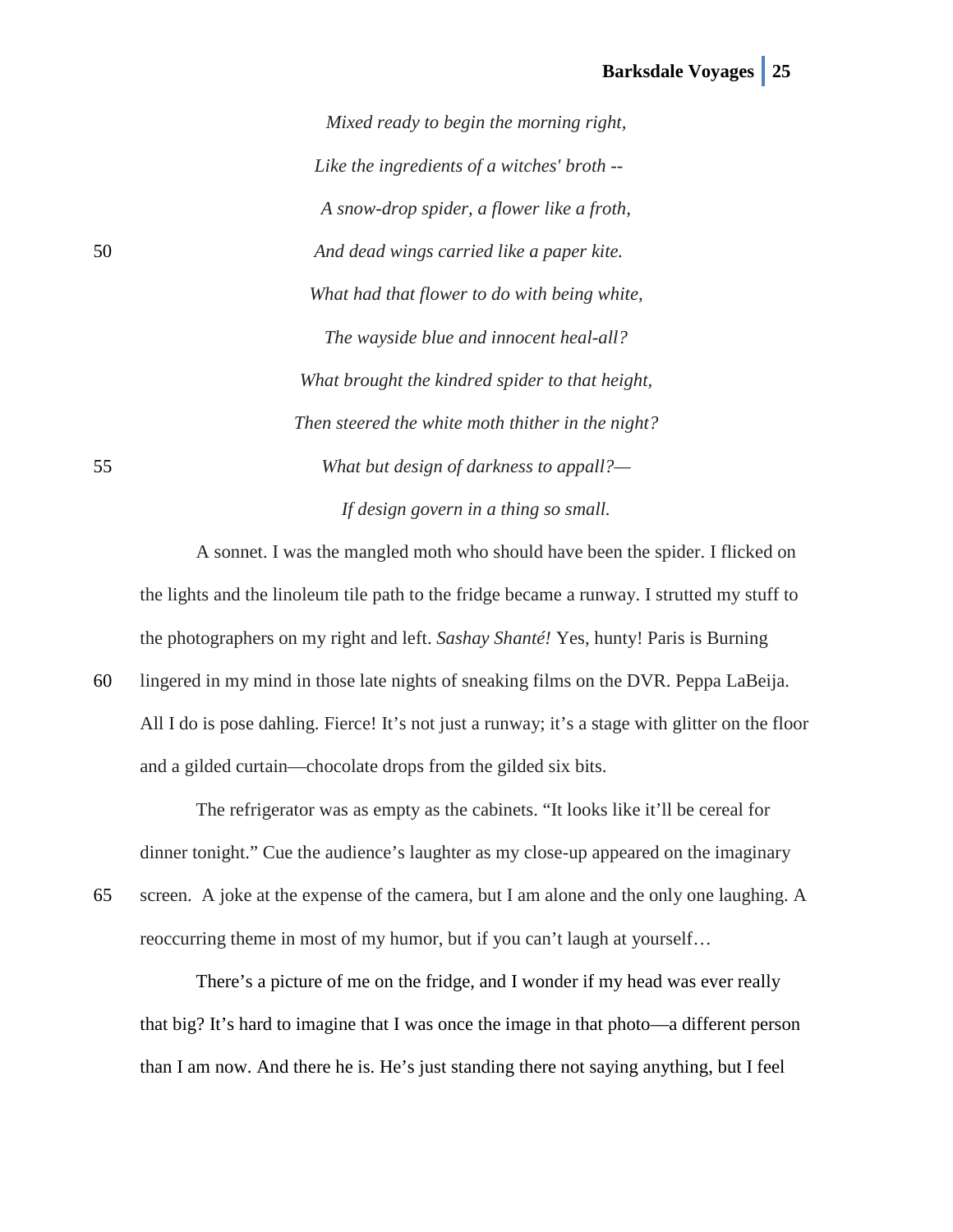- 70 obligated to tell him a story. He's staring at the picture as if he knows it's him, and he has a vague certainty that we are connected in someway. "It's a fiction." Benedict Anderson—who's he? And maybe he was referencing someone else. Now I'm engaged with this child and I'm telling him a story, our story. Of how I got taller, the time I got glasses, the time I got contacts, and when we moved out of the apartment. Tracing my
- 75 life's events to this other person's life events to show that we are actually the same person—Jude Gnomon. *When you were young you were the king of carrot flowers…*

Sitting down in this domestic prison I could remember the last time I spoke to my father. *He sat across from me at the table flirting with her.* 

"Get ova here girl." She rolls her eyes and I can only imagine that she's as

80 irritated by his arrogance as I am—*You smug fuck! Stabbing his hand with a fork— He always plays the joker because it's an easy role, but I know he's more calculating than that.*

"Why she treat me like that Jude? Ya know?" He was trying to be funny but he doesn't know me. He's the joke—*and dad would throw the garbage all across the floor*

85 "I don't know."

"Huh-hah."

What kind of laugh was that? It sounded like the mangled cries of someone being strangled. He's so disgusting, his feet smell rancid, and his hair has naps. He comes here to sleep and then leave money—*Papa was a rolling stone, wherever he laid his hat was* 

90 *his home.* Fathers are necessary evil. He always said, "I made you. Remember that." He didn't know anything then, but I knew even less. "God made me," I told him. I was such a defiant little brat. Precocious too. The one instance when he was right and I was wron—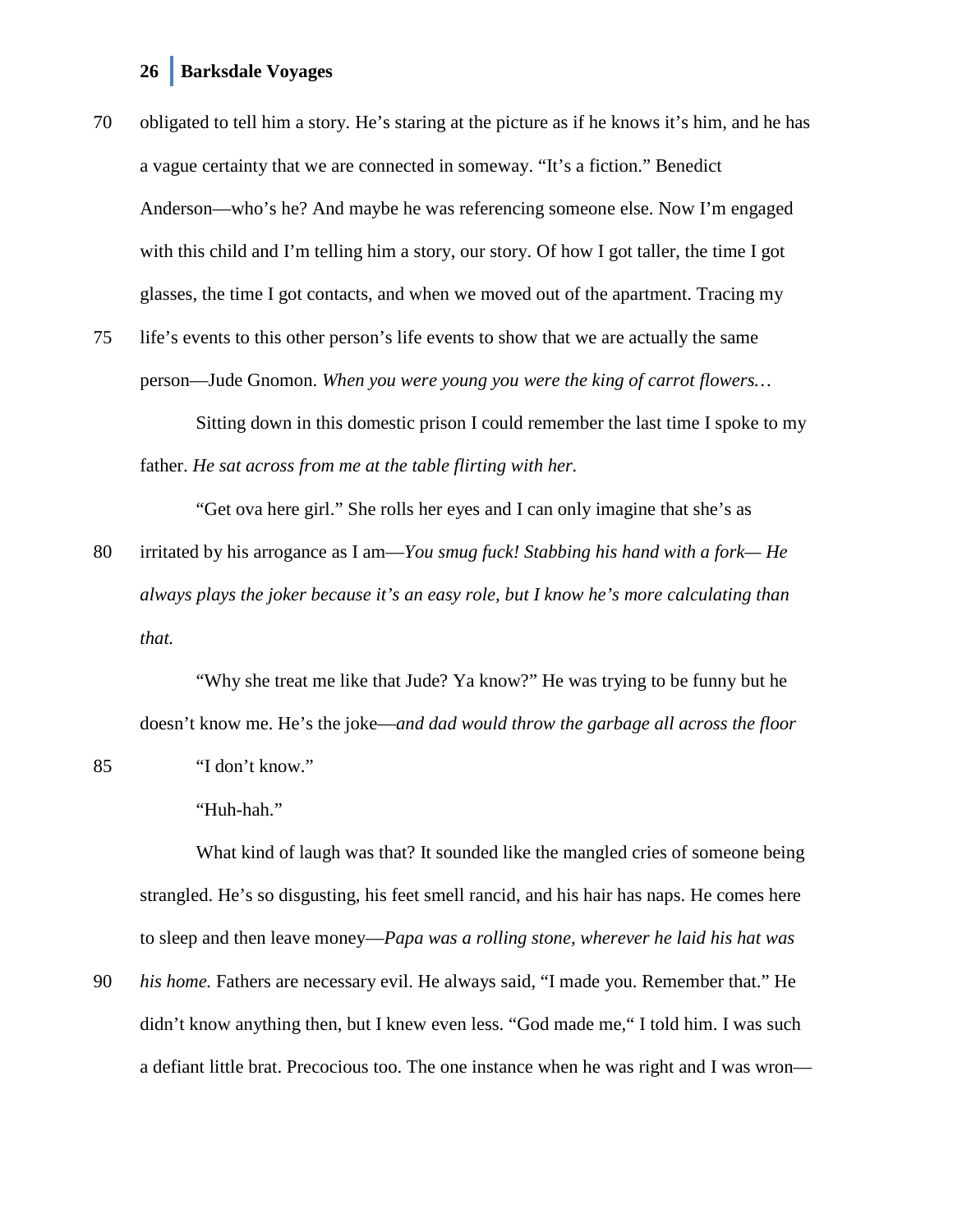*"You know you're the man of the house when I'm not here."* 

"Right." The man of the house, the man of the house—what does that mean? 95 What if I don't want to be the man of the house?

I grabbed the remote and turned on the TV. *Oh…who lives in a pineapple under the sea?* The briny water rushes in from all sides of the room and there are obnoxious nautical creatures surrounding me. Talking marine creatures float by. I watched this show when I was younger. It's another part of the fiction in this unending, seemingly circuitous

100 nature of life. *What are you doing? I lay on the floor legs crossed and waving them like a tail. She sounded so angry. Nothing.* Swimming through the kitchen down to the office cove in the basement. The TV upstairs droned on in the background, and the water leaked out of the room.

I sat down in front of the computer. She had a put a picture of herself on the

- 105 desktop—as if that were going to stop me. I put the picture face down and logged into my email. There were six new messages in my inbox from my profile on *Adam*. New Message Received December 17—one week till Christmas. Sometimes I felt bad about it. The time that she looked at my arm and saw shallow slices in the skin—*Cuttings*. *Why she said with tears in her eyes?* She knew the answer then just as she does now, and yet
- 110 she continues to be an overly religious bitch. I can't wait until I can graduate and be out of here*—I know why the caged bird sings.*

My mind was consumed by distractions as one window begets another and then one more. At first it's a search in Google: Men's underwear. I felt an unsatisfied sense of titillation from hard contours. I argued with my conscious: *Don't click on the picture.* 

115 *Why not?* The picture of my mother mumbles words. The hard wooden desk muffles her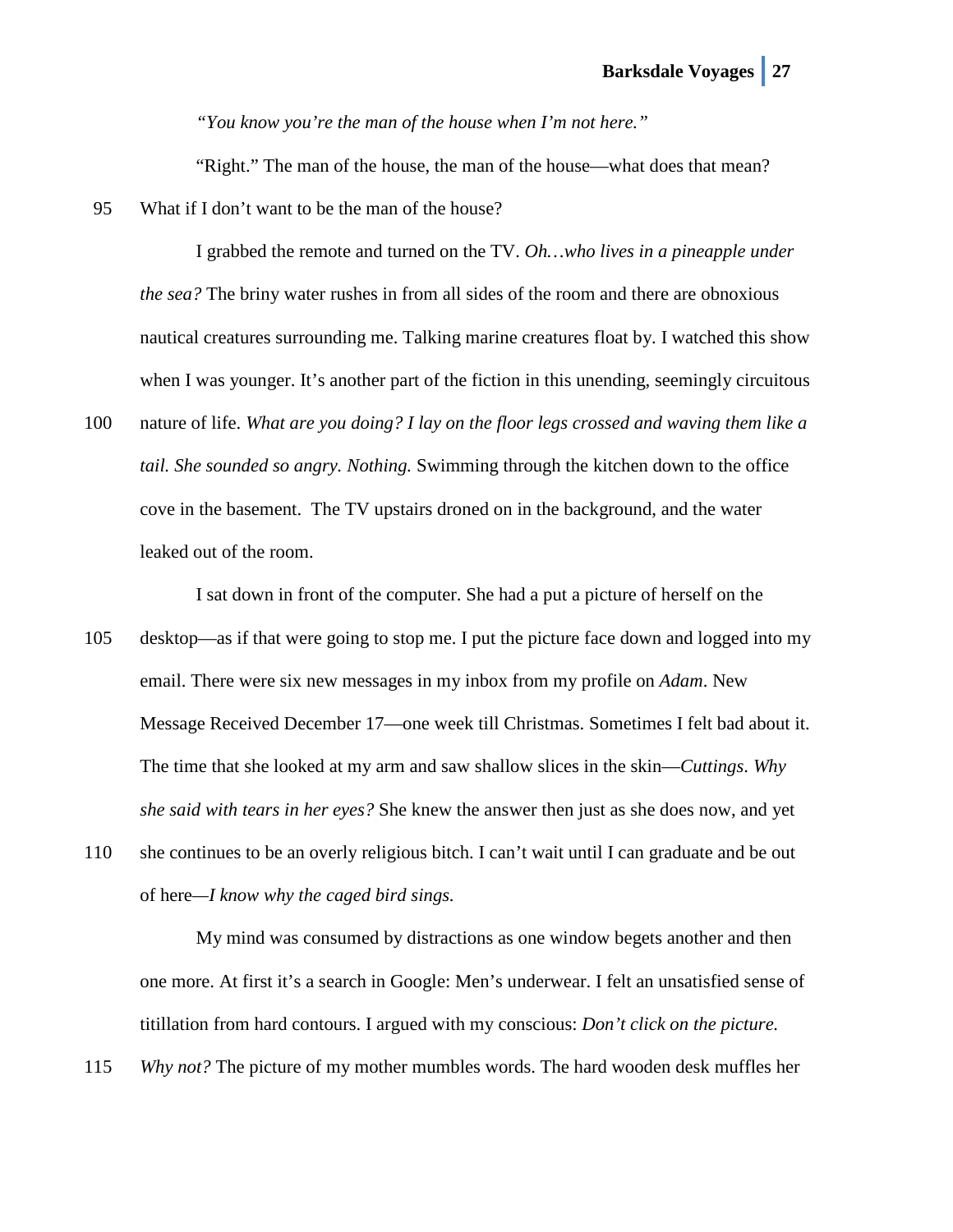voice—*what was that word mother*? Login. *Blueboxers.* Password: \*\*\*\*\*\*. Firm oiled chests and abs appear in ads. I scrolled down the screen, and the images assaulted and caressed my eyes—*This urge, wrestle.* I glanced to the stairs. I thought had heard something, but no. It was just my imagination.

- 120 I looked at the fading scars on my arms from when I punished myself for succumbing to sin—*What saint strained so much?* Pleasure points firmed as his arms wrapped around me. My hand grasped it—*Resurrection of dry sticks.* There were sloppy sweet kisses of saliva, sucking, and nibbling at every orifice and limb. I tossed his hair and he scratched my back. I savored the pungent smell of sweat. Fingers. Mouths.
- 125 Bodies. Asses. We were together. So close despite the screen and time between us—*In my veins in my bones if feel it*. In that moment I lost control.

*When sprouts break out,*

*Slippery as fish,*

#### *I quail, lean to beginnings, sheath-wet.*

- 130 My body was wearied and I sat in a sedimentary state. The figures on the screen were still thrusting and exerting their strength. I grabbed the Kleenex on the floor and cleaned up the mess I had made. *Slam!* Was that a car door? I threw away the tissues, tucked myself back in my fly, and pulled up my jeans. I could hear the key turning in the lock. Oh God she's here! I kept looking at the screen and pressed the close. *Click-click-*
- 135 *click-click. Windows is Not Responding.* Fuck!

"Jude?!"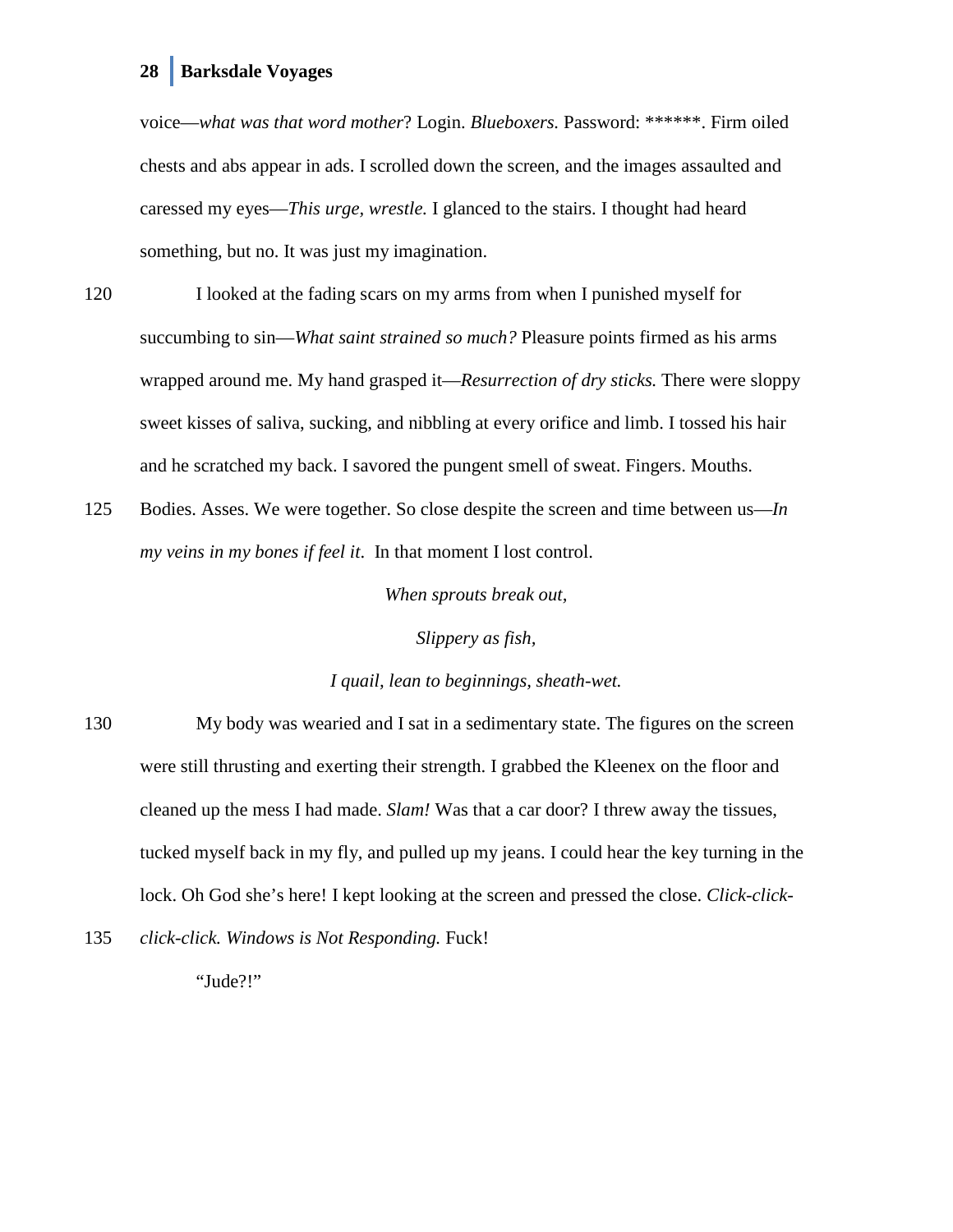I yanked the power cord from the wall and plugged it back. The screen had gone black. I sighed with a bit of relief, but I could feel my heart pounding with anxiety. The blood pumped through my veins and my stomach lost its nerve.

140 "Where are you?"

"I'm downstairs."

The TV was still on. I could hear the wood creak as the stairs winced under her weight. She walked slowly down the stairs. She only walked halfway down leaning on the bannister. Her day job had her on her feet, and even from afar I could tell they were

145 swollen.

"What are you doing?" she asked.

It wasn't a question it was the beginning to an interrogation. A bright light shined in my face in a dim lit cell, and she was there to play good cop and bad cop. I felt slightly ashamed, but angry more than anything else.

150 "I'm working on homework," I uttered. I had pulled out some paper from the printer. "What are you working on?" She looked to floor, as if it would give her some clue. "This floor is dirty. We have to sweep down here."

"It's an assignment for my Spanish class. I just got started," I lied. I hoped she thought I sounded calm. My voice had quaked from the adrenaline of hiding my

155 activities.

"What did you do when you got home?" She looked me in the eye, and I knew that she knew that she had caught me in a lie. She just didn't have any proof.

We made eye contact. "I watched some TV and then took a nap."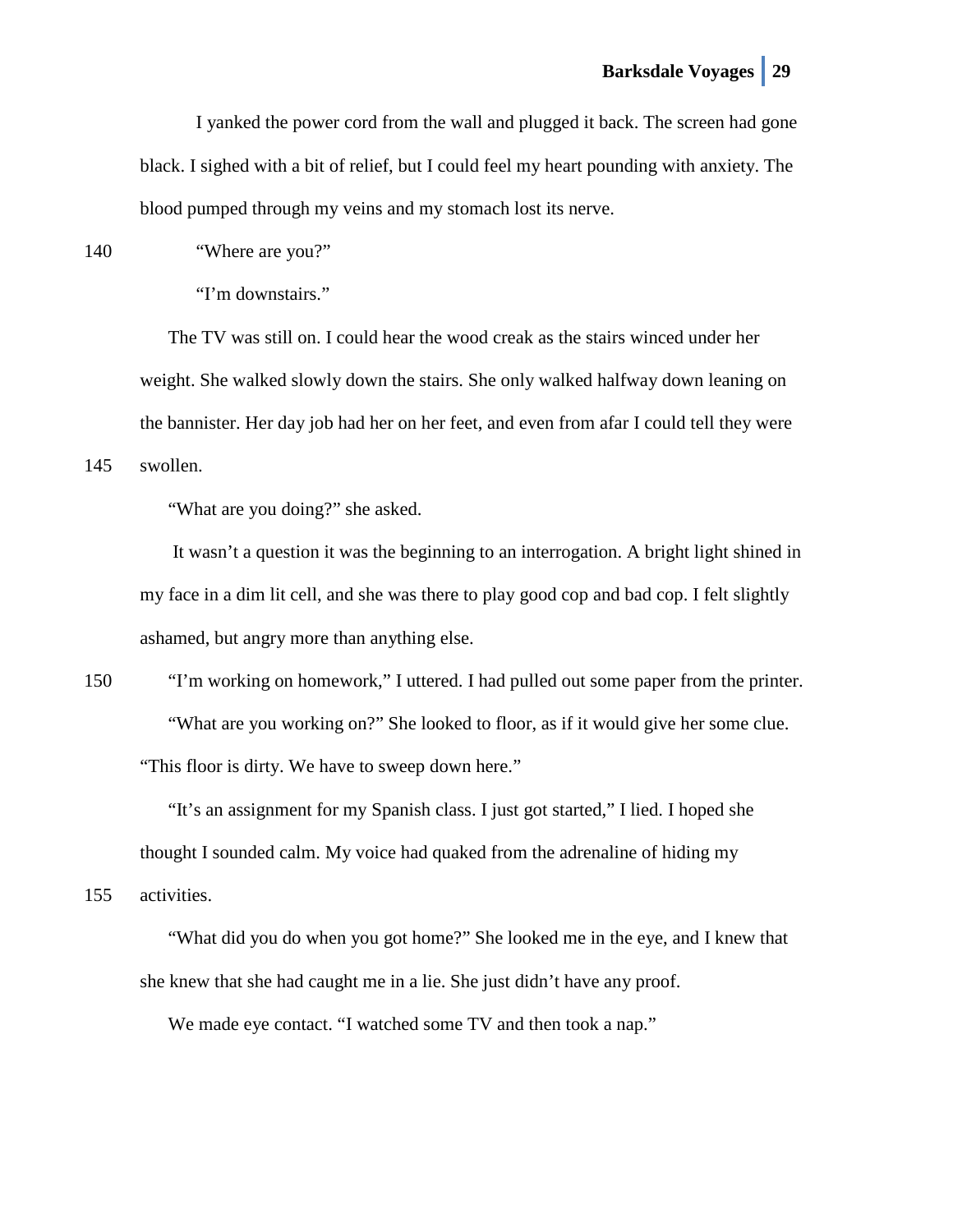Her tongue fished in her mouth and she pursed her lips into a frown. I could tell that 160 she wasn't buying it. She started back up the stairs. Tenderly pacing her steps.

"I bought groceries. Unload the car while I get ready for church. We're leaving at quarter till.

She had two sides—*Eve Black and Eve White.* There was the woman who I remembered from the past. Sweet kind Christian lady; we could have been distant 165 relatives of the Huxtables. If only Bill Cosby was my dad. I heard that he had an affair

- and a bastard, so he wasn't too different from my father anyway. Then she could be the black Margaret White. *You're not the person I raised…I'm against it because the bible says its wrong you're performing outside of your purpose—No more wire hangers!* What a bitch.
- 170 I grabbed the plastic bags from the car. The weight of the bags pinched my fingers as I carried the groceries through the door—ouch! *Boys don't cry. Now are you a man or a mouse?* I nudged the door open with my foot and let the food collapse on the counter. The television had been turned off. The house was silent, except for the sound of the shower on the second floor. I opened up the once bare cabinets and piled in boxes and
- 175 placed the food into the fridge. *Are you crying? You better not be 'fore I'll give you something to cry about.* I hated her then. *I brought you into this world. I'll take you out!*  Mammy done had enough, but I had to put up with more. There was the time when I tried to run away until I realized there was nowhere I could go.

I had finished unpacking food and realized that we wouldn't get a chance to eat

180 before the service. She would be ready in just a moment and it was nearly time to be at the church. I grabbed a cluster of grapes from the bushel, and walked outside to the car. I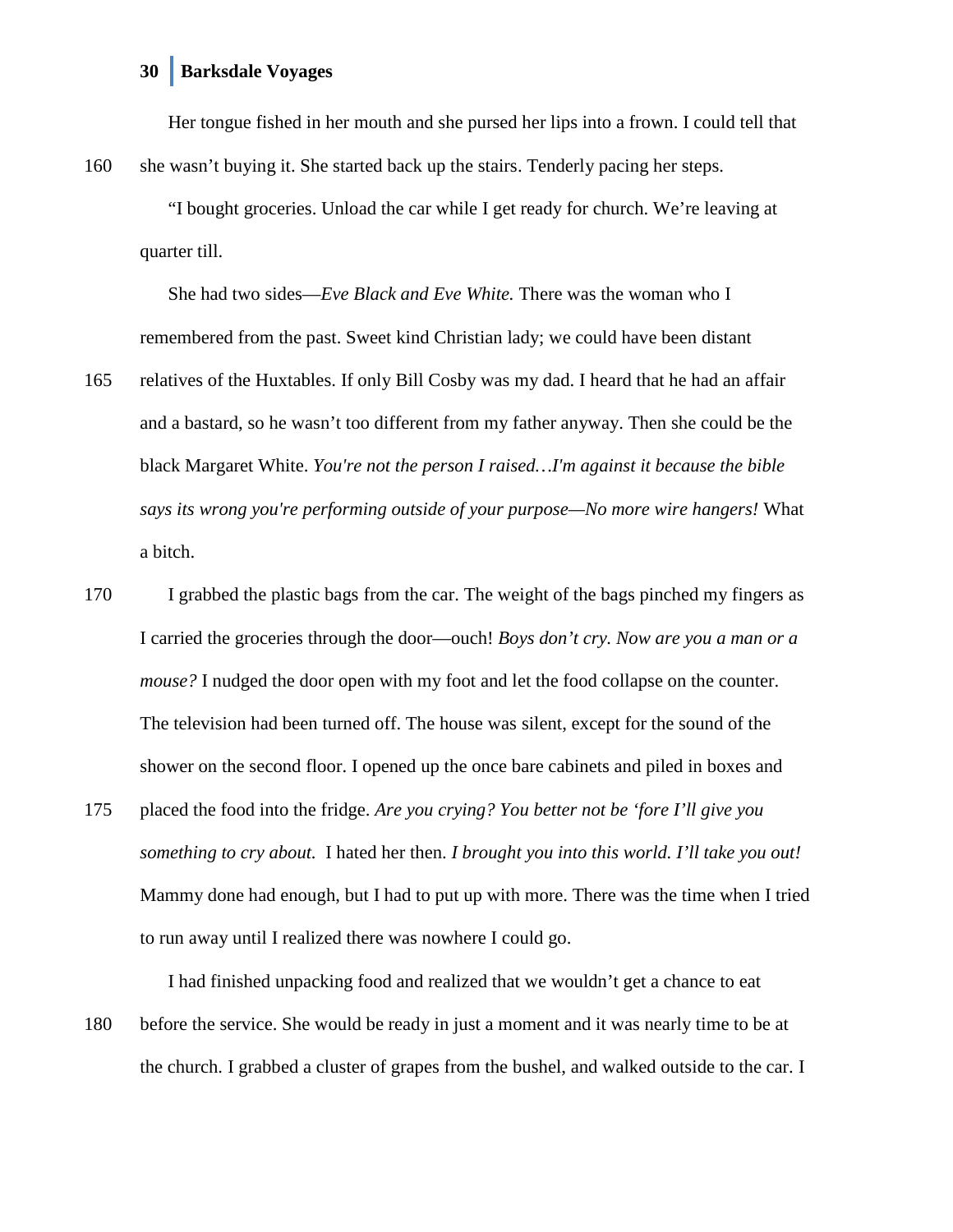sat there in the passenger's seat listening to the radio and tried to piece together some existential bullshit about life's journey. Camus could do something with that Qu'en pensez –vous Monsuier Meursalt? What would I have said at Maman's funeral?

- 185 She had just closed the door and I saw her stride to the car. She always held her head high as if she had never done anything wrong. Her hair bounced in curls around her neck as she walked. She wore a black top underneath a red cotton cardigan. Her pants were pressed with a strong crease, and her entire appearance exuded control. Her gait in her black kitten heels was bit of a waddle. She was large, but that was what I loved most
- 190 about her. The corpulence of her fleshy body was the one quality that contrasted the stoic perfection of her attire. We cuddled when I was younger and I remember nestling against the warmth of her plumpness.

She adjusted her clothes as she neared the car like she still was unsatisfied with her polished appearance. Had her feet marched to Jerusalem? I was half in love with her until

195 I remembered that I was mad at her for a million inexplicable, but all valid reasons. I turned off the music. The last thing I want to hear is her complaining about my music. "Unlock the door," she orders. I pressed the button to let her inside.

"Give me the keys we're running late for the service." I handed her the keys and turned the ignition switch. We rode in silence. What was there for either of us to say?

200 "Brush your hair." She nodded to the brush in the cup-holder and I ran it across my hair. Nappy naps in the old oak tree.

I couldn't understand. Why did everything she said offend me? Or, why every question she asked sounded like an accusation? Was my defensiveness a response to guilt? And if so, what did I have to be guilty of? Is there anything unnatural in my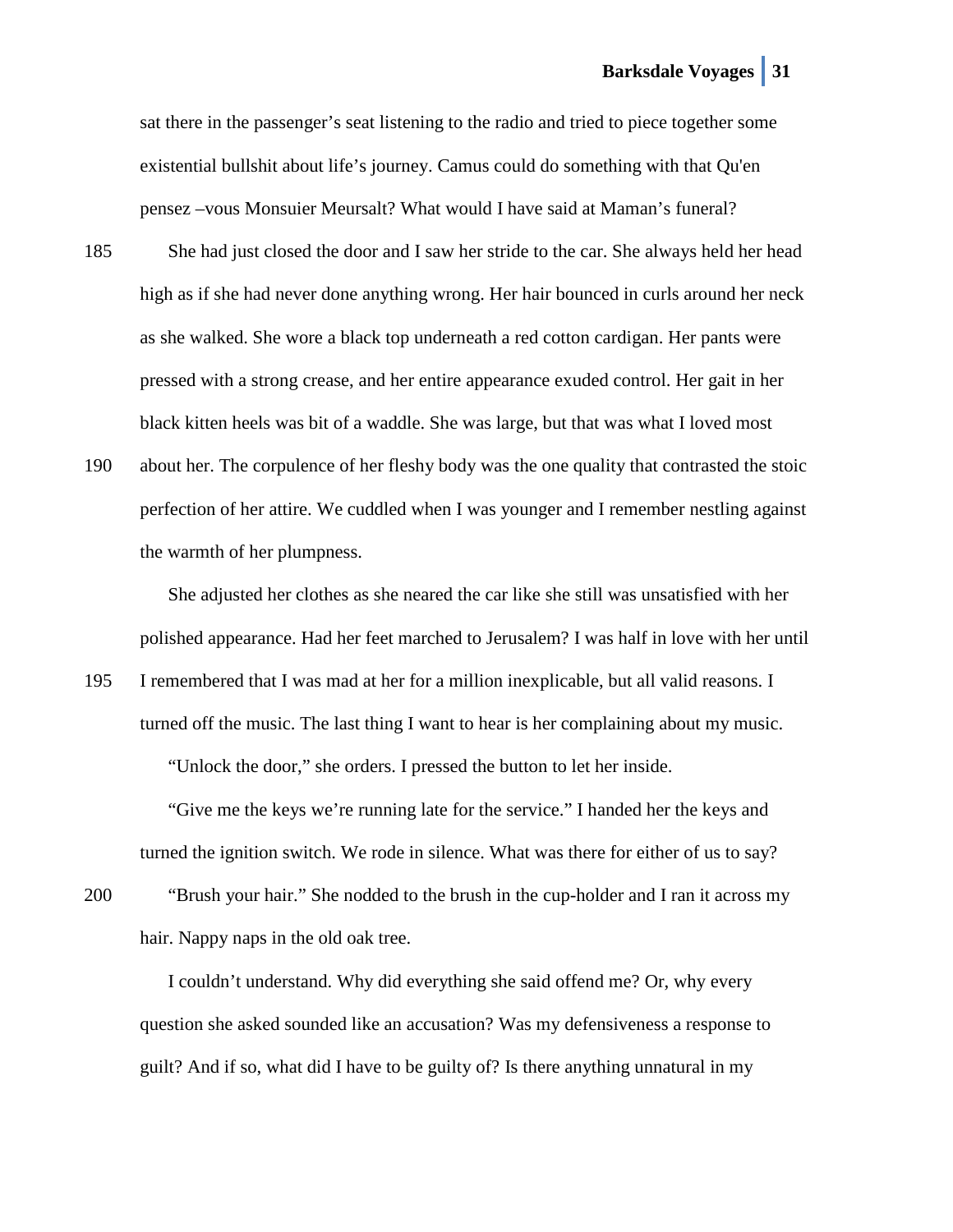205 desires? All I wanted was to intimately love and be loved in the same way. If my feelings were projected on to a woman would they be justified? This feeling of confusion stood me up and then knocked me down. Had I lost my guide of right and wrong? I feel isolated. There is no one to talk to, nor anyone who would want to listen. What else can I do, but slip into the shadows and molest my innocence with images of copulation and

210 heaving and heavy breathing.

I choked on the stifling silence of our quiet car ride. The soundlessness was the product of obligation, and duty, and the fear of others expectations of who I am or what I should be. Why wouldn't she confront me with sensitivity? Why doesn't she understand that although I'm different I'm still the same person? The first time that she found out she

215 was angry, and shouting, and scary. The next incident she was weepy and sad, and I was remorseful, and embarrassed, and shamed. Both times there were tears from her and me more confusion, aggression, and sad dark feelings. I sunk into myself and discovered a deeper depravity than anything else I could have fathomed.

I had always felt ugly. White faces are wherever you go. Even now black people are 220 stigmatized in the media and everywhere else. Pretty girls never looked at me, but that was ok. How could they when with bodies like Grecian sculpture sauntered through the halls and classrooms, the wrestling mats and the football fields, the cafeteria and the library. I didn't look like them my body was gangly and gaunt. My limbs were sinewy with barely a shred of muscle. My forehead was plagued with feverish acne, one of my

225 front teeth was slightly crooked, and I had dark raw sienna Crayola skin. My hair coiled in short tight black curls, not the long flowing tresses of the boys with blond chestnut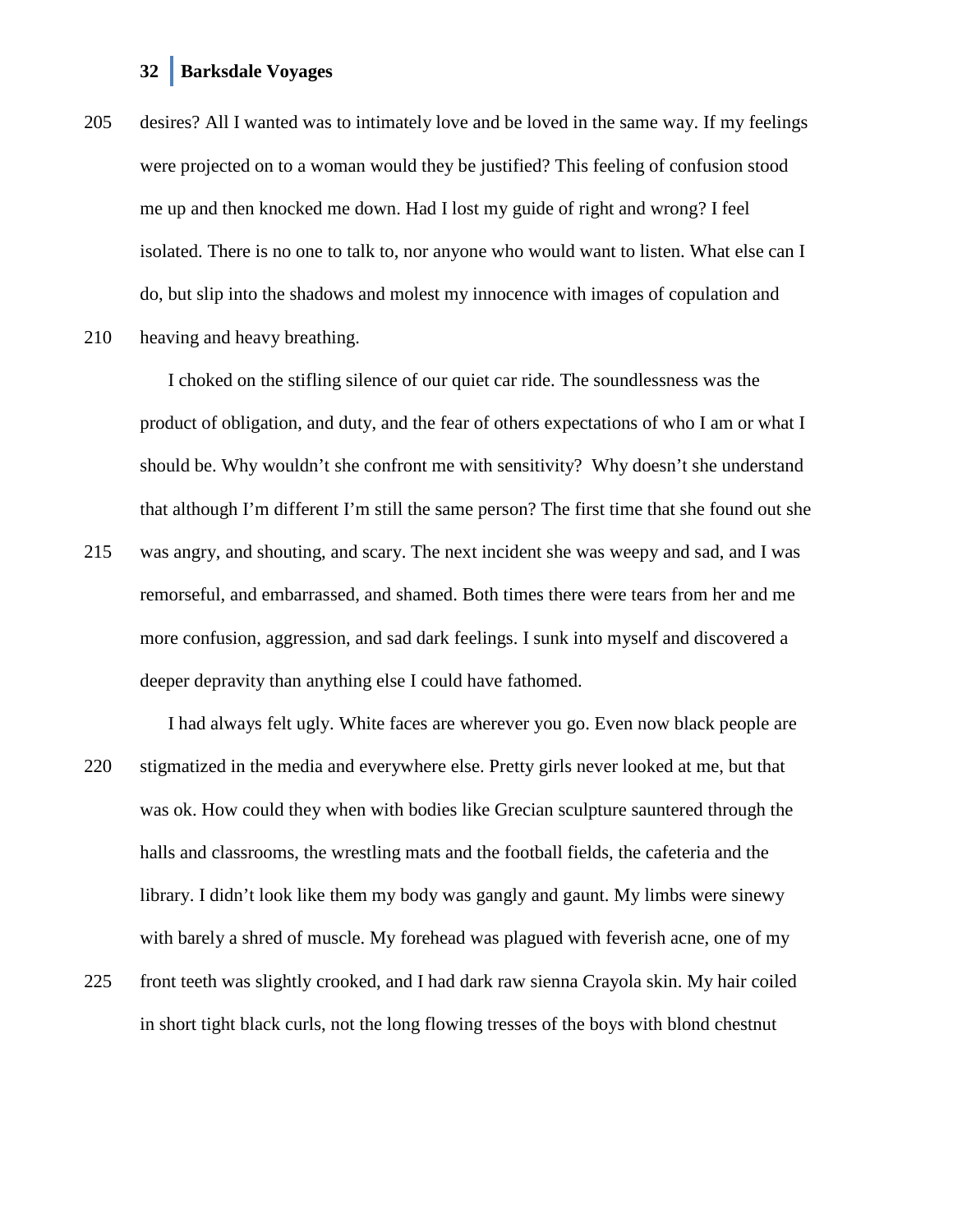locks. The thought that being gay was an act of cowardice occasionally crossed my mind. Maybe I wasn't man enough to be a man for a woman.

The only time I felt beautiful was when I was talking with someone through a screen. 230 In an instant message I could be whoever I wanted to be. I could sleep with anyone I wanted to have, and act out any fantasy I could have imagined with equally over-sexed individuals who were probably lying about themselves too. All my friends at school were coupled in heterogeneous pairs of boyfriends and girlfriends. I, the lone girl-boy stuck in the closet, tried to vicariously act out these binaries through their relationships. Virginity 235 had felt like a burden, but the consequence of sex had even greater repercussions for my

emotions, anxiety, and passion.

We met over the Internet. First pictures were exchanged, next numbers, and then a date. He was man with a beautiful face, a beautiful physique, pale-rosy skin, and hazel eyes. No brown—I can't remember. I think he may have been in his thirties. Most likely

240 thirty-four. That seems right. I lied to my mother to meet him for a few hours. His hair was thinning a bit, but his body was fit. We swarmed together in his hotel room like a hornet nest. I could still remember the sting of his thorn. Playful bites and kisses. I missed him. What was his name again? Stephen—no. Patrick! Yes! I wondered what he was doing now, and who he might be with. Or, is it: whom he might be with? We never 245 spoke after our encounter. The muscles in his arms cradled me as he collapsed into my body. I was not his first and he had not been my last. It was a NSA encounter between a

young boy and an older man—whippings and spittle.

We arrived at the building and the large plain glass windows of the exterior had a glare from the setting sun. For a moment I was Moses standing on Mt. Horeb, or was it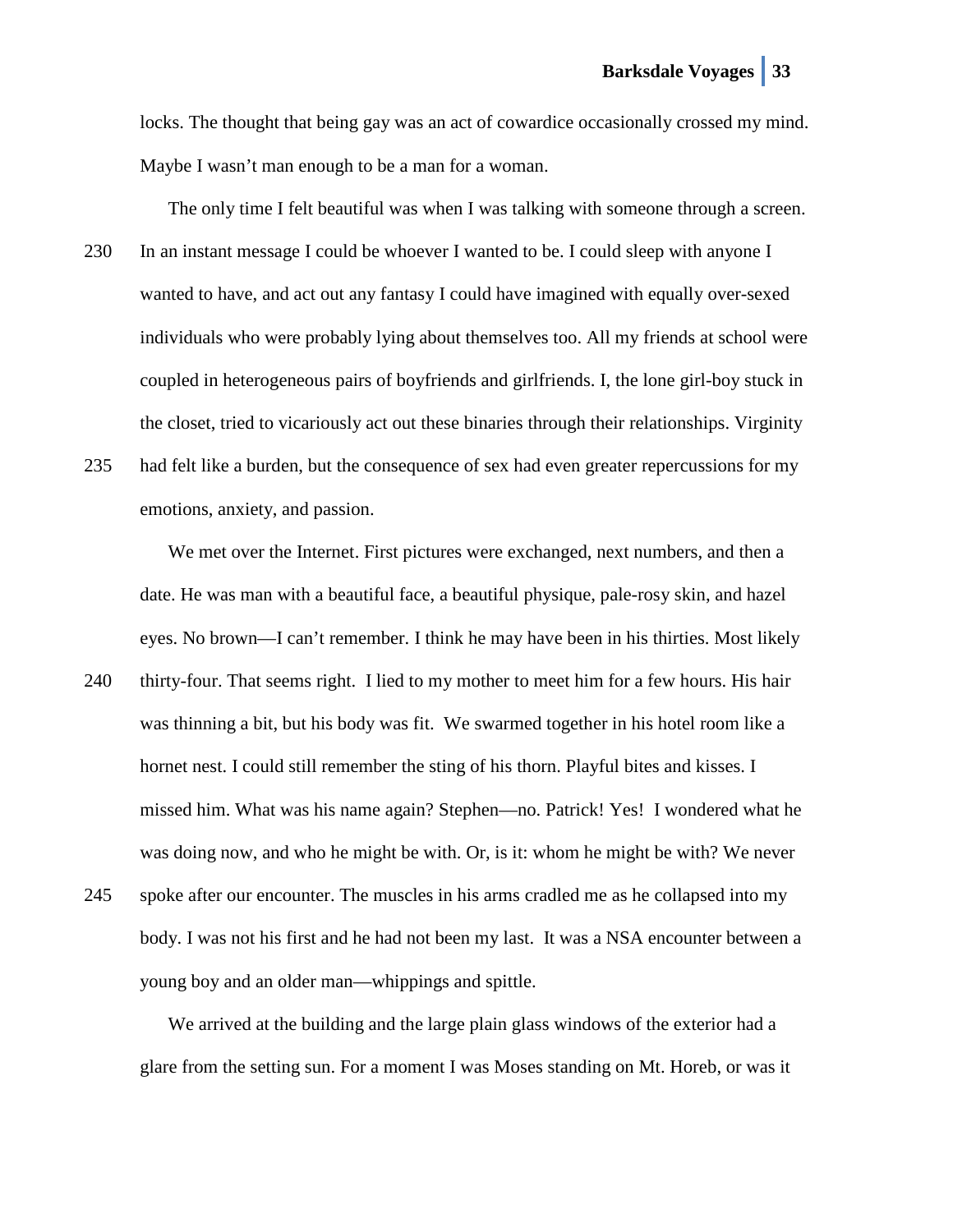- 250 Sinai, where Moses received the Ten Commandments from God. The glint from the sun's reflection was the figure of "THE GREAT I AM," too magnificent to be looked upon by human eyes. When I was younger I thought that maybe God was a glowing sphere with at least six billion eyes one for every human. The church was a part of a rental complex and on either side there was a storage facility and a bank. Jesus should have left his seat at the
- 255 divine right to smite the solicitors closing in on the holy ground. I had always seen churches with beautiful stained glass windows, huge steeples, decoration at the thresholds, and wondered why we had to choose an office space. Would Jerusalem have been built amongst these satanic mills?

"Now say hello to everyone when we get inside." Her last command—do this, do

- 260 that. One of the ushers, Mr. Hamilton, stood at the door and opened it as we walked in. I had known him and his two sons since I was in grade school. His younger son was about my age and was always stoned, and his older son had left for college. No one spoke of Mr. Hamilton's wife. She never came to church except for the important holidays like Christmas and Easter.
- 265 "Welcome." He seemed so genuinely excited by our presence. I shook his hand and replied: "It nice to see you Mr. Hamilton."

The lush colors of cerulean and saffron project a sense of opulence. A monitor hung on the wall across from the entrance, and in between a series of slides playing there was a line of scripture. Revelations 3:1, "I know your deeds; you have a reputation of being

270 alive, but you are dead." It was a jab towards me—the closeted fag. It frustrated me to see that even though I didn't believe in any of those words there was a lining of truth to them.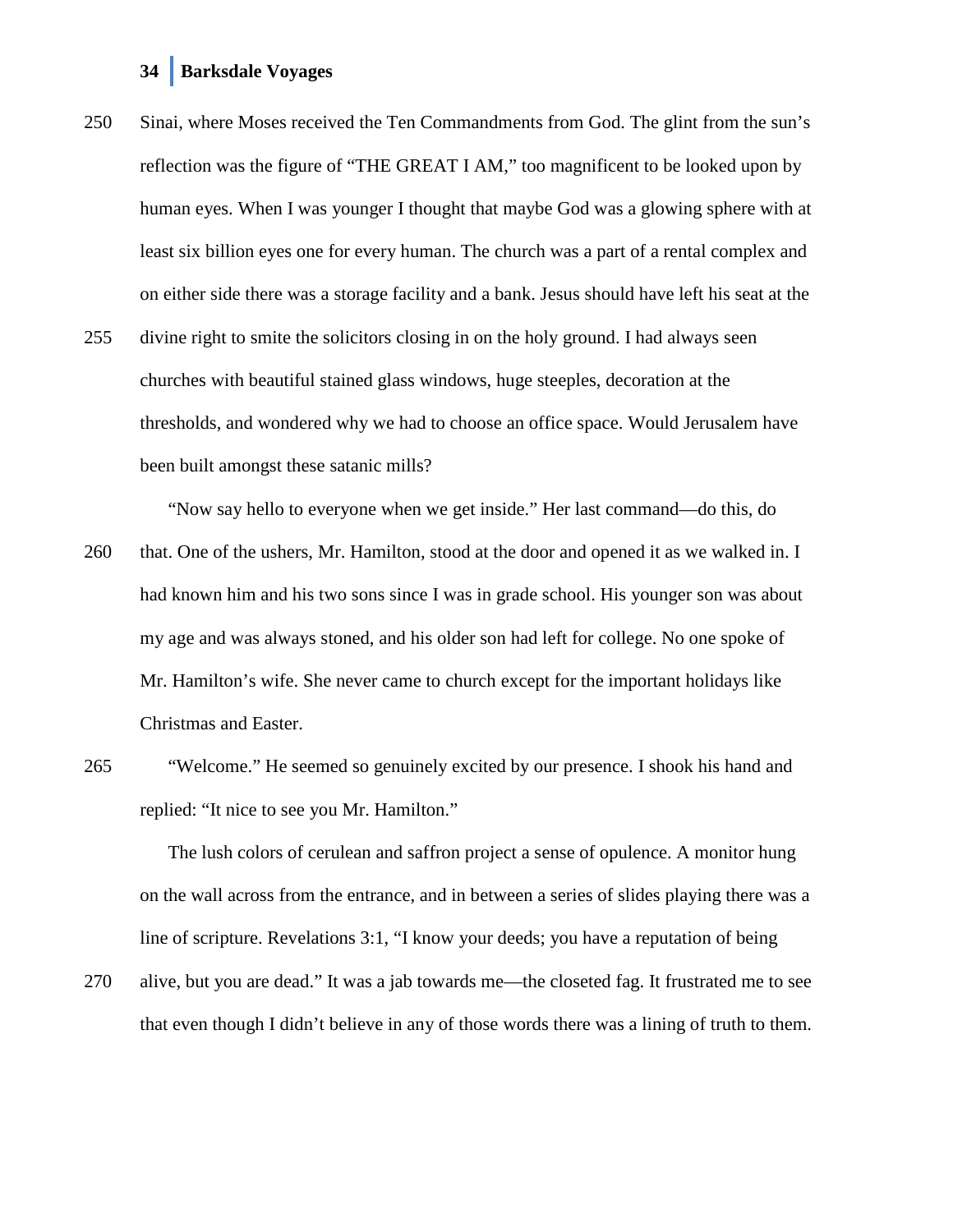Luxury gilded the building's interior with the exception of some peeling wallpaper and plastic plants. Praise music played at a subliminal volume throughout the hall. Two women, Mrs. Welles and Ms. Michaels, plastered in make-up were the next to greet us.

275 Mrs. Welles was a new member. She and her husband had made it their duty to become involved in every aspect of the church. If the minster had to blow his nose she would hold the tissue and her husband would spoon-feed him the cough syrup.

"Well hello!" said Mrs. Welles with an almost unbelievable sense of enthusiasm.

- "Hi." I wanted to laugh from her campy greeting, which made my forced smile into
- 280 an authentic one. We embraced and then I turned to face Ms. Michaels.

"Hello my friend." She always spoke as though she were reciting a Maya Angelou poem. Every time she saw me she would say that I reminded her of her nephew.

"Hello Ms. Michaels. How's Brian?" She was in her fifties, and, though I never asked, I wondered why she had never married.

285 "Oh you're so polite to ask. He's doing well." I noticed mother from my peripheral vision beaming with pride from Ms. Michaels compliment, a testament to her parenting, while she spoke with Mrs. Welles. She seethed esteem from my actions in public, but I knew my private conduct would either disappoint or humiliate her.

"I got something for you," said Ms. Michaels. She foraged through her clutch to 290 retrieve a crisp twenty-dollar bill. She must have thought I was good Christian boy, who was well behaved and never committed any egregious sin.

"Thank you." We hugged firmly, and her perfume reminded me of pure nard. Why was she so gracious? I appreciated her charity, but I was unworthy of it. I was too proud to accept it, and still too humble to say no thank you.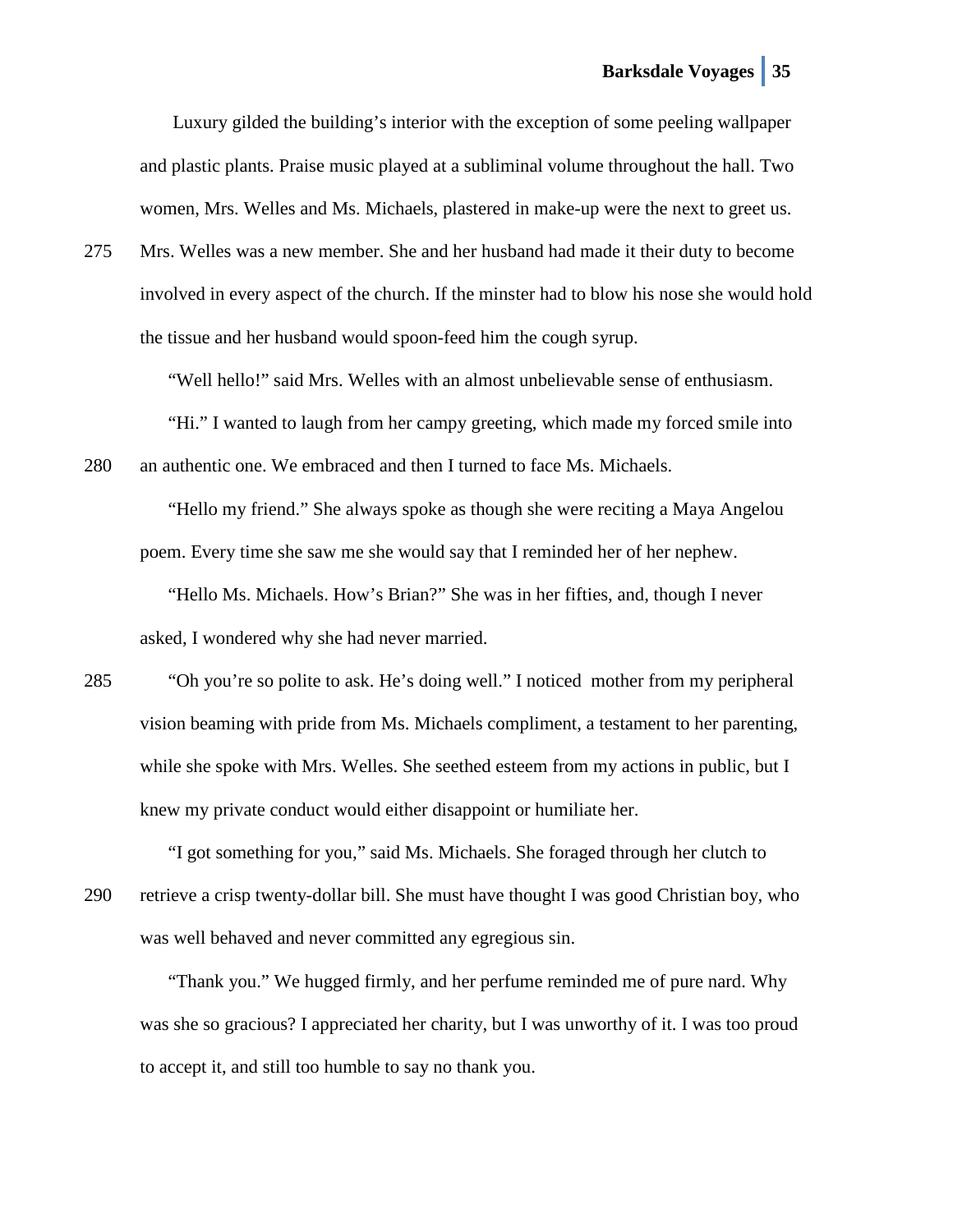- 295 My mother walked ahead of me into the sanctuary as I proceeded on a death march to the judgment that awaited me. I smiled and waved to members of the congregation. How would they feel if I told them about the real me—my mother would die on the spot. I had ostracized myself within this community. This place, which had once felt like home, was now a lion's den and I was Daniel.
- 300 As I crossed the threshold of the sanctuary I saw rows of chairs tightly arranged like a game of Tetris. My eyes winced at the stage lights beaming from above the pulpit. I glanced at cameras positioned in different areas of the room. I felt like I entered one of those disgusting televised court shows. The judge is a comedian and both the plaintiff and defendant are caricatures meant to entertain the vapid masses that watch daytime TV.
- 305 A disembodied voice began to speak as images of doves, baptisms, and nimbuses float around a screen. "Welcome to the courtroom of Christ's Sanctuary where our Pastor the Honorable Emanuel Cyrus preaches the word of God. The parables are real and the word is final." The bailiffs opened the door to the sanctuary and usher the congregation to their seats. They aid the elderly members to the seats in the pews. My mother smiles at
- 310 the bailiff and I shook his hand as he escorted us to our seats. The camera pans as the opening credits play in the background.

The church secretary took her position as the stenographer's table and the camera cut to the self-appointed church mother Ms. Bea Wilson. She hits the keys in an ecstasy of religious obligation.

315 I watched the congregation rise as the choir walked the steps to the pulpit. Their idiosyncratic costumes echoed one another. Each one took the stand to sing his or her testimony. The keyboardist played the electric keyboard, and the hymn lyrics came on the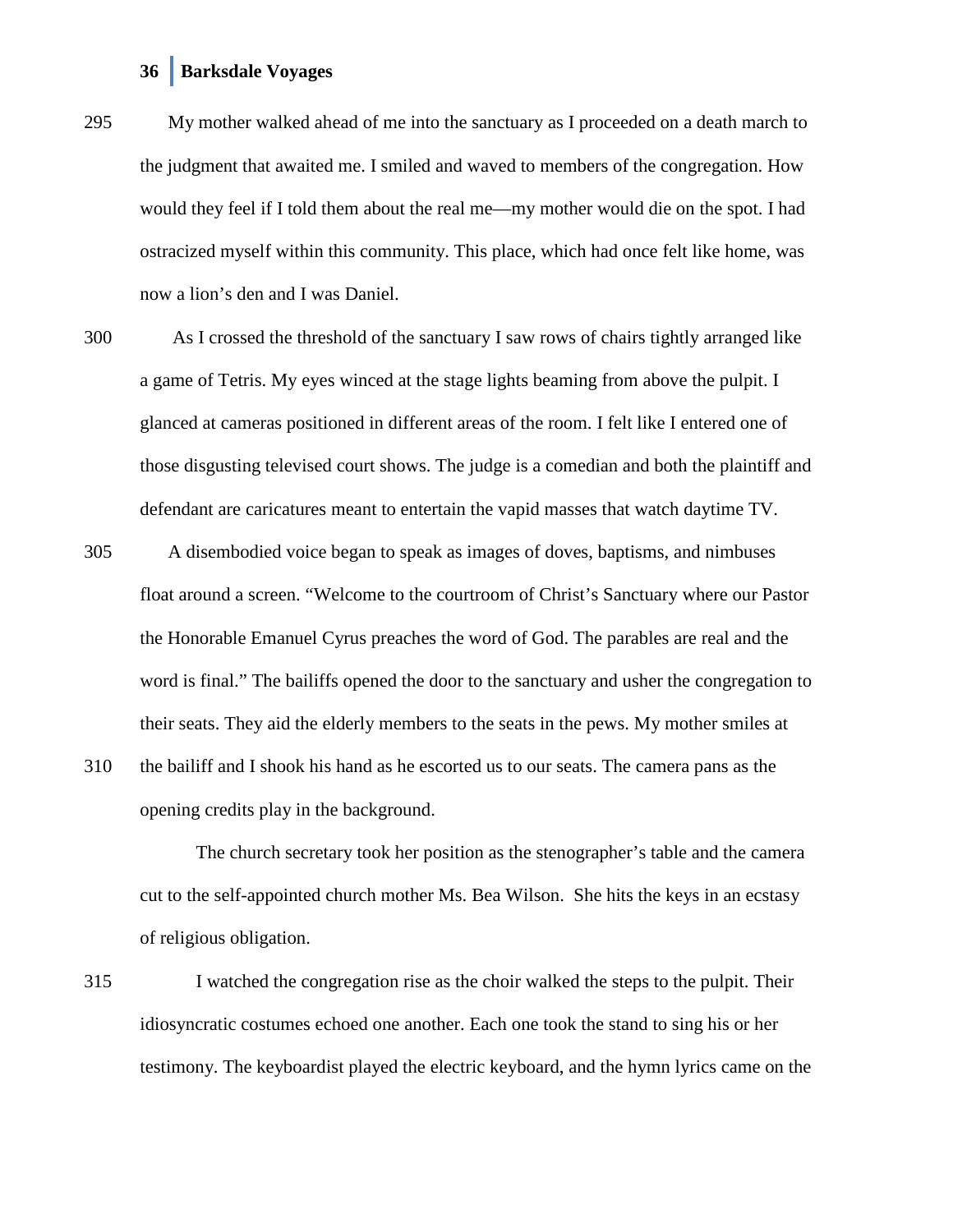screens hanging on either side of the room. Mrs. Welles stood front and center as the chorus of voices rose in theatrical vocal performance. "JESUS!" They bobbed and

320 swayed in unison, welcoming the court to praise. I watched as the women raised their hands, bowed their heads in worship, and echoed each other in a chorus of hallelujahs. "Enter his courts with thanksgiving…" I heard the music, but I did not listen. I read the lyrics on the screen, but I would not sing. I shuffled my feet, but I would not even mouth the words. There were moments when the cameras would catch a glimpse of me on the 325 screen, and I tried my best to ignore it.

The camera zoomed in on each member of the choir and caught the detail in their royal blue and gold robes. After they had finished the choir took their seats, and silence swept over congregation. The next person to take the stand was the pastor's wife. She gracefully ascends steps of the pulpit her petite hand escorted by the bailiff.

330 "Good evening," she said. "Welcome members and visitors. I am glad to see you all here tonight for our Wednesday night bible study, which happens every week at 6:30. We also have two services every Sunday morning at nine and eleven. Next Sunday there will only be one service to celebrate Christmas. It will be a day of celebration and fun, so encourage others to attend." I could only concentrate on how her dress glittered in the 335 lighting.

The stenographer pounded each key with a quick stroke of her finger. "And now," said the Pastor's wife, "Here comes your man of God to instruct in the word, Emanuel Cyrus."

"All rise for the Honorable Pastor Cyrus," said the bailiff. The entire congregation 340 rose to its feet as a short man in a three-piece suit entered from a side doorway. He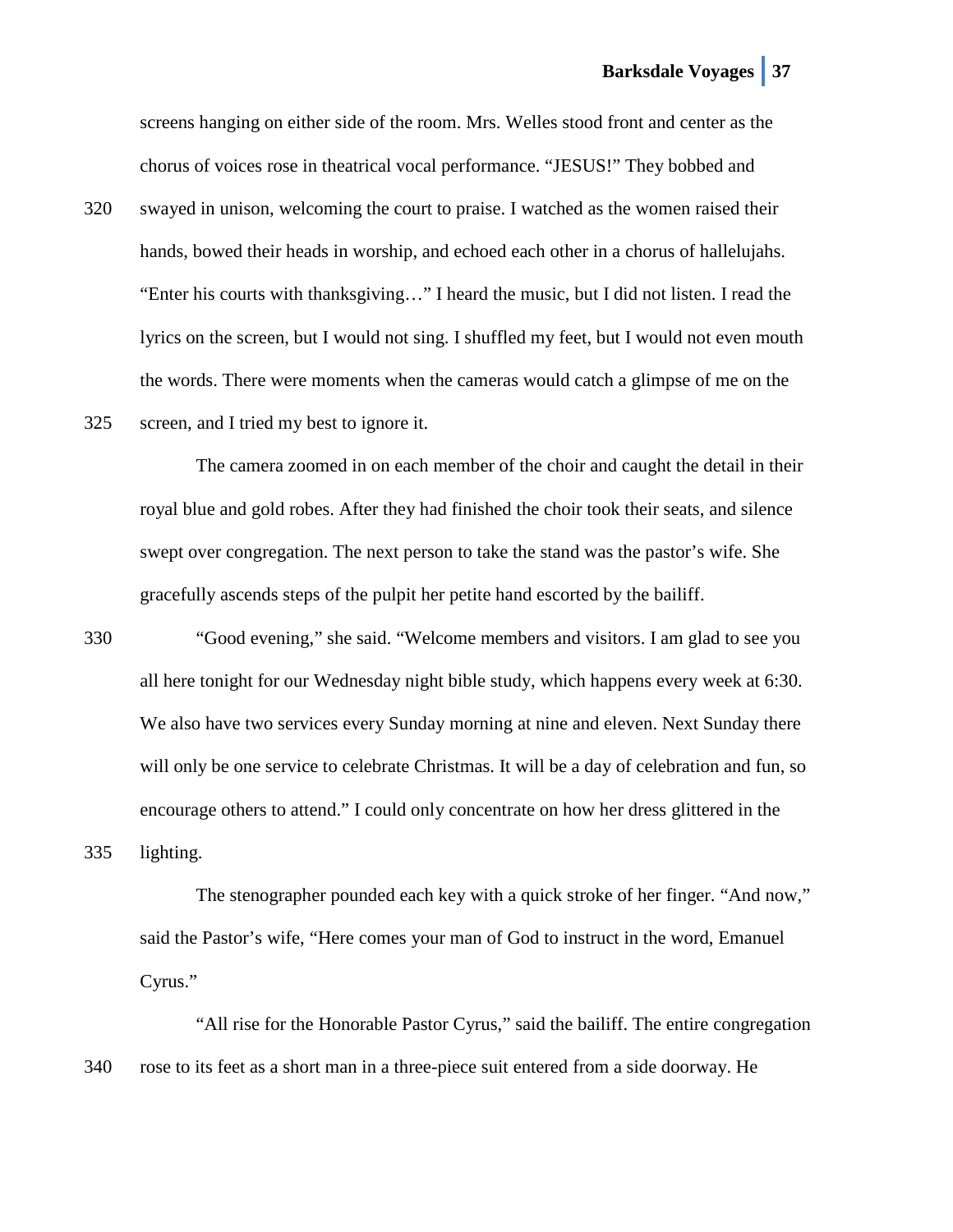strutted past the front row touting a bible firmly in his right hand. The pulpit was the Judge Bench. He cloaked himself in a black robe and took the wooden gavel in his free hand. "The court is now in session." I was now on the defense.

"Soaring to greatness through service*.* Prayer is man giving God the legal right 345 and permission to intervene in his life."

"Amen. "

"Yes sir."

I could have choked on the affirmation and pompous cheers of applause at his vapid words—Service or servitude?

350 "…Prayer is man giving heaven an earthly license to influence the earth..." I was the defendant and in the plaintiff and moved from my seat in the bullpen to the bar. "And when does that license expire?"

*"* Prayer is the only way to get God involved in your life..."

"If only it was that easy to make him go away."

355 "…You have to learn to serve others in order to soar to greatness. Luke 9:46-88. The least of you: the one who is willing to lower the opinion of himself in order to serve others. The enemies of serving: selfishness, pride, arrogance, unbridled ambition, and deception. The attitude of serving is humility. Faith means I don't see nothing, but I do whatever the word says. 1 Corinthians 4:1-2 says we must be trustworthy stewards of

360 God's mysteries. We are all entrusted with something. We are servants of God. The secret things: revelation from the word..."

"Know God's promises since for them there is no need to know the unknowable."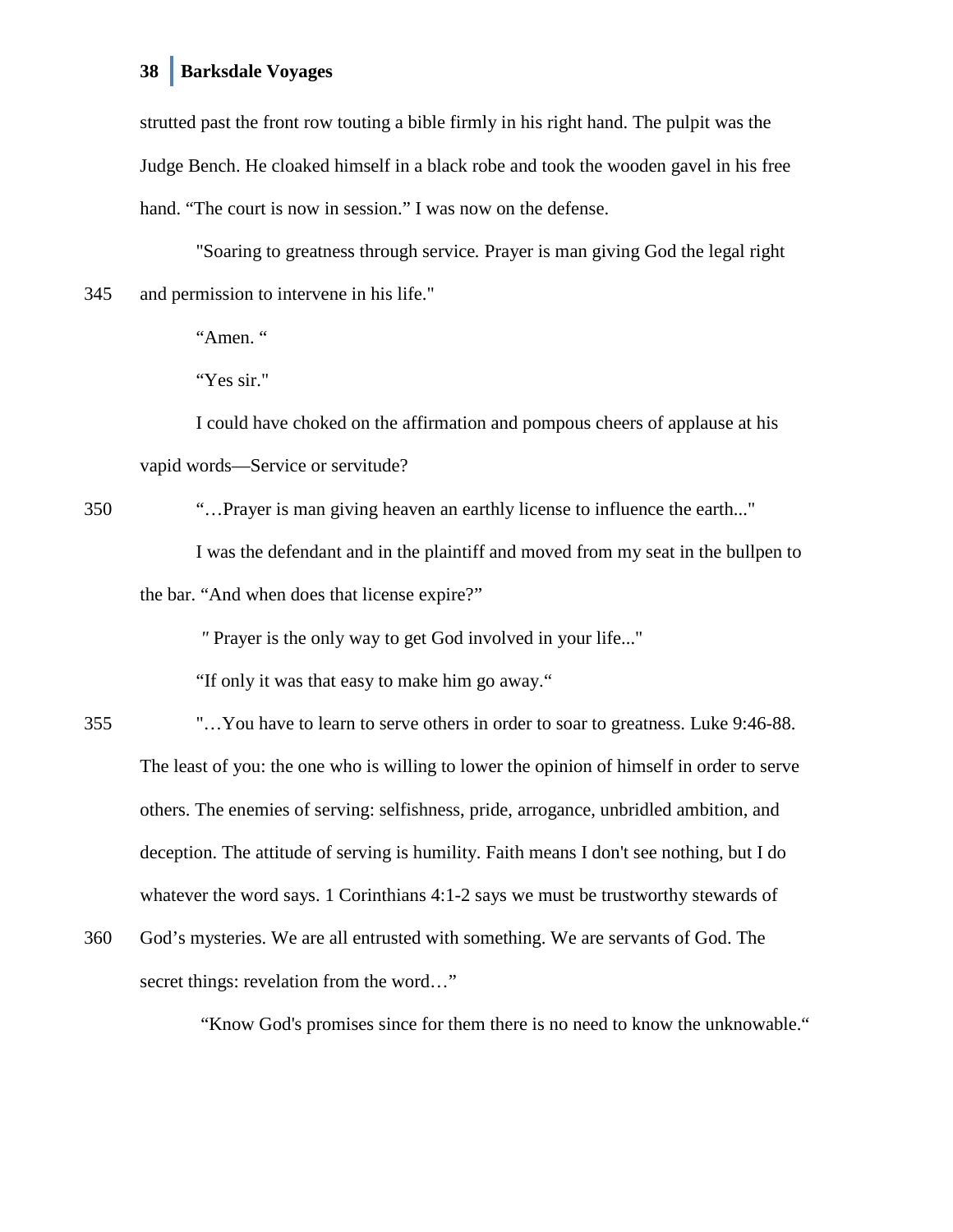"…Skip down to Matthew 25:24-30. The characteristics of a good servant:

faithful…pays close attention to detail…committed to the cause of serving…." 1 Samuel

365 7:3, Jeremiah 29:13, Ephesians 6:7—Serve as if you are serving God because you know he will reward you…"

"Obligation versus appreciation, which is the sacrifice?"

"…Who are we in Christ? Without knowing who we are we will not be able to recognize the enemy. 1 Corinthians 1:30 : Because of Jesus God has given us wisdom.

- 370 We are servants to one anther in Christ. Jesus died for, though not excluding other reasons, fellowship. Galatians 5:13 Called us to be free. Friends of God and servants to one another. How do you serve? Serve with love. Fruit of the spirit: Galatians 5:22-23 . Cannot produce any of these without the spirit. Ability to serve is the ability in the strength of God. Philippians 2:14: Do not grumble…"
- 375 "Have no opinion then, and sacrifice any ideas and integrity? God owns everything while his servants scrap for any intangible spiritual matter they might receive. I remembered my mother once with tears in her eyes as she held two pennies. *Jude do you remember the story from Luke 21? The widow gave two small copper coins and Jesus said that she had given more than all the rest because they had given out of their wealth*  380 *but she had given all she had.* Even then it didn't make sense."

"…Proverbs 3:9, 'Honor the Lord with your wealth, then your "barns" will be filled, so much that you may be a blessing to others. This emphasized in 2 Corinthians 9:7—Do not give reluctantly or under compulsion… You will be made rich so that you may be generous to others..."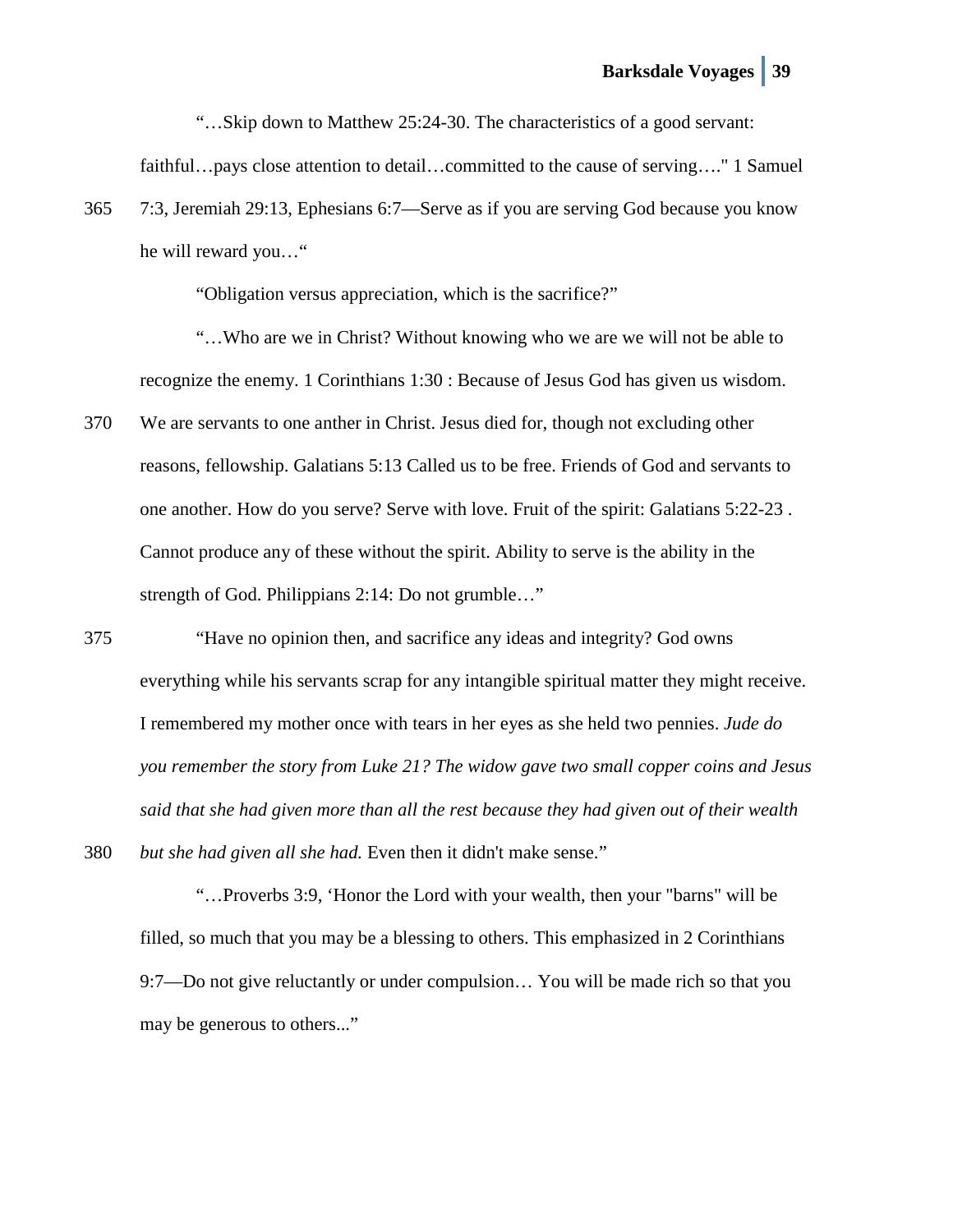385 "There is a difference between thinking rationally and being humble. It does not require submission or deliberately lowering one's self on the hopes that a supernatural being will raise them up at some indeterminate future date in this life or the next. It's a perverse contract. How many of these people know the full terms of that contract? If they agree to those terms then they are obligated to follow them; however if they disagree in 390 the efficacy of those terms one has the right to petition for change, or end such contract."

"…The purpose of serving is to make other people successful…"

"Why not go after your own success rather than rely on others?"

*"…*Write this down. A characteristic of a server: dedication. Set yourself apart and attach yourself to the interests of others. As a Christian your interests should be attached 395 to the word of God… Don't say yes to serve to just to please others. Say yes to serving the LORD with a spirit of excellence…"

"*Rationale, reason, would give you the information you need to clearly decide the terms of an agreement. If those terms would cause you to sacrifice your ethics, a compromise, then do not do it. Think selfishly with concern to your own interest. Do not* 

400 *think of others first for status or approval unless it is out of self-gratification.* "

"…A true server gives God the glory…"

"The belief in any sort of higher power displays a psychological weakness, and it's only exhibited by individuals who are unable to deal with reality on their own through reason and the power of their minds."

405 *"…*Turn with me now to Acts 2:42, "Devote yourself to others…"

"Religions have so many contradictions. They are all an anti-life philosophy built on collectivism and altruism: sacrificing for the interests of others.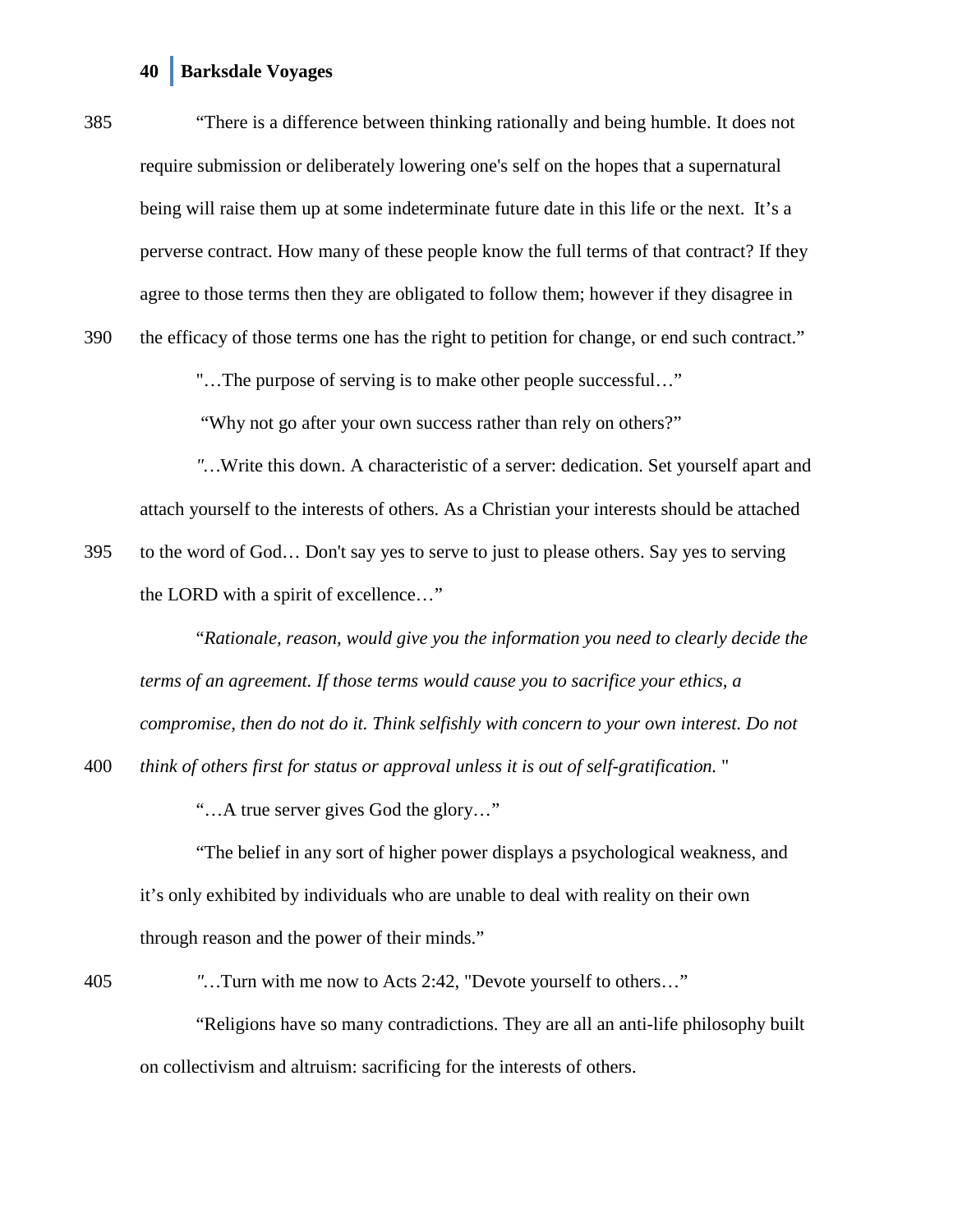"…What are things that can get in the way of serving properly? Luke 10:38-42. Notice what the word says. Martha was too busy that she couldn't see what was most 410 important…"

Supposedly, Martha did not have an established hierarchy of values. She valued Jesus as her highest value, but really her need to be acknowledged for her sense of humility was her greatest value. In Christ we are servants to one another we are servants to one another in Christ. The Old Testament story of the widow and her son who had no 415 oil or food What man of god would ask her to give up the validity of her mind to give

him all that she had on his behalf. Him! A stranger! Seeking altruism, the sacrifice of another on his behalf, all on the dim hope that he would come through. We'll it wouldn't be me! Might be she, but it won't be me!

"You need patience to wait for the fulfillment of God's promise…"

- 420 "This is the problem with religion and all mysticism. You deny the validity of your mind on the hope, emotion, belief, or better yet figment of your imagination that what you desire will "manifest" through some supernatural power: faith. When these things do eventually manifest you attribute it to God, but you will realize that you have done all the work. If you do not have a job then you won't be able to receive money. 425 Asking God for money isn't going to help your finances, nor will giving away a tenth of
- your paycheck if you already have a job. God will not get you a job, but applying for one will."

*"*You don't have the right to say no to God because a believer is a doer of the word…"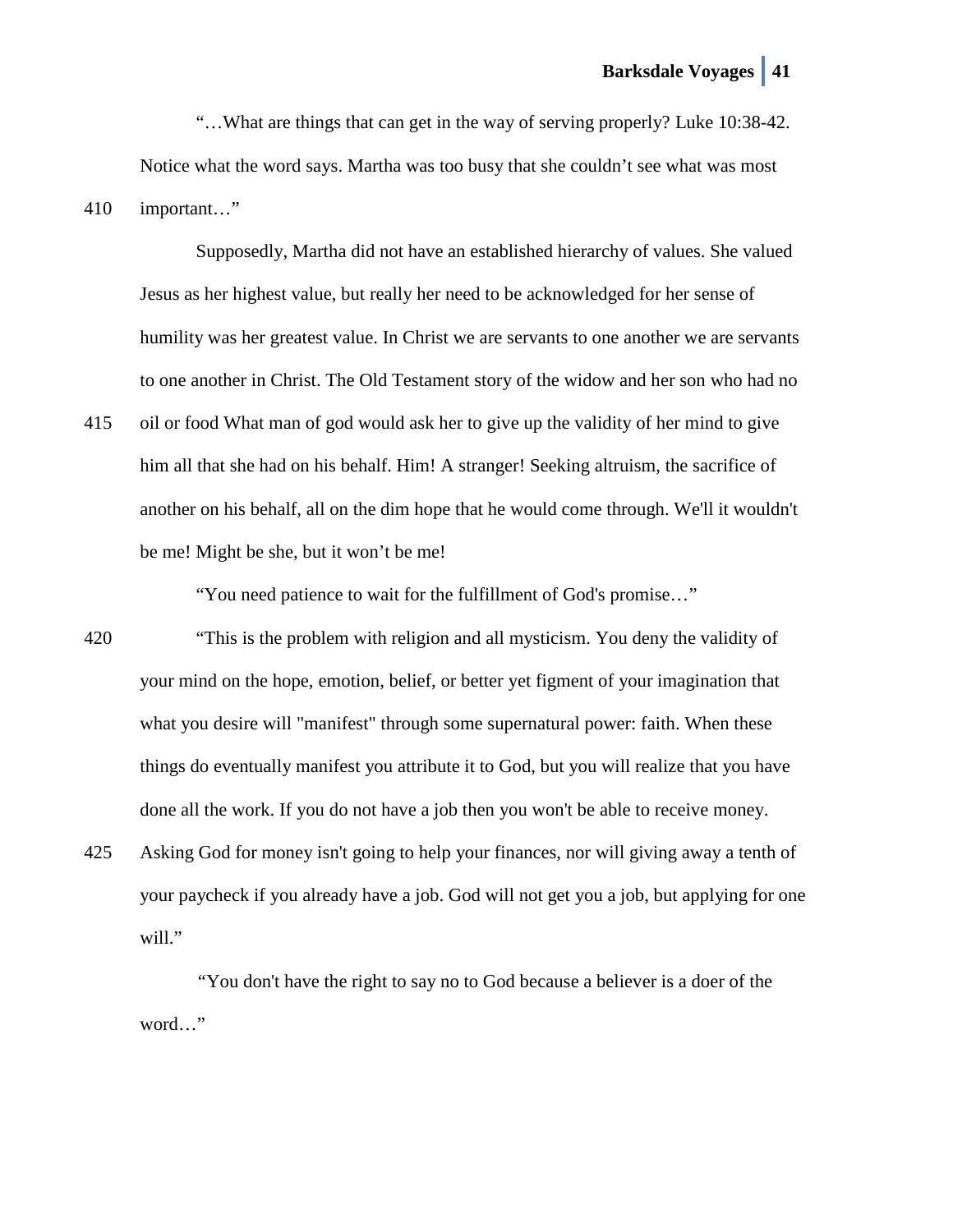430 "Why would faith require any action if you know that god will do it for you? It's because the schemers who created the religion knew that you had to do the work and accrediting it to some supernatural being supports their flawed ideology."

"…1 Corinthians 1:18—God never says no, you just asked a miss…"

"God neither answers no nor yes because he is not there to respond. "How long,"

- 435 this is a question we all will ask and the Mystics will indignantly say, "How dare you?" and "That's doubt! That's unbelief!" Acts of intimidation, making man feel immoral in a reasonable response. However, man will accept this condemnation because he has been told that God is always right, that the bible is never wrong. Why is it innate that man does not want God to tell him what to do, and that he is inherently flawed from original sin?
- 440 Asking right is an excuse for the Mystics to claim why prayers are unanswered, but there's no one there to answer them. Any one that wants to be rational will see that this is true."

"If you don't know what to say then just shut up…"

"This is a primary argument for faith, which really means to ignore reason and 445 rely on blind emotion."

*"*2 Corinthians 1:20 God wants glory…"

"Glory is not what man should want as his ultimate goal not from god or anyone else. To seek the approval of other men is to him a sacrificial animal without a mind of his own."

450 "1 Timothy 6:12 "Fight the good fight of faith…"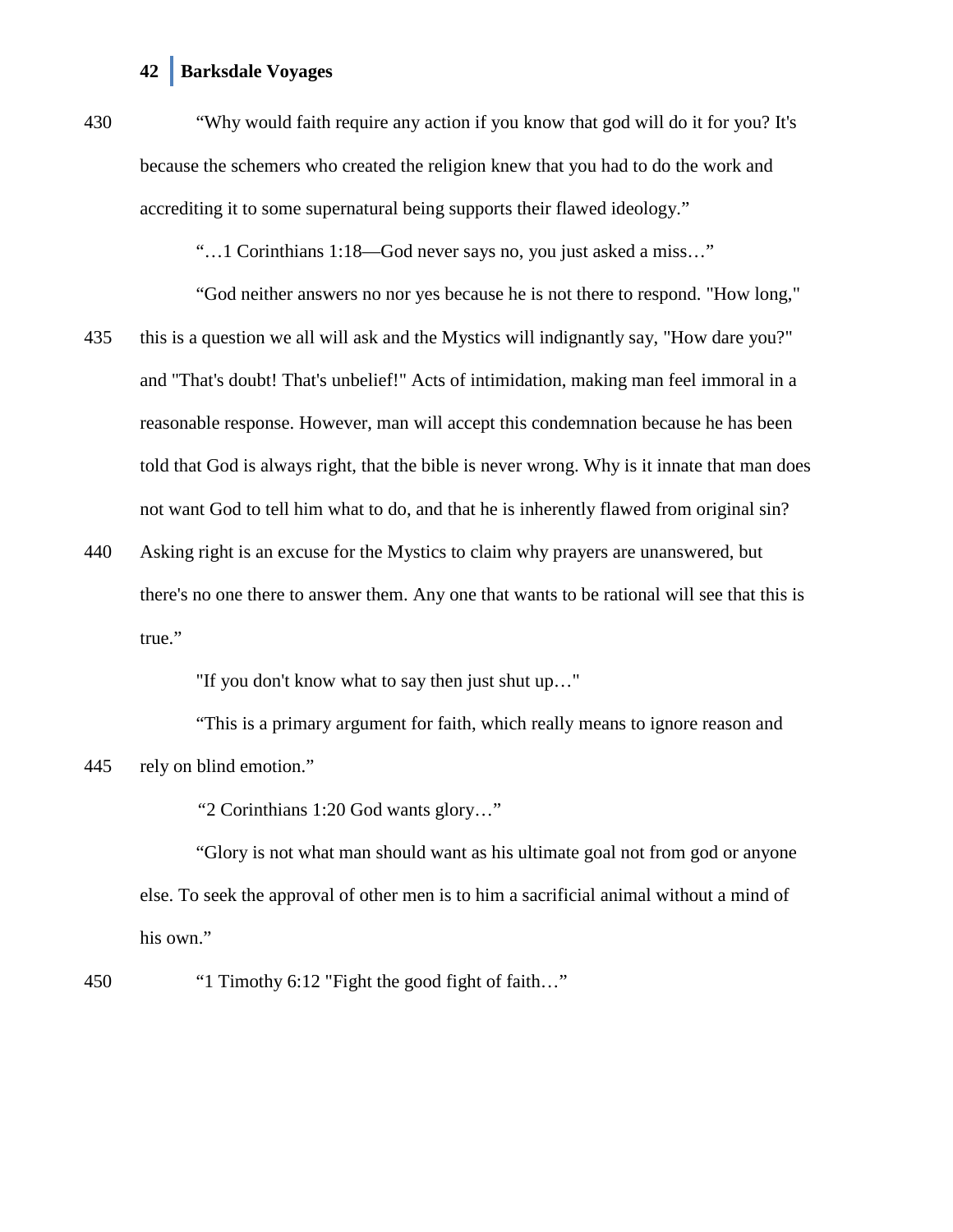"Fight the good fight of reason. It is impossible deal with an irrational person. They are motivated whims and emotions, neither of which is a primary bases for actions or establishing values."

"When you search for your purpose in life go to God because he is alpha and 455 omega, he knows the beginning and the end…"

"The end is the beginning is the end. Man should ask himself what is his purpose in life. He should choose a career that will bring him happiness. In turn for his personal and selfish ambitions he may benefit others, but that is only a secondary not a priority. He plans his life to that career for a lifetime of goals. Man's reason is not infallible, nor is he

460 omniscient in fact it is because of these things that he must be rational and use his sense of reason."

My appeals had fallen on deaf ears as they were slain in the spirit. Women convulsed and shouted and orgasmic like display. Each one a pythia got higher on a noxious display of religious enthusiasm. I sat in a row of chairs, not in a courtroom, but

- 465 inside what felt like a prison. They had condemned before I had even committed a crime, and I felt like a character in a Kafka novel. This place, which had been called a temple, felt like a cell. I was a blinded Samson because I was weakened by my vulnerabilities, the result of my lust but I still had enough power to break the pillars of this temple. I wondered who were the Judges of the Ancient Israelites. Were their gavels buried in the
- 470 sands of antiquity? The verdict had been guilty. My punishment was the self-inflicted silence and shame, and my sentence was to last for life. The crime is life itself and the desire to know. Knowledge had been the first sin. How else were they to discern between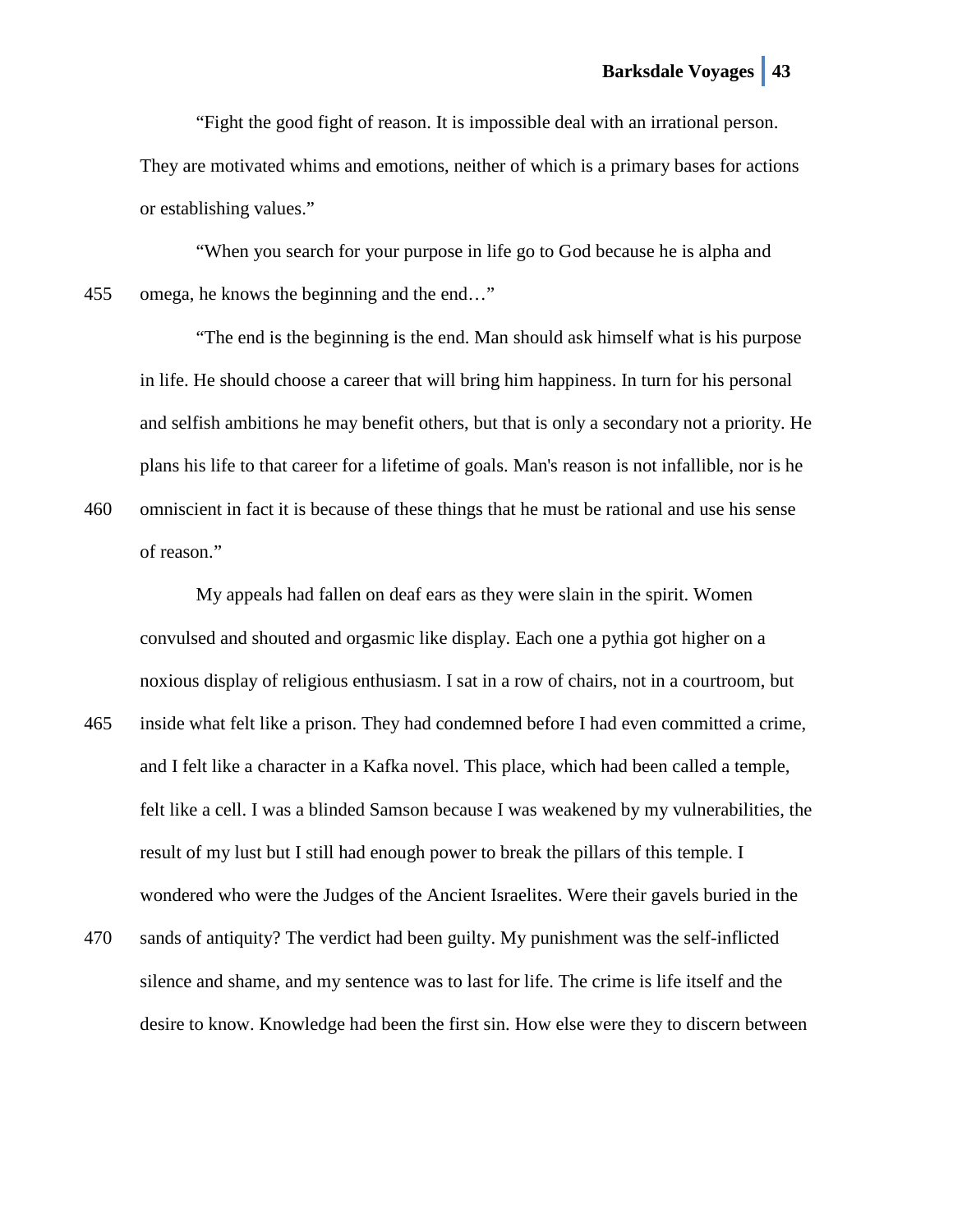good and evil? Could the people in this room tell the difference? They applauded homophobic rhetoric and praised rituals that dated over two thousand years ago.

475 Most frustrating of all was that I agreed with a lot of what was in that book—the simple things. Things that made sense like not killing people, or coveting others, or loving your mother and father. I glanced over to the right to see what my mother's reaction was to the pandemonium I had witnessed. She looked sad, but I supposed she always did. Her sadness wasn't one of depression; instead, it seemed like more like she 480 was tired. It was the expression of a soul that had been broken. And yet, there was a faint shadow of hope in the darkness of her eyes. As if at any moment she would cry in absolution and then rejoice. I knew that she was wise and intelligent. She was too smart to be anybody's fool. If she believed then I should too, but I couldn't anymore. How could the world be made in seven days; how could a man live past three hundred years:

485 how could anyone walk on water, or be raised from the dead.

I was distracted by the zigzag pattern on the chairs, the wigs of the women in the front row, and a few kids who had started to fall asleep. If I tried that she'd pinch me and give me a look of intimidation. I had heard I ought to fear God when I was younger, and I remember being very afraid. Any act was egregious enough to send me to Hell at the last 490 judgment, or be left behind in the rapture of some post-apocalyptic world. I was scared then and now along with feeling guilty and ashamed. As the Pastor prayed they bowed their heads with their eyes closed, and in an act of rebellion I tilted my chin north and scanned the sanctuary throughout the prayer.

"Amen." They said as he finished. The jury has spoken.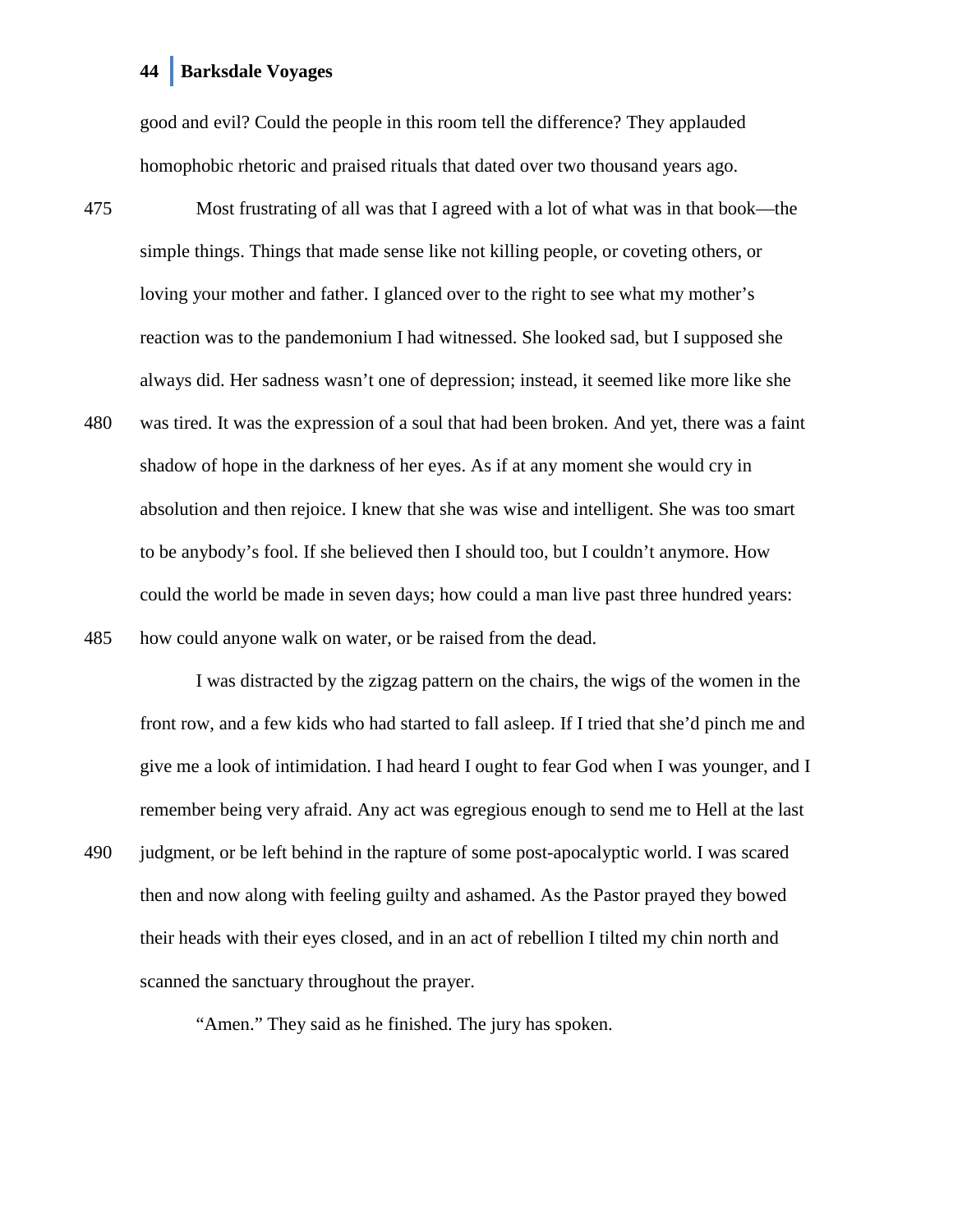#### Proteus

I stand here in the middle of the room hating everybody around me and myself as the music blasts and conversation flows it seems like an out of body experience where I am watching myself talking to this girl and even though I can barely hear what she's saying

- 5 over the loud beat of the music that makes both the floor and the walls shake I'm not listening to what she's saying her mouth moves and I can't tell whether she's singing the lyrics to the song that's playing or telling me about her major. Ouch. Somebody bumps into me and doesn't apologize I'm not assertive enough to make a big deal out of it whatever maybe he just didn't see me I am wrapped in a state of holy solitude despite
- 10 being in a room crowded with people and solo cups and cheap beer and with giggly girls and bitchy girls and horny boys all with slingshots to aim at birds which is when I thought about him again as if I could ever get him off my mind I keep trying to tell myself that I didn't love him but that wasn't the truth obviously I had been with other men before who could make it past high school and still be a virgin but there had never
- 15 been anyone like him before he was so beautiful he's still mad at me and I am mad at him for being upset without a good reason and I remember how selfish he is and how he snubbed me the last time I saw him in person by pretending I didn't exist as he walked by my desk at work the little fucker I smile at the girl whose name I forgot as soon as she said it Nice to meet you I'm going to go find my friends I walk out the room and the
- 20 hallway is just as packed with girls and boys and boygirls and girlboys who all want to know which room the drink is in and whether I'm a brother Yeah are you rushing Yea he says that's cool man I point him in the direction of the rush chair and keep moving through a series of insincere greetings and conversations I haven't seen you all semester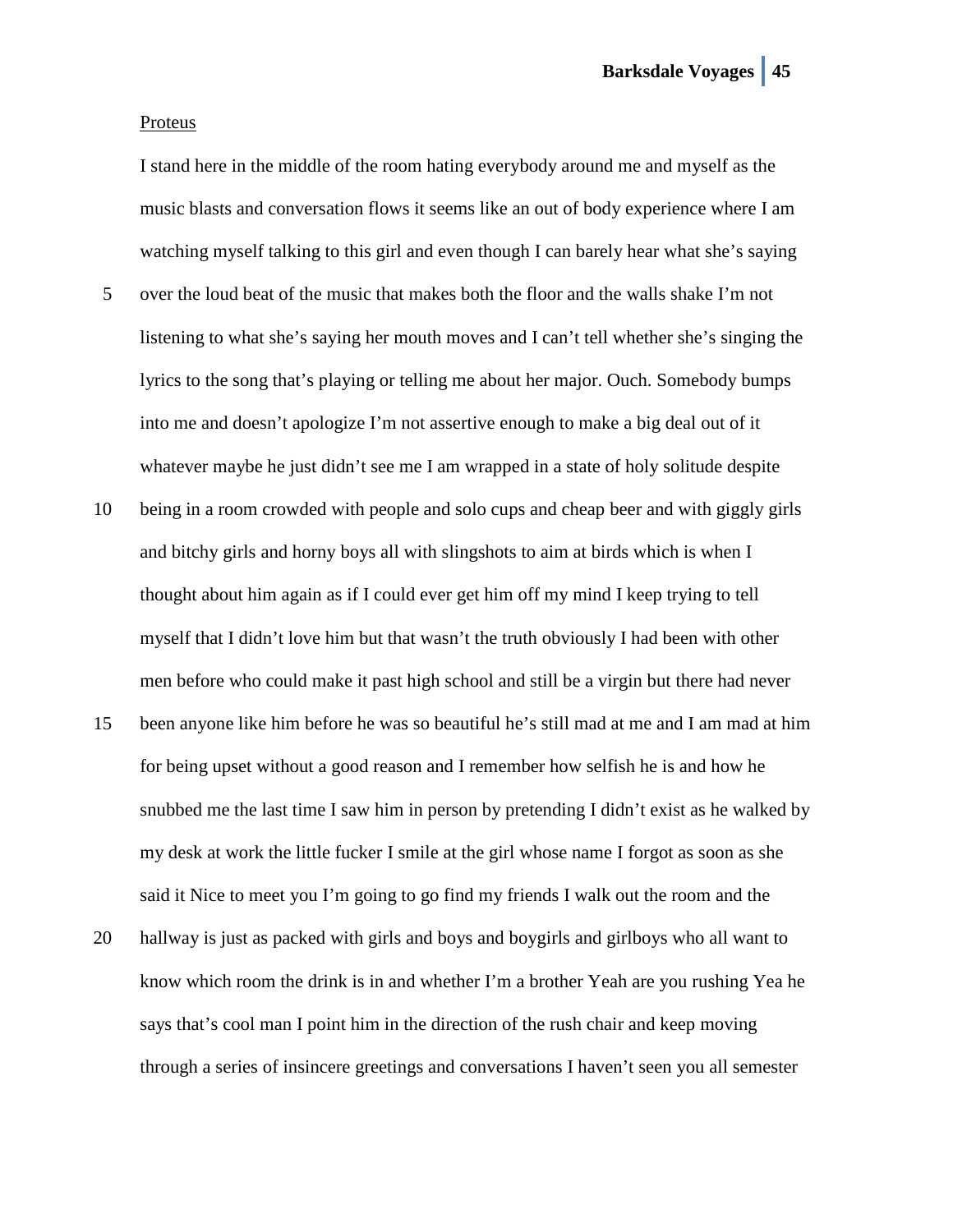have you done the homework lets not talk about work tonight you're right but she grades

- 25 so much harder than I would have expected will you go to the bars tonight probably you look good thanks you too I like that headband thanks I made it myself you're such a hipster can we be best friends yeah oh my god I love you have you been to the dance floor yet no but it's always the same a bunch of hot sweaty grinding and there he was in my thoughts grinding in between his thighs in his room I felt like a real adult when he
- 30 held me in his arms but reminded me of how much of a child I really was ok I'll see you later add me on Facebook alright everyone here seems too excited to be genuinely happy cards, cards I heard someone shout as I walked passed rooms they were playing kings over there and quarters over there laughing loud and clapping each other on the back I walk to downstairs and the volume of the music mixed with conversation and loud slutty
- 35 clothing becomes deafening fuck me fuck me unf is all I can make out in the boom-boom of the bass lights, colors, pink, and blue in and out of sound music transcendental fire neon *ineluctable* shoe gazing pivots and sways bodies on bodies in a Bacchus of self satisfied young people from affluent homes and nothing better to do on a weekend night and I was just as guilty as every other indulgent person here but I still judge the messy
- 40 girl vomming in the bathroom and couple having sex in the corner of the dance floor an exhibition that rear ends decency in the back door music glows ears ring fingers hands hash smell shouting song lyrics with people on the floor something about diamonds something about being young laughing out loud with my friends but in daze in which only I know the punch line the laugher is cathartic and anonymous but I still feel crazy
- 45 like Cadet Rousselle spinning on roulette table the size of Ferris wheel I want to call you so that we could resolve our relationship and so that I can find some closure, I don't feel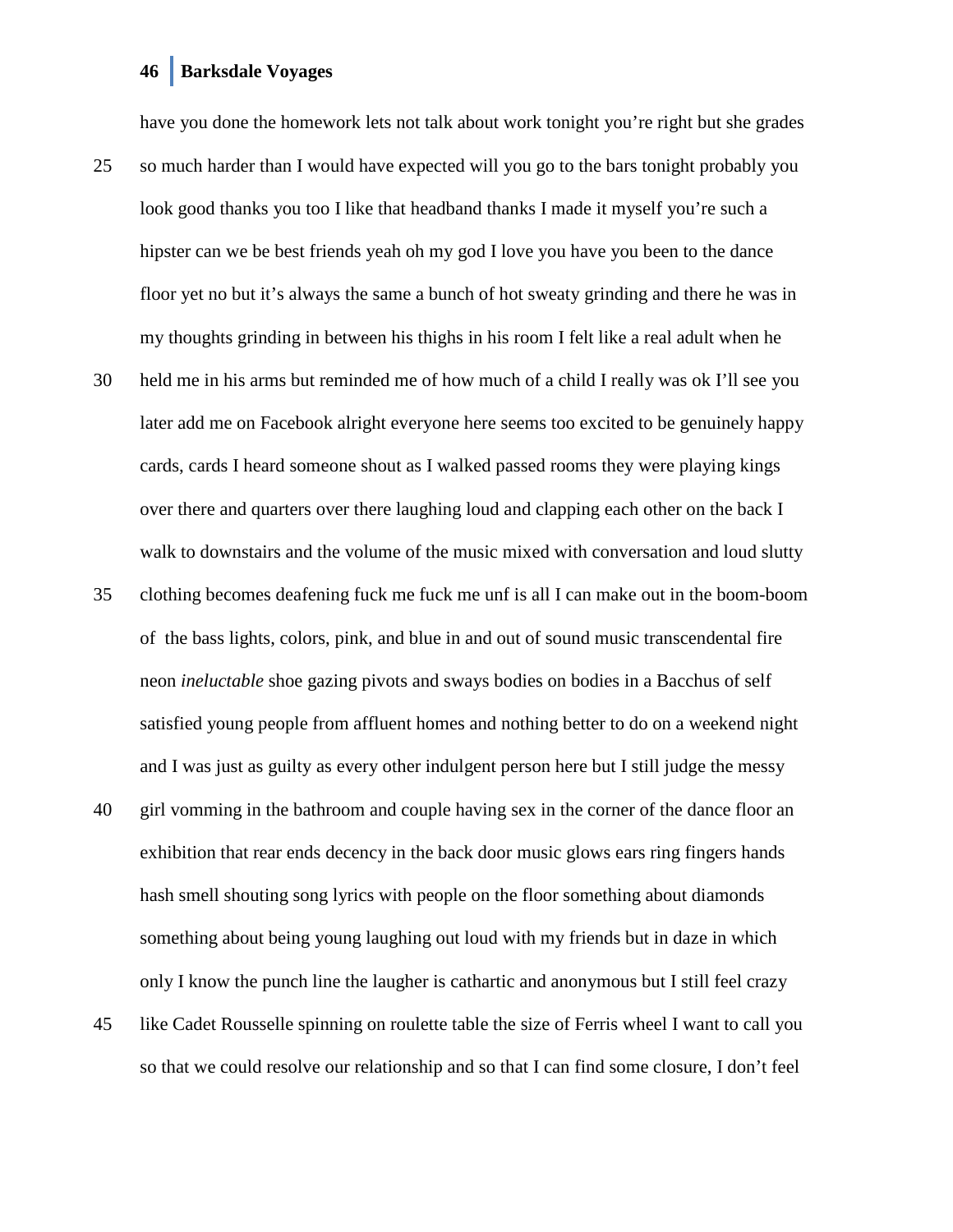that I can express myself fully in texting so I have to leave you a message please listen to the whole thing or call me back I won't mind repeating myself I've had some time to evaluate our relationship since we haven't seen or spoken to each other in a few weeks

- 50 and I feel that what we had has come to an end I'm not sure I can call it a relationship without your consent or approval of that being what it was I want to apologize to you for anything that I may have done wrong or made you upset or feel awkward I understand that you're busy I am as well but it disappoints me that you haven't had the time to have a conversation to hash out the details of why our relationship has dissolved I need you
- 55 and yet I want to say that I don't I'm sandwiched in between two couples boygirllirgyob combination and both of the guys have their backs towards me and I feel the heat and the sweat from their bodies and the one on the left has blonde hair and I anticipate a punch in the face if I ever so slightly graze his ass with the palm of my hand but I do it anyway in a perverse bravery and it feels so warm and I'm hard in an instant just one more chance to
- 60 kiss the plum mellow yellow smellow melons of his rump like the times done before I can still remember each plump melonous hemisphere as I had mapped each one with my tongue in provocative osculation and my finger like Lewis and Clark and we had been like Bert and Ernie the last time he spoke to me directly was in a text "I am disenchanted with you as a person" It also disappoints me that we can't still be friends I felt that our
- 65 connection was more than romance but that we had also developed a friendship I shared things with you that I would normally keep private and I made myself vulnerable by investing so much in our relationship someone put a cup and my hand it was better than beer so I drank it because I was bored and wanted to forget but also to remember I wish we could have had a conversation where we could have worked out our differences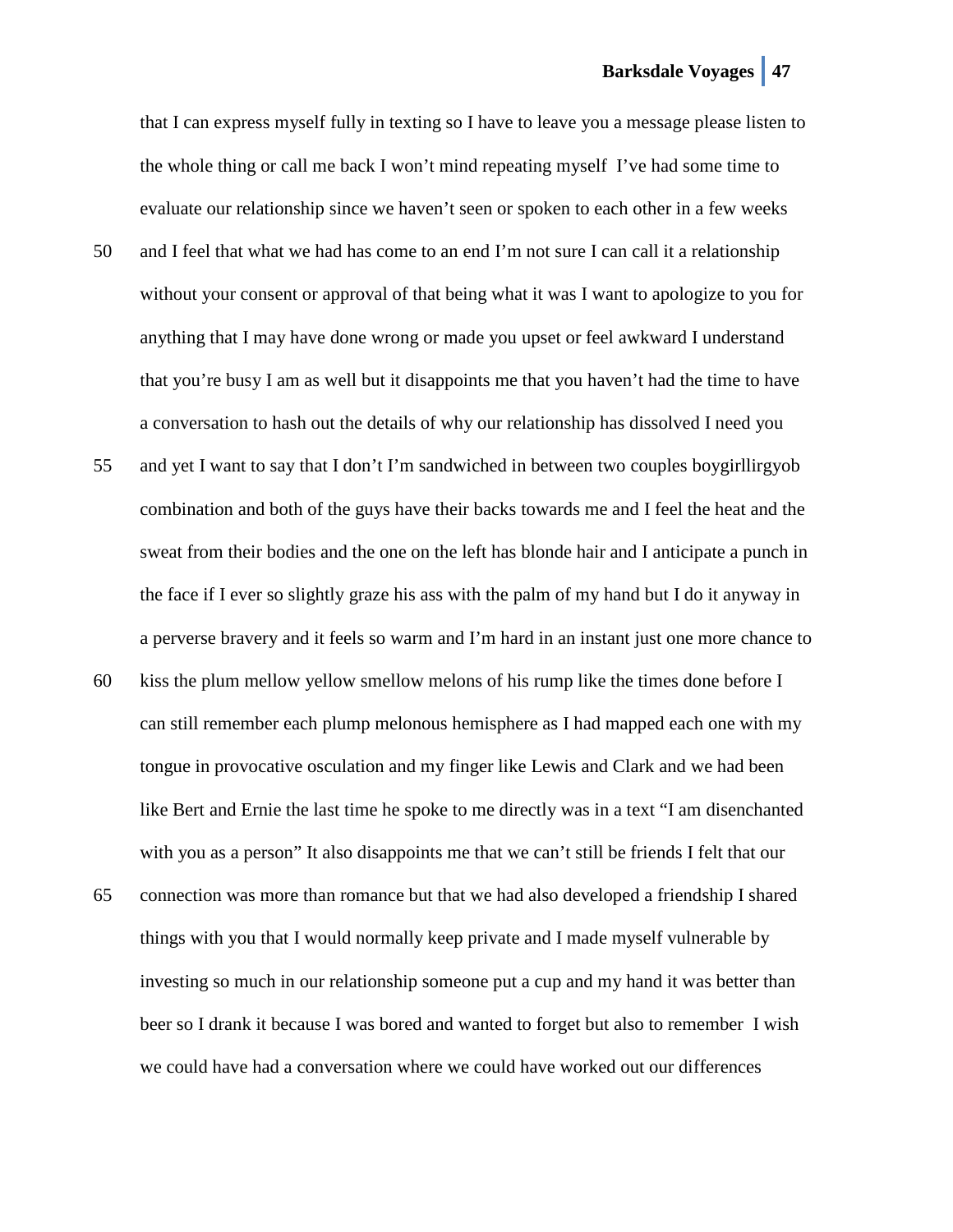- 70 whatever they may have been when I said that I loved you I meant it now my horizon is broken in a drunken stupor I fell and look as messy as everyone someone should clean up that spill I understand that you have commitments and obligations but it seems unfair that I have to wait until its convenient for you before I can have a resolution it saddens me that you may not feel the same way anymore, but I would like if we could talk to each
- 75 other and hang out and have it not be awkward, I want to respect your space and give you time to find the clarity that I feel that I have reached so I'll wait for you to meet me halfway I just want to end this by saying that I don't love you anymore in the way that I thought but I do still value you as a person and a friend and even though our relationship may be over I'd like to know that we're still cool I wish you the best and I hope that
- 80 you're happy goodbye I keep trying to reenact scenes from a Patrick Marbury play why isn't love enough no one will ever love you as much I do I'm the one who leaves I'm supposed to leave still debating whether or not I want to speak to him at work sometimes I casually walk past his workspace glance through the window stalkerish it's the worst when you can't escape someone at your job but I so desperately want to run into him in
- 85 this aggressive romantic comedy in which I am the writer director and star of the film and each scene represents a new layer of hell in which I am guided by a Dante figure who is actually me too in a narcissistic world kinda like in cartoons where small demon and angel versions of a character will pop up on their shoulder and offer good and bad advice just run up to him and kiss him and have your friend play the blue guitar while you sing
- 90 to him he'll be wowed into forgiveness and the entire office will beam with applause in a standing ovation of the proclamation of your love I walk out of the building holding on to wall rough scratchy brink and then I realized that I'm deeply neurotic and overly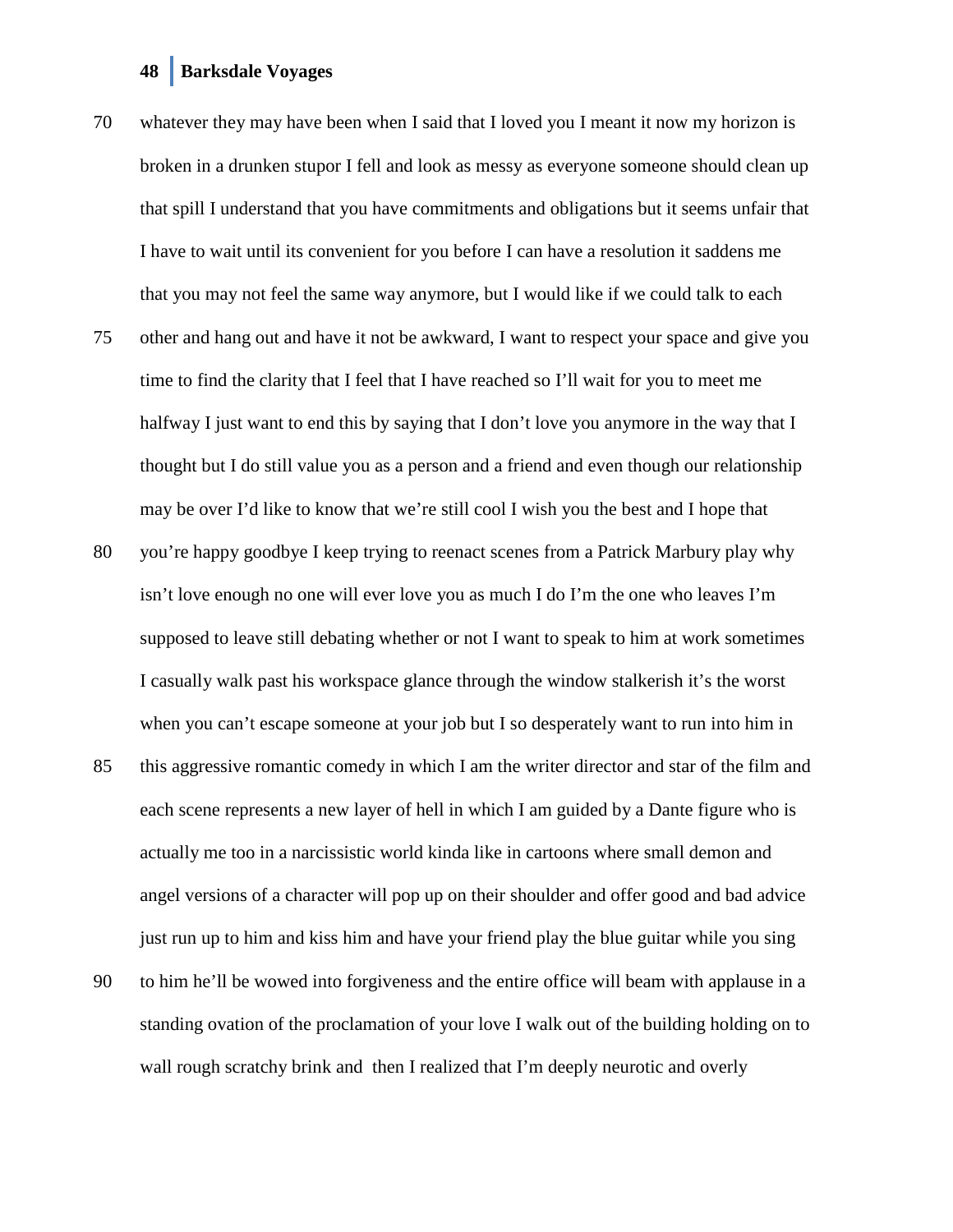sensitive I read too much into things that make little to no difference body language tone and sarcasm I stifle the interpretation of others in a blundering means to express myself

- 95 instead of saying what I think or how I feel taciturn cold hidden layers there's so much I want to say and yet I only get half of it across because I'm afraid of being honest or because this is how I think that I should act or be because that's what I saw in a show or in a movie and forget that real life isn't scripted and yet I wish that it was so that I could know what was happening or how to react with witty comebacks instead of sitting days
- 100 later still thinking about the situation and what I could have said differently that would have been amusing or made them contemplate their place and yet I feel intensely sad because I realize I'm going to be alone forever and I've already spent so much time by myself I pat my pockets in search of my phone I'm losing things again it's a sign that I'm going crazy. I'm feeling depressed and trying not to show it I have to leave this place I
- 105 need to go home and I gotta leave looking over my shoulder I see the lights and the dance floor and hear the music of the ritual that dates back to antiquity with sweat and flesh and wine and sex there's a rush of cool air from the chill night that makes me shiver I left my coat behind I'll get it tomorrow and then my friend appears and I try to smile it's a feeble one but he looks like he might be on something so he probably couldn't tell either way
- 110 Hey Hey How are you Fine you Coming down From what Shrooms and I laughed because it seemed absurd but this is real life And how does it feel It was very he pauses as he thinks for the right word interesting I was very high on life *Or whatever we call that which we are and feel* I was with Rudy and we were seeing incredible things we watched the sunset and were listening to Pink Floyd Yeah Yes and it's clear to me that Pink Floyd
- 115 was tripping shrooms *The mild-eyed melancholy Lotos-eaters bearing branches of*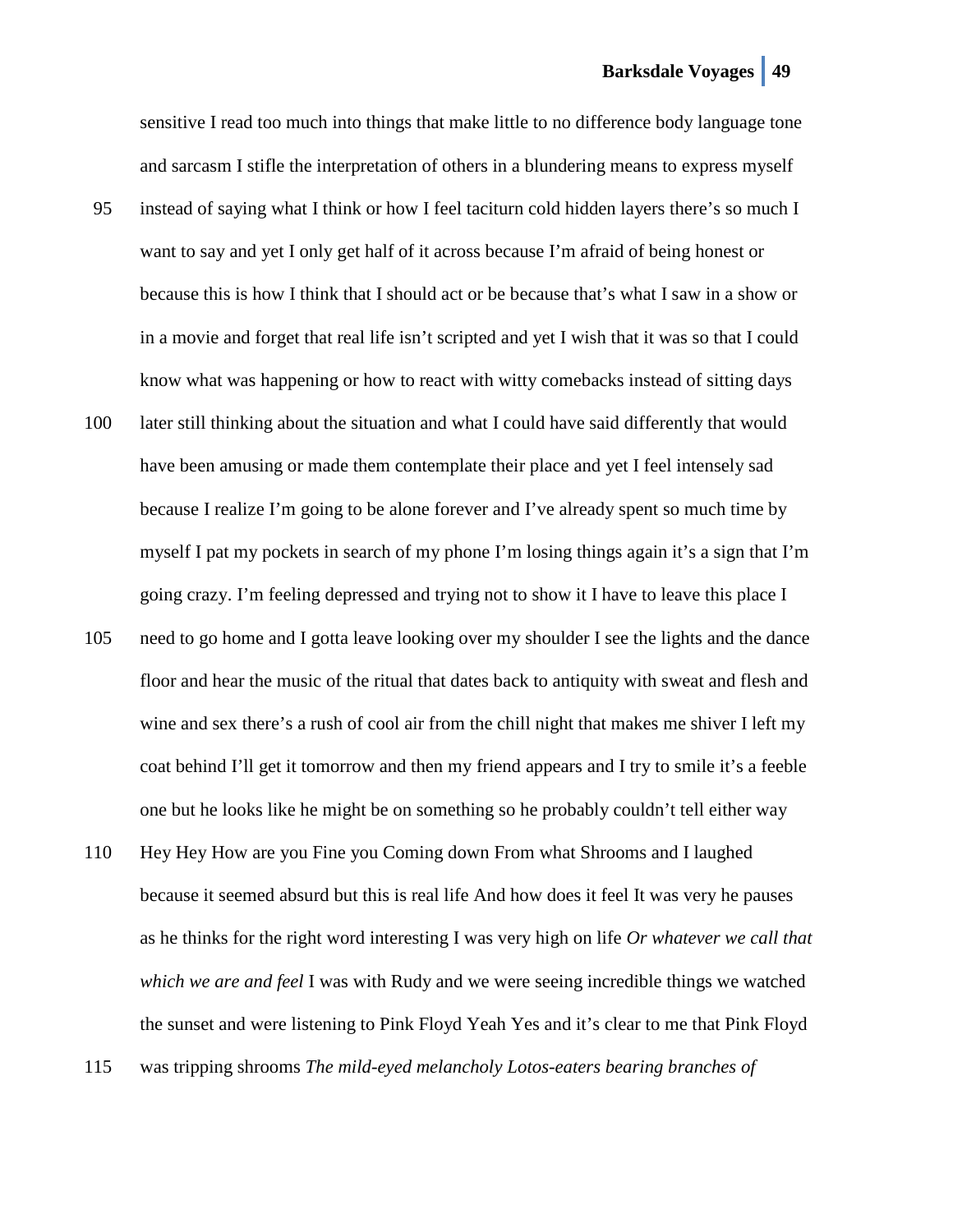*enchanted stems* it was incredible and we experienced light and color and time and the sun we were walking around the woods around campus and when we came back we went to my room and turned off the lights and just listened to music fish the grateful dead *and I saw the best minds of my generation destroyed by madness* There was a big difference

- 120 from when I was at the peak and I was riding the peak down but can still feel it With dreams, with drugs, with waking nightmares, alcohol And we just talked about the most ridiculous things like warm rain and cool rain and puddles Have you ever had a bad trip Once if you're ever gonna trip make sure you're in a good place I was going deeper and deeper down the rabbit hole honestly there's no other way to describe it other than I was
- 125 going insane *Yacketayakking a lost battalion of Platonic conversationalist jumping off windows out of the moon* I'm going to sleep *Eating lotos by day falling asleep in a halfdream we will wander no more* I'll see you later man Yea thinking about what he said made me curious and I wondered why he does it and why I do what I do and how come I feel the way I feel prowling around the internet looking for pornography and sex Are you
- 130 a twinkie or a ho-ho stupid things that you remember from childhood guess I'm both now and I'd to eat them both and get fat because no one is going to see me naked anytime soon walking past the bars I could see everyone inside having a good time and I checked my phone to see what time it was barely midnight the night was still young someone had sent me a tweet #And they're all in fifties costumes, and the man in the mirror who kills
- 135 himself with a gun on our way to go bowling. Ironic, right? I saw myself in the mirror and yet it wasn't me the vision is false he might try to tell me like when I dreamt and I would make the nightmares lucid so that I could take control and yet I'm still all over the place because my mind is or has always believed what it was told and I had never been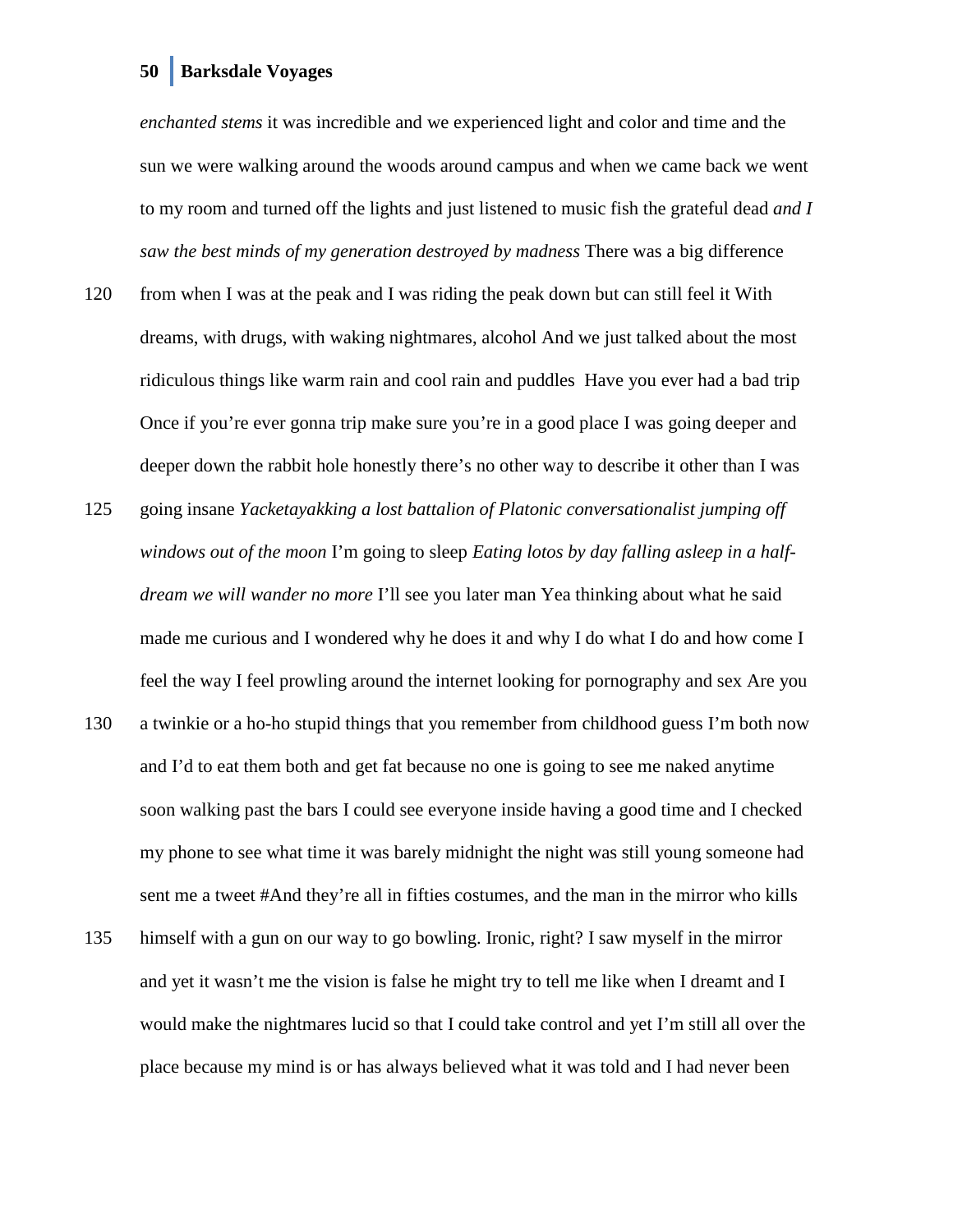smart enough to take off the veil that was tied around my eyes as a child it was too strong

- 140 to deny because it was disguised as love but really was to instill fear what am I afraid of going to hell living in a wasteland of torture and pain alone in blackness where I couldn't see a familiar face when I read the bible as a child I memorized verses and chapters expecting an outward change but it did nothing but perpetuate years of shame and selfindignation that led to mutilation and tears and further isolation I remembered listening to
- 145 records in a room on fire hiding from the Nazis that were pounding at the attic door and when I left the room reality was seen through the transparent glass behind which I was only an observer never a participant I watched as I ran up walls, and cursed at everyone in a deep scary voice that did not match its host, the violent seizures the ran through the body whenever this other being forced me to touch myself and afterwards I felt like I did
- 150 something dirty seizures like the time Lola had one and there were no adults and I didn't know what to do she had shaken, kept shaking, and was mumbling, her eyes vacant and her body tense. She released a stream of liquid that soiled her clothes and the carpet, and I wanted to retreat but I was afraid to leave her because she was family and also I was afraid to be blamed we were just watching TV when it happened and what scared me the
- 155 most was that one day it could happen to me I never wanted to be responsible for anyone else again and I couldn't stop looking at her with this arrogant combination of fear and disgust where had the kindness of my heart gone it was then that I should have known that I had some deficiency in relating to others which is why it never worked out between us had I lost all my goodness so young thank god they were there to pacify her come on
- 160 Lola, you can fight this, com'on back brothers always know what to say but I was never one to fraternize My foot is wet from walking through a puddle in spot where I had my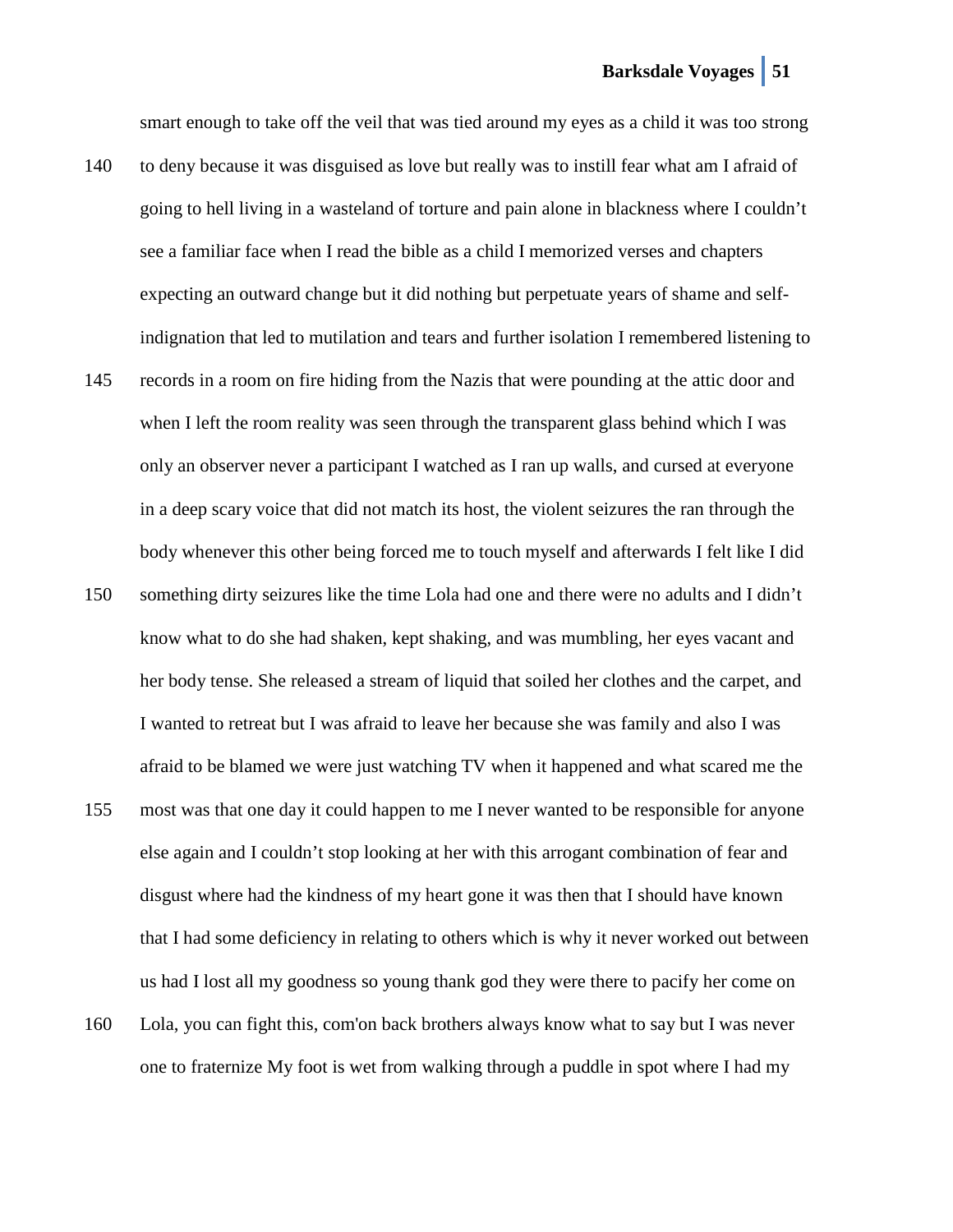spill I wasn't even drunk so I had nothing to blame the accident on except my own stupidity when I hit my head on the sidewalk and went into seizures and then I bled to death and came back to life but it took less than three days and about five or six stitches

- 165 now that they've healed I cant remember the number anymore the puddle went onto the man-made lake on campus and standing at the edge I can barely see my reflection in the black magic liquid beneath my eyes shone back at me in the dim light like a juju-man from some creole bog I know that its deep enough to drown in I could get some stones and bathe myself like Virginia Woolf the water felt cold against my skin and as I walked
- 170 I lost my footing and slid deeper my pants are tight but I feel them billowing slightly I as submerge deeper into the calm pool ripple-less current-less body of water when it goes into my mouth I choke on the bitter taste that is a mixture of dirt and lichen I snort as it enters my nose and tingles the little hairs on the inside of my nostrils I close my eyes but can feel my contacts dislodging from beneath the lids he was mad at me still I was guilty
- 175 until proven innocent and now I am both the judge executioner and criminal it's a sin to kill a mockingbird let the dead bury the dead the dead watching snow fall from a windowpane in Ireland my apologies meant nothing it's too little too late things will never be as they were before and before it wasn't that great seizures she came back as quickly as she faded a lady Lazarus she came back, but I knew it was still inside her and
- 180 still in my dreams inside of me how will the crowd react when they fish my lifeless body out the water its one act for me but it's a performance that wont leave a dry eye in the house he'll be there and maybe then he'll be sorry why he'll ask was I so unkind to him and everyone will say he seemed so normal everything looked fine from the outside I gasp for air looking down at the juju-man in the water he has let me live but I'm too self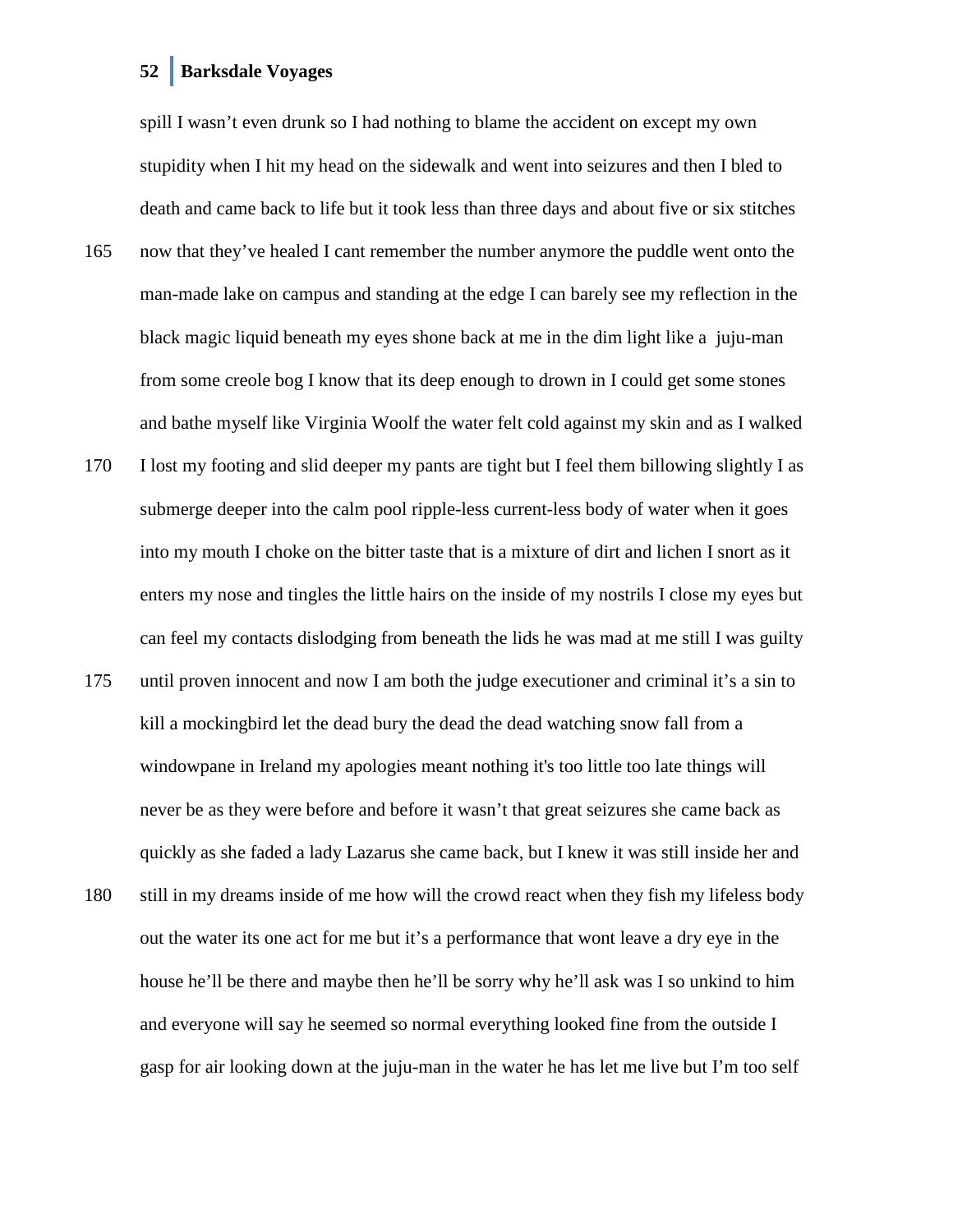- 185 absorbed to actually do the deed as I walk away from the water there are still demons in my hair when I remember climbing into his mother's bed did you have a bad dream she would ask as we cuddled poor but happy when all we had was each other amor matris now I have no one but she still has god her embrace was the comfort I needed then but run from now in an escape from fire and brimstone and prophecies of ruin and
- 190 abomination and what will people think I was always fearful to say out loud what my unconscious mind weaved in the linings of my head and illustrated on the canvas of my psyche to speak it is to give it life yet when I see them now in waking visions or night terrors there is nowhere to run and no one to whom I could run I have to face these fears alone in the darkness of the morning armed with nothing but streetlights and the faint
- 195 glow of my cell phone I was afraid of possession yet it never seemed like I had any authority demons had always seemed the most real of any supernatural entity even more so than god still I am haunted by my own impotence to fight against the malevolent and ethereal and my only weapon would be Jesus Jesus Jesus I would say over again in my sleep until my mumblings became a shout and ended as I woke to the sound of my own
- 200 voice my childhood was a repetition of scriptures and an affirmation of the power of words and confession the pastor would say confession brings possession but I am already possessed and there are spirits all around us in every subtle nuance and unintentional perversion I spent so much time in the sanctuary from infancy and till now and when I told her I did not believe first she was silent and looked at me in disbelief but it is the
- 205 only way I can make sense of the world otherwise I would always be afraid of every bump in the dark and it's the only way to make sense of myself but she wouldn't understand and she drilled me with questions about why and she was mad and I couldn't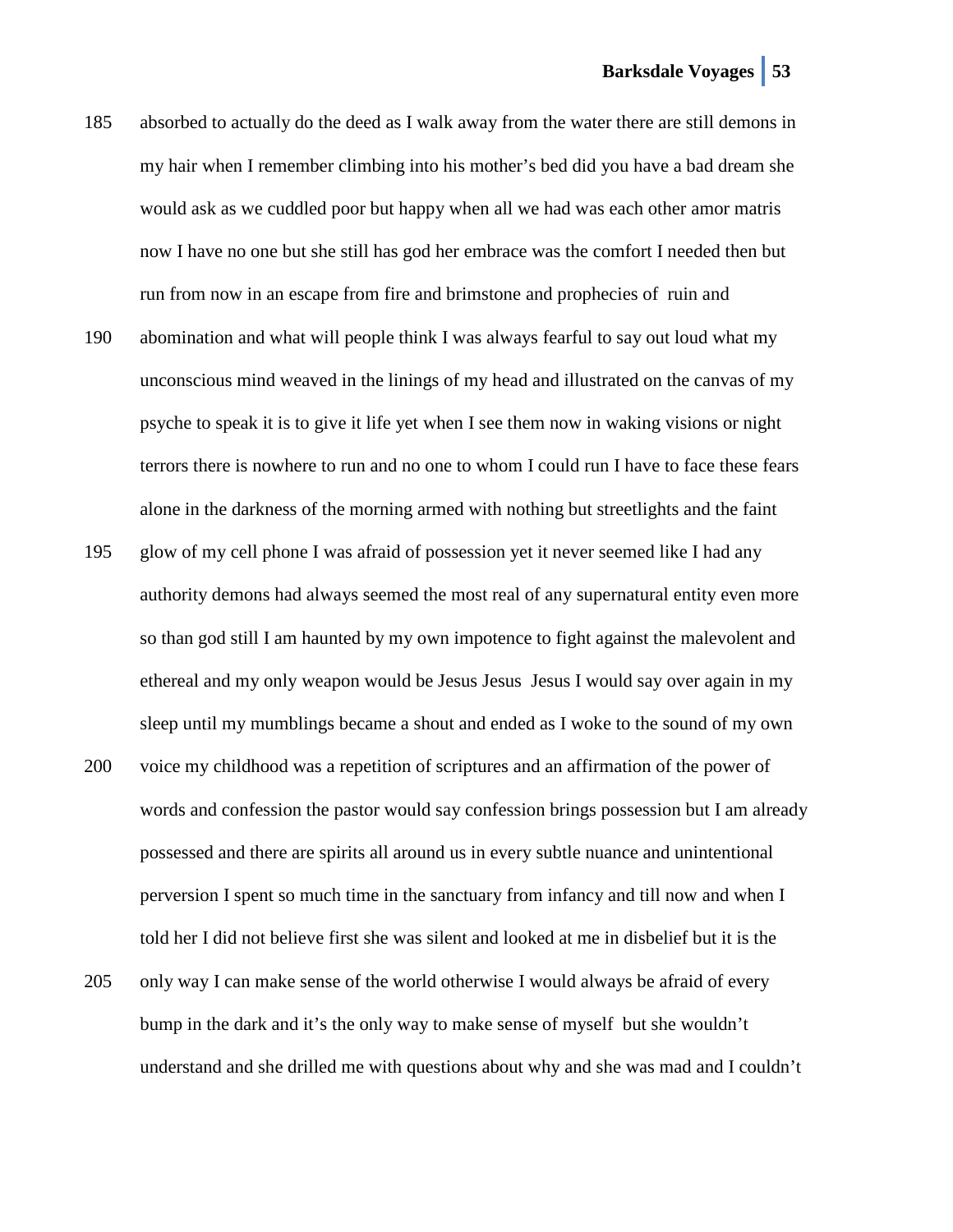defend myself with words so I stood there and took the abuse then I should have run away to Thebes but I would have had to slay my father and run back into my mother's

- 210 arms asking her to hit me again and insult me spare the rod and spoil the child I know that she loves me because the pain she causes is better than the neglect of indifference I hated dreaming then and I still do it's when I'm most helpless and alone Jude will sleep no more following that blade that dagger that knife Macbeth and Duncan and the lady and the witches Hecate an atheist haunted demons in a noumenal universe existing both
- 215 in and out of a spiritual limbo I the Gnomon and the nomadic no-man and noumenon and I'm sad stay awake eyes burning and warm salty streams scorch my sweaty face because she was yelling and she wouldn't stop yelling and crying and her face looked like death and anxiety and fear and crazy and she was angry and she hurt my feelings you're dying in front of me I didn't respond either I'm the liar or you are which one of us is the liar I
- 220 would have never had you, you don't have a mother or a father if you come out to the family I will move to another country this moral degradation I would rather you be a bum on the streets are you going to get married I don't know so you engage in casual sex I don't know you well do you think everybody else at that church is still waiting for marriage I don't want to talk to you then don't talk me to then shut up shut up I don't
- 225 want to sneak around but what other choice did I have dust to dust ashes to ashes we all fall down you're not the person I raised I'm against it because the bible says its wrong you're performing outside of your purpose outside your function I don't respect your opinions or beliefs, I could have helped you but you lied to me, there is a demon in you, I don't accept you and I will never and I never will, you only need me for money, our 230 relationship down the road will split, you don't have to love me, what you do is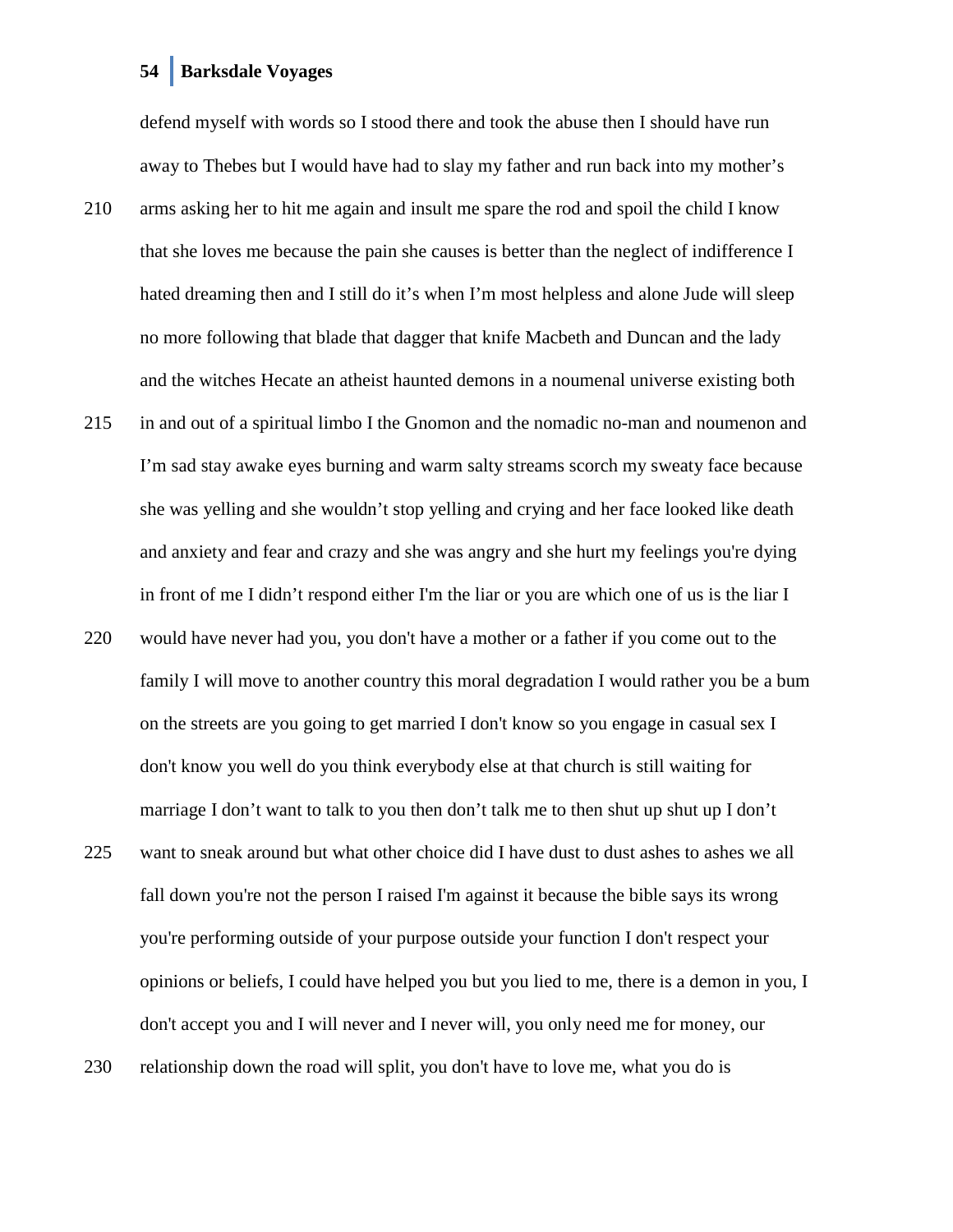disgusting to me, I imagine you with another man and I want to vomit, when I find a man attractive I think he probably thinks he is too eww gross, all this for sex, what's the difference between having sex with an animal or masturbating, how can two people of the same gender have intercourse, you're confused, you've let other people tell you who 235 you are, I can tell that you're ashamed or feel guilty of something, you're so young and you feel like you have all the answers I'm gay I wish you wouldn't say that every time you say that I feel like someone has poured kerosene all over me and lit a match, the majority of people agree with me and the way I feel did you think I was going to stay the same person forever mother give me that kind word Stephen there is no kind word to be 240 given and if it is possible to receive could it be understood sobbing sob can't breathe I hadter breathing too quick cough hater hate her hate tears dribbling salty taste sobbing,

cough fuck fucking cunt I hate her and him too where are you simba's dad died a hero and you are a monkey's uncle which makes me a gorillas step son a bunch of black apes one stupid silverback man and an annoying kid genius too smart for a chimp ape shit

- 245 Diddy Kong Donkey Kong jackass my father and I and when I grew up people were always telling me how intelligent I am and I bought into their compliments because I liked the attention and I liked the adulation but I couldn't understand how someone so simple could be the fountain from which I was spawned I know I'm smart but am I really above average why do I judge him so harshly he spoke funny because of where he grew
- 250 up and everything he said could have used better annunciation muffa or mother boat or bolt sans or science and I wonder what my mother ever saw in him I wonder what I ever saw in him as a child he was my hero and I idolized him and I thought it was her fault that he had left and then I realized that it was his choice and I found out it was because he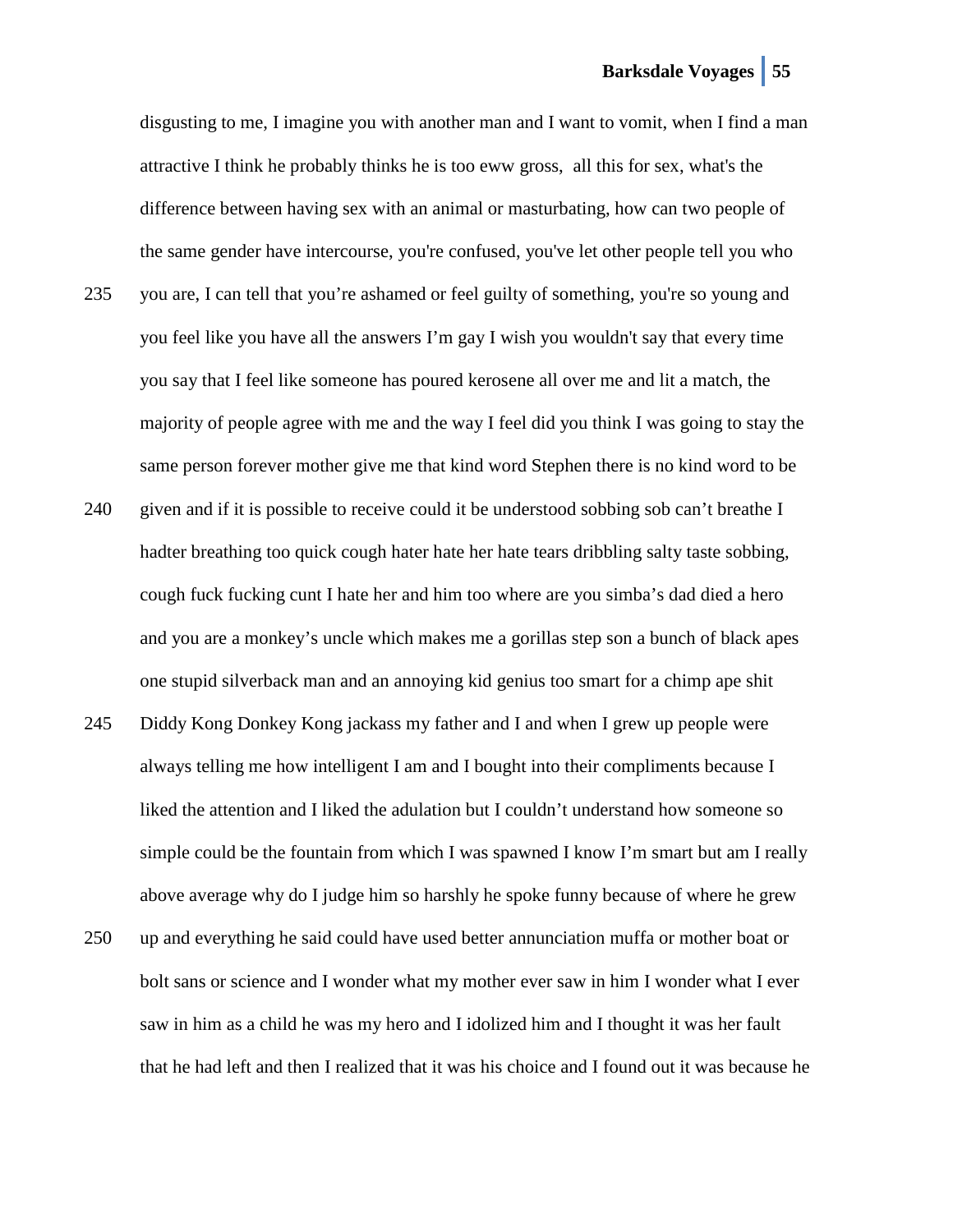couldn't say no to anything in a dress that's how I became Isaac yet outnumbered by

- 255 Ishmaels l was the one that was sacrificed on the altar but there was no ram or angel in the bush to spare me my fate because he spent all his time with them and I couldn't understand why he loved their family more since we were better than them their mother was a crackhead addicted to everything I could imagine drink cock drugs and so they needed him I guess but it still doesn't seem fair and even with all her problems he kept
- 260 falling into her womb and in another year or two there would be another Ishmael and another till the children of Ham and the nephilim and demigods and they had everything and I had nothing by my intellect but its not even that which has stagnated my relationship with a painfully deep neurosis that borders on an unhealthy narcissism caused by a deep sensitivity to whatever I may interpret from others I looked down at my
- 265 phone and saw that had a missed call and a voicemail from him whatever I call back later ironic because that what he always did with me and growing up I was jealous every family that I thought was normal with a mom and a dad in the same house not separated and in cramped apartments struggling to keep our head above water but I still feel like I'm drowning and going crazy thinking about him and him and her he said I was spoiled
- 270 but I wasn't and she agreed well you should have been spoiled he said what would that have accomplished said she who could have spoiled me said I and with what money we were barely getting by then and we still are now you know nothing about barely getting by what didn't you get that you could have wanted there are a lot of things name one I couldn't because she had me so heated Jude you were well provided for you could have 275 had anything you wanted that's not true I didn't ask for anything because I saw the both
- of you struggling and sorry I didn't keep an inventory of everything I was denied in my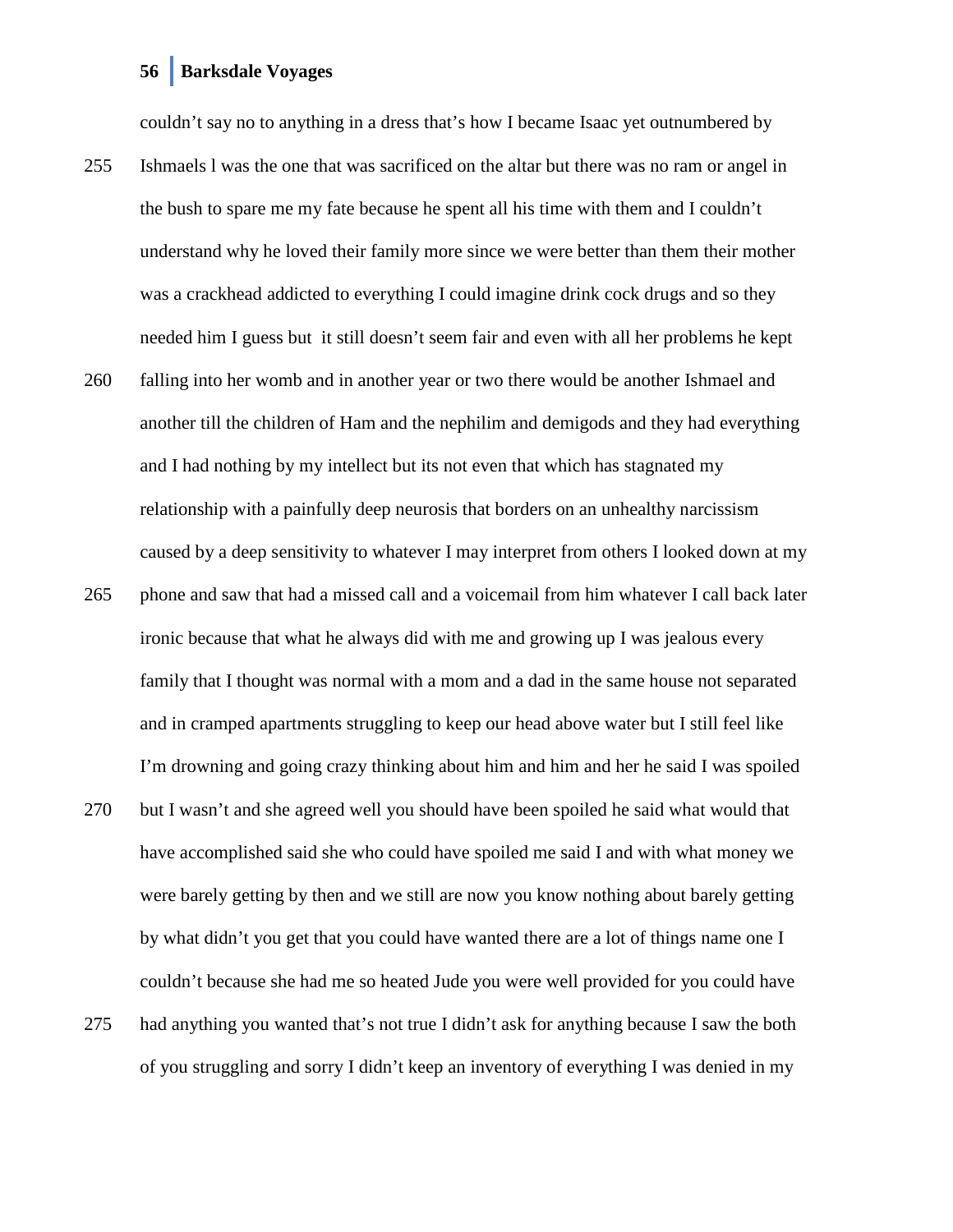childhood be quiet Jude no you be quiet don't tell me to be quiet I'm your mother Jude respect your mother he chimed in you can spit on my grave I'm dead but you will be quiet when I say be quiet I'll shit on your grave don't disrespect your mother just do what

- 280 she say and suck it up I'll be quiet I won't say anything to you ever again every conversation with her turns into an argument she cant speak without irritating me and why can't she just listen to me and why can't I tell her I feel why am I always the one to repress my feelings murder I wrote murder she wrote in black proverbs you aint too grown to be put ova mah knee oh so you think ya grown huh you better go'on somewhere
- 285 lil boy I aint one of your lil frands out in the street when I say jump you betta ask how high shoo no he betta don't you betta ask somebody na fix ya face and proverbs likes psalms of praise and worship fall on deaf ears and he and I are Daedalus and Icarus and I'm the child that spun out of control to be warped by the sun fated to death but where were you why didn't you tell me not to fly too high why couldn't you have caught me
- 290 when you saw me falling I needed you and you weren't there you weren't there when I needed you admit that it was unfair because you're the parent and I'm the son and you're the adult and I'm the child, but I completely missed how hard my father tried to bond with me and how I pushed him away which leads to the deep regret I feel when we spend time together and I ashamed that am already bored, and waiting for him to leave as we sit 295 in silence wondering whether the feeling is mutual held together by familial obligation a bit of love very quietly very sadly I wanted you to feel the same I think that was really

cool he said buddy he called me he told me a story I don't deal with my family like that for real I remember I went over to her house one day and I was on foot one day on foot and I say to mah niece can you take me uhhhhh he was always fumbling over his words I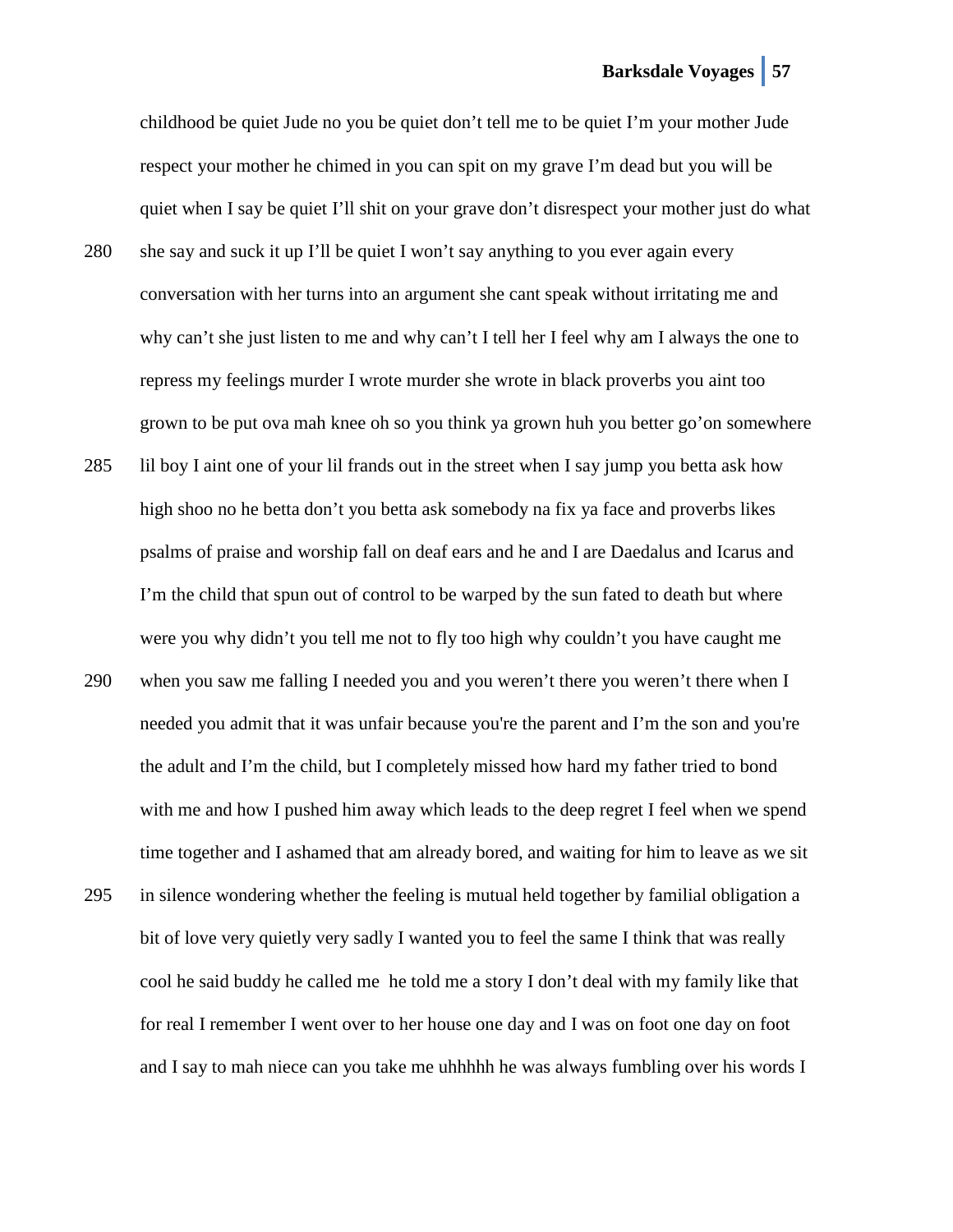- 300 even hate to ask people to do stuff for me I do not like to ask nobody for nothin to do anything I said shorty can you take me around the corner she said ahhhh I don't know and some bullshit a cycle of disappointment from family member to the next a disappointed bridge here a burnt bridge over there what's waiting for tomorrow the sun'll come out tomorrow creeps in this petty pace from day to day its all about thinkin thinkin and
- 305 figurin out what is what he said and I cant stop thinking wait is someone behind me I hear footsteps but I don't want to turn around what if its someone I know I don't want to talk to anyone I just want to be a lonely messy faggot by myself and think about myself and not be concerned with anybody but myself like an Ayn Rand protagonist I am individual I want to be alone and lurk in the sweet sadness of my sorrows and not feel oppressed by
- 310 those who may judge my melancholy because I deserve to be sad maybe I am depressed and I am a depressive but I've been through things so that gives the right to be upset I'll prostrate myself with pride and wear my shame like a badge of honor only in private and not against prying eyes footsteps growing louder behind me I hope its no one who I know Kafkaesque pursuit of some figure in my mind dare I turn around and see that no one is
- 315 there should I verify that I am truly insane or out of sanity I'm a crazy boy can whoever is behind me can tell that I'm crazy from the way that I walk does my posture give away that I am not complete here or otherwise who was this person walking behind me I straightened my back and put power in my stride walking with confidence casually wiping the dried tears from my cheeks and rubbing balm on my chapped lips girls have it
- 320 so easy they can touch up their face with a bit of make up but guys aren't allowed to there's something wrong with them I should buy some and cake the stuff on and then promenade around the campus in drag a sexy fierce lady-boy I glance over my shoulder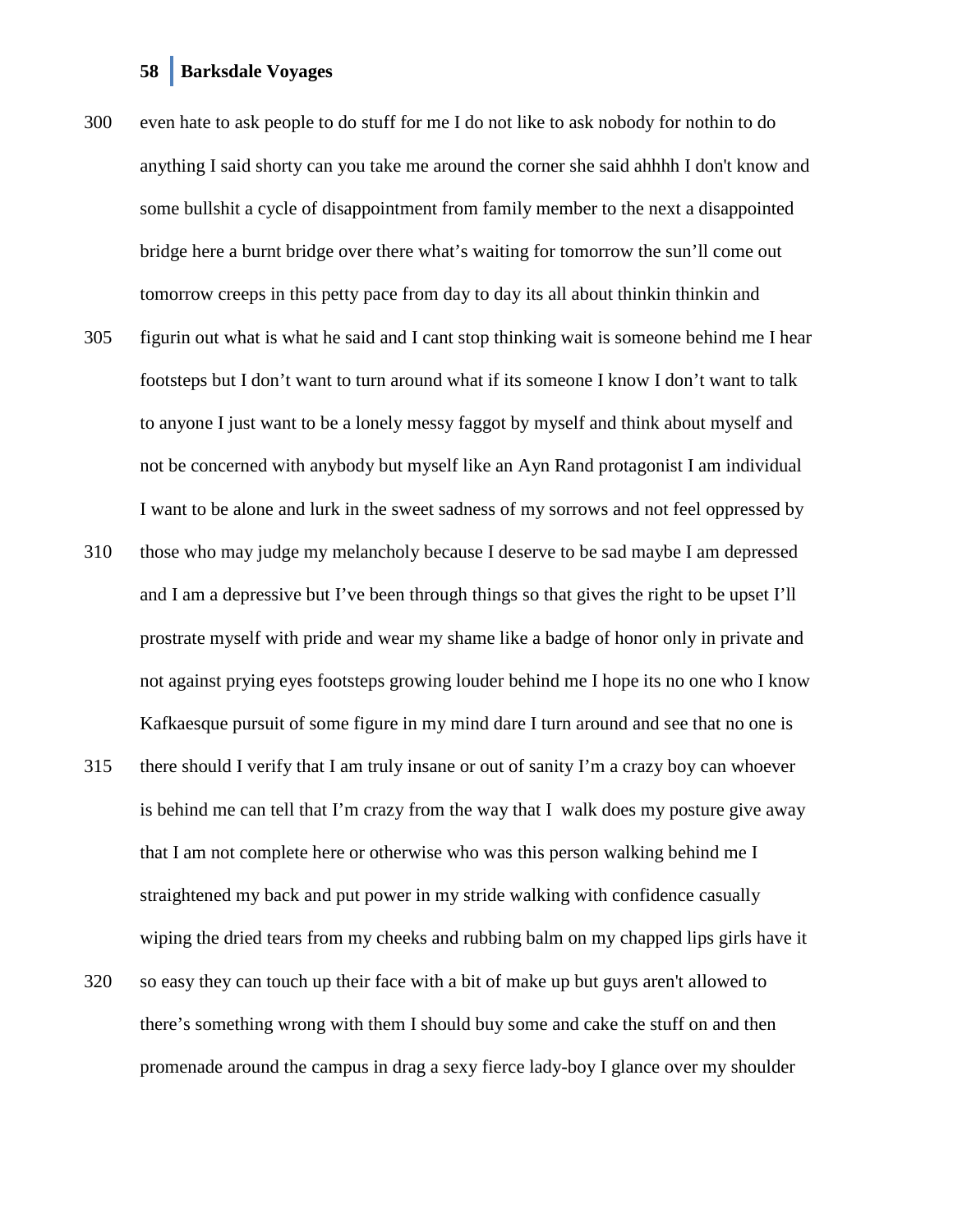the person is looking down and it's so I cant immediately recognize him but he's wearing shorts and from his silhouette against the street lights I can tell he has great calves I

- 325 wonder if he may be gay and whether he's interested in me and his pace will turn into a run and he'll grab me from behind feverishly caressing my body over my clothes then he'd take me to the bushes to fool around under the cover of darkness pricked by twigs and thorns and fallen dried leaves a mid summer romp in the middle of April and our actions manipulated by mischievous sprites and fairies his pace had quickened as he
- 330 walks past me still directing his gaze toward the ground his blonde hairy calves continue to catch my attention but it's a sick vanity that will never be resolved the frenzy of the moor seemed to be but I am every principle character in the tragedy the villain spurred by lust and jealousy planting seeds of doubt and anxiety with something as simple as shroud and the two victims one a murderer and the other smothered by pillow a death such as
- 335 mine should occur in bed strangled by his cock two lovers from Verona to in an ill-fated romance I'm disenchanted with you on a pilgrimage with the Freudian residents that linger in my brain on an aimless quest to pay homage to reliquaries jarred fragments that once belonged to someone significant but were lost and the host doesn't know the way and they wont stop talking hearing voices from inside my head telling stories and the first 340 one tells an allegory about a rooster and a fox and I cant tell which one he implies I may be with the cunning of fox and the stupidity of a cock to have sympathy for the devil she didn't believe me when I said I lost my faith and he speaks in riddles and fables and his good advice is given backwards a chiding conscience that commits simony yet regrets it later a pardoner whose actions need severe reprimands but are disguised well enough to
- 345 grant praise the speaker is tall which makes him seem an imposing and powerful but he is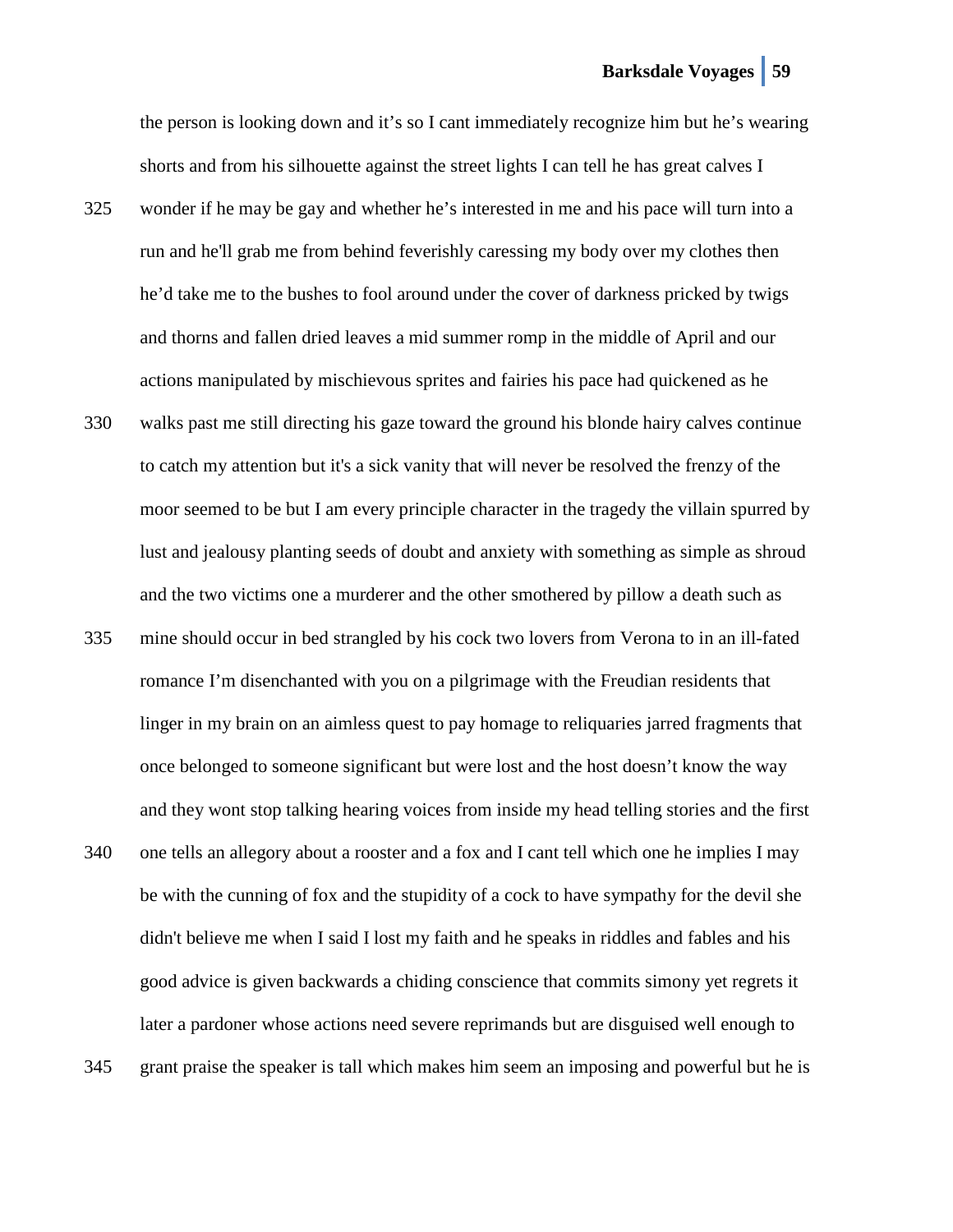frail and thin and barely talks above a whisper which allows the other voices to overpower him the second one recites poetry in fragments attempting make sense of the world by gluing images and sounds and textures and scents and flavors together with Elmer's paste what thoughts I have of you tonight Walt Whitman for I looked down the

- 350 sides streets under the trees with a head self-conscious looking at the *fool* moon my hungry fatigue I saw you Walt Whitman poking and eyeing in our solitary fancy I touch we walk and then stand watching a boat disappear on the Lethe from the banana dock under the huge shade tire and wily looking at the sunflower *my first memories black poems* razors condoms unholy battered thing you are you ain't never no locomotive we're
- 355 not our skin of grime new hip moon but me one day I am think of a color orange not of orange of words how terrible orange is and life with a man with a blue guitar *his kind* and her kind I have gone out a possessed witch a woman like that is not a woman quite a woman like that is misunderstood and not ashamed to die and we touch and in another country people die and what of the dead you do not do you do not do achoo bean-green
- 360 over blue the tongue stuck in my jaw and the language obscene they are dancing and stamping on you I am a traveller from an antique land with trunkless legs of stone a shattered visage nothing beside me remains my name is Ozymandias *king of kings lords of lords Jehovah-jireh Rapha Nissi* rising toward a saint they flare and falter wobble and toss receding dwindling forsaking a weak mailed fist *and middle finger* clenched against 365 the sky hierarchic privacy eyesores a fairy dark night that search in the moonlight for a bite to eat moonstruck eye's rotifer under the chalk white spire of the Trinitarian Church all the bells say too late a bell-cheeked negro propped up by a plank ebony hands sweet blues coming from a black mans soul I's gwine to quit ma frownin the stars went out and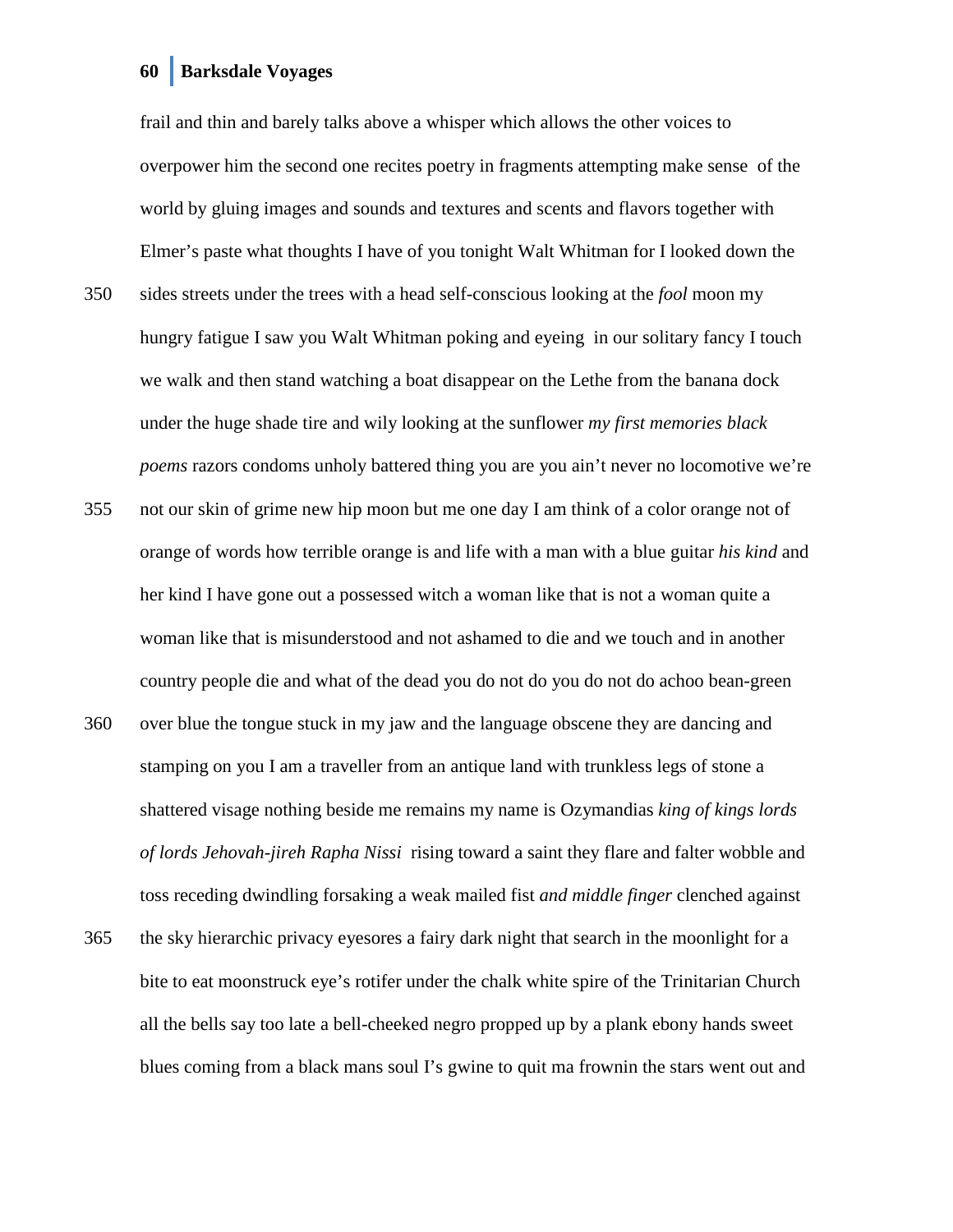so did the moon I wind reliquary hands through black swollen gates what words can

- 370 strangle this deaf moonlight slow tyranny of the moonlight *a ministering minstrel* Sir Bones is suffed de world wif feeding girls I might as well be on Mars made weak by time and fate, but strong in will to strive to seek and not to yield he kept speaking by arranging lyrical sequences to form some truth he appears witty because of his use of rhetoric but it is a façade he is in drag like the queen from a John Waters film campy and loud he is a
- 375 Touchstone who is more aware than the Orlandos and Olivers and Ganymedes though deaf in his right ear and disturbing a gap in his front teeth the last one's voice narrates in intervals of silence and then violence in a sequence of unconnected exclamations that are sporadic and intentional he convulses as he speaks like he is wounded and shouts with his flailing body movements he was a shape shifter first appearing as Eve with a reptile
- 380 weaving around her body then a hissing gorgon swarming with cobras and venom and then Cleopatra beautiful with a snake's fang in her breast the other two voices wrestled him as he changed shapes but his mutability was beyond their control but then all three were silent swipe I open the door to my building and see a few vagabond students lingering outside two in the morning the bars just let out but no one wants the party to
- 385 stop no one wants to go home the lights are too bright it feels like a hospital and I am the patient #patience\_is\_a\_virtue and I walk down a long hallway the walls are all white which somehow makes me feel dirty someone is studying in the lounge he's not wearing shoes and even though he's not hot something about the way he crinkles his toes is erotic the white walls shout at me that I'm a pervert #ifthesewallcouldtalk and they sound just
- 390 like mother there she was again in front of me with weeping saying with resignation that she did the best she could she did do the best she could and I suppose he did too and its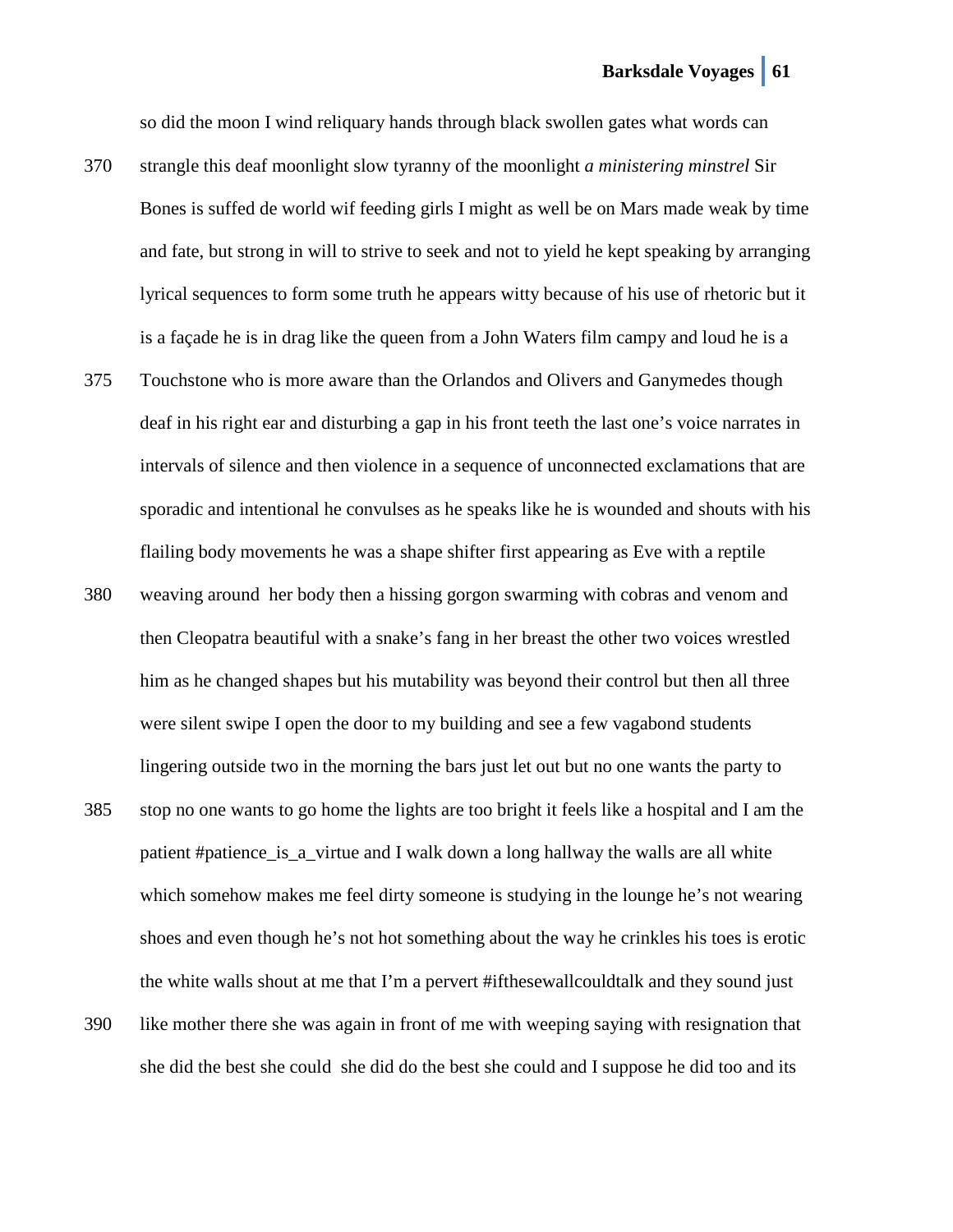hard to fault either of them because they tried and maybe I should take more responsibility because I know they each work so hard and I can be an ungrateful little shit sometimes and maybe in time she'll love me for all that I am and for who I was and what

- 395 I am and who I will become how much more time will I have with either of them in this world there's no stranger feeling than watching your parents grow old in front of you once they could hit you when you misbehaved or pick you up to embrace you and now their bodies are frail and they complain about aches and pains and are always tired and is it worth it to stay bitter and in resentment or angry and which one of us will take the first
- 400 step toward repairing the disappointed bridge will it be me the last time spoke with my father he kept saying Your mutha was so happy to see you, ya know, I could tell when I pickt her up from work, she was so happy, ya know, I guess dats da way it is with muthas when their child is away, but dads, ya know me boy, I know you off there doin ya thing but you gwine come back I walk into the bathroom click the lock too drunk to fumble
- 405 with a zipper so I just grab my belt and wiggle out of my pants and let my underwear fall to the ground I sloppily aim at the porcelain bowl adding more piss to the already crusted urine around the eggshell lip pull up my pants and boxers and flush the toilet with my foot I stare at my reflection as wash my hands angular face deep dark brown eyes and brown skin that is red and ochre and gold and blue, and green and purple a variety of
- 410 shades and hues and if I were rating myself on a scale of one ten I'd give myself a seven cause I'm starting to feel better about myself and I guess I'm slightly above average I pressed my fingers against the fingers on the reflective plane and became the reverse figure a mad hatter with a Cheshire cat smile in a universe of anthropomorphic deck cards playing drinking games with Bud Light and chess pieces and the knave of hearts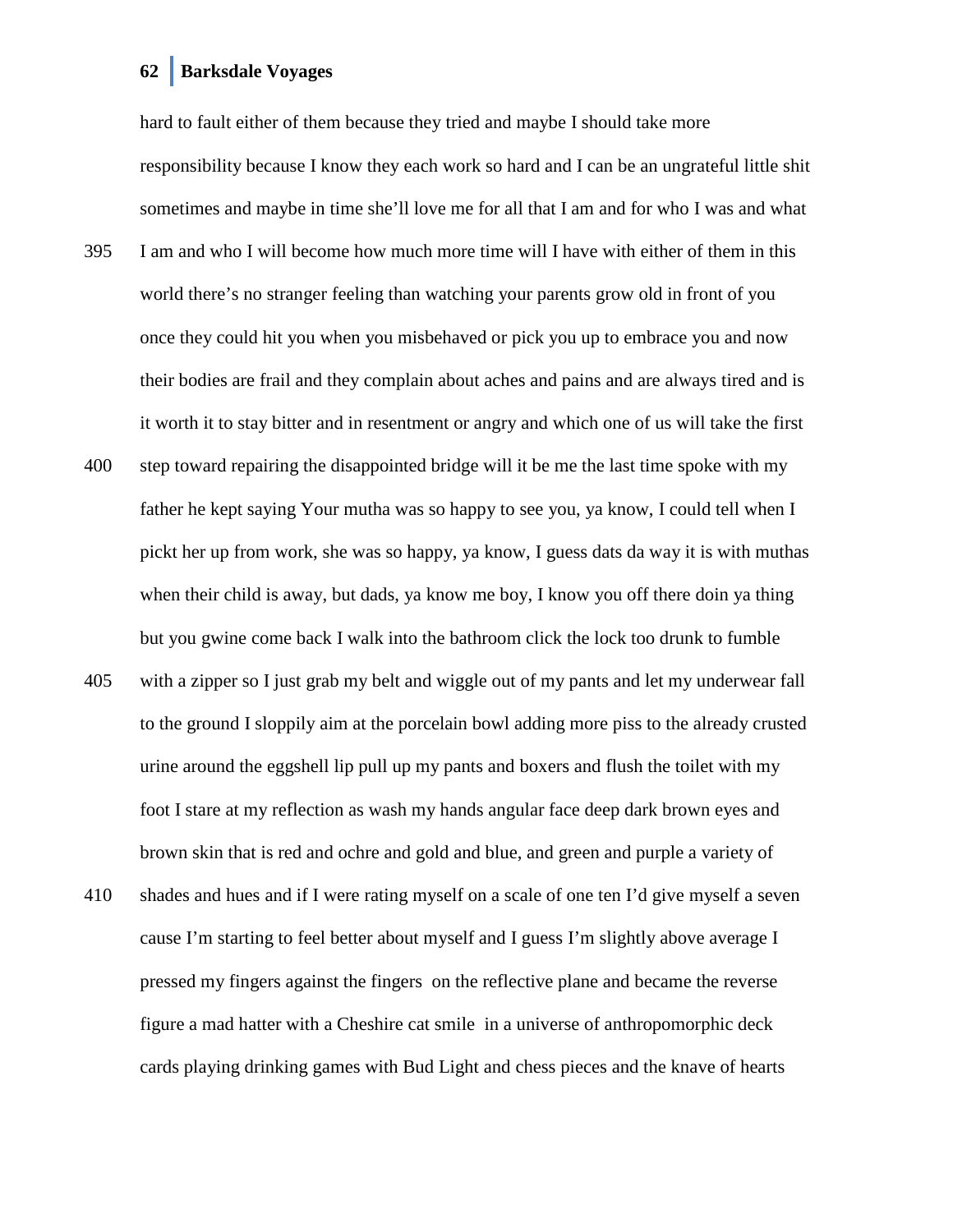- 415 was making lewd gestures in the corner and a rabbit with a stopwatch ran in circles around me a golden stopwatch I give it you not that you may remember time but that you might forget it now and then for a moment and not spend all your breath trying to conquer it and I ran out of the mirror breathing heavily push open the door and walk into my room the lights are out but I can tell my roommate is not home he's with his girl
- 420 usually every night because she has a place off campus and I guess since that time when I accidently walked in on them while her head was in his crotch things were a little awkward and even though we laughed it off this is a more convenient arrangement still a little sad though I'm lonely and it's unbearably quiet save for the thoughts inside my head shuffling through the darkness I slipped out of my clothes and climb into the bed and
- 425 with my head at the foot facing the closet door which is open and the hanging clothes are shadowy figures vague impressions of myself a series of ghost prints and palimpsests that I use to cover-up my bits for decency and for a bit of flair flashy prints and loud patterns I notice a stain on the floor from the faint glimmer of my alarm clock. 2:45, really? Is the spot on floor, there, wine or blood and whichever it may be, is it mine and I remember
- 430 myself before I hung a cross with spikes in my hands and feet and put there by a centurion with a nail gun from Home Depot and before then when I sat to eat with my friends and we passed around a forty and pretended it was my blood and slices of pizza that were my body and I looked at the one who I knew would betray me and I told him I loved him but he wouldn't make eye contact with me because I guess he felt guilty and I
- 435 realized that he and I were one in the same two halves of the same whole that formed a parallax with me at the center and him at one end a he and she figure at another end a holy isosceles geometry of red yellow and blue noun adjective and verb spirit soul and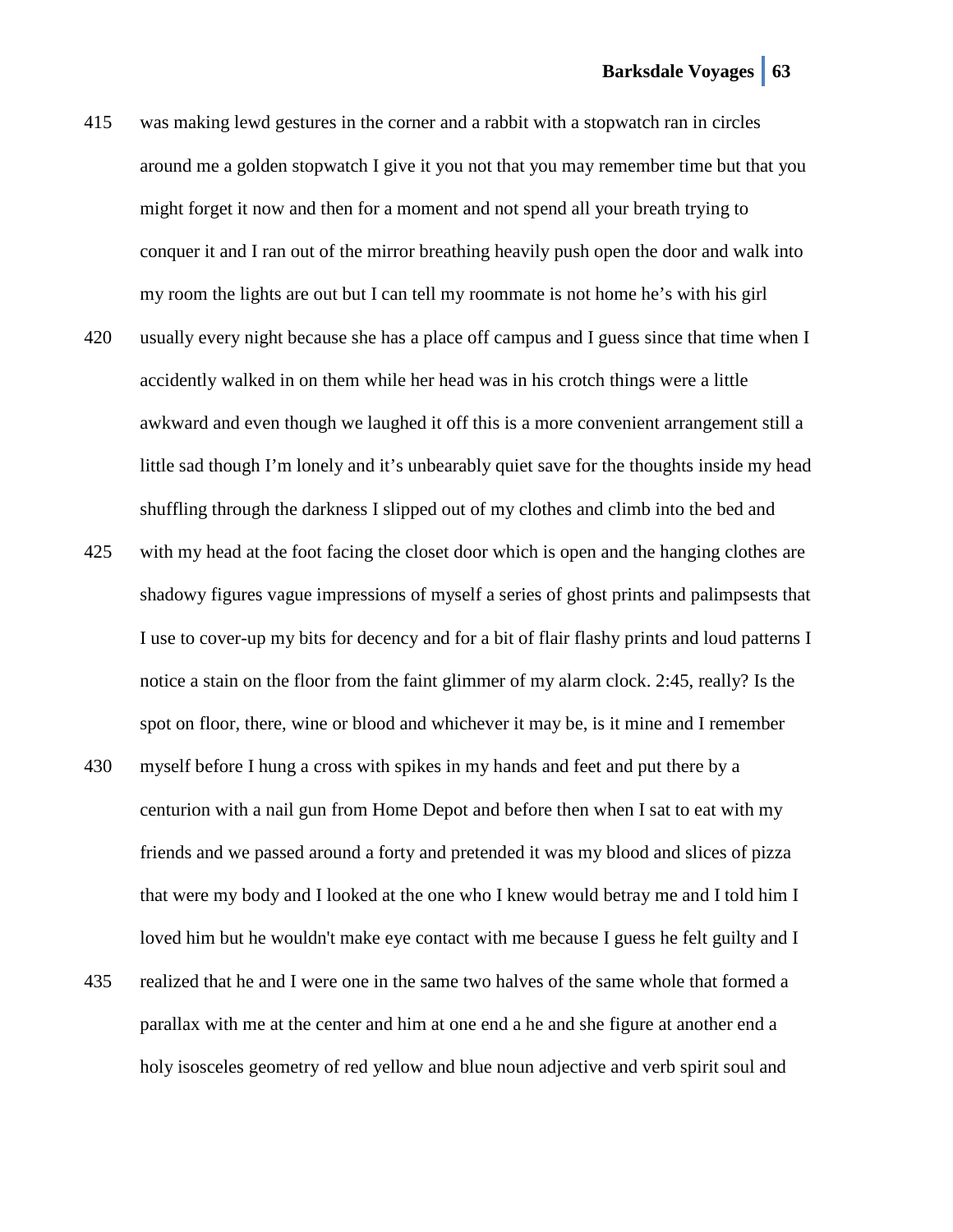body each triangle was the face of a pyramid and on each side is a fresco one of Ptolemy, one of Euclid, and one of Pythagoras forming a shadow box for observing the cosmos oh

- 440 comet beautiful and fierce who drew the heart of this frail universe to the golden fire and a horn blowing moon write so that I don't forget and then I can forget as a means of creative exorcism of the past present and future. Can anyone do what Flaubert did or what Williams did or Cezanne did or what Joyce did or what Rembrandt did or does it take a special person or a genius or a prodigy or just someone willing to work hard and
- 445 how do you determine hard work and who makes up the rules or are they arbitrary writing and words and words and identity and thoughts and imagination and the real and the uncertain and gesture and nuance and speculation and childhood and how I would begin my days in a state of overwhelming and uncontrollable sensations of affirmation as he is…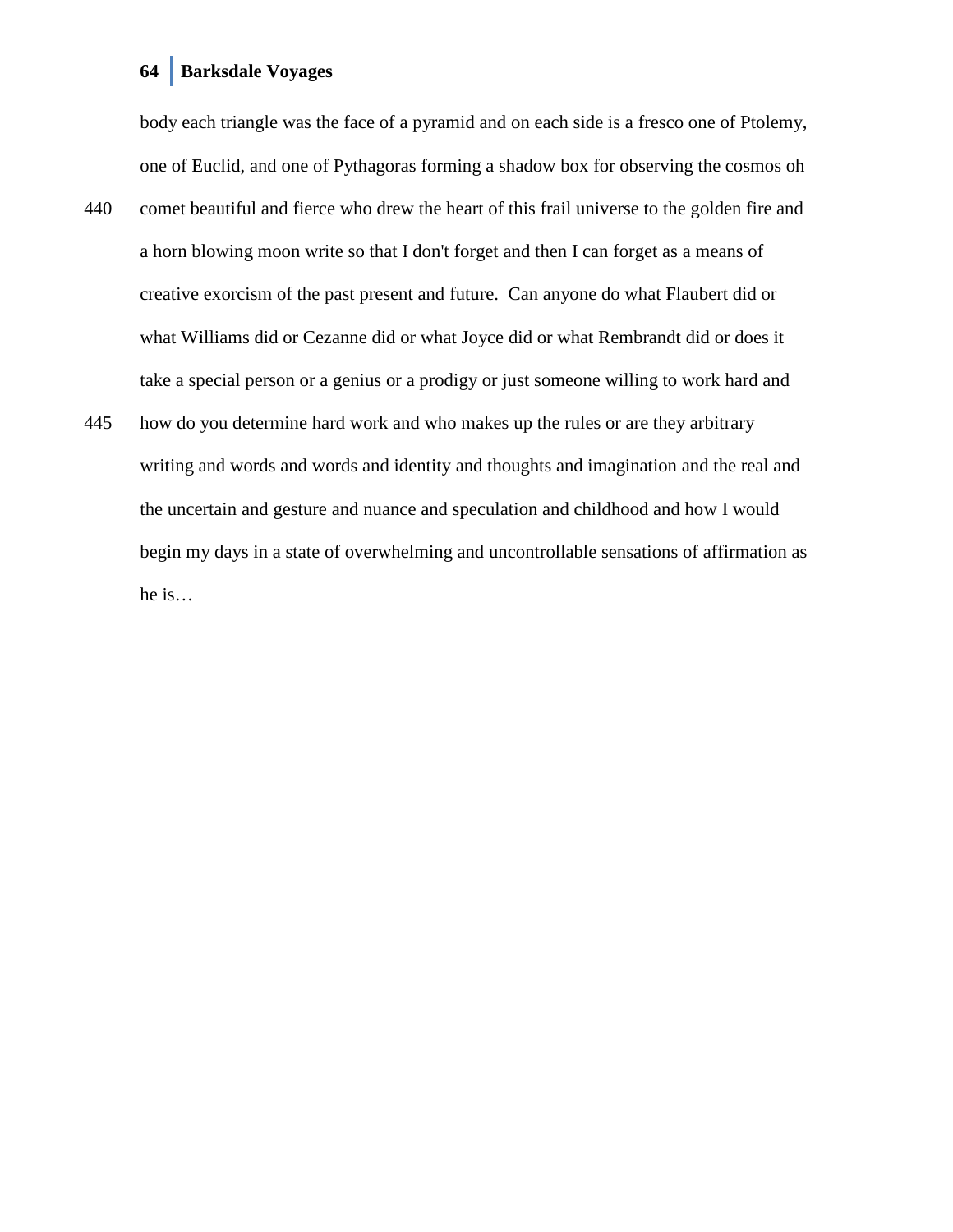#### *Voyages* **Annotated**

*Ulysses*, by James Joyce, is the foundation that undergirds the stylistic format of my novel. Arguably Joyce's greatest work, it serves as my source text from which I have based the framework of my narrative. *Ulysses* is a very difficult text to navigate; however, Joyce provides a schemata, or framework, that outlines the plot, style, and thematic devices of the book. Similar to Joyce's schemata in *Ulysses*, I also have a literary framework for my novel. The schemata explain the formal and conceptual breakdown of the novel temporally, physically, and philosophically.

| Voyages Schemata |                                                         |              |                                                                                                                                                                                            |                                                                                                    |     |                           |                       |
|------------------|---------------------------------------------------------|--------------|--------------------------------------------------------------------------------------------------------------------------------------------------------------------------------------------|----------------------------------------------------------------------------------------------------|-----|---------------------------|-----------------------|
| Title            | Scene                                                   | Time         | <b>Theoretical Concept</b>                                                                                                                                                                 | Style                                                                                              | Age | Date                      | Symbol                |
| Telemachus       | <b>Bus Ride</b><br>Elementary<br>2.<br>School           | 5 AM<br>8 AM | Christian<br>1.<br>Theology<br>Gender Identity<br>2.                                                                                                                                       | Third Person<br>Free<br>2.<br>Association                                                          | 8   | Mon<br>Aug<br>28,<br>2000 | Ancient<br>Egypt      |
| <b>Nestor</b>    | The House<br>1.<br>The Car<br>2.<br>The<br>3.<br>Church | 3 PM<br>7PM  | Pedagogy<br>Pornography<br>2.<br>Epistemology:<br>3.<br>Theological<br>Skepticism                                                                                                          | 1 <sub>1</sub><br>Stream of<br>Consciousness<br>Hallucination:<br>2.<br>Fantasy<br>Narration<br>3. | 17  | Wed<br>Dec<br>17,<br>2008 | Screens,<br>Courtroom |
| Proteus          | The Party<br>1.<br>The<br>2.<br>Bedroom                 | 9 PM<br>2 AM | Psychoanalysis<br>Moral<br>2.<br>Epistemology:<br>Ethics<br>3.<br>Phenomenology:<br>Disentangling of<br>Memory and<br>Sensation<br>Philosophy:<br>4.<br>Existentialism,<br>Psychoanalysis, | 1.<br>Stream of<br>Consciousness<br>Hallucination:<br>2.<br>Flashback,<br>Foreshadow               | 20  | Fri<br>April<br>8 2011    | The<br>cosmos         |

Similar to the 24hr structure of *Ulysses,* the eleven-year events in Voyages are constrained within a 24hr period, over one week, and in the span of an academic year. The passage of time shows the mutability in the continuity of one person's life. The seasons are significantly placed to follow an annual cycle that ends in the spring to coincide with the line "April is the cruelest month" from T.S. Eliot's "The Waste Land." The title of the novel is an allusion both to the *Odyssey* and the six-part poem by Hart Crane. These annotations clarify moments of particular ambiguities and obscure allusions, and explain my literary research. Their section number and line number, according to the lines numbers from the novel, organize the annotations.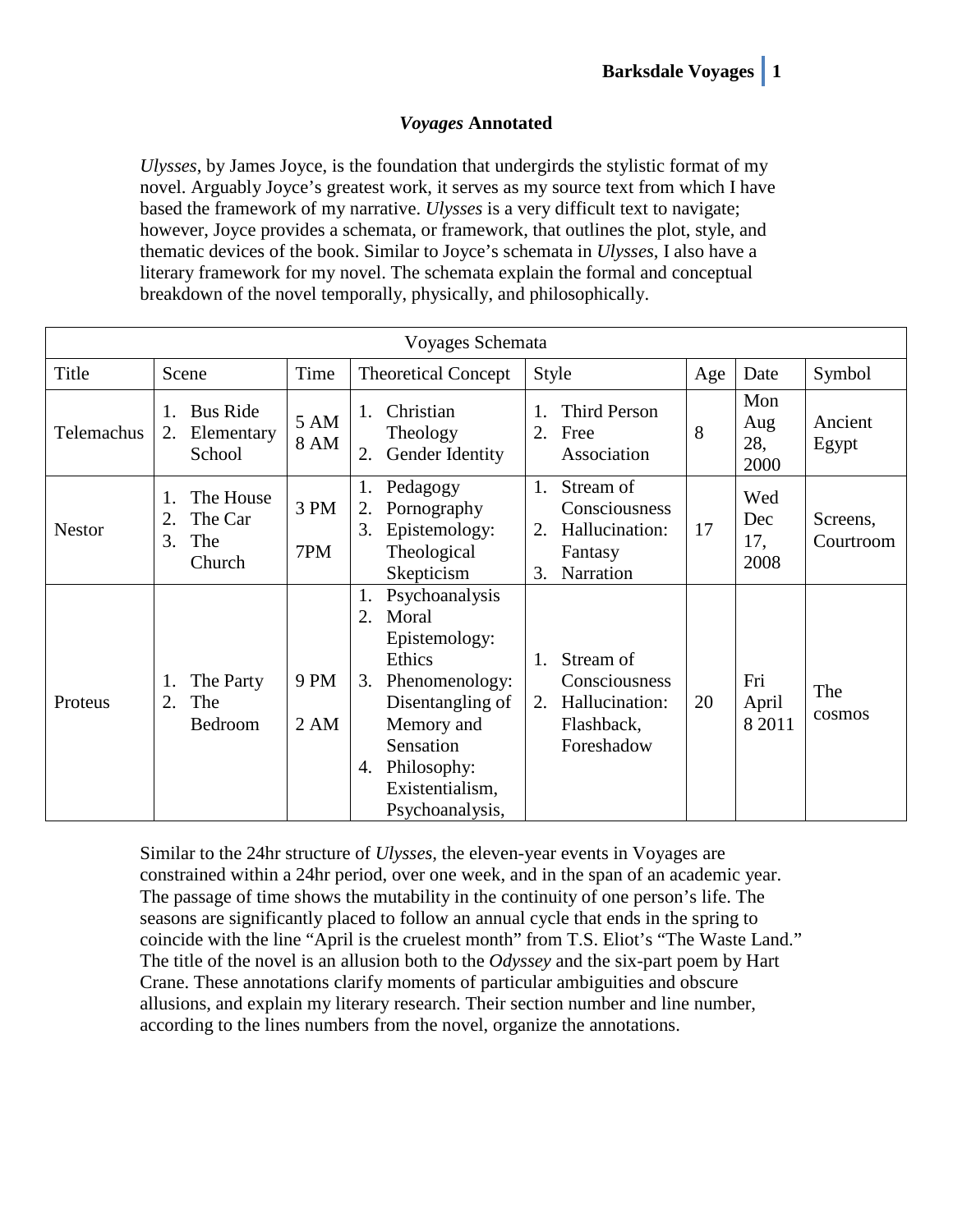#### **Telemachus:**

In "The Odyssey" the first section is told from the perspective of Telemachus who is waiting for his father to return from the Trojan War. He is persuaded by Athena to leave his island for safety. In the Telemachus episode of *Ulysses*, Stephen is coping with the recent death of his mother and the irritation of his obnoxious yet charismatic roommate Buck Mulligan and Mulligan's foreign

#### **1.1…Wrapped in some sort of prenatal dream** Reference to the fragmented beginning

of *Finnegans Wake*, "riverrun, past Eve and Adam's from swerve of shore to bend of bay, brings us by a commodius vicus of recirculation back to Howth Castle Environs" (Joyce 3).

**1.11…She, Vanessa Gnomon** Vanessa was the name of Virginia Woolf's sister, which is a reference to the style that the section emulates.

**1.13** *The Rugrats?* Allusion to popular children's cartoon from the 1990's and early 2000's

**1.19…the looking glass, which he had often tried to walk through** Allusion to Lewis Carol books *Alice in Wonderland* and *Through the Looking Glass.*

**1.21-22…looking back at himself, in a strange hallway of reflections** Visual reference to a scene from the Orson Welles film *Citizen Kane.*

**1.33…Cyclops-molded toothbrush**  Reference to the X-men, a comic book, cartoon, and live action franchise by Marvel. The franchise features characters born with special powers that are feared by society.

**1.37…** *I never let the water run no, no it might be fun but I never let the water run* Lyrics from an episode of the popular educational television show Barney.

houseguest. The themes Joyce examines in this chapter are Irish nationalism, the role of religion, and academia. Likewise, In Voyages, the story begin in the morning, and Jude encounters similar themes of religion, education, and his relationship with his mother and father. The style is in third-person-present free association much in the manner of *Mrs. Dalloway* by Virginia Woolf and *The Hours* by Michael Cunningham.

**1.72-73** *I am a C, I am a C-H, I am a C-H-R-I-S-T-I-A-N* Referencing lyrics from a popular children's Christian hymn.

**1.85 Amun-Ra…** Referencing the sun god of the Ancient Egyptians.

**1.99…He had tried rubbing mud on his eyes to perform a miracle** Allusion to biblical act in which Jesus heals a blind man by rubbing his eyes with a mixture of saliva and dirt. Similarly, Jude tries to cure his own poor eyesight with the same treatment.

**1.101** *Monday, Monday, bah dum bah bah dum dum* Lyrics from the song *Monday, Monday* by popular sixties band the Mamas and the Papas.

**1.117-18 The sounds of Kirk Franklin, Cece Winans, and Fred Hammond were the spiritual anthems…** He lists **n**ames of popular gospel artists, particularly in the African-American community.

**1.121-122 I will bless.** *I will bless.* **Your holy name…** Lyrics from slightly obscure Christian hymn, "I will bless." **1.132 is an Israelite working one of the golden pyramids** A reference to the Israelites', God's chosen people from Old Testament, enslavement to Egypt.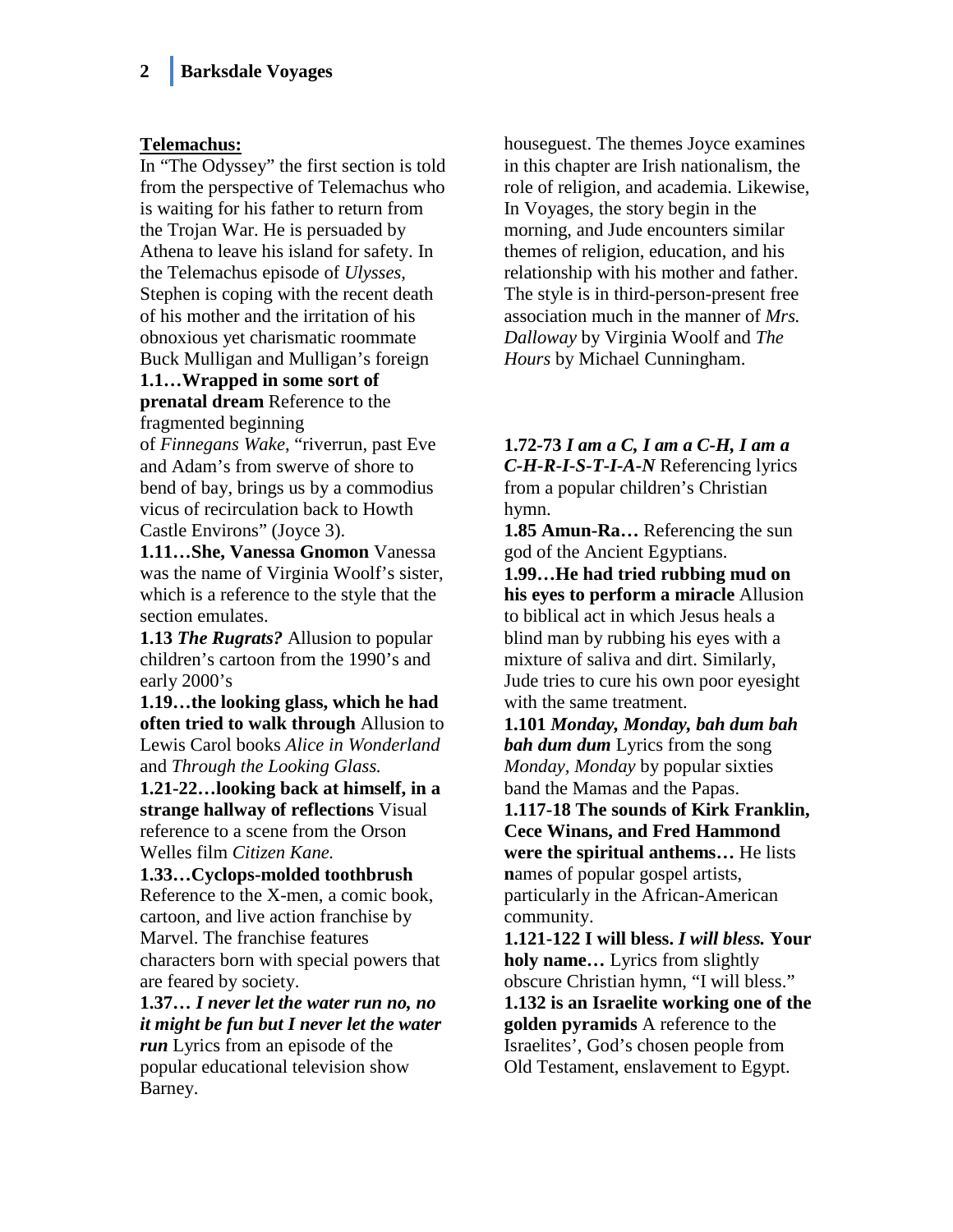**1.136-37 …She toils for this master and two others at two plantation-like jobs** A reference to the plantations of the

American southern states.

**1.38-39 He envisions her wading through the water of the Nile with basket made of pitch and papyrus reeds** An allusion to the biblical story of Moses.

**1.141. Her neck is long and elegant, her hair perfectly coiffed, and her make-up flawlessly applied** Visual reference to the bust of Nefertiti, wife of Ancient Egyptian Pharaoh Akhenaten and mother of Tutankhamun.

**1.155-163** *Time it was… They're all that's left you***.** Referencing lyrics from the Simon and Garfunkel song Bookends.

**1.189 …lonely Eleanor Rigby** Reference to the Beatles' song Eleanor Rigby.

**1.202…Ramona and Beezus** Allusion to the children's book series by Beverly Cleary

**1.216-27 Thing One…and they laugh**  This exchange between two girls alludes to characters from the Dr. Seuss' children's book *The Cat in the Hat*, and the narration imitates a similar dialogue from Brett Easton Ellis's novel *The Rules of Attraction.*

**1.224-26 God help…to wear them**  Direct quote from the final episode of *Ulysses,* Penelope, when Molly critiques their former landlord Mrs. Riordan.

**1.236 F-U-C-K. You!** An allusion to Salinger's novel *Catcher in the Rye,* in which the protagonist encounters profane graffiti at a museum. This reveals a loss of innocence or a particular kind of fall.

**1.244 Yo tay key-arrow…** English phonetic pronunciation of Spanish phrase *yo te quiero,* meaning I love you. **1.265-266 who art on the earth, hallow be his name** Reference to the Lord's Prayer.

**1.268…Mary Magdalene** Jude compares his father's adulteress liaison with Mary Magdalene, one of Jesus's cohorts and known for committing adultery.

**1.269-70…veered him off of the road less traveled. In a yellow wood where to paths diverge one** Allusion Robert Frost's poem "The Road Not Taken." **1.273-74…Delilah, and Magdalene, and Sarah, and Leah, and Mary, the mother of Christ** References women of the Bible to the women in his father's life. Allusions to the Philistine temptress Delilah who seduced and ruined Samson; Mary Magdalene the adulteress; Sarah the wife of Abraham; Hagar, Sarah's mistress and mother of Abraham's first child Ishmael; and the Virgin Mary.

**1.277 Nephilim** The sons of God from the union between angels and human women from the Old Testament.

**1.296-297…now a manger made of hay with animal neighbors** An allusion to the Nativity Scene from the Bible and barnyard nursery rhymes.

**1.306***There must be more than this provincial life* Lyrics from Disney's *Beauty and the Beast "*Belle."

**1.306-308** *The wheels on the bus…round* Reference to the popular nursery rhyme "The Wheels on the Bus."

**1.339-42 The walls have posters of children… and the caption "got milk?"** A reference to the calcium and literacy campaigns in elementary schools endorsed by celebrities, which encouraged children to read and drink milk.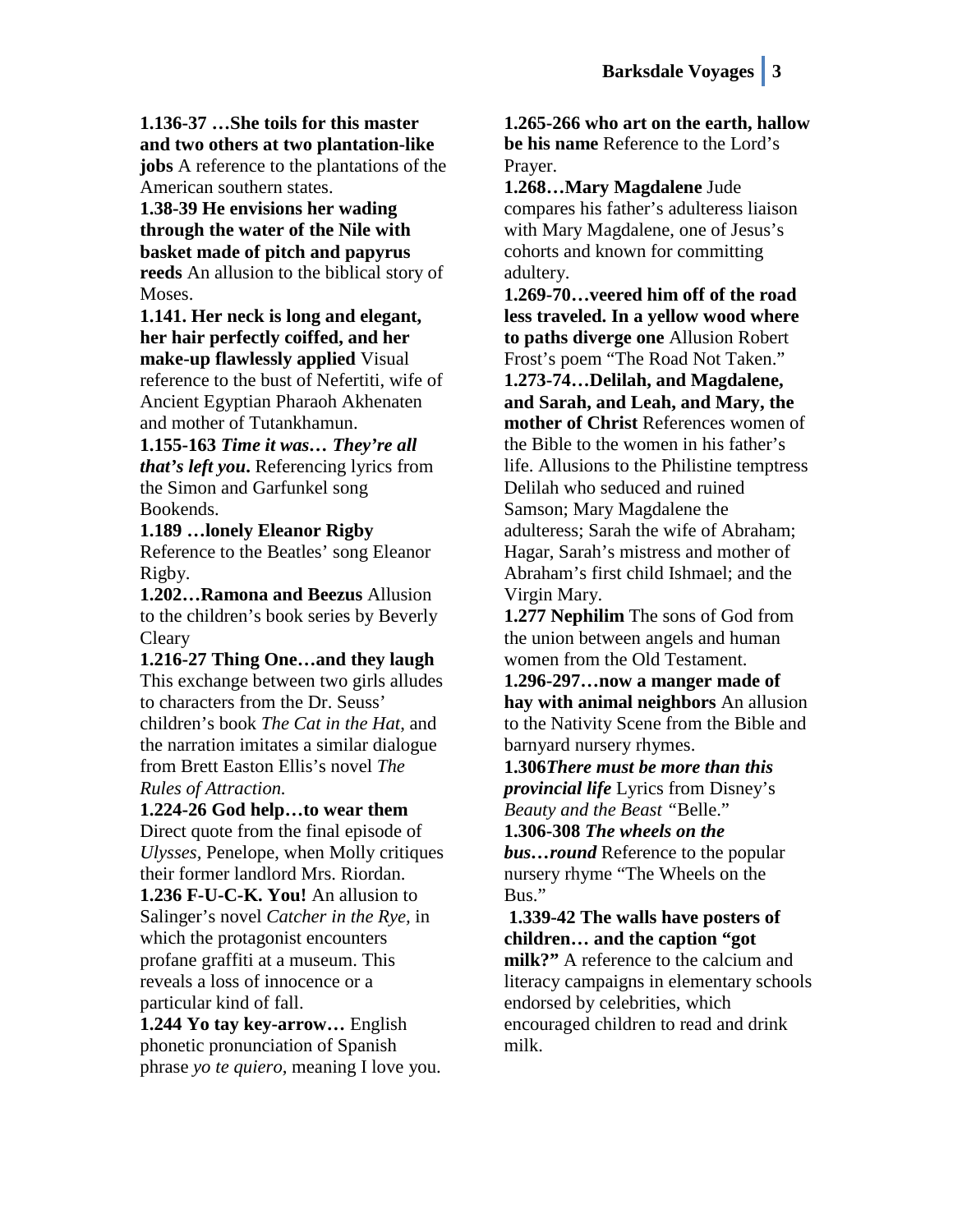**1.343** *Don't make it bad. Take a sad song—* A reference to the song "Hey Jude" by the Beatles.

**1.358.** See annotation for line 1.203. **1.368** *I want to be where the people are… dancing* Lyrics from Disney's *The Little Mermaid* "Part of your world." **1.399** *Today's lesson is brought by the letter…* Reference to Sesame Street excerpts that highlight specific letters of the alphabet.

**1.404-05 …Gnomon, in the Euclid. ...filled him with fear** Direct quote from "The Sisters," the first in a series of short stories entitled *Dubliners*, written by James Joyce.

**1.418 She, Mrs. Buchanan, is recently married and embracing the newness of her job** The style emulates Woolf's prose in *Orlando*.

**1.439-40** *He has a touch of the bird about him* Indirect quote from Mrs. Dalloway, "a touch of the bird about her, of the jay, blue-green, light,

vivacious…" (Woolf 166). It's also an allusion to Icarus from the Greek myth of Daedalus and Icarus's escape from King Minos's Island.

**1.466** *Wonder if that's how the writing got on the wall in the temple* An allusion to the biblical story to the

writing on the wall from Daniel 5:1-9. **1.482 Twinkie or a Ho-Ho** Popular confections, each with a creamy center, and represent allusions to homosexuality or promiscuity, which become themes explored in the two latter sections of the novel.

#### **Nestor**

In the next section of my novel, Nestor, the Jude is in high school and is venturing into the world of sexual maturation. It further weaves imagination and surreal perception. This chapter corresponds with the Nestor book in *The Odyssey* when Telemachus goes to speak with Nestor, an officer in the Trojan War who fought with his father, for information about Ulysses' whereabouts. In *Ulysses* the Nestor episode Stephen Daedalus is at his job as a teacher for wealthy boys. Stephen also receives some anti-Semitic advice from his boss Mr. Deasy, an Irish man but also a sympathizer to British rule. This section is narrated in stream of conscious, which is similar to the narration of Quentin chapter from Faulkner's *Sound and the Fury.*  Likewise, the section combines elements from *A Portrait of the Artist as A Young Man* during a fire sermon. The plot of Franz Kafka's novel *The Trial* and The "Circe" episode from *Ulysses* were the inspirations for the courtroom sequence in this section*.* 

**2.1-8** *When you were young you were the king of carrot flowers…the son is drowning in the blood* He is listening to music and is combing personal memories with the lyrics. The first song is "The King of Carrot Flowers" by Neutral Milk Hotel, which combines lyrics of sexual maturation, with parental domestic violence, and biblical scenes from the Garden of Eden. Jude intersperses his thoughts within the lyrics, remembering soliciting and engaging with men over the Internet. **2.8** *the son is drowning in the blood* This is a musical reference to "Say it Ain't So" by Weezer. The song references parent-child relations, specifically between a father and a son.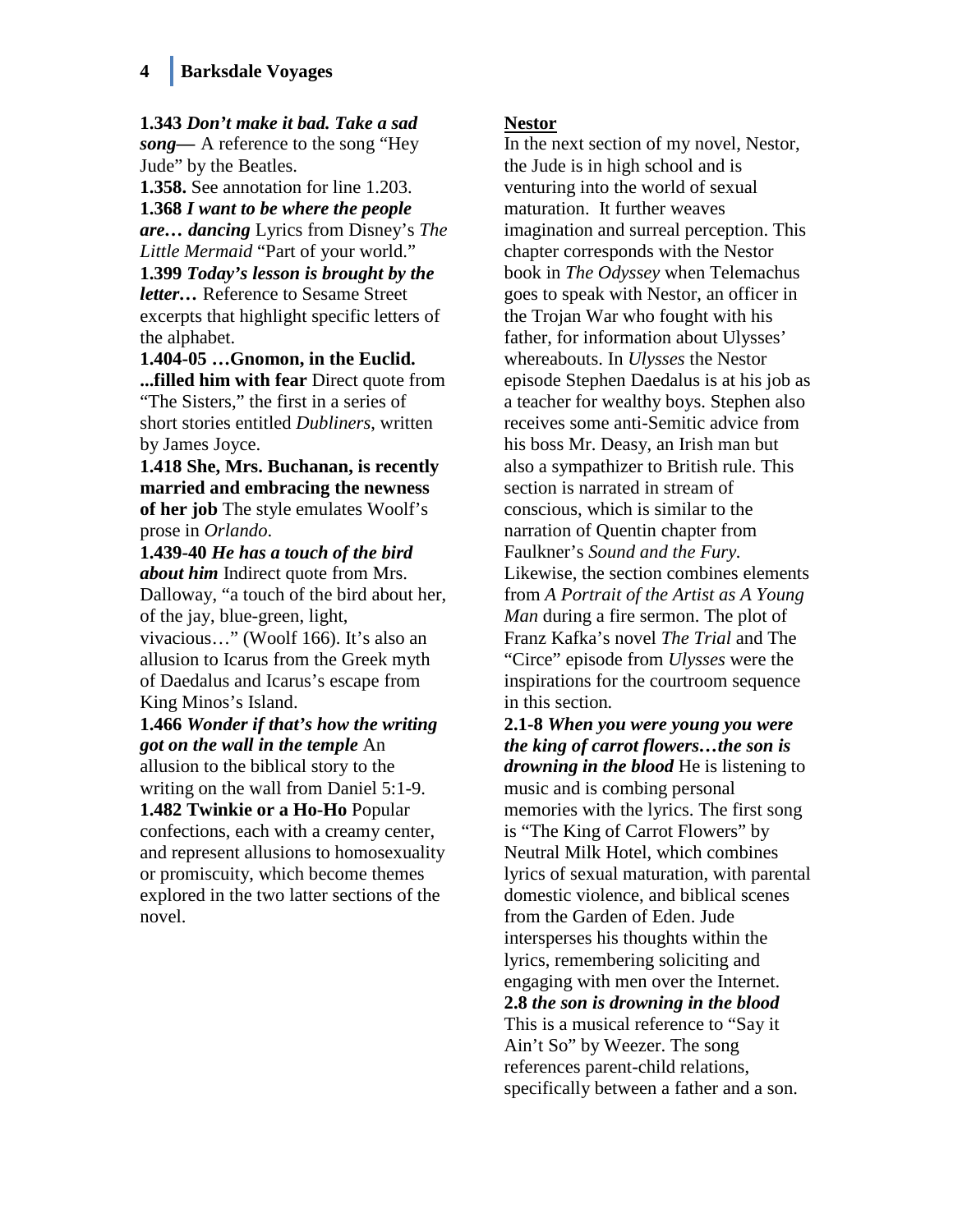#### **2.9-10 –A modern version of Medea**

Alludes to the Ancient Greek Myth of Medea who slays her children in an act of vengeance. The allusion compares her violent act to the Jude's masturbation.

**2.11 Through the wire fence I could see them running** Alludes to the

opening of *The Sound and The Fury* in which one of the main characters says, "Through the fence, between the curling flower spaces, I could see them hitting" (Faulkner 3).

**2.17-18** *That's what I call love I bet you'd pick it up and mess around with it if I put it down* Once again, Jude is listening to music these lyrics are quoted from a song by The Strokes entitled "Razorblade." This song references a disintegrating love affair.

**2.18 Turning up the volume on the click wheel** A direct reference to the controls on his music device.

**2.19** *The blue jay way* This is a reference to The Beatles' song "The Blue Jay Way." The song narrates a seemingly mundane and oddly threatening journey. Likewise, Jude jaywalks across the street, which become a series of illegal actions he performs. These illegal acts foreshadow the trial in the latter half of the section.

**2.15** *Please don't long* Another

reference to the "Blue Jay Way," which Jude has applied to waiting on the light to change.

**2.22** *estar* The unconjugated version of the Spanish verb for indicating emotions and location, both of which are constantly changing for Jude through the episode.

**2.24-25 Crossing the street has become as bad as navigating Scylla and** 

**Charybdis** Direct allusion to the mythical sea monsters that Ulysses encountered during journey home after the Trojan War.

**2.25** *Beware of the beast with seven heads* This is another allusion to the Scylla from "The Odyssey," which Homer describes as having six heads. It is also a more direct allusion to the sea beast with seven heads described by St. John the Apostle in Revelations 11:7 and 13:1.

**2.25-26 I couldn't feel my keys when I pat down my pockets***.* This is a reference to the seventh episode of Ulysses, Ithaca. In it the protagonist returns home but is locked out without a means to get inside. It represents a demoralized homecoming and an inability to perform sexually.

*2.30-31 Those Beaver-Cleaver families*  This is allusion to the popular sitcom from the 1950's-60's that embodied the myth of the American Dream.

**2.31-32 Push in gently and press down—be patient…deep breaths— Push in gently and press down** This further references the allusions to Jude's sexual maturation as he enters his home.

**2.39-41 Little insect-like books crawled out and I watched as they scampered like roaches across the floor** The scatter papers are compared to insects. This is an allusion to the films based on the short story "The Fly*"* by George Langelaan and *The Metamorphosis* by Kafka.

**2.43-2.56** *I found a dimpled spider, fat and white…If design govern a thing so small* A direct allusion to sonnet "Design" written by Robert Frost. The allusion further highlights themes of transformation, and poem questions the divine order of the universe.

**2.59** *Sashay Shanté!* **Yes, hunty!** An allusion to colloquialisms used by drag queens in the film *Paris is Burning.* **2.59 Paris is Burning** A 1990 documentary that focuses on the culture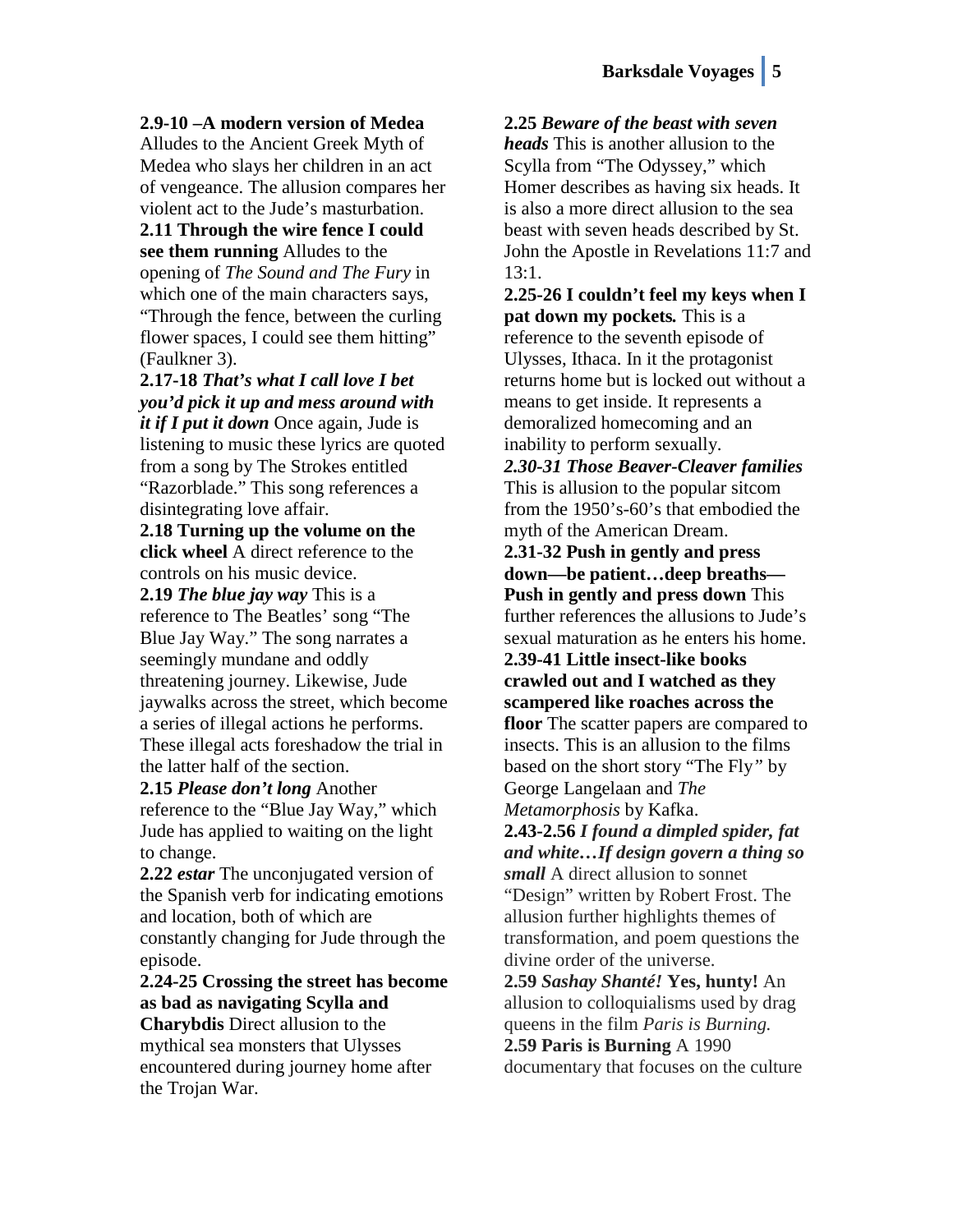of drag queens in NYC. The film was a touchstone for LGBT visibility.

**2.60 Peppa LaBeija** He was one of the featured drag queens in the documentary *Paris is Burning.*

**2.61 All I do is pose dahling. Fierce!**  This is a colloquialism used in the drag community.

**2.62 chocolate drops from the gilded six bits** This is an allusion to the short story by Zora Neale Hurston, "The Gilded Six-Bits." At a drag show the performer will usually receive tips from the audience, which Jude corresponds with the Hurston story. Moreover, the Hurston story examines African-American culture and sexuality.

**2.64 Cue the audience's laughter as my close-up appeared on the imaginary screen** This yet another

hallucination that references Jude's pop culture indoctrinated imagination, and his surreal perspective on life.

**2.66 but if you can't laugh at yourself…** An instance when Jude has a

drifting thought. **2.69 He's just standing there not saying anything, but I feel obligated to tell him a story** This is an allusion to the sixteenth episode of Ulysses, Circe, in which Bloom hallucinates an image of his prematurely deceased son. Here Jude imagines that the picture from his childhood is standing before him. Similar to the hallucination from Ulysses, the figure does not engage with him; instead he remains present and static.

**2.71-72 "It's a fiction." Benedict Anderson—who's he?** Here, Jude remembers a quote from a film that references Benedict Anderson's philosophy on identity as a fiction. The film that he is thinking of is *Waking Life,*  directed by Richard Linklater.

**2.76** *When you were young you were the king of carrot flowers* Lyrics to the "King of Carrot Flowers." See 2.1-8. **2.80** *You smug fuck! Stabbing his hand with a fork* This memory of Jude's father flirting with his mother is interrupted by an allusion to a scene from the film *Requiem for a Dream,*  directed by Darren Aronofsky, in which one of the main characters fantasizes about violently attacking someone during a dinner.

*2.83 Why she treat me like that Jude? Ya know* This is the first time when we get dialogue between Jude and his father, but it's actually mediated by memory during a difficult stage in Jude's life.

**2.84** *and dad would throw the garbage all across the floor* Lyrics to the "King of Carrot Flowers." See 2.1-8.

**2.89** *Papa was a rolling stone, wherever he laid his hat was his home* An

allusion to the popular song "Poppa was a Rolling Stone" by the Temptations. **2.92 wron—** An instance when Jude has an incomplete thought.

**2.96-97** *Oh…who lives in a pineapple under the sea?* Lyrics from a children's television show SpongeBob Squarepants.

**2.97-98 The briny water rushes in from all sides of the room and there are obnoxious nautical creatures surrounding me** As he watches the TV show he hallucinates that he is a part of the program.

#### **2.100-101** *What are you doing? I lay on the floor legs crossed and waving them like a tail. She sounded so angry.*

*Nothing* The TV nautical themed show prompts a memory, in which his mother gets angry with him for imitating a mermaid.

**2.106** *Adam* Reference to gay dating site used specifically for engaging in sexual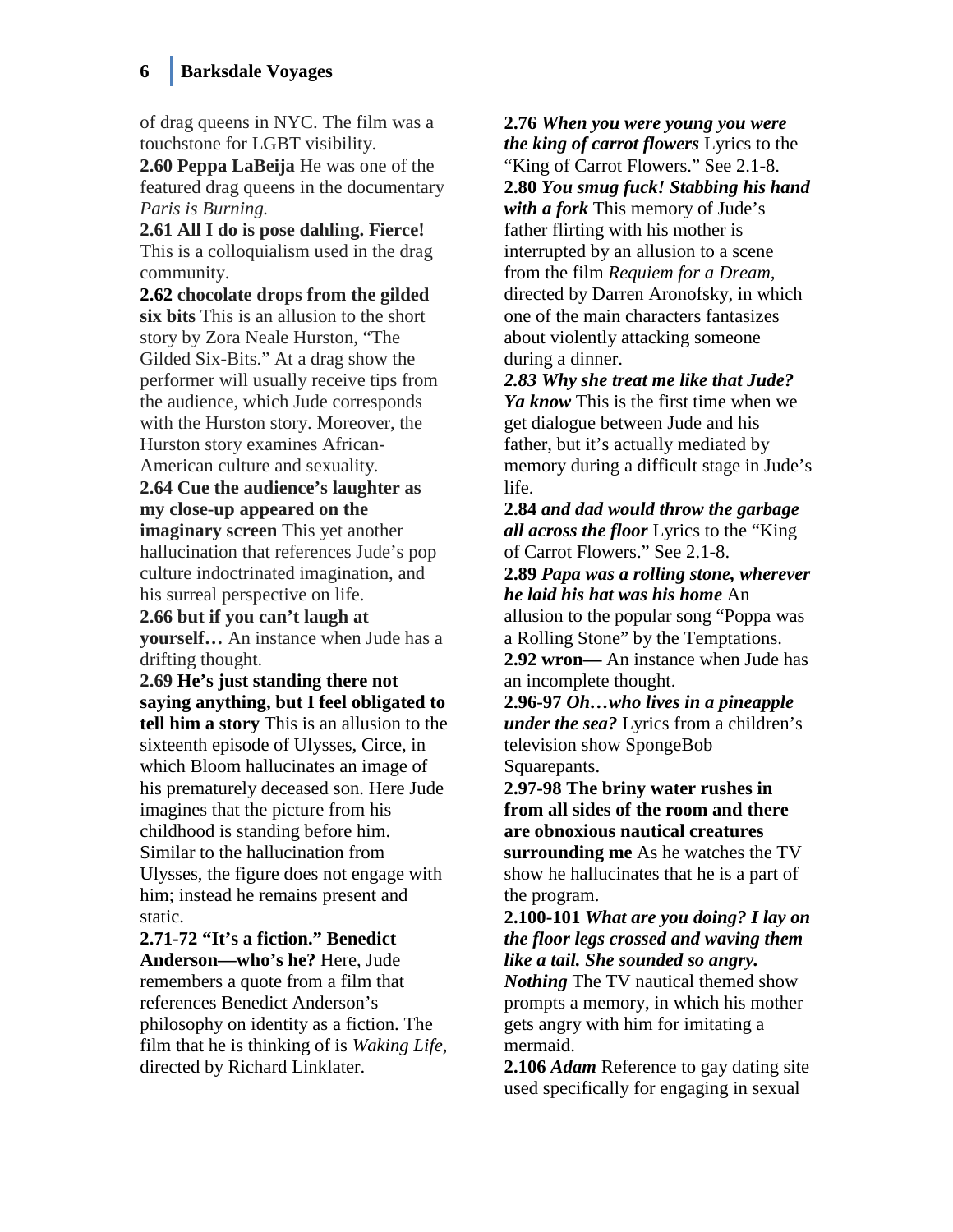encounters, and the first man created by God in the Judeo-Christian and Islamic faith.

**2.107-08 Sometimes I felt bad about it. The time that she looked at my arm and saw shallow slices in the skin—** *Cuttings* Here, Jude remembers how he once responded to his feelings of shame for acting upon homosexual desires by committing self-mutilation. This is also an allusion to Theodore Roethke's poem

"Cuttings," which explores the poet's sexual experience and childhood. **2.111** *I know why the caged bird sings* 

This is an allusion to the autobiography by Maya Angelou, I Know Why the Caged Bird Sings. Similar to Voyages, I Know Why the Caged Bird Sings also deals with concepts of spiritual, racial, and sexual liberation*.*

**2.112 as one window begets another**  He is browsing a sequence of images in windows on the internet that increase sexual explicity.

**2.116** *what was that word mother* The picture of his mother speaks to him, as does his conscious, imploring him not to act on his desires. This is a direct quote from the sixteenth episode of *Ulysses*, Circe, in which the secondary protagonist has a vision of his dead mother. He asks her for a word of comfort, but she only offers guilt. However, in *Voyages,* Jude uses this as a flippant remark.

**2.116 Login.** *Blueboxers.* **Password: \*\*\*\*\*\*** This is a screen-capture of his entrance to a sexually explicit website. The censored password is an allusion to the gnomon.

**2.118** *This urge, wrestle* A direct quote from lines in Roethke's poem "Cuttings." See 2.107-08.

**2.121** *What saint strained so much* A direct quote from lines in Roethke's poem "Cuttings." See 2.107-08

**2.122** *Resurrection of dry sticks* A

direct quote from lines in Roethke's poem "Cuttings." See 2.107-08 **2.125-26** *In my veins in my bones if feel it* A direct quote from lines in Roethke's poem "Cuttings." See 2.107-08

**2.126** *When sprouts break out… beginnings, sheath-wet* A direct quote from lines in Roethke's poem "Cuttings." See 2.107-08

**2.163** *Eve Black and Eve White* This is an allusion to the film *The Three Faces of Eve,* directed by Nunally Johnson, about a mother with a split personality disorder.

**2.165. Huxtables** The family name of the characters from the popular 1980s-90's sitcom, The Cosby Show.

**2.167 black Margaret White** An allusion to overly religious mother from the film Carrie, directed by Brian De Palma, adapted from Stephen King's novel of the same name.

**2.168** *No more wire hangers!* A quote from the film, adapted by from the book with the same title, Mommie Dearest. The film and book detail the abuse that Christina Crawford claimed to suffer from her mother Joan Crawford. In one scene Joan goes on a futile tirade about wire hangers being a sign of a low social status, and then beats her daughter for using them.

**2.171** *Boys don't cry* Reference to popular aphorism asserting male gender masculinity, and an allusion to the transgender inspired film *Boys Don't Cry.*

**2.175-176.** *Are you crying? You better not be 'fore I'll give you something to cry about.* **I hated her then.** *I brought you into this world. I'll take you out!* As Jude is unloading the groceries he has flashbacks of memories of an argument with his mother.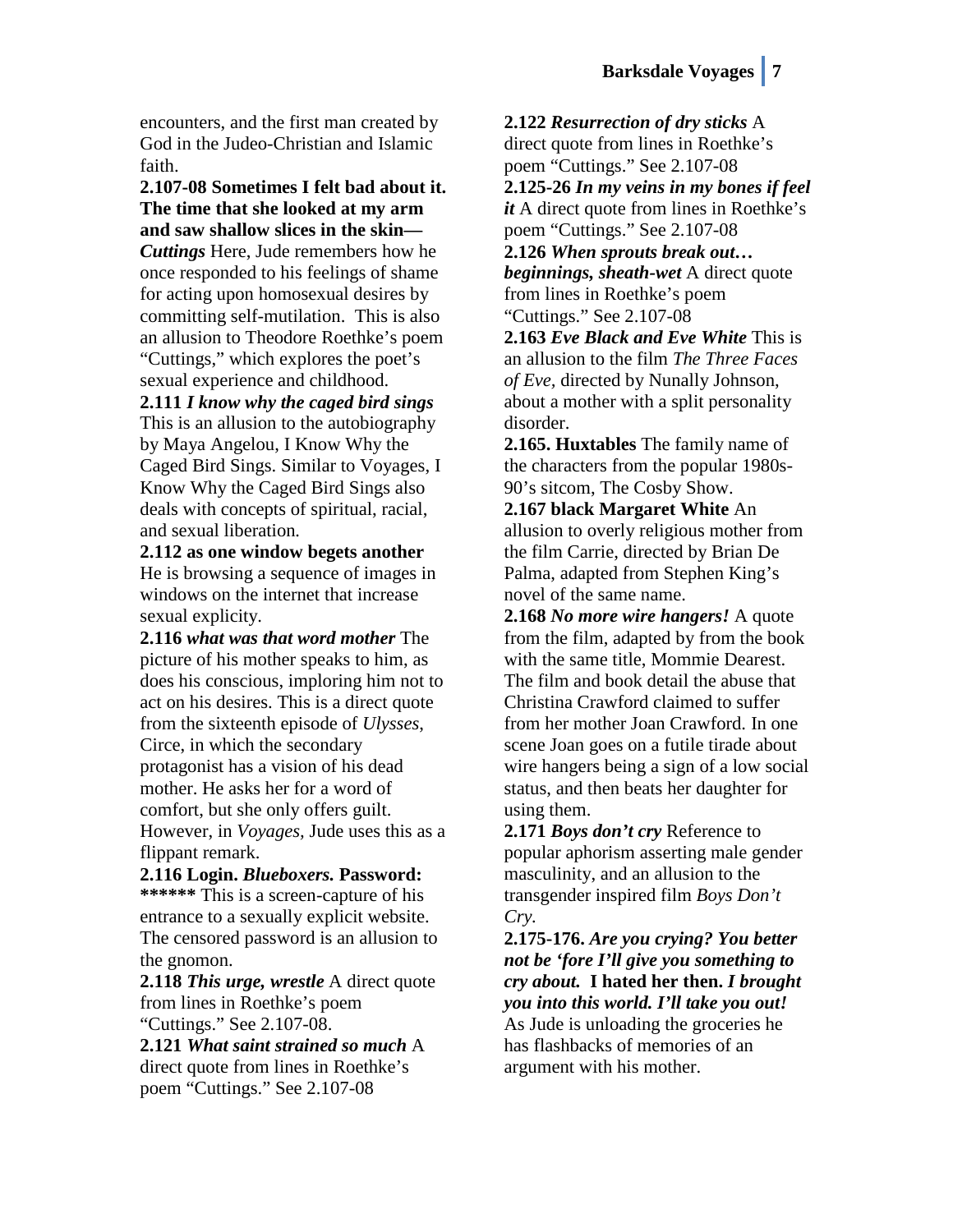**2.176 Mammy** A stereotype of African-American matriarchal figures**. 2.183 Camus** Reference to Albert Camus the French existentialist writer, and author of *The Stranger.* The novel deals with themes of isolation and the meaning of life. The plot follows the trial of a man who commits a senseless murder shortly after his mother's death.

**2.183-84 Qu'en pensez –vous Monsuier Meursalt** French: "What do

you think Mr. Muersalt?" Monsuier Meursalt is the protagonist from *The Stranger.*

**2.184 Maman's funeral** An allusion to the plot of *The Stranger.* See 2.183.

**2.194 Had her feet marched to Jerusalem** An allusion to "Jerusalem" by William Blake, and references her religious passion.

**2.201 Nappy naps in the old oak tree**  African-American colloquialism on the tight tangled curls of ethnic hair.

**2.214-16 she was angry, and shouting, and scary. The next incident she was weepy and sad, and I was remorseful, and embarrassed, and shamed.** The use of and is a subconscious effort by Jude to join these fragmented feelings of his disintegrated identity and equally collapsed relationship with his mother.

**2.220 Pretty girls never looked at me**  An allusion to a lyric from "Beverly Hills," a song by Weezer.

**2.225 dark raw sienna Crayola**  Reference to his complexion and an immature means of viewing himself through the coloring crayons.

**2.246 NSA** An acronym for "no strings attached," sex with any emotional ties or commitment.

**2.246-47 It was a NSA encounter between a young boy and an older man—whippings and spittle** Reference to "An Encounter," the second in a series of short stories entitled *Dubliners*,

written by James Joyce. In the story two boys skip school, and one has an encounter with a possible pedophile that describes his pleasure for giving boys whippings.

**2.249-251 For a moment I was Moses standing on Mt. Horeb, or was it Sinai**  Jude begins to dismantle Christian myths and the biblical fiction by noting continuity errors in the bible, particularly the location where Moses receives the Ten Commandments. In Exodus 19:20- 25 it is at Mt. Sinai, yet in Deuteronomy it is said to by Mt. Horeb.

**2.251THE GREAT I AM** An allusion to Exodus 3:14 when the lord appears for Moses and claims to be "I AM WHO I AM." The response is to the sacred name of the Hebrew/Christian God that's name is never spoken. The capital letters are a reference to typography when addressing

**2.259 Would Jerusalem have been built amongst these satanic mills?** A reference to William Blake's "Jerusalem."

**2.267 The lush colors of cerulean and saffron project a sense of opulence**  This language marks a change in the narration, which becomes more elevated than the rhetoric that Jude uses earlier in the section. The shift in narrative tone parallels the various styles the Joyce writes in the fourteenth episode of *Ulysses*, Oxen of The Sun.

**2.292 her perfume reminded me of pure nard** An allusion to Mark 14:3-9, in which a woman anoints Jesus with an expensive oil in preparation for his burial, much to the disapproval of his disciples.

**2.298 now a lion's den and I was Daniel** Reference to the biblical story of the prophet Daniel in Hebrew Bible and Christian Old Testament, in which the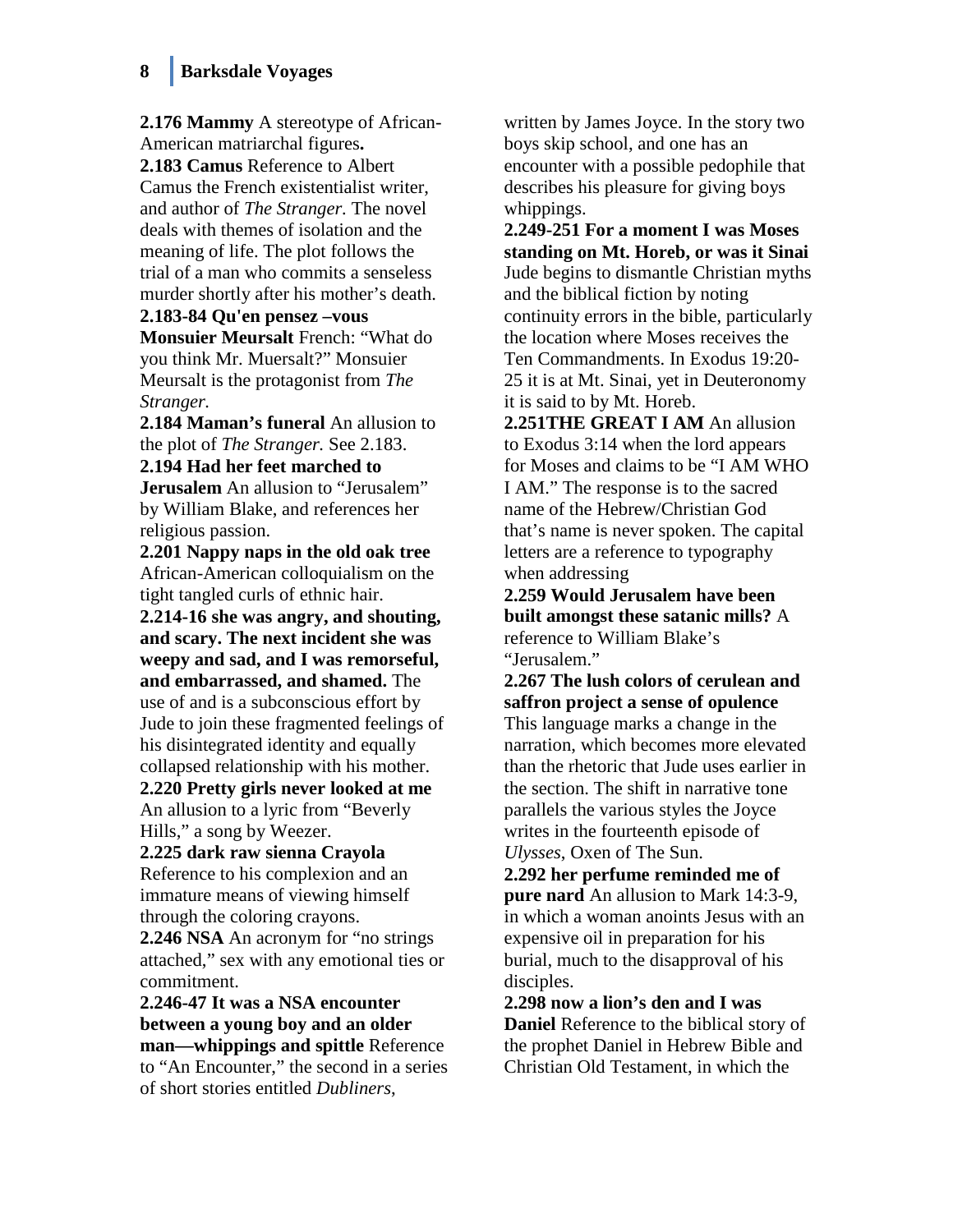prophet is thrown in a lion's den for his religious conviction—Daniel 6:16-28.

**2.305-06 A disembodied voice—**

**around a screen** A new change in the narrative style from the formal tone to an exaggerated courtroom drama.

**2.337-8 Emanuel Cyrus** The pastor's name references both the philosopher Immanuel Kant and Cyrus the Great, the King of Persia who freed Jews from their captivity. Cyrus ends Jewish exile and builds a temple in Jerusalem.

**2.348-49 I could have choked…vapid words—Service or servitude?** New change in narration in which there is a legal argument between Jude's thoughts and the Pastor's sermon.

**2.355 Luke 9:46-48** An acted parable rejecting self-centered ambition.

**2.358 Faith means I don't see nothing** Use of a double negative to reference the AAVE (African-American Vernacular English), and also the paradox in the religious rhetoric.

**2.359 1 Corinthians 4:1-2** In Paul's letter to the Corinthians he chides them to be servants of God.

**2.363 Matthew 25:24-30** The parable of master and bad servant.

**2.364-65 1 Samuel 7:3** A lesson in serving the Lord, and abstaining from idol worship.

**2.365 Jeremiah 29:13** The prophet of the Jeremiah admonishes the exiled Israelites not to lose their steadfast relationship with the Lord.

**2.365 Ephesians 6:7** Relations between slaves and masters, and obedience to divinely sanctioned authority.

**2.367 Obligation versus appreciation, which is the sacrifice** This rhetoric is influenced by Ayn Rand's philosophy of Objectivism, which sees altruism and service as moral cannibalism.

**2.369 1 Corinthians 1:30** Another biblical parable admonishing Christ as the source of wisdom, righteousness, and satisfaction.

**2.371 Galatians 5:13** The behavior of those called in freedom to live by the Spirit. Paul presents a Christian ethic in reply to those demanding observance of the law from the Galatians.

**2.372 Galatians 5:22-23** Catalogs the virtues of ethical instruction in the Greco-Roman World.

**2.374 Philippians 2:14** Expresses the diligence with which Christians should follow God's commands.

**2.378 Luke 21:1-4** The widow's offering. In the parable Jesus values a poor woman's offering over the rich.

**2.381 Proverbs 3:9**

**2.382-83 2 Corinthians 9:7** God's for how to give.

**2.405 Acts 2:42** Describes the devotion of Christ's followers and the Lord's Supper.

**2.408 Luke 10:38-42** An enigmatic account affirms the importance of listening to Jesus and at the same shows the Jesus's openness to female followers.

**2.413 The Old Testament story of the widow** Jude is alluding to the biblical story of 1 Kings 17:7-24 in which the prophet Samuel asks an impoverished widow and her son for act of charity.

**2.433 1 Corinthians 1:18** In his letter to the Corinthians Paul acknowledges his preaching is foolishness to the educated elite, which Jude considers himself a part.

**2.435 the mystics** Ayn Rand's rhetoric for spiritual leaders.

**2.446 2 Corinthians 1:20** In this bible verse Paul's rhetorical questions mock the educated elite by means of culturally specific dignitaries. Jude is obviously a bright youth, but may rely too much on his understanding of intelligence.

**2.450"1 Timothy 6:12**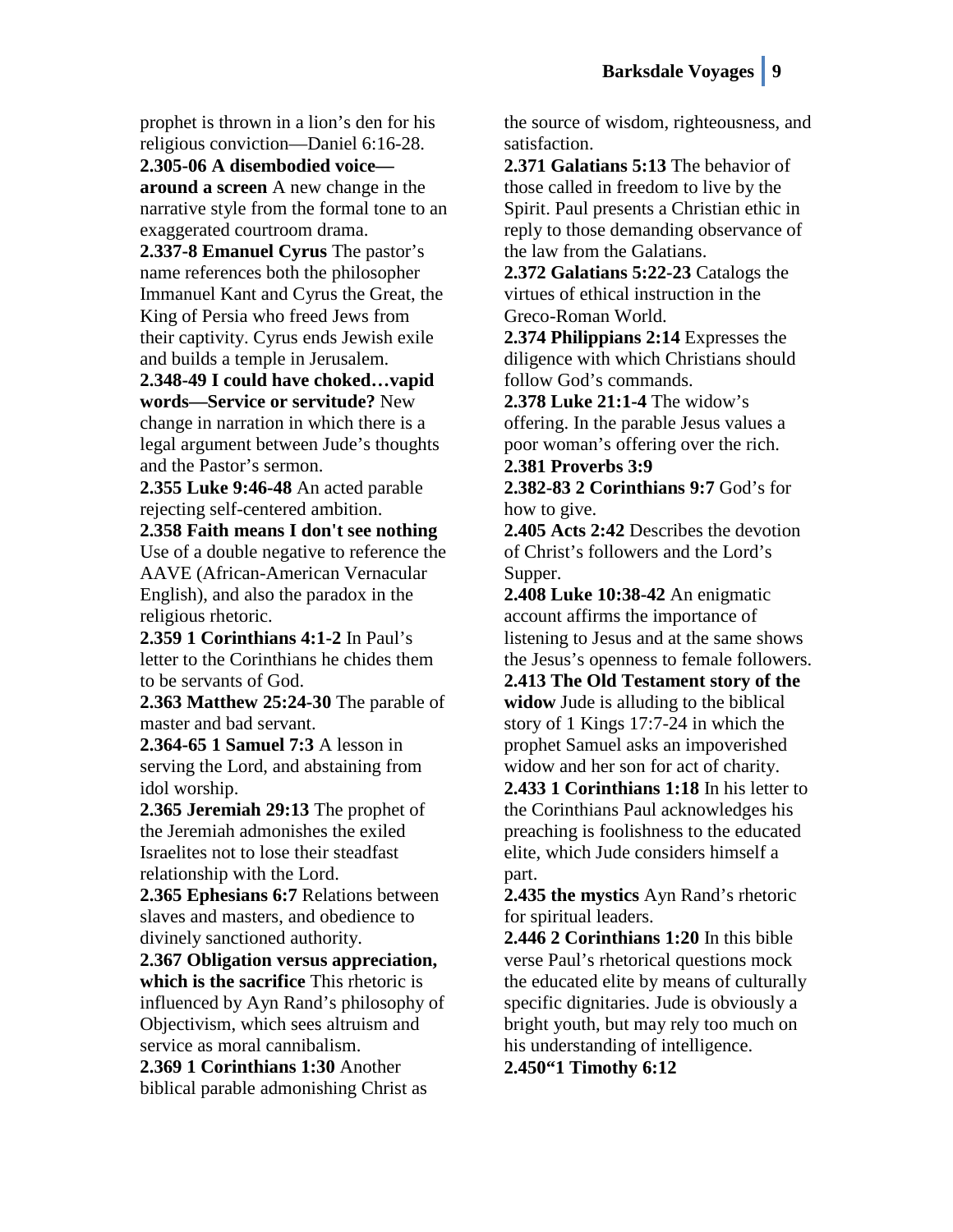#### **2.463-34 Each one a pythia got higher on a noxious display of religious**

**enthusiasm** The pythia was an Oracle from Ancient Greece to perform acts of divination. The pythia also had to be replaced frequently because they were under the influence of chemicals that spurred their "mystic" talents and also damaged their health.

**2.466 I felt like a character in a Kafka novel** An indirect allusion to Kafka's novel *The Trial.*

**2.467-68 I was a blinded Samson… of this temple** A reference to the Israelite warrior and hero Samson whose downfall was his lusty affair with a Philistine woman.

**2.462 they were slain in the spirit** An African-American aphorism, particularly used in Southern Baptist Churches, when

### **Proteus**

In the final section of *Voyages* Jude is a student in college. This final phase completes the cycle of the *bildungsroman* narrative that culminates in the scholarly, cultural, and artistic maturation. Proteus is the completion of a journey for Jude. He starts at a disingenuous party, embarks on a long walk home, and then performs an act of creation. In "The Odyssey," Telemachus speaks with Menelaus who tells him the story of his journey home from the Trojan War. During his travels Menelaus was landlocked and had to force Proteus, Poseidon's second in command, to tell him how to get home by holding onto him while the mythical shape-shifting character took different forms. In *Ulysses* the Proteus episode follows Stephen's walk across the beach as his mind wanders from phenomenology, the philosophical study of perception, to epistemology, the philosophical study of knowledge, to

someone is so overcome in religious ecstasy that they lose control of their bodily faculties.

**2.469 who were the Judges of the Ancient Israelites** This is a reference to the Old Testament bible book of Judges. It a nod to the courtroom setting of the section, but shows Jude's misinterpretation of the bible. The judges of the Old Testament were community leaders before the Israelites conquest into the Promised Land.

**2.472 Knowledge had been the first sin**  A reference to the fall with Adam and Eve eating from the tree of knowledge in Genesis.

**2.478 pandemonium** An allusion to John Milton's epic poem "Paradise Lost."

aesthetics ending with Stephen writing an uninspiring poem. In *Voyages* this shape-shifting quality is performed in constant allusions and the complex narrative, which is told in the form of a polylogue. The polylogue is the narrative technique Joyce uses for the final episode of *Ulysses,* Penelope.

**3.1-7 I stand here in the middle of the room… telling me about her major**  This party scene and narration are similar to the opening sequence in Bret Easton Ellis's novel *The Rules of Attraction.*

**3.7 Ouch.** These periods that separate this moment of being bumped into becomes a discrete instance, which call for emphasis with a period. For a moment, Jude is physically jarred from his thoughts to confront the outside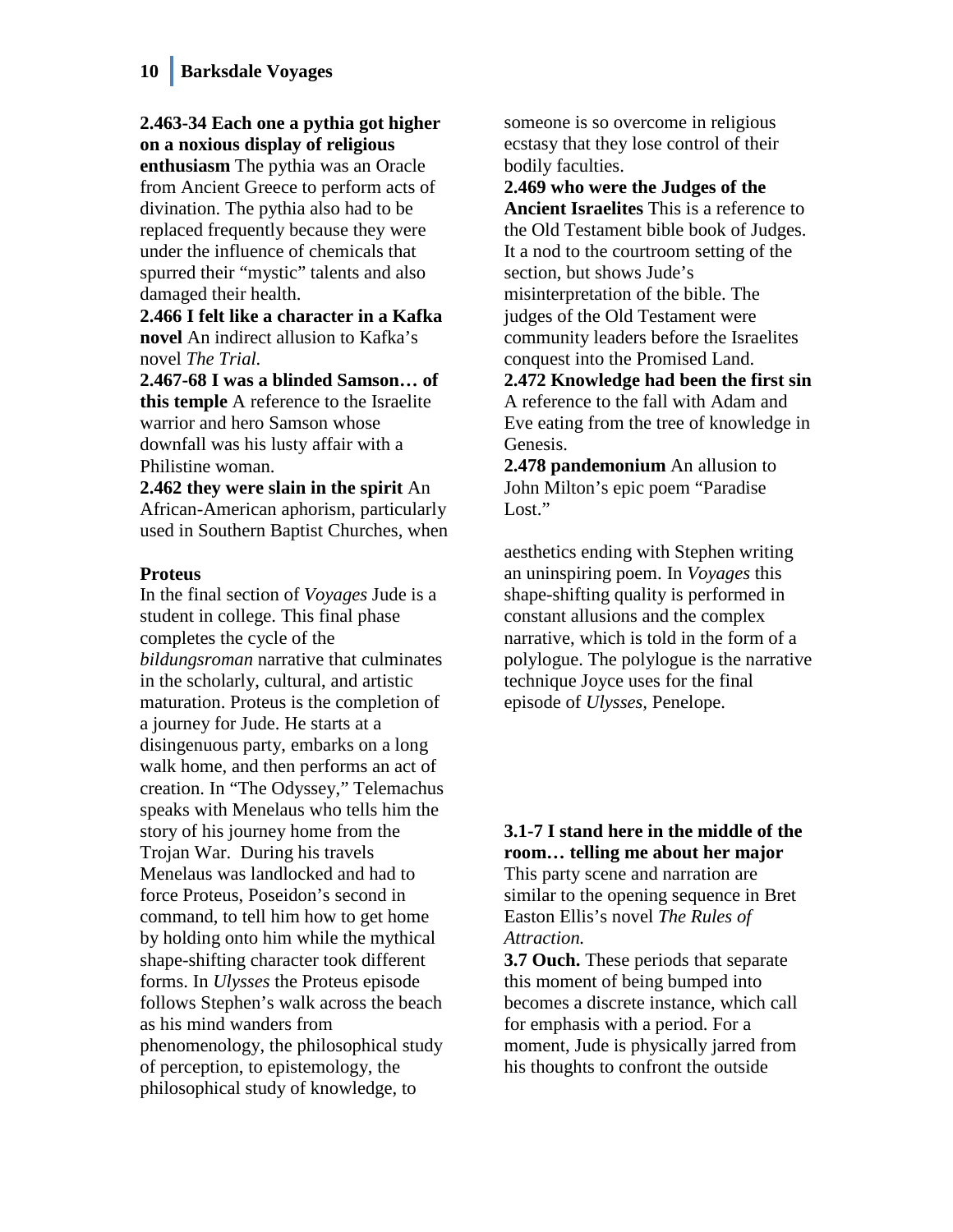world. These periods are among the few punctuation marks in the text.

**3.11 horny boys all with slingshots to aim at birds** This is an allusion to the "An Encounter." See 2.246-47.

**3.12 as if I could ever get him off my mind** This is the first in a series of memories and thoughts associated with Jude's failed relationship.

**3.18 I smile at the girl** Throughout the chapter Jude slips in and out of the present by remembering specific moments or drifting into fantasies.

**3.21 and whether I'm a brother** Jude has joined fraternity during his time in college.

**3.26 a hipster** A member of a counterculture movement, and often subject to mockery or jest.

**3.30-31 I'll see you later add me on Facebook** In another one of his casual encounters throughout the night this person who engages him asks to add him on the social network.

**3.32-33 cards, cards I heard someone shout …clapping each other on the back** This scene is an allusion to a game of cards in another short story by Joyce from *Dubliners, "*After the Race." In the story, a young man squanders his wealth in lecherous activities with shallow acquaintances that he believes to be real friends.

**3.35 unf** An allusion to an Internet meme that has become onomatopoeia for the sound sexual intercourse.

**3.37** *ineluctable* Allusion to the opening sequence of third episode of *Ulysses, Proteus.* 

**3.37 a Bacchus** Reference to the Roman god of wine and consumption, and the Greco-Roman orgiastic celebration in an act of worship and spectacle.

**3.40 Vomming** Slang for the act of vomiting.

**3.45 Cadet Rousselle spinning on roulette table the size of Ferris wheel** This is an allusion to both "After the Race" (See 3.32-33), and the satiric popular French song Cadet Rousselle. **3.55 boygirllirgyob** This combination of words into a palindrome shows the mutability of Jude's thoughts and his also reflects his position within mass of people. The word shows where he stands physical in between a boy and a girl and a girl and boy. It also is a reference to the androgyne motif throughout the novel. Also, Joyce used palindromes frequently in his literature especially in Finnegans Wake.

**3.60-61, 62 plum mellow yellow smellow melons of his rump like the times done before I can still remember each plump melonous hemisphere… provocative osculation** A direct quote and allusion to the seventeenth episode of *Ulysses*, Ithaca, when the main character lusts over his wife's body. **3.62-63 Lewis and Clark and we had** 

**been like Bert and Ernie** Jude references these male relationships as analogous to his homosexual affair with another man.

**3.70-71 now my horizon is broken** A metaphorical and literal description of him falling down.

**3.80-82 Patrick Marbury play why isn't love enough no will ever love you as much I do I'm the one who leaves I'm supposed to leave** An allusion and a direct quote to the play *Closer* written by Patrick Marbury. The play deals with the complexities of modern relations and the futility of both love and romance.

**3.86 a new layer of hell in which I am guided by a Dante figure** A reference to the "Divine Comedy" by Dante Alighieri.

**3.89 the blue guitar** This is an allusion to the poem "The Man with the Blue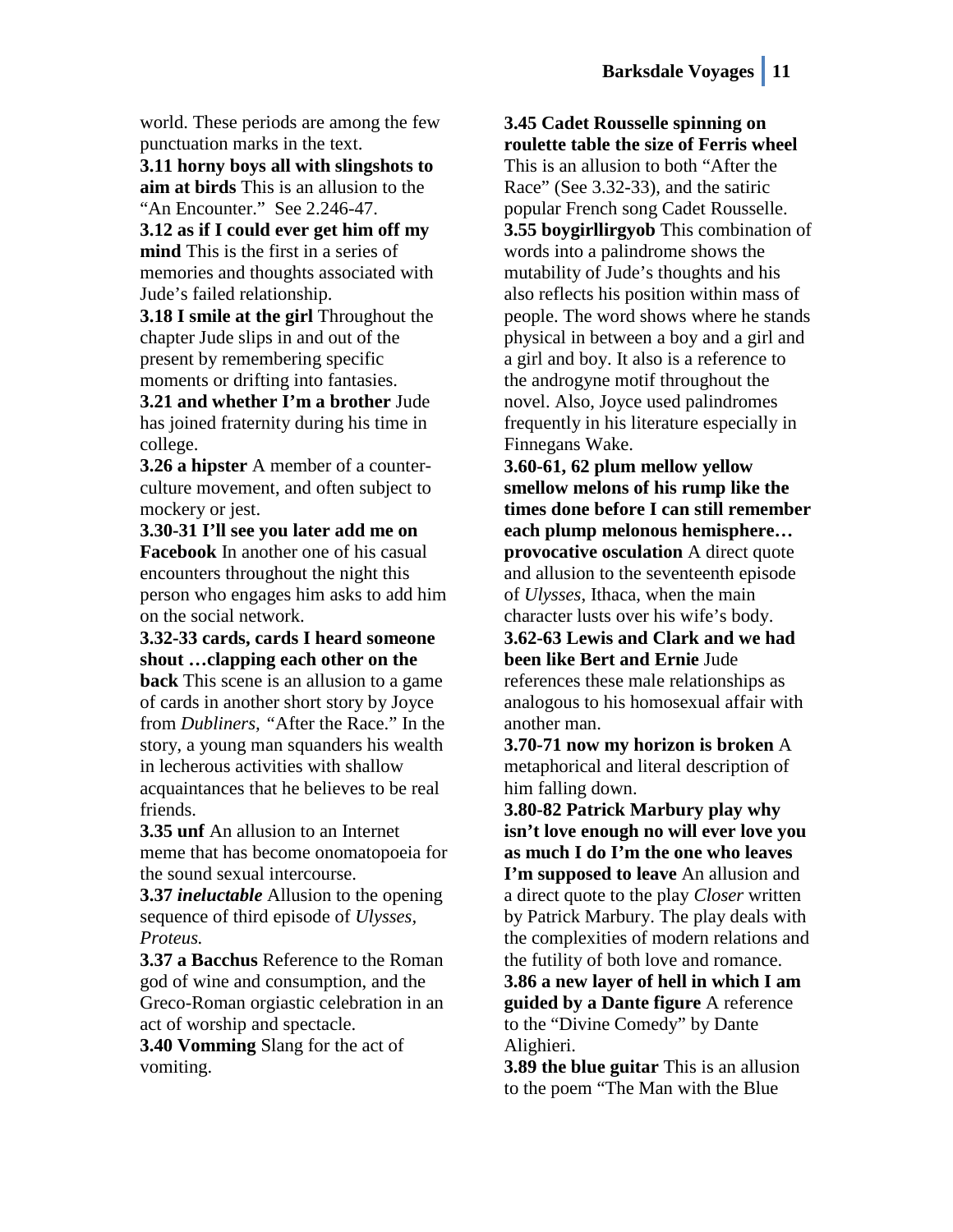Guitar" by Wallace Stevens, which was inspired by the Picasso painting The Old Guitarist. The poem has melancholy quality to it as well a lyrical song, which are narrative tones emphasized throughout *Voyages.*

**3.103-4 it's a sign that I'm going crazy**. This is one of the few periods in this section, and it marks a specific transition in Jude's journey in this part of the narrative. He has an overwhelming anxiety of madness, and the period is used as a declaration of a discrete moment within the mind.

**3.106-07 the ritual that dates back to antiquity with sweat and flesh and wine and sex** This is another allusion to the Bacchus. (See 3.37)

**3.107-08 I left my coat behind** This is an allusion to a moment from the "Telemachus" section when Jude has left behind his coat in the car (*Voyages* 1.49- 50)

**3.110-17Hey Hey How are you … the grateful dead** In this conversation Jude has with his friend who is coming down a narcotic experience on psychotropic mushrooms, the dialogue is distinguished by capital letters instead of quotations marks. The capitalization sustains the flow of the narrative, but is inconsistent as Jude begins his psychological drifts while talking to his friend. Also, this friend is an allusion to the lotus-eaters from "The Odyssey*.*"

**3.12-13** *Or whatever we call that which we are and feel* While listening to his friend Jude remember*s* this a direct quote from Percy Bysshe Shelley's analytical and epistemological essay about life, entitled *On Life.* 

**3.13 Rudy** Although Jude's friend who describes his experience on "shrooms" remains anonymous, his talks about the having this psychotropic experience with a friend named Rudy. The name Rudy is

an allusion to Leopold Bloom, one of the protagonists from *Ulysses,* and his dead son Rudy. Rudy appears as a drunken hallucination during the sixteenth episode of *Ulysses,* "Circe."

**3.15** *The mild-eyed melancholy Lotoseaters bearing branches of enchanted stems* Jude remembers lines from "The Lotos-eaters" a poem by Lord Alfred Tennyson, which was also inspired by "The Oddysey." These lines are not always quoted exactly or in sequential order to show the mutability of memory. Also, *lotos* is the Greek origin of the English word *lotus.* In Tennyson and Homer's works the lotos is an island tree that bears a fruit that induces euphoria and sleepiness, which, in both poems, causes the travelling mariners to abandon their desire of returning to their native land.

**3.18-19** *and I saw the best minds of my generation destroyed by madness* Jude remembers lines from "Howl" a poem by Allen Ginsberg. The reference to the poem, aside from drug content, emphasizes a self-destructive energy that leads to nothing. This energy manifests itself differently in Jude than it does in his friends, yet it is a ubiquitous force in his generation.

**3.124 deeper down the rabbit hole** A cliché reference to *Alice's Adventures in Wonderland* by Lewis Carroll, which also has references to psychotropic mushrooms and dream-like events and hallucinations.

**3.125-25 Yacketayakking a lost battalion of Platonic conversationalist jumping off windows out of the moon**  Another reference to "Howl." (See 3.18- 19) This emphasizes their relationship, as well as Jude's encounters with various acquaintances throughout this section, as platonic conversationalists.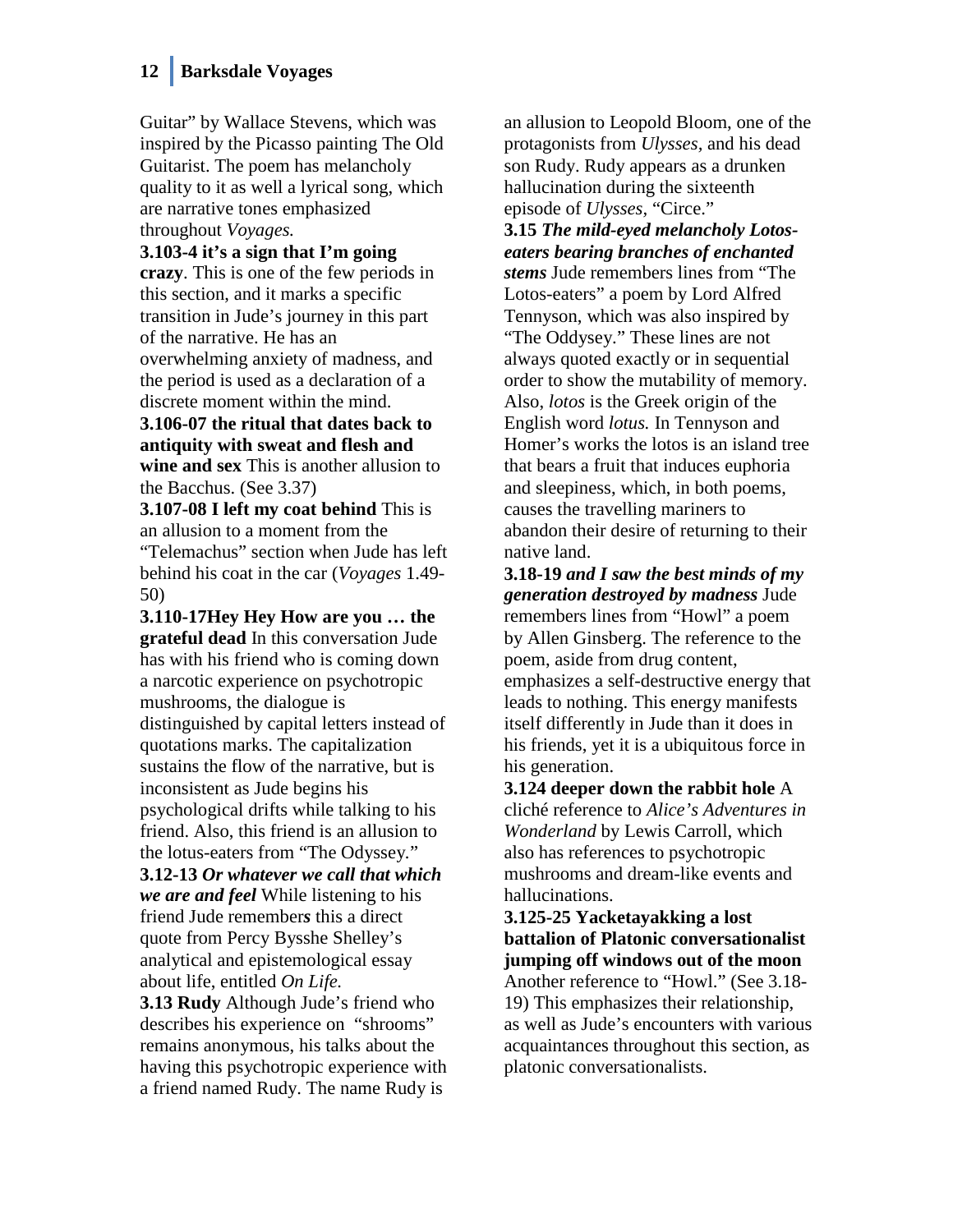**3.126-27** *Eating lotos by day falling asleep in a half-dream we will wander no more* Jude remembers other lines from "The Lotos-Eaters" (see 3.15), which addresses a fluctuating state of

mind change and an ignominious ending to a journey.

**3.129-30 Are you a twinkie or a ho-ho stupid things that you remember from childhood guess I'm both** A reference to a moment from the "Telemachus" section when Jude is teased by his peers (*Voyages* 1.483)

**3.134-35 #And they're all in fifties costumes, and the man in the mirror who kills himself with a gun on our way to go bowling. Ironic, right?** This is a reference to the social network site Twitter, that punctuates communication with others using a #, hash-tag, sign. The tweet doesn't make sense, but in a modernist way it addresses sentiments of temporal dislocation, identity, mental illness, friendship, and confusion.

**3.136-37 I saw myself in the mirror… I could take control** Jude is looking at his reflection in a window and is reminded of "false visions," which spurs a memory of a childhood fear of dreams. He then contemplates his ability to control his dreams, how his childhood had affected his subconscious and conscious thoughts.

**3.140-44 what am I afraid of … and further isolation** Jude reflects on how he has felt stigmatized by his religious devotion from childhood through adolescence. He also muses over his motivations for believing in God, which he feels are due to a fear of damnation. He then remembers moments from the "Nestor" section when he had performed acts of self-mutilation.

**3. 144-45 I remembered listening to records in a room on fire hiding from the Nazis that were pounding at the** 

**attic door** This is a reference to the musical album by The Strokes, *Room on Fire,* and to *The Diary of Anne Frank.*  Both works address sentiments of being lonely and maturing out of adolescence. **3.146-150 I was only an observer… I did something dirty** This scene references the 1973 horror film *The Exorcist,* directed by Wiliam Friedkin. Jude imagines that he was once possessed by a demon, and that was a reason why he performed homosexual acts.

**3.150-53 seizures like the … her eyes vacant and her body tense** This moment is a metaphysical explanation for Jude's fears about possession, which counters his religious fears. He recounts an event in which one of his halfsiblings has a seizure when there is no parental supervision. The drugs her mother used while pregnant with her potentially cause the seizures that Lola has. This event dismantles the heroic quality that Jude attributes to them in the "Telemachus" section by referencing them as the "Nephilim" (*Voyages*  1.277). This also concludes with a period, one of the few punctuation marks that highlight a discrete moment of heightened awareness.

**3.162-64 walking through a puddle in spot …five or six stitches** Jude is constantly moving throughout this section. During his walk through the city and campus he reaches an area where he had previously had some kind of accident. He connects this incident with Lola's seizures and Christ's resurrection.

**3.168-69 I could get some stones and bathe myself like Virginia Woolf** A reference to Virginia Woolf's successful suicide attempt.

**3.169-174 the water felt cold against my skin and…dislodging from beneath the lids** This sequence of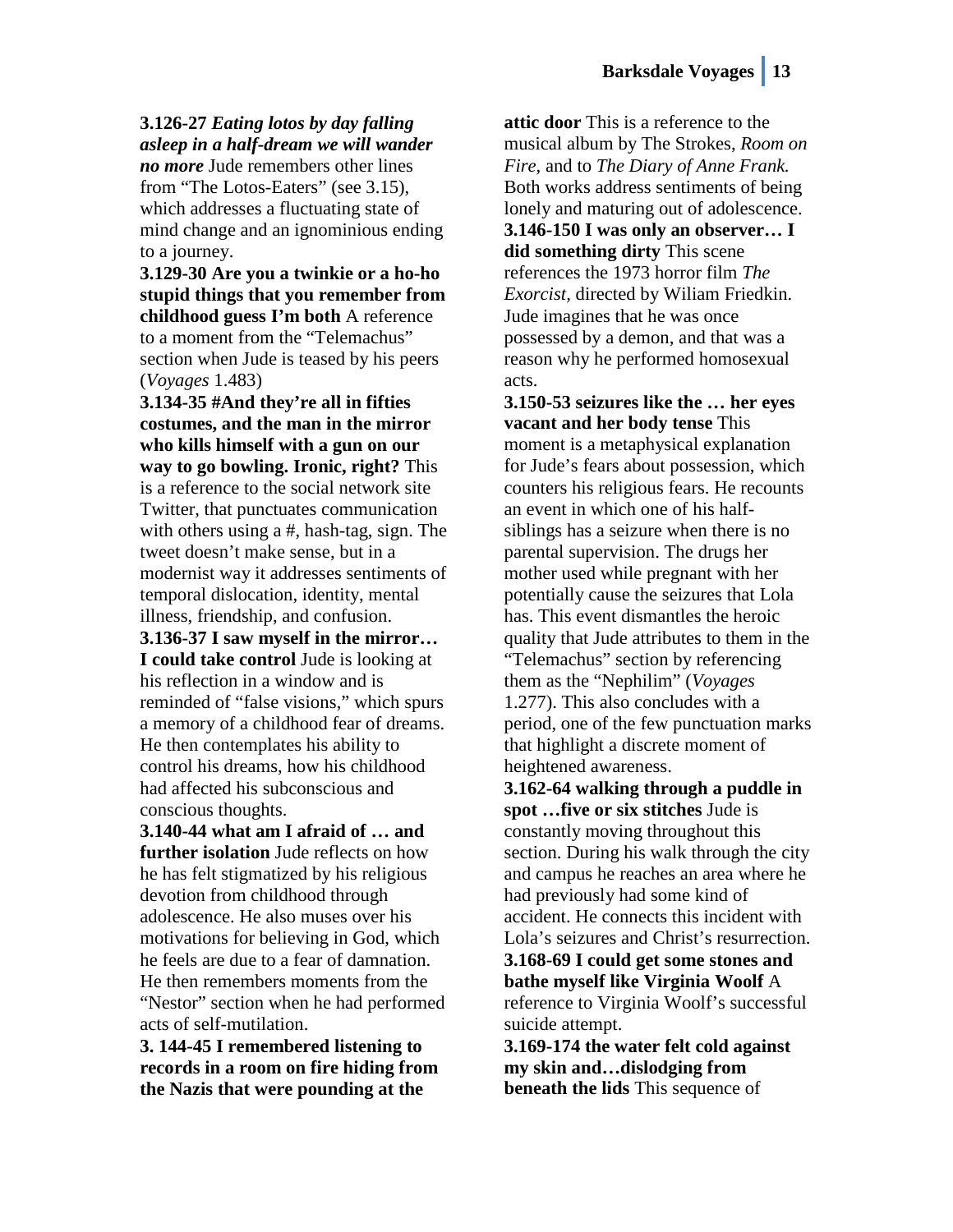events is a fantasy in which Jude contemplates suicide by drowning in a lake. This is a reference to Woolf's suicide (see 3.168-69) and also Quentin Compson's death in William Faulkner's novel *The Sound and the Fury.*  **3.174-75 he was mad at me … I am both the judge executioner and criminal** In between his contemplation of suicide Jude continues to reflect on his argument with his estranged lover. It's ambiguous throughout the section why he is mad at him, which is an intentional choice to show how the polarizing nature of relationships between young people. In one moment a relationship can be intense love affair and in the next it is an illogically irreconcilable fissure. Jude tries to achieve this realization throughout the chapter but is too heart-broken to fully understand this phenomenon.

**3.175-76 it's a sin to kill a mockingbird let the dead bury the dead** An allusion to Harper Lee's novel *To Kill a Mockingbird.* 

**3.176-77 the dead watching snow fall from a windowpane in Ireland** An allusion to "The Dead" another short story from James Joyce's *Dubliners,*  which reflects on the schism in the relationship between a married couple.

**3.178-180 She came back…in my dreams inside of me** Jude thinks once again of his half-sister's seizure as a death, from which she can also be resurrected. He compares her to Sylvia Plath's poem "Lady Lazarus," which also references Jesus's miracle of resurrecting Lazarus in John 11:1-46. **3.183-86 outside I gasp for air looking down at the juju-man in the water he has let me live but I'm too self absorbed to actually do the deed as I walk away from the water there are still demons in my hair** In ending this

hallucination Jude stares down another mystic double in his "juju-man" reflection. However, there are really vain and petulant qualities about Jude, such as his deep narcissism, that he would never actually commit suicide. The demons in the hair are reference to the water, and that Jude is learning to live with his personal issues despite not being able to conquer them. **3.187 amor matris** Latin for a mother's

love.

**3.194-203 armed with nothing but streetlights … nuance and unintentional perversion** This sequence of memories and real time perceptions reveal the depths of Jude's obsessive fear of possession, which is really the result of the emotional anxiety he has about his mother not accepting him as a gay man. There is also a mounting tension between an overwhelming dark presence and a waning light, which leads to mystery and confusion.

**3.203-206 when I told her… sense of myself** Jude recounts the time when he tells his mother of that he is both an atheist and gay, and her reaction is frenzied response. Jude affirms his choice because it is his only means for establishing his own phenomenological concepts.

**3.208-10 I should have …hit me again**  This is an allusion to Sophocles tragic hero *Oedipus Rex*. In many ways Jude is a tragic hero destined, in some ways, to be estranged from larger social constructs such as friendships, romantic relationships, and family.

**3.210-11 spare the rod and spoil the child I know that she loves me because the pain she causes is better than the neglect of indifference** Jude references the bible verse from Proverbs 13:24 to rationalize his mother's behavior as a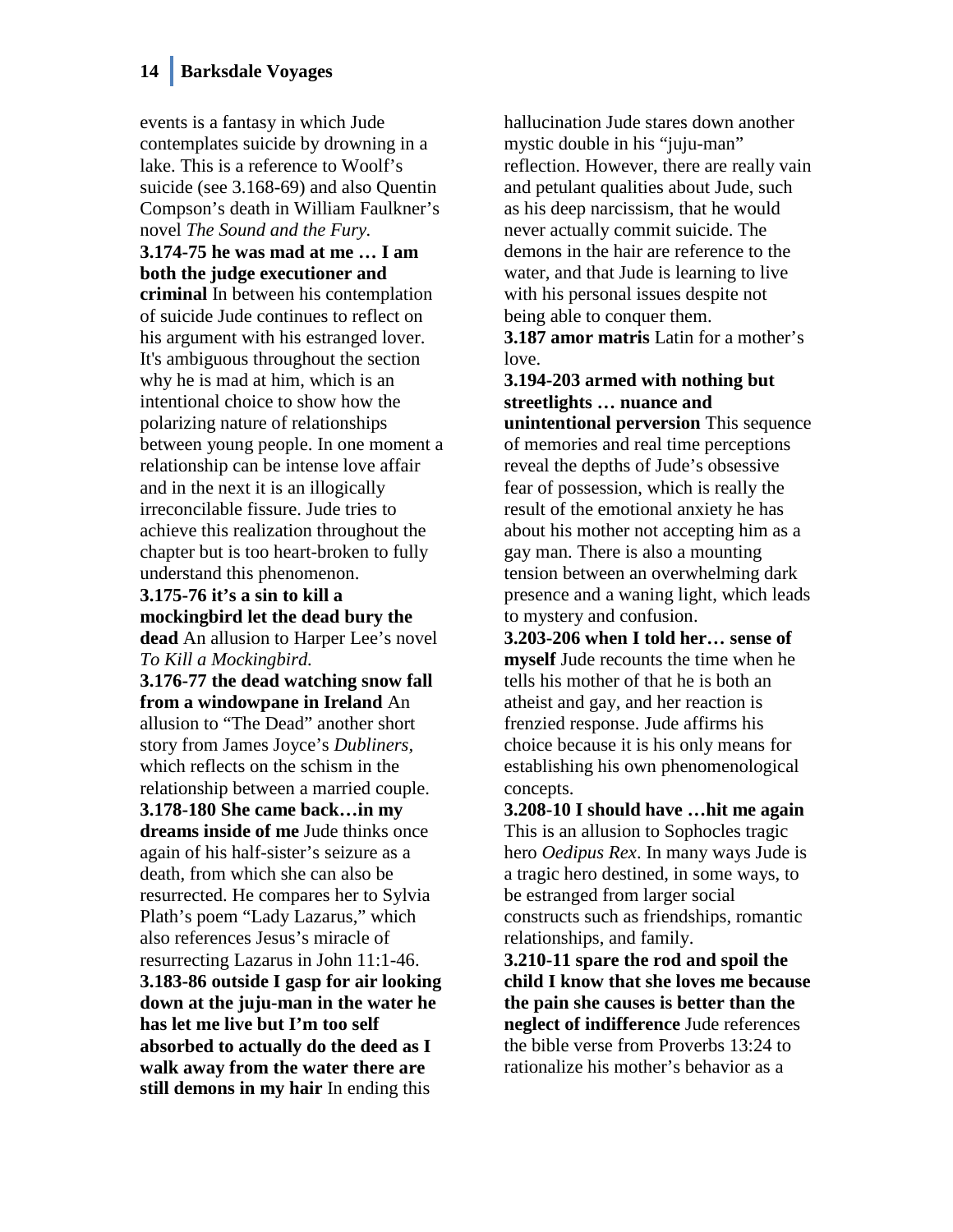twisted form of showing how she cares for him.

**3.212-14 Jude will sleep no more following that blade that dagger that knife Macbeth and Duncan and the lady and the witches Hecate** These are all literary allusions to William Shakespeare's *Macbeth,* which is another tale about a tragic hero. **3.214-15 an atheist haunted demons in a noumenal universe existing both in and out of a spiritual limbo** In these though Jude is noting the oxymoronic notion that as an atheist he is haunted by creatures that he doesn't believe exist. He also references Immanuel Kant's noumenal universe, which is a universe of knowledge that cannot be perceived by human senses. It is the closest form of modern philosophy to potentially identifying or quantifying a spiritual world.

**3.215 I the Gnomon and the nomadic no-man and noumenon** Jude is playing with rhetoric and morphology by placing similar sounding words of different meanings in a continuous sequence. Gnomon is his last name as well as the raised part of a sundial that casts the shadow, and a geometric disjunction of a parallelogram. The nomad is someone without a traditional definition of a home, continuously moving, and it parallels Jude's journey narrative. The no-man is a homonym for gnomon, and addresses Jude's misplaced sense of identity. Finally, the noeumon is Jude's approach to both epistemology and phenomenology in understanding knowledge and perception of the real and imagined events.

**3.218-237 you're dying…lit a match**  This long tangent is one of Jude's memories about his mother's hostile reaction to his openness about his sexuality and religious beliefs.

**3.239 give me that kind word Stephen** (See 2.116)

**3.240-42 I hadter breathing too quick cough hater hate her hate tears dribbling salty taste sobbing, cough fuck fucking cunt I hate her** In this scene Jude is very upset with his mother's reaction to his revelation. He is swept up in the emotion of his sadness and anger, and while cries and stumbles through his speech with words like "hadter" he affirms his momentary anger towards her disaffection.

**3.242 simba's dad died a hero** An allusion to the Disney film *The Lion King.* 

**3.242-44 and you are a monkey's uncle … one stupid silverback man**  The "monkey's uncle" is a quote from *The Lion King* as well in reference to the villain who usurps the rightful king's throne. In *Voyages* Jude uses the title of "monkey's uncle" as a racist insult for African-Americans in a comparison to less sophisticated *Homo* (humans). He continues this barrage of selfdeprecating racial terms by naming other primates.

**3.244-45 an annoying kid genius too smart for a chimp ape shit Diddy Kong Donkey Kong jackass** Jude makes more references to African-Americans as primates by alluding to the video game characters Donkey Kong and his younger side-kick, Diddy Kong. The name Donkey leads Jude to envision his father as a jackass, which shows his lack of respect and their distanced relationship.

**3.250-51 muffa or mother boat or bolt sans or science** Jude picks apart his father's dialect of English, which he mistakenly disregards as a sign of ignorance.

**3.254-55 I became Isaac yet outnumbered by Ishmaels** This is a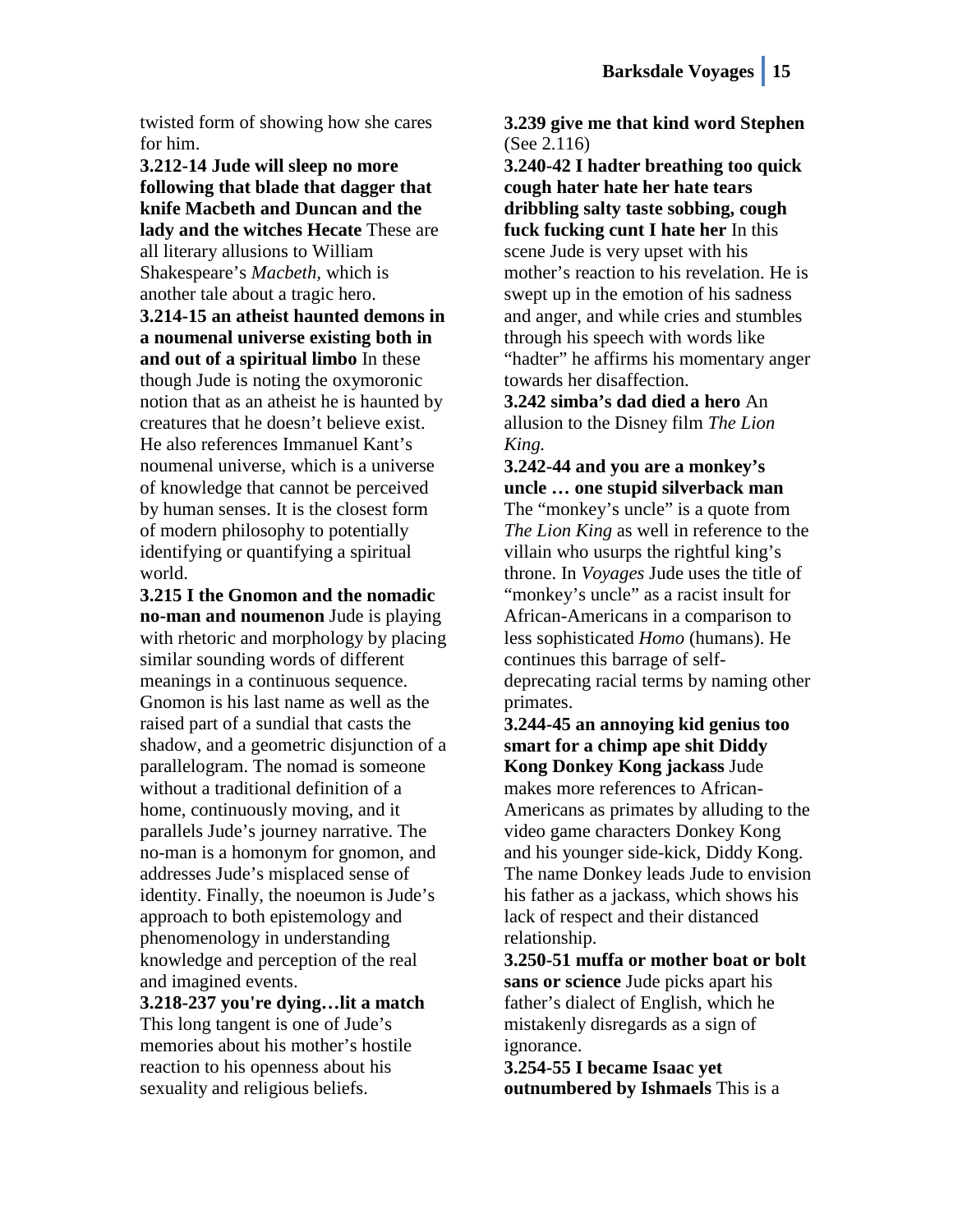reference to Genesis 16:7-16, when Sarah conspires to have her husband, Abraham, marry and produce a child with her handmaiden Hagar. However, in Genesis 21:1-21 when Sarah and Abraham have a child of their own he inherits the right of the covenant and Hagar and her son are forced out. Jude compares himself to Isaac as the younger sibling who was born within the marriage covenant in contrast with his older-half siblings that were all born out of wedlock.

**3.255-56 l was the one that was sacrificed on the altar but there was no ram or angel in the bush to spare me my fate** Here Jude references the testing of Abraham and the binding of Isaac in Genesis 22:1-19, in which Abraham must prepare to give up Isaac his promised heir. Abraham obeys God's command. God spares the life of Isaac and offers an alternative sacrifice to honor Abraham's dutiful faith. Jude sees the time that his father spent away from his mother and him a sacrifice on his father's part.

**3.257-59 their mother was a crackhead addicted to everything I could imagine drink cock drugs and so they needed him I guess but it still doesn't seem fair** Jude analyzes his relationship with his father, and how it has disintegrated overtime. He also examines his relationship with his father in comparison to his half-siblings. In this sequence of thoughts it is revealed that his father's mistress, and the mother of his half-siblings, is an addict.

**3.261 the children of Ham and the nephilim and demigod** Jude keeps thinking about familial lineage, legacy, and inheritance. He feels that these are important fictions that are no longer valid forms preserving an identity. He references Gen 9:20-27 by mentioning

the children of Ham, also known as the Canaanites who inhabited the Israelite promised land before the biblical conquest in Judges and Joshua. In the  $19<sup>th</sup>$  century, Europeans used the biblical verse in which Noah curses his son Ham's offspring to be the slaves of other nations (Gen 9:26) as a means for legitimating racial hierarchy and an explanation for dark skin. Jude also references the nephilim (See 1.277) that parallel the demigods of classical mythology.

**3.268-69 like I'm drowning and going crazy thinking about him and him and her** The first "him" is his anonymous lover, the second "him" is his father, and the "her" is his mother.

**3269-83 he said I was spoiled… repress my feelings** These are excerpts from an argument between Jude and his mother and father. The argument reveals his frustration of not being understood by either of his parents, and his more immature character traits.

**3.283-87 she wrote in black proverbs… fall on deaf ears** Jude recalls a series of cliché African-American aphorisms used by his mother on different occasions. These aphorisms are written in AAVE dialect.

**3. 287-90 he and I are Daedalus and Icarus …you saw me falling** This moment is somewhat of an elegy, in which Jude tears into the heart of his discontent with his father. There are allusions to the myth of Icarus and Daedalus' escape from the island of Crete. Furthermore, Jude references a fall from grace and a fall from innocence that he wishes his father could have protected him from.

**3.297-301 he told me a story…ahhhh I don't know** This is a memory that Jude has of spending time with his father, and seeing that they actually have something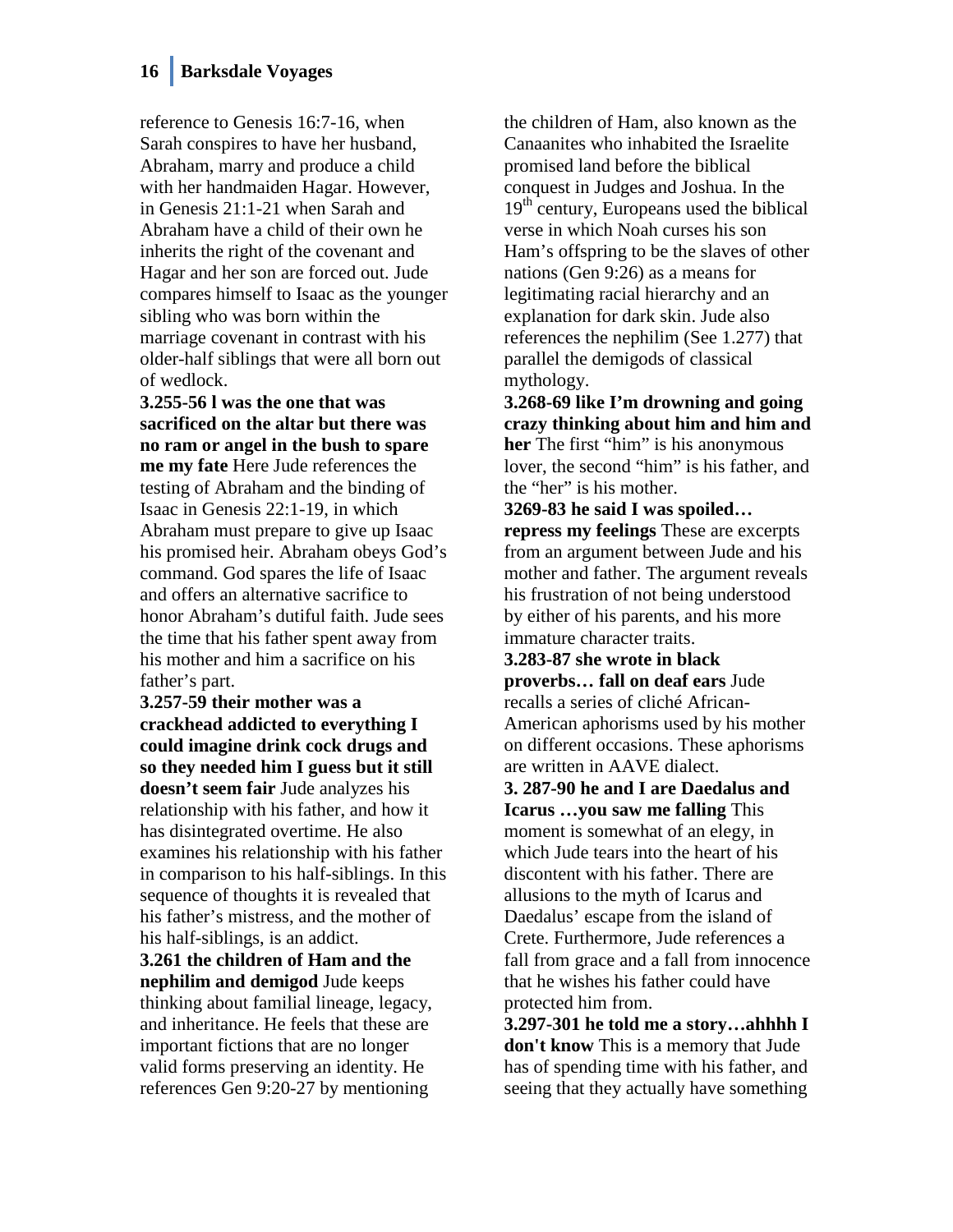in common, which is their disappointment in familial relationships. Jude's father tells him a story of how his niece refuses to perform an act of charity while he's down on his luck.

**3.302-03 disappointed bridge here a burnt bridge** The "disappointed bridge" is a reference to an inside joke made by Stephen Daedalus in the "Nestor" episode of *Ulysses.* The burnt bridge is a common cliché that emphasizes the feelings of missed connections and separation of Stephen's quote.

**3.303-tomorrow the sun'll come out tomorrow** A reference to the popular 1977 musical *Annie*

**3.304 tomorrow creeps in this petty paces from day to day** An allusion to Macbeth's final soliloquy marking on the futility of life. This passage from Shakespeare seems like a  $20<sup>th</sup>$  century existentialist assessment of life.

**3.308 An Ayn Rand protagonist** This is an allusion to both of Rand's novels *Atlas Shrugged* and *The Fountainhead*, in which the protagonists are predominantly solitary heroic figures.

**309-19 I want to be alone … tears from my cheeks** This sequence shows Jude rejoicing in his solitude and a desire to be alone with his thoughts. It also a reveals Jude's paranoid unraveling, and unfounded obsessive anxiety.

**3.324-28 I wonder … fallen dried leaves** This another sexual fantasy spurred by Jude's imagination and libido. It's also an allusion to Shakespeare's comedy *As You Like it,* in which couples partner in a mystical forest.

**3.28-29 a mid summer romp in the middle of April and our actions manipulated by mischievous sprites and fairies** This is an allusion to William Shakespeare comedy *A* 

*Midsummer Night's Dream,* in which classical mythic characters intervene in the romances of four young people hiding in a forest.

**3.332-35 I am every principle character… should occur in bed** In his sexual fantasy, Jude likens himself to Iago, Desdemona, and the titular character of Shakespeare's play *Othello* **3.335-36 two lovers from Verona to in an ill-fated romance I'm disenchanted with you** Once again Jude compares himself and his failed relationship to Shakespearean characters. This time it's Romeo and Juliet from the eponymous play.

**3.336-38 on a pilgrimage… doesn't know the way** This is the start of "The Canterbury Tales," by Geoffrey Chaucer, inspired portion of the journey narrative. Jude's psychoanalytic mental components, the superego, ego, and id, are different pilgrims from the text.

**3.339-47 The first one tells an allegory… overpower him** 

The first pilgrim that is described is the Freudian super-ego, which acts as the moral guide or conscience for the mind. He is characterized by the stories of the nun-priest who narrates an allegory of a rooster that is deceived by a cunning fox. The pardoner, whose acts of simony cheapen his religious rhetoric, also characterizes the superego. The pardoner and the nun-priest are both religious moral figures, yet one is an amoral character. This comparison draws on the complicated understanding of morality and definition of right and wrong. The superego is described physically as tall and thin with a weak voice. Jude also portrays him as easily overpowered by the other mental figures.

**3.341-42 the stupidity of a cock to have sympathy for the devil she didn't believe me when I said I lost my faith**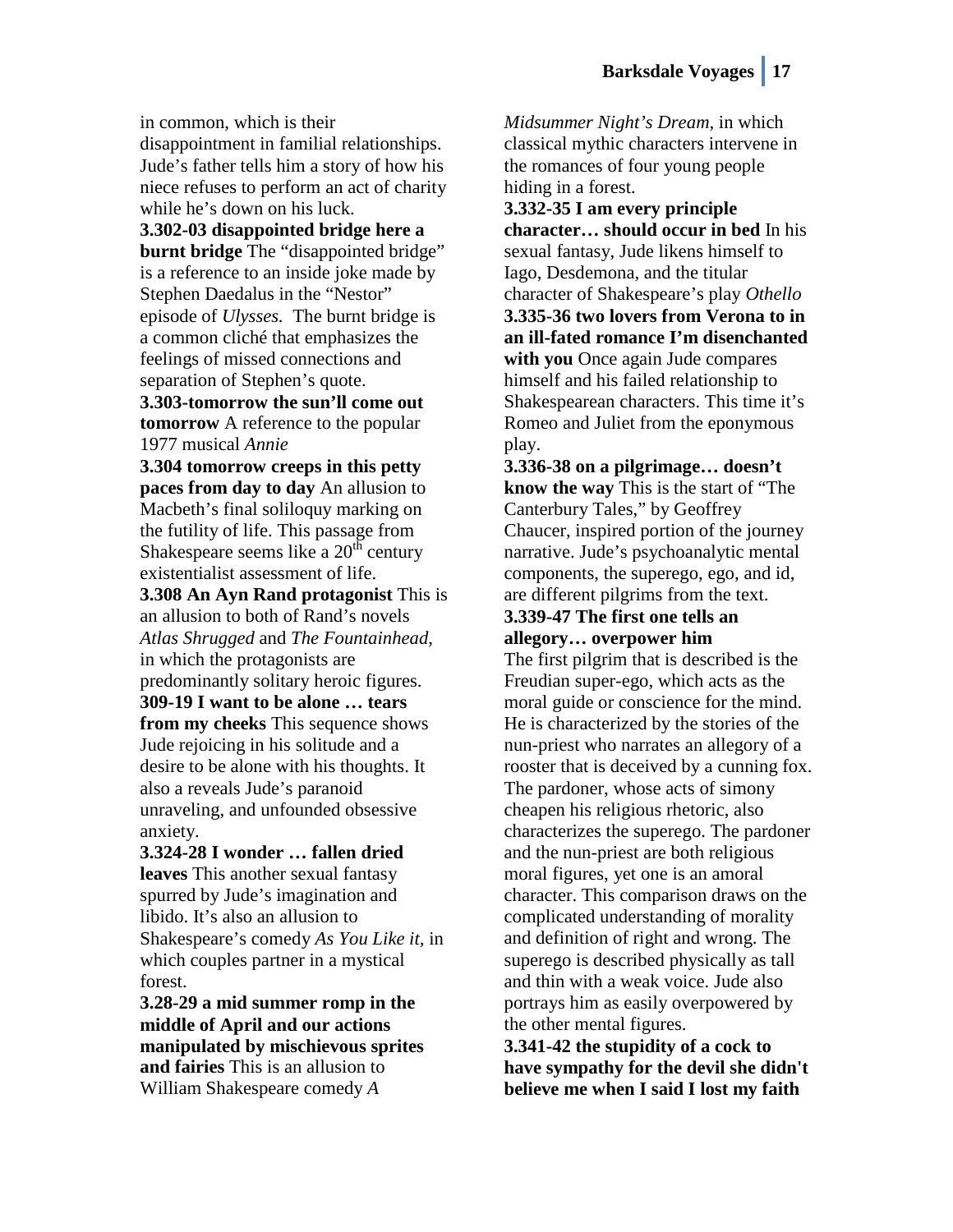This a reference to the nun-priest's tale about the Rooster Chanticleer, but the word cock heightens a sexual allusion. Also the phrase "sympathy for the devil" is a reference to the song by The Rolling Stones. Finally, Jude is further contemplating his mother's disbelief of his atheism.

#### **3.347-75 the second one recites poetry… a gap in his front teeth**

The second pilgrim is the Freudian ego, which is responsible for interpreting phenomenon in relation to the desires of the id. The pilgrim recites poetry in a nonlinear emotive expression of energy and sensate experiences. He is described as loud and Jude gives him a drag queen like persona. As the ego he is responsible for the perceptual faculty of the mind, yet he is also described as deaf, which suggests that the senses are not always a reliable source of knowledge.

**3.49 Elmer's paste** Reference to an attempt at joining, which is a thematic concept explored throughout Voyages. The idea of bringing things together, sometimes by artificial means relates to the separation of the gnomon.

**3.49-52 what thoughts I have of you tonight Walt Whitman …disappear on the Lethe** These lines are non-linear disjointed quotes from Allen Ginsberg's poem "A Supermarket in California." The poem draws on Walt Whitman as a spiritual and artistic guide for Ginsberg. Both poets are credited as homosexual, although Whitman's sexuality is a debatable topic. Jude references this poem as an aesthetic parallel to his journey home. Whitman's role as a guide for Ginsberg is analogous to Ginsberg's role as a guide for Jude's phenomenological interpretation. Ginsberg also mentions the river Lethe from classical myth, which complements Jude's thoughts about death and the occult.

**3***.***350** *fool moon* Jude either remembers or intentionally changes Ginsberg's words from "full moon" to "fool moon," which address the problem of memory. It also speaks to the moon as a symbol through the later half of the section, and its role as a cosmological and perceptual phenomenon.

**3.352-55 the banana dock … we're not our skin of grime** These are more disjointed and non-linear quoted lines from another poem by Allen Ginsberg, "Sunflower Sutra." The poem is about the perversion and disintegration of nature by machinery and technology. The poem analyzes romantic, social, spiritual, and familial relationships in modern society. The flower is represented as a figure with a lost identity, which Ginsberg's speaker tries to affirm. The sunflower is a parallel figure to Jude since they are without an identity either due to rejection or corruption.

**3.355 New hip moon** This is another line from Ginsberg's "Sunflower Sutra" and further references Jude's perception of the moon through the lens of literary agents.

**3.355-56 but me one day I am think of a color orange not of orange of words how terrible orange is** This allusion is a direct quote from Frank O'Hara's poem "Why I am not a painter." It's important for Jude to reference this poem because visual artists have to engage and respond to perceptual phenomena, such as color. This poem also addresses a theme of the creative process, which culminates in the bildungsroman narrative. The "Proteus" section is Jude's transformation into the artistic figure he is destined to become. **3.356 life with a man with a blue guitar** This is another allusion to the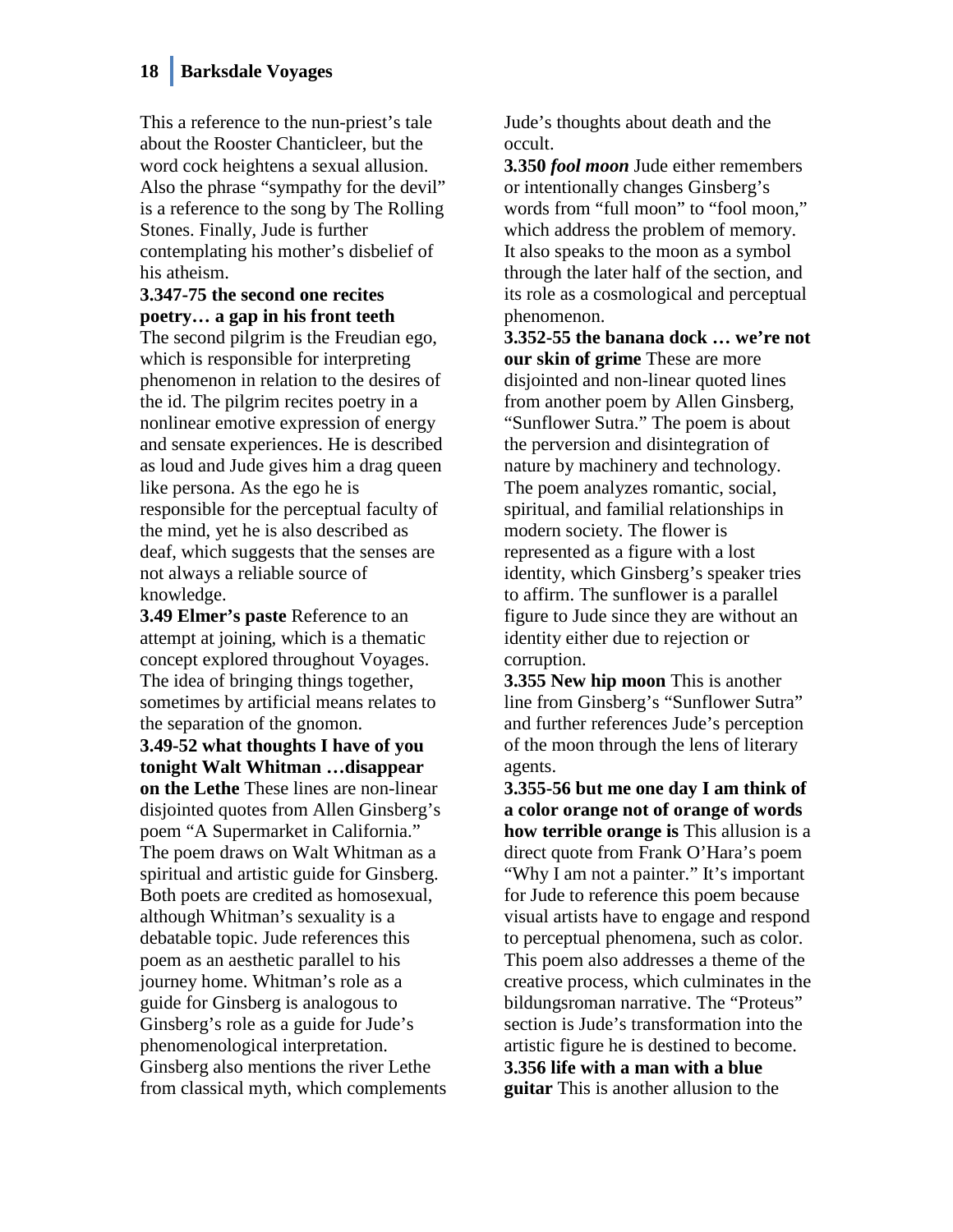Wallace Stevens' poem "Man with a Blue Guitar," which is placed by the Frank O'Hara to create a visual tension in the reader's mental perception of the complementary colors of orange and blue.

**3.356-58** *his kind* **and her kind I have gone out a possessed witch a woman like that is not a woman quite a woman like that is misunderstood and not ashamed to die** Jude's memory is alluding to the Anne Sexton poem "Her Kind." Jude reverses the gender by musing over "his kind." The poems themes of gender and a self-destructive creative energy correspond with Jude's personal development.

**3.358-59 and we touch and in another country people die and what of the dead** This allusion is a quote from another Sexton poem "The Truth the Dead Know," which was written about her disenchanted relationship with her parents at their death. The thematic content of this poem is analogous to Jude's often-ambivalent relationship and feelings towards his parents. The idea of touching, used in the context that Jude remembers the poem, discredits the value of romantic encounters in a world filled with suffering. It also is a means for trivializing his problems as a coping mechanism for his anxiety.

**3.359-61 you do not do you do not do achoo bean-green over blue the tongue stuck in my jaw and the language obscene they are dancing and stamping on you** Jude's anger towards his parents is emphasized in his memory of the poem "Daddy" by Sylvia Plath. The color of the snot and action of sneezing corresponds with slime like ooze, which is how a reader might describe Jude's mental state. The anger and schadenfreude that Plath feels towards her father and her husband

parallels the sentiments that Jude has to his father and ex-lover.

#### **3.361-63 I am a traveller… Jehovahjireh Rapha Nissi**

Jude references the poem "Ozymandias" by Percy Shelley. Ozymandias is the Greek name for the Ancient Egyptian pharaoh known as Ramses II, and the images used in the poem describe the pharaoh's funerary temple. Moreover, ancient Egyptians viewed the pharaoh as god manifest, which Jude plays on by addressing him using different names for the Hebrew god YHWH. Jehovah-Jireh means the lord our provider, Jehovah-Rapha means the lord our healer, and Jehovah Nissi means the lord our banner. Jude's allusion to this poem references the ancient Egyptian motif in the "Telemachus" section of *Voyages*.

#### **3.363-65 rising toward a**

**saint…clenched against the sky** This a quote from Elizabeth Bishop's poem "The Armadillo." The poem is a simple narrative about an illegal use of fire balloons to celebrate the martyrdom of a saint. Although the fireworks look beautiful, they cause chaos for the animals in the wild. The sole survivor of the event is the armadillo. The armadillo is a figurative symbol for Jude as someone that is apart of a larger community yet separate from it. The addition of Jude's "*middle finger*" further emphasizes the strong sense of will that Bishop portrays in her armadillo.

**3.365-66 hierarchic privacy eyesores…white spire of the Trinitarian Church** This allusion pulls words and thematic concepts from nonlinear quotes in Robert Lowell's poem "Skunk Hour." The poem is compressed narrative with a structured emotional climax, which has similar themes to Bishop's "The Armadillo."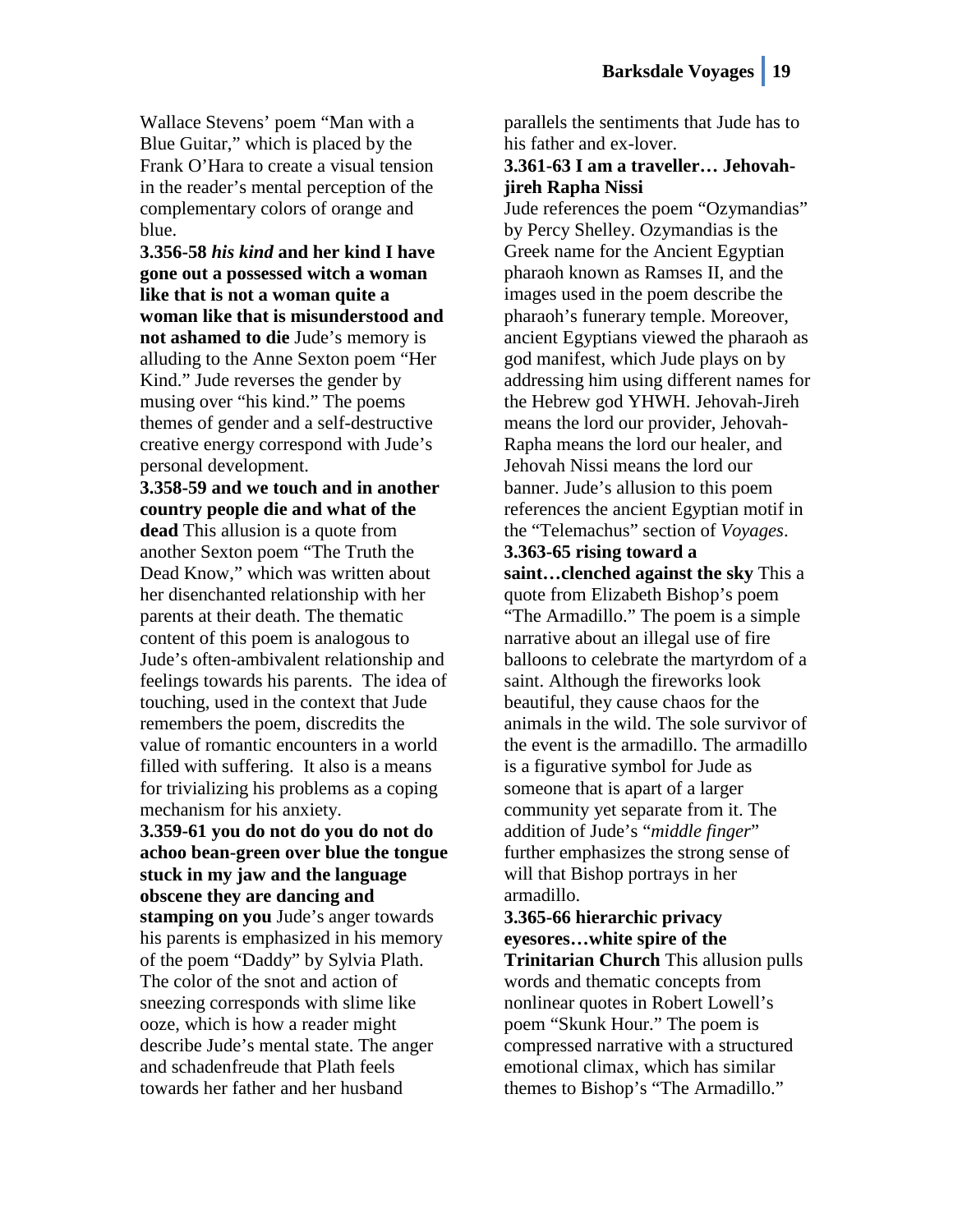The notion of survival, Christianity, legacy, inheritance, homosexuality, romance, and disingenuous remnants of pop culture that appear in the poem are also present within Jude's journey towards asserting his own identity. This quote also references the moon. **3.366-67 under the chalk white spire of the Trinitarian Church all the bells say too late a bell-cheeked negro propped up by a plank** These quotes are allusions from two Lowell poems the first is "Skunk Hour" and the second is "For the Union Dead." "The Union Dead" is significant to Jude's narrative as a discussion on the treatment of minorities by society. These series of poetic allusions are how Jude's ego is interpreting the events leading him home. Here Jude is actually passing a Trinitarian church and he is propping himself up on wooden debris near the church. However his perceptual faculty of his mind filters it through these poems.

**367-68 ebony hands sweet blues**…**so did the moon** This is an allusion to Langston Hughes's poem The Weary Blues. In the poem an African-American man is singing the blues literally, and yet he receives no retribution for his hardships. Similarly, Jude sings the blues throughout the "Proteus" section, and like the protagonist of the poem he's tired, physically and figurativey, from his troubles. This quote also references the AAVE cultural dialect. It further highlights the motif of the moon. **I wind reliquary hands through black swollen gates what words can strangle this deaf moonlight slow tyranny of the moonlight** These lines are quotes from Hart Crane's poem "Voyages," which is also the where the novel *Voyages* derives its name. The poem is written in six sections that detail Crane's

gay love affair with a merchant seaman. The "reliquary hands" are a very powerful image because relics are objects that once belonged to a saint or potentially Christ, and therefore had mystic or divine abilities. However the access to the power of relics has been blocked by either a literal or physical boundary. Similarly, Jude is trying to access his untapped potential yet his vices are the gates, which restrain him accomplishing this feat. The moon, a symbol throughout this section, has a role that indicates time, perceptual phenomena, and both figurative and literal guidance.

### **3.370-71** *a ministering minstrel* **Sir Bones is suffed de world wif feeding girls I might as well be on Mars**

This is an allusion to John Berryman's poem "Dream Song No. 4". The dream song poems are lustful elegies for the dead. The structure of the poems is the now archaic and racist minstrel shows of American pop culture in the early to mid twentieth century. Similarly Jude plays with stereotyping his own culture as means to form an identity. Also, the overt sexual themes illustrate a loss of innocence that burdens Jude throughout this section.

**3.371-72 made weak by time and fate, but strong in will to strive to seek and not to yield** This is an allusion from Lord Alfred Tennyson's poem "Ulysses," which is also inspired by the "The Odyssey." Ulysses is the speaker of the poem and he is complaining about the mundaneness of domestic life after his adventures during his journey home. Likewise, Jude has a very restless quality that this Ulysses also embodies; however, Jude is much less heroic. His desire to affirm his sense of self is renewed in this declarative statement of not yielding.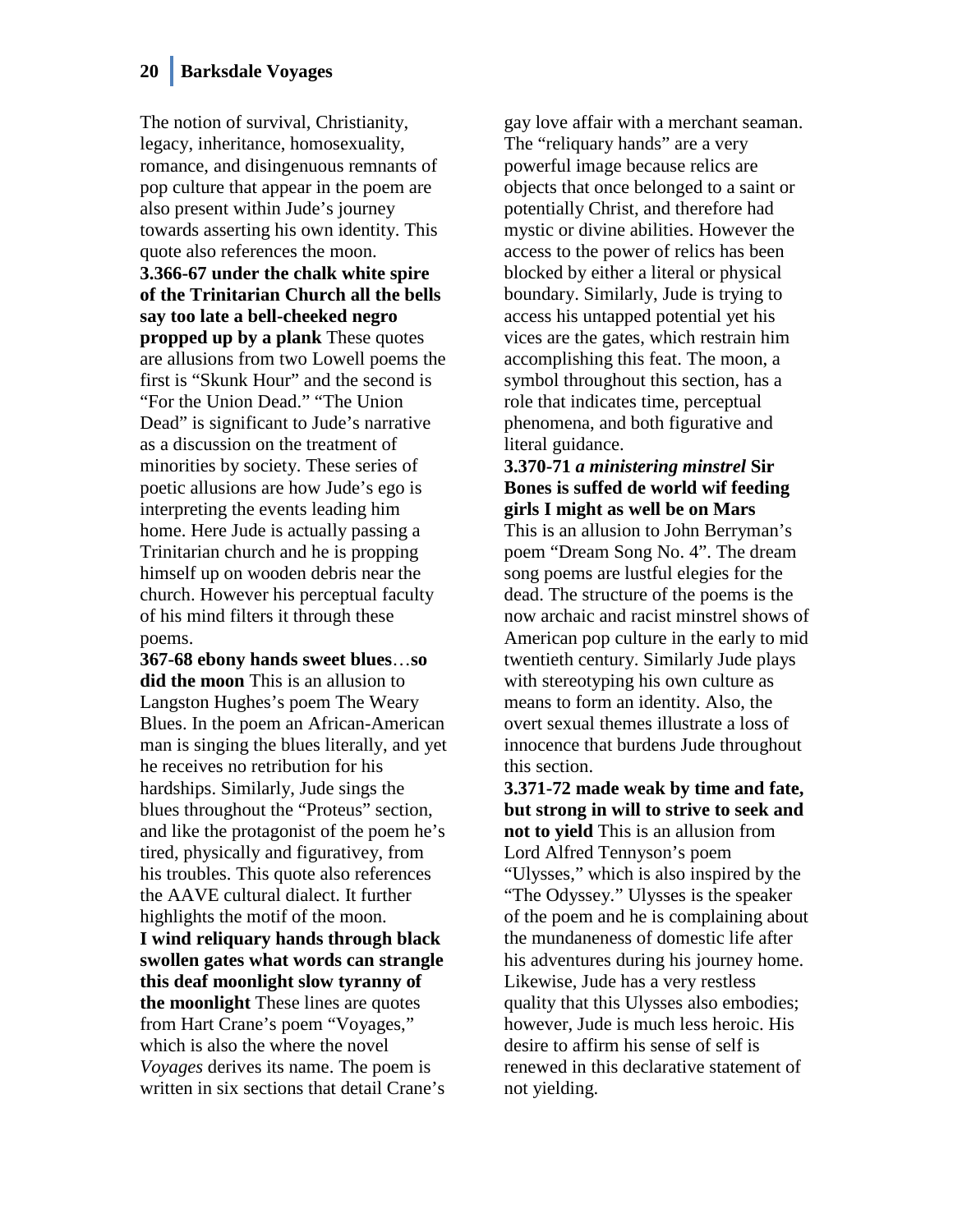**3.374. John Waters** A gay film director known for his highly exaggerated and debauch films, such as *Dirty Living and Hairspray.* 

**3.374-75 he is a Touchstone who is more aware than the Orlandos and Olivers and Ganymedes** Jude makes the metaphor that his ego is the comic intellectual from Shakespeare's play *As You Like It* in contrast to the principle male characters and one cross-dressing male character.

**3.376-82 the last one's… was beyond their control** The final voice in the interior "Canterbury" pilgrimage is the voice of the id, which is the primal agent of the Freudian psyche. The id is driven by desire and functions solely for gratification. It is the most protean aspect of the section as a literal shape shifter. The mind and its desires change frequently and are often hard to control, which is why this last voice is most wild. **3. 379- 81 first appearing as Eve… a** 

**snake's fang in her breast** The different forms that the id takes are all reptilian figures that have played a key role in either history or myth. The first form is the serpent in the Garden of Eden that was possessed by the devil, and was instrumental in initiating the fall. The second form is from the tresses of the villainous gorgon Medusa from classical mythology. The final form is the cobra that killed Cleopatra. Each form is destructive and this psychoanalytic figure is the primary source for Jude's inner conflict.

**3.386. #patience\_is\_a\_virtue** Reference to the social networking site Twitter, and also a cliché term.

**3.389 #ifthesewallcouldtal** Reference to the social networking site Twitter, and also a cliché term.

**3.400 repairing the disappointed bridge** See 3.30-03.

**3.400-04 the last time… you gwine come back** Jude remembers his most recent conversation with his father as he tries to put his relationship with his parents into context. His father further communicates using AAVE by replacing words such as going with "gwine." Jude sometimes interprets his father's use of language as unintelligent, which illustrates how he sees himself as a black man.

**3.404-07 I walk into the bathroom… flush the toilet with my foot** This moment references the penultimate episode of *Ulysses,* "Ithaca," that climaxes in a urination scene between the two main characters.

**3.411-415 I pressed my fingers… ran in circles around me** Jude is once again playing with the idea of doubling and images, and the imagery is a more perverted allusion to Alice's Adventures in Wonderland. This scene references a similar moment when Jude is before the mirror in the bathroom in the "Telemachus section." (See 1.19)

**3.416-17 a golden stopwatch…trying to conquer it** This quote is from the Quentin chapter of William Faulkner's *The Sound and the Fury.* Quentin's father gives him this watch when he starts his studies at Harvard. The idea of time as something that can potentially be conquered is very significant in the structure of *Voyages*. Also, the stopwatch is symbol for the patrimonial legacy of inherited object or traits.

**3.424-25 With my head at the foot facing the closet door** This is an allusion to the protagonist in *Ulysses*, Leopold Bloom, who sleeps with his head at the foot of the bed. The closet door is also reference to Jude's homosexual identity.

**3.427-28 Is the spot on floor, there, wine or blood and whichever it may**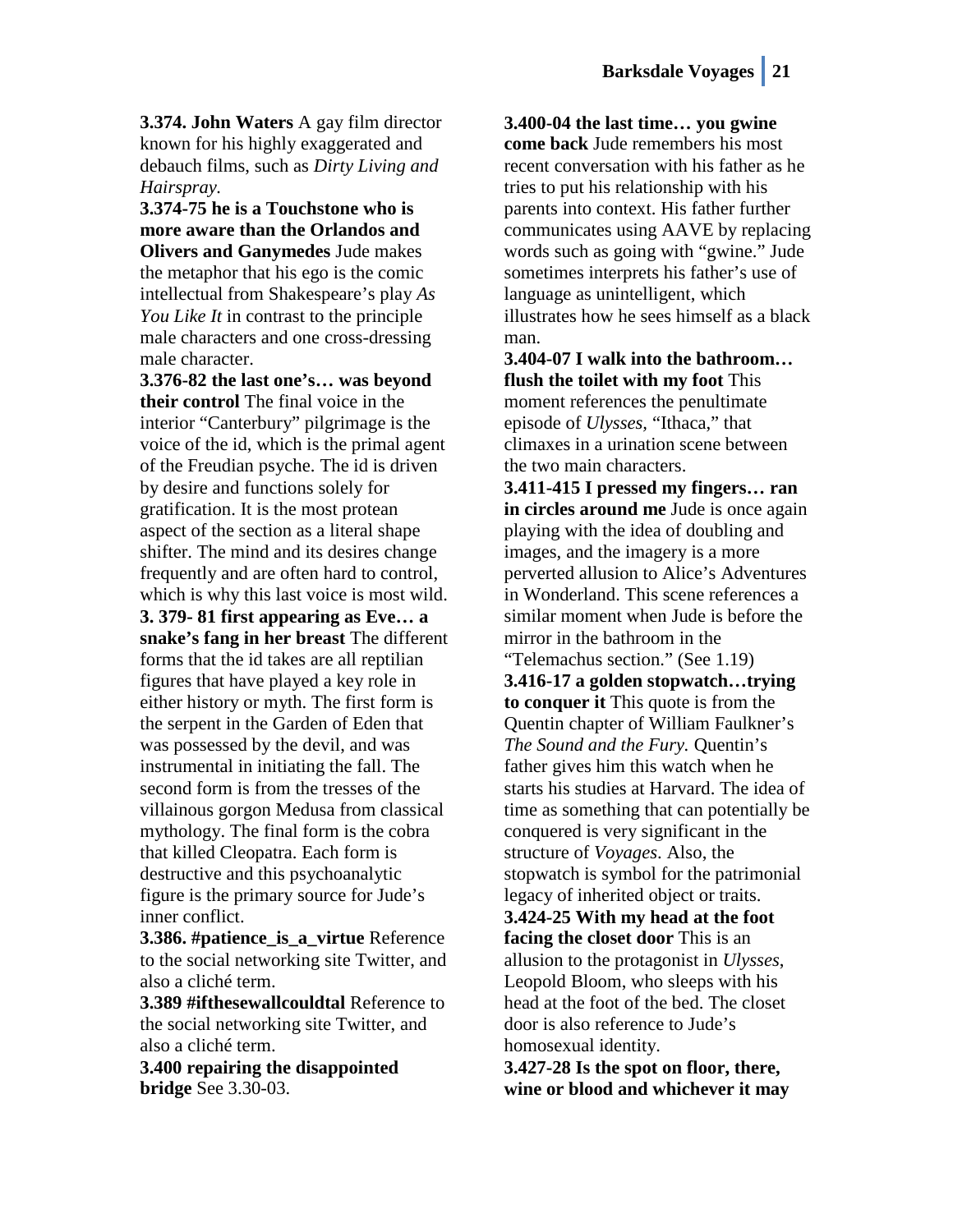**be, is it mine** Another allusion to Wallace Stevens "The Man with the Blue Guitar" (See 3.89). This is also a reference to the Christian ritual of communion, also juxtaposes images of pleasure and pain.

**3.429-34 I remember myself… I guess he felt guilty** This scene is a modern retelling of the last supper from the gospels of the New Testament. This is another joining attempt by Jude to fuse modernity with Christian myth.

**3.434-39 and I realized that he and I were one… a shadow box for observing the cosmos** Jude is asserting himself by affirming his sexual identity and his identity as an artist. The concept of parallax and the geometric references solve the missing portion of the gnomon. He references art and mathematicians who appear in Raphael's fresco "The School of Athens." Jude appropriates these identities to become, if only briefly, a complete realized individual and artist.

**3.39-40 oh comet beautiful and fierce who drew the heart of this frail universe** This is quote from Percy Shelley's "Episychidion,"a poem about madness, friendship, and unrequited love. The themes of the poem correlate to Jude's experiences, and the cosmological references suggest a grand sense of hope.

**3.440-42 write so that I don't forget…the past present and futur**e This explores the limits and ability of memory and show Jude in the moment of the creative process, and how it affects him.

# **3.447-48 and childhood and how…sensations of affirmation as he**

**is…** Jude's spontaneous moment of inspiration drives him to write a story about his childhood and that story becomes the beginning of *Voyages* with the Telemachus chapter. The ellipses connect the beginning and the end in a metafiction that addresses Jude's creative cultivation as an artist.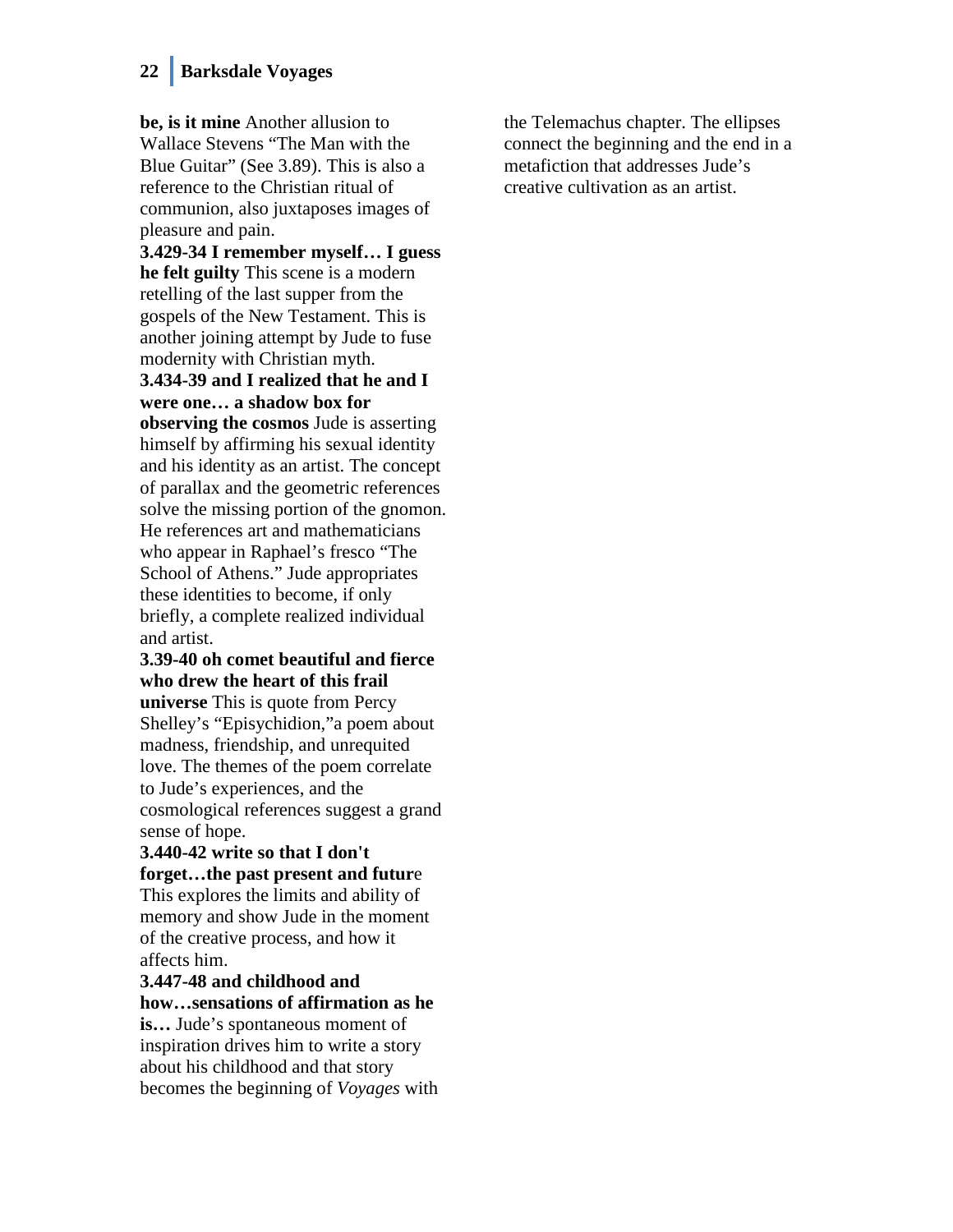#### Bibliography

Carroll, Lewis. *Alice in Wonderland*. 2nd ed. New York: W.W. Norton & Co., 1992.

Caruth, Cathy. *Empirical Truths and Critical Fictions: Locke, Wordsworth, Kant, Freud*.

Baltimore: Johns Hopkins UP, 1991.

Cunningham, Michael. *The Hours*. New York: Farrar, Straus, Giroux, 1998.

Cuomo, Rivers. *Say It Ain't So*. Weezer. Rec. Sept. 1993. Ric Ocasek, 1994. MP3.

Fitzgerald, F. Scott. *This Side of Paradise*. Harmondsworth: Penguin, 1970.

Gifford, Don, and Robert J. Seidman. *Ulysses Annotated: Notes for James Joyce's Ulysses*. Berkeley, CA: University of California, 2008.

Homer, and A. T. Murray. *The Odyssey*. Cambridge, MA: Harvard UP, 1960.

Martini, Fritz. "Bildungsroman—Term and Theory," *Reflection and Action: Essays on the Bildungsroman*, ed. James Hardin (Columbia: University of South Carolina Press.) 1991.

"Noumenal, adj.". OED Online. March 2013. Oxford University Press. 12 April 2013

Rand, Ayn. *The Fountainhead*. Indianapolis: Bobbs-Merrill, 1943.

Salinger, J. D. *The Catcher in the Rye*. Boston (Mass.): Little, Brown, 1991.

Shakespeare, William. *The Tragical History of Hamlet Prince of Denmark*. New York: Penguin, 2001.

Shakespeare, William. *As You like It*. New York: Spark Notes, 2004.

Shakespeare, William. *No Fear Shakespeare: Othello*. New York: Spark, 2003.

Shakespeare, William, and John Crowther. *Romeo and Juliet*. New York: Spark Pub., 2003.

Sophocles. *Oedipus the King*. Chicago: Ivan R. Dee, 2000.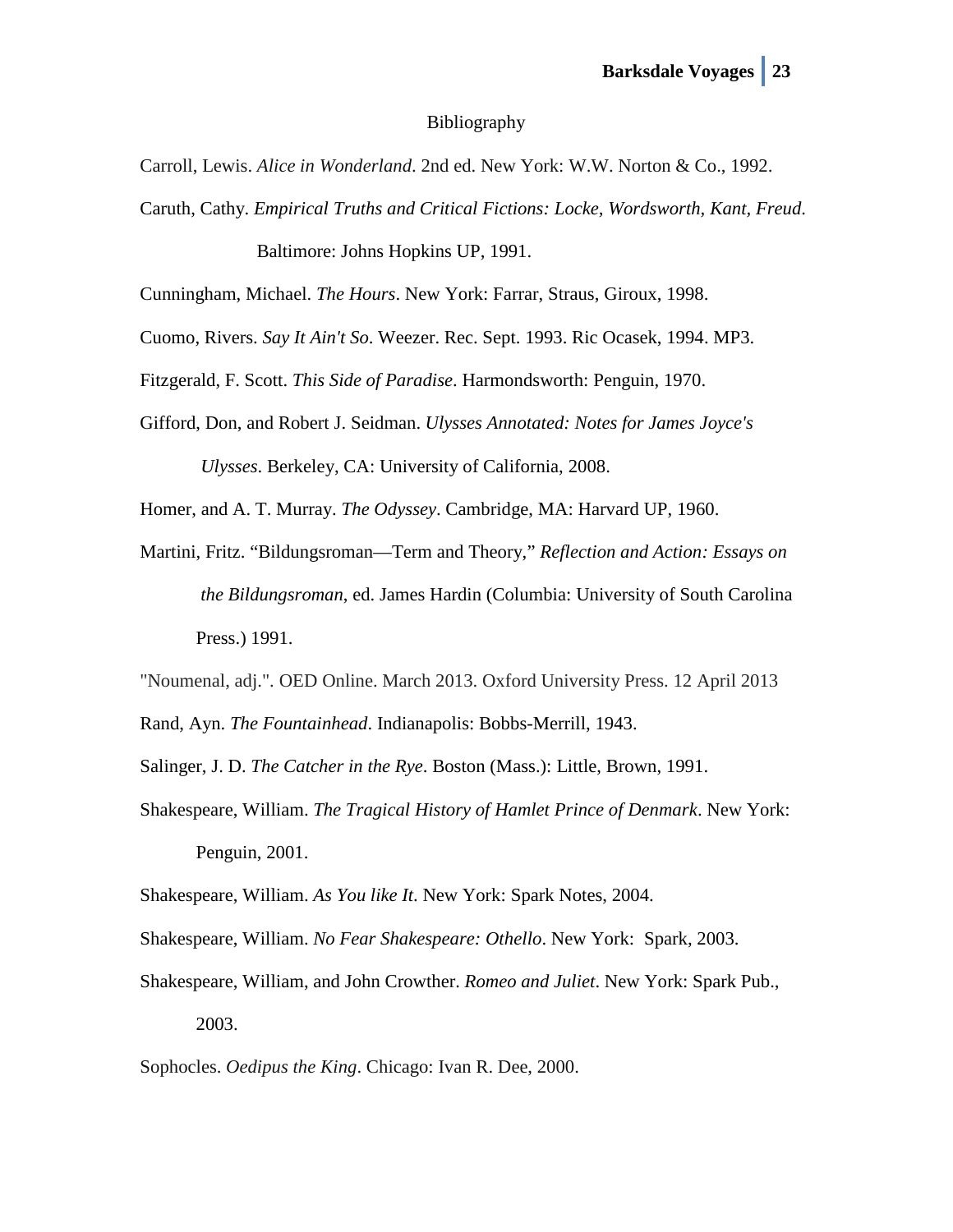Woolf, Virginia. *Orlando.* Edinburgh: Canongate, 2012.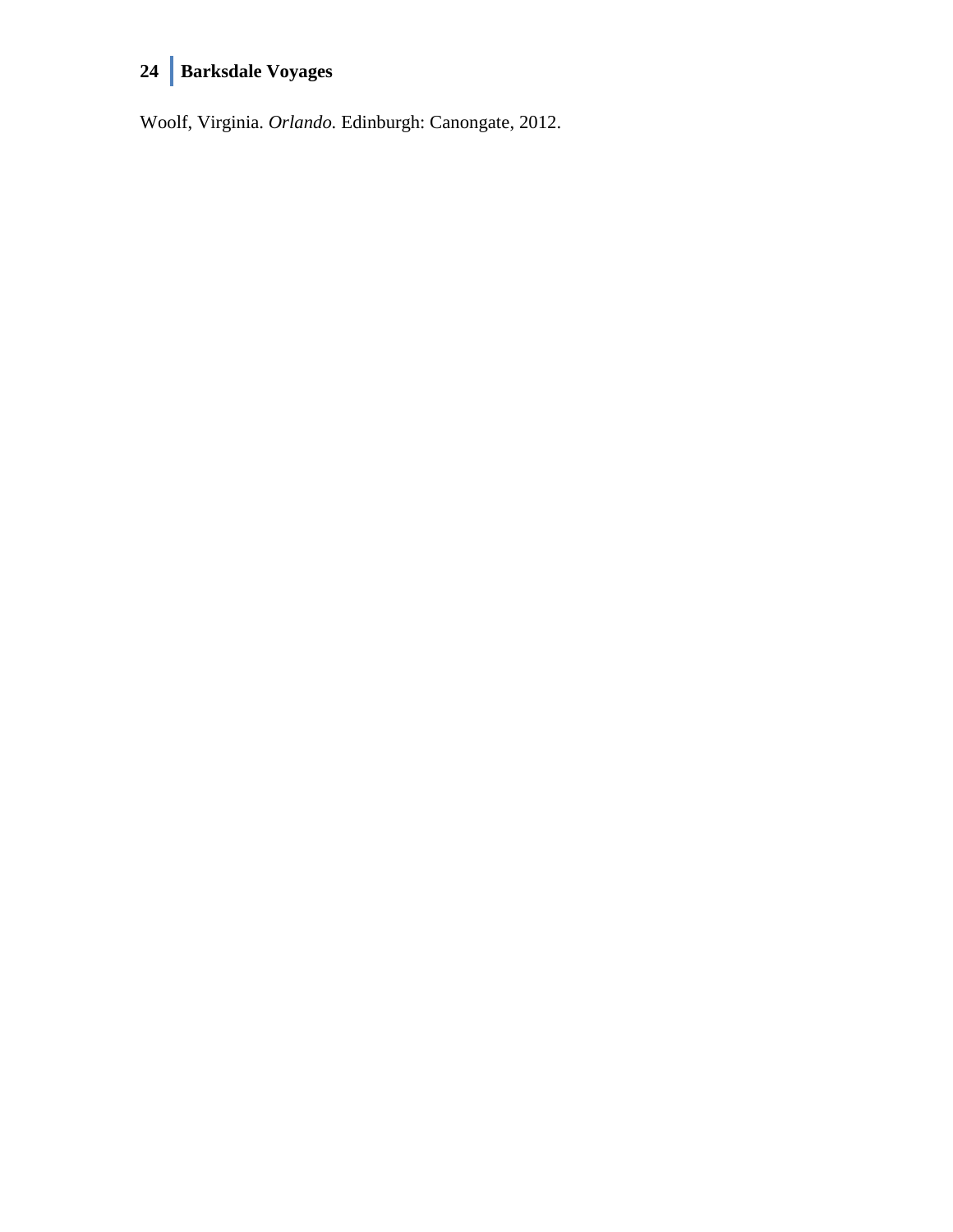#### Works Cited

Agape Embassy Ministries Praise Team. "I Will Bless." 1992. Cassette.

Benson, Jodie. "Part of Your World." Rec. 13 Oct. 1989. *The Little Mermaid: An Original Walt Disney Records Soundtrack*. Alan Menken, 1989. MP3.

- Berryman, John. "Dream Song 4." *Poets.org*. Academy of American Poets, n.d. Web. 12 Apr. 2013.
- Bishop, Elizabeth. "The Armadillo." *Poets.org*. Academy of American Poets, n.d. Web. 12 Apr. 2013.
- Camus, Albert, and Matthew Ward. *The Stranger*. New York: Vintage International, 1989
- Casablancas, Julian. *Room on Fire*. The Strokes. Rec. 28 Oct. 2003. Gordon Raphael, 2003. CD.
- Casablancas, Julian. "Razorblade." Rec. Jan. 2005. *Firs Impressions of Earth*. The Strokes. David Khane, 2006. MP3.
- Cedarmont Kids. "I Am a C-H-R-I-S-T-I-A-N." Rec. 15 Oct. 1993. *Gospel Singalong Collection*. 1993. MP3.
- Chaucer, Geoffrey. *The Canterbury Tales*. New York, NY: Sterling, 2009. No Fear Shakespeare Ser.
- Coogan, Michael David., Marc Zvi. Brettler, Carol A. Newsom, and Pheme Perkins. *The New Oxford Annotated Bible: With the Apocrypha*. New York: Oxford UP, 2010.
- Crane, Hart. "Voyages." *By Hart Crane : Poem Guide : Learning Lab : The Poetry Foundation*. The Poetry Foundation, n.d. Web. 12 Apr. 2013.

Ellis, Bret Easton. *The Rules of Attraction*. New York: Vintage Contemporaries, 1998.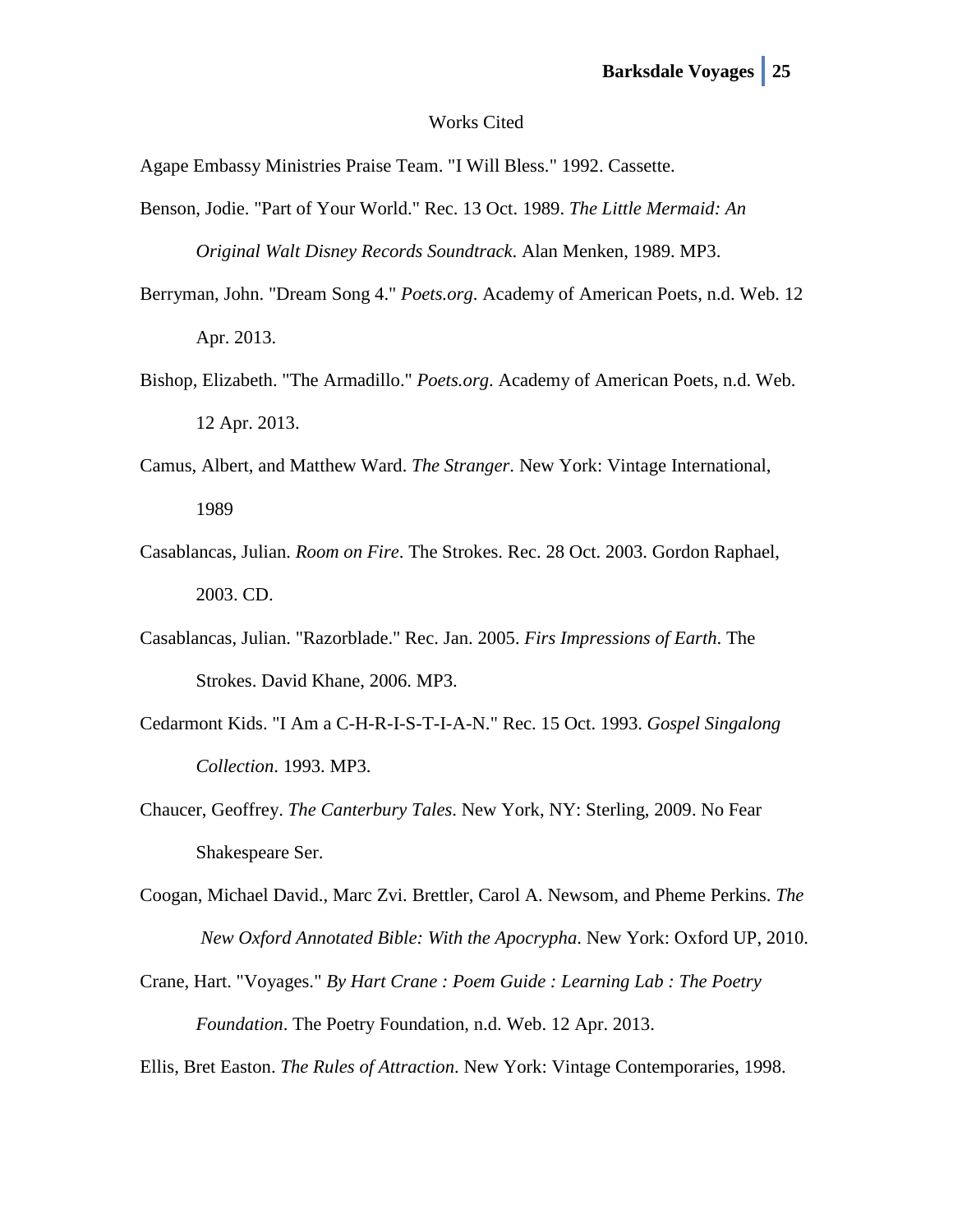- Faulkner, William. *The Sound and the Fury: The Corrected Text*. New York: Vintage, 1990.
- Ginsberg, Allen. "Howl." *By Allen Ginsberg : The Poetry Foundation*. Poetry Foundation, n.d. Web. 12 Apr. 2013.
- Ginsberg, Allen. "Sunflower Sutra." *The Norton Anthology of Modern and Contemporary Poetry*. New York: W.W. Norton, 2003. 345-46. Print.
- "Gnomon, N." *Oxford English Dictionary*. Oxford University Press, Mar. 2012. Web. 16 Apr. 2012. http://www.oed.com/viewdictionaryentry/Entry/79523
- Hughes, Langston. "The Weary Blues." *Poets.org*. Academy of American Poets, n.d. Web. 12 Apr. 2013.
- Joyce, James. *A Portrait of the Artist as a Young Man*. New York: Barnes & Noble Classics, 2004.
- Joyce, James. *Dubliners*. New York, N.Y., U.S.A.: Penguin, 1993.
- Joyce, James. *Ulysses: The Corrected Text*. New York: Vintage, 1986.
- Lowell, Robert. "For the Union Dead." *Poets.org*. Academy of American Poets, n.d. Web. 12 Apr. 2013.
- Lowell, Robert. "Skunk Hour." *Poets.org*. Academy of American Poets, n.d. Web. 12 Apr. 2013.
- The Mamas and The Papas. "Monday, Monday." Rec. 15 Oct. 1993. *You Can Believe Your Eyes and Ears*. Rec. Mar. 1966. Lou Adler, 1966. MP3.
- Mangum, Jeff. *In the Aeroplane Over the Sea*. Neutral Milk Hotel. Rec. 10 Feb. 1998. Robert Schneider, 1998. CD.

O'Hara, Frank. "Why I Am Not a Painter." *The Norton Anthology of Modern and*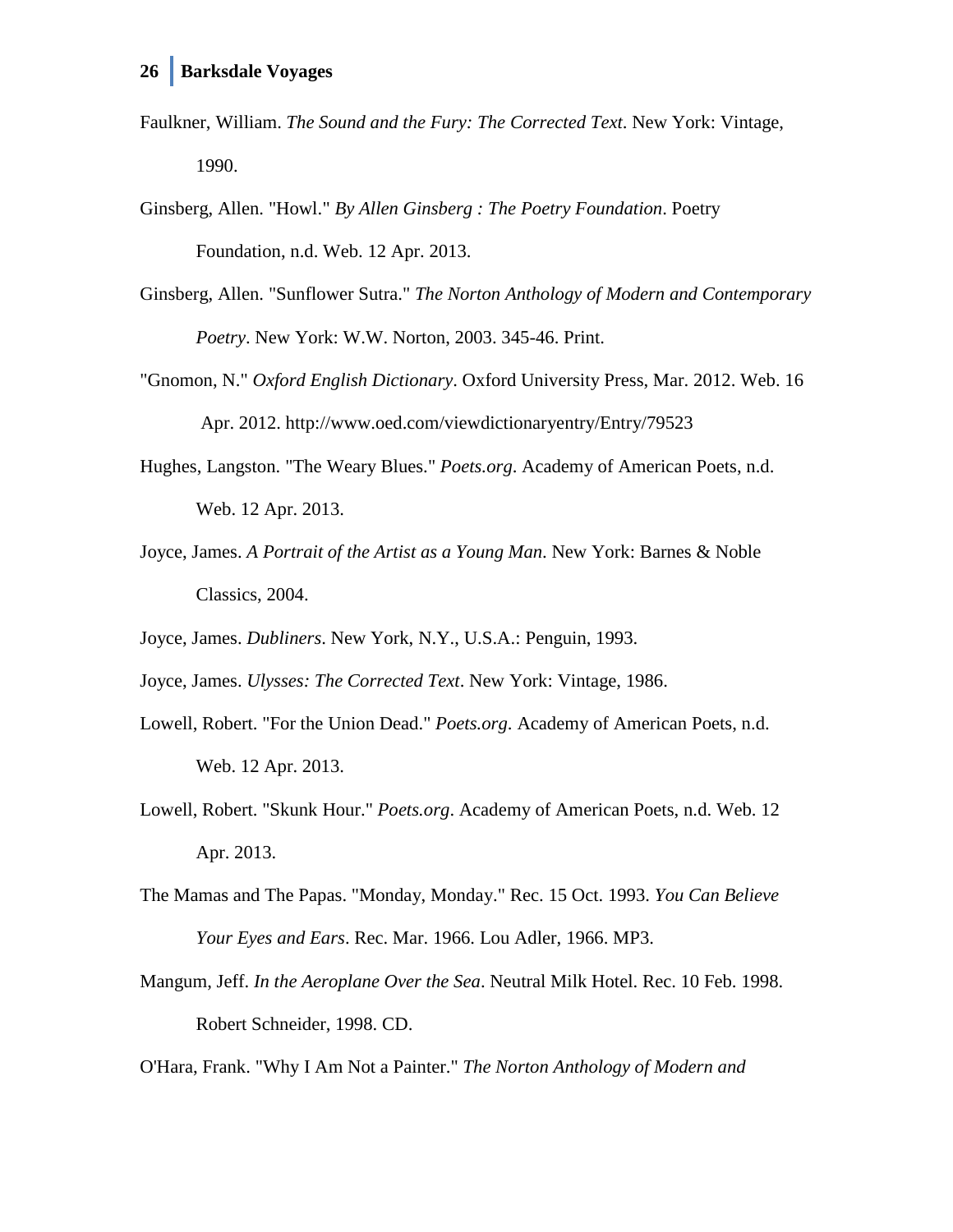*Contemporary Poetry*. New York: W.W. Norton, 2003. 369. Print.

- Pinney, Pat. "Spongebob SquarePants." Rec. 1999. *SpongeBob SquarePants: Original Theme Highlights*. Hank Smith Music, 2001. CD.
- Plath, Sylvia. "Daddy." *The Norton Anthology of Modern and Contemporary Poetry*. New York: W.W. Norton, 2003. 606. Print.
- Plath, Sylvia. "Lady Lazarus." *The Norton Anthology of Modern and Contemporary Poetry*. New York: W.W. Norton, 2003. 612-13. Print.
- O'Hara, Paige. "Belle." Rec. 29 Oct. 1991. *Beauty and the Beast: Original Motion Picture Soundtrack*. Howard Ashman, 1991. MP3.
- Rand, Ayn. *The Virtue of Selfishness: A New Concept of Egoism*. New York: Signet, 1964.
- Sexton, Anne. "Her Kind." *The Norton Anthology of Modern and Contemporary Poetry*. New York: W.W. Norton, 2003. 432.
- Sexton, Anne. "The Truth the Dead Know." *The Norton Anthology of Modern and Contemporary Poetry*. New York: W.W. Norton, 2003. 433.

Shakespeare, William. *Macbeth*. Hauppauge, NY: Barron's, 1984.

- Shelley, Percy Bysshe. "Epipsychidion." *Shelley's Poetry and Prose: Authoritative Texts, Criticism*. New York: Norton, 2002. 390-406. Print.
- Shelley, Percy Bysshe. "On Life." *Shelley's Poetry and Prose: Authoritative Texts, Criticism*. 2nd ed. New York: Norton, 2002. 505-08. Print.
- Shelley, Percy. "Ozymandias." *Poets.org*. Academy of American Poets, n.d. Web. 12 Apr. 2013.

Simon, Paul, and Art Garfunkel. "Bookends." Rec. 3 Apr. 1968. *Bookends*. Simon &